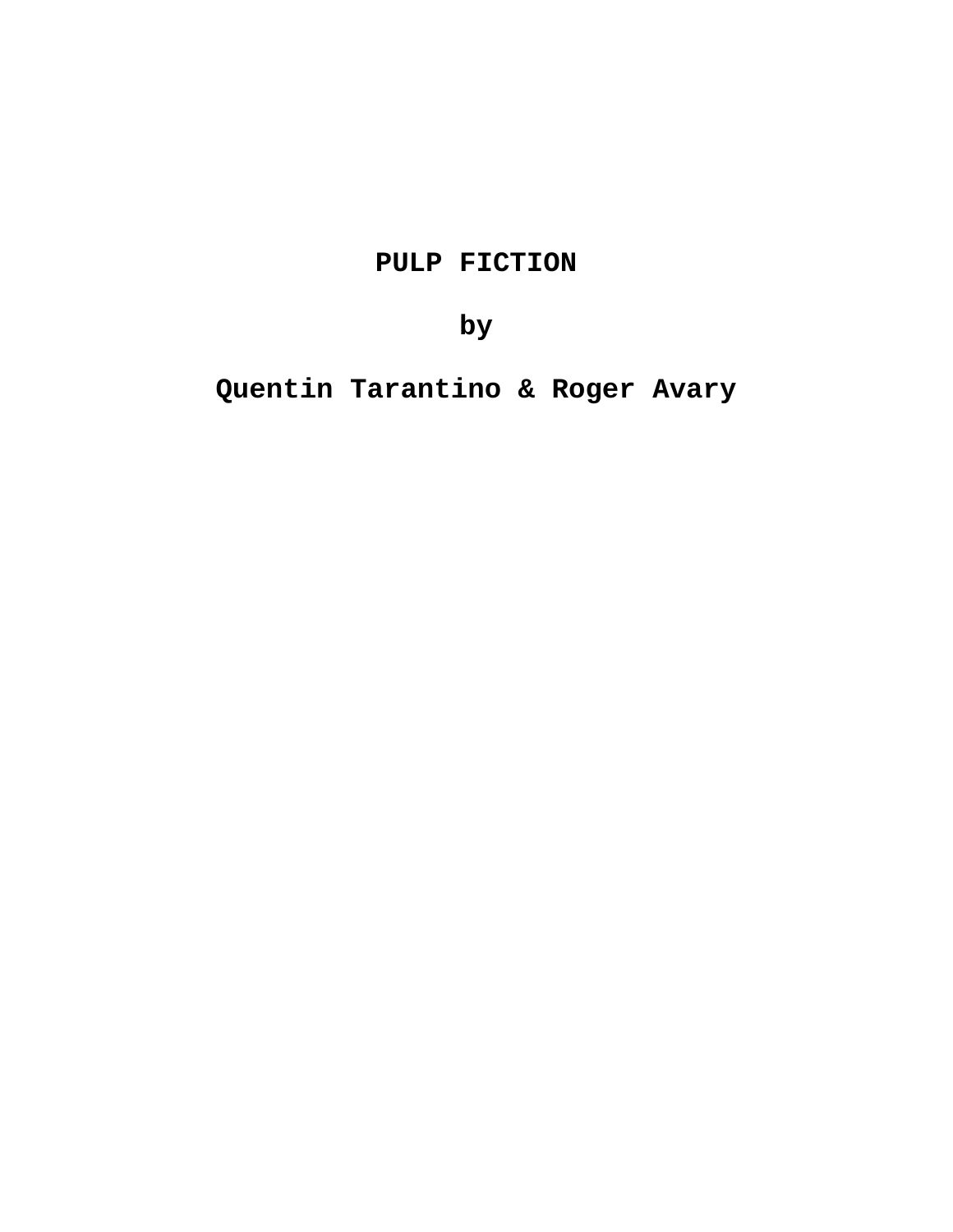**PULP [pulp] n.**

**1. A soft, moist, shapeless mass or matter.**

**2. A magazine or book containing lurid subject matter and being characteristically printed on rough, unfinished paper.**

**American Heritage Dictionary: New College Edition**

**INT. COFFEE SHOP – MORNING**

**A normal Denny's, Spires-like coffee shop in Los Angeles. It's about 9:00 in the morning. While the place isn't jammed, there's a healthy number of people drinking coffee, munching on bacon and eating eggs.**

**Two of these people are a YOUNG MAN and a YOUNG WOMAN. The Young Man has a slight working-class English accent and, like his fellow countryman, smokes cigarettes like they're going out of style.**

**It is impossible to tell where the Young Woman is from or how old she is; everything she does contradicts something she did. The boy and girl sit in a booth. Their dialogue is to be said in a rapidpace "HIS GIRL FRIDAY" fashion.**

> **YOUNG MAN No, forget it, it's too risky. I'm through doin' that shit.**

**YOUNG WOMAN You always say that, the same thing every time: never again, I'm through, too dangerous.**

**YOUNG MAN I know that's what I always say. I'm always right too, but –**

**YOUNG WOMAN – but you forget about it in a day or two –**

**YOUNG MAN – yeah, well, the days of me forgittin' are over, and the days of me rememberin' have just begun.**

**YOUNG WOMAN When you go on like this, you know what you sound like?**

**YOUNG MAN I sound like a sensible fucking man, is what I sound like.**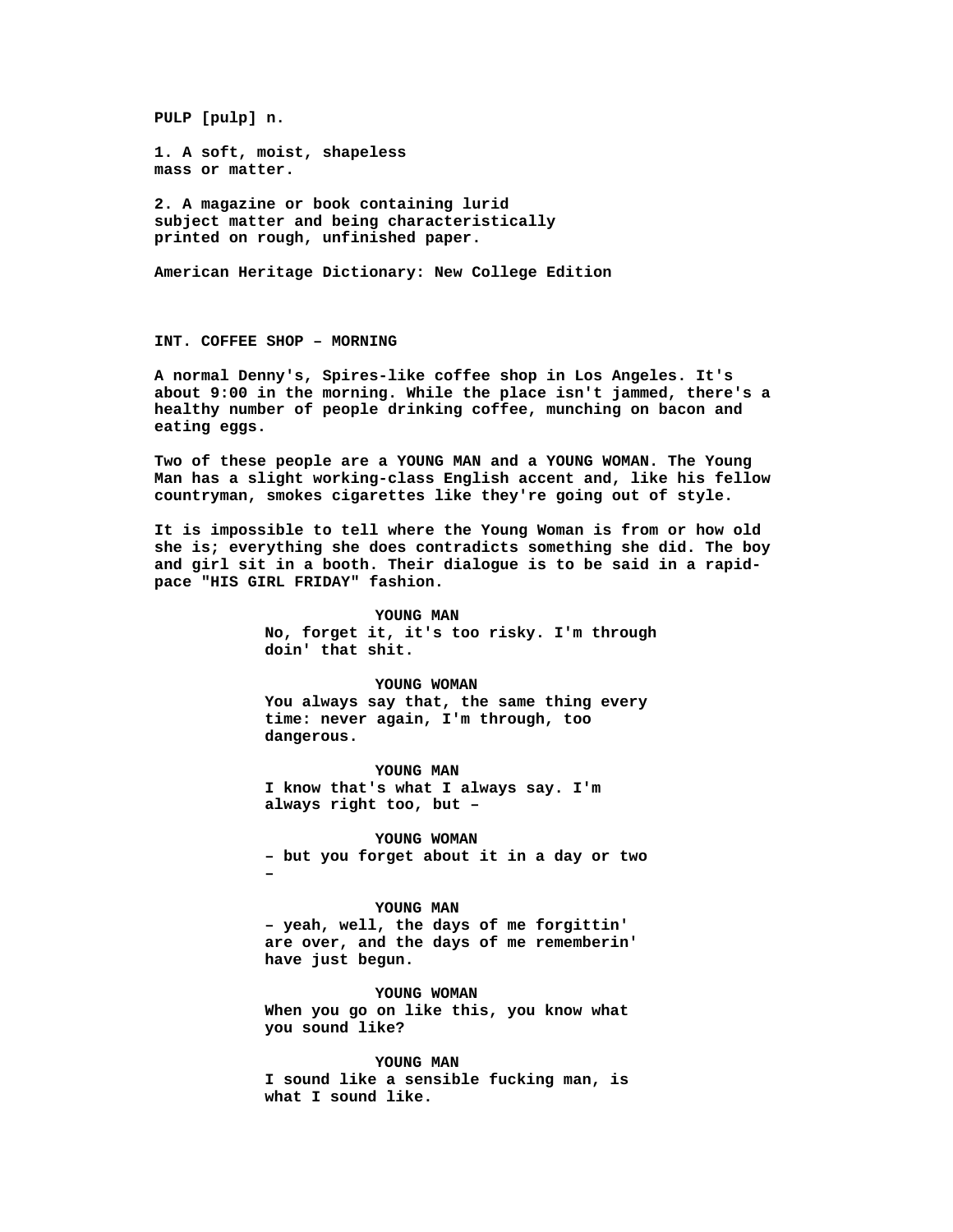**YOUNG WOMAN You sound like a duck. (imitates a duck) Quack, quack, quack, quack, quack, quack, quack...**

**YOUNG MAN Well take heart, 'cause you're never gonna hafta hear it again. Because since I'm never gonna do it again, you're never gonna hafta hear me quack about how I'm never gonna do it again.**

## **YOUNG WOMAN**

**After tonight.**

**The boy and girl laugh, their laughter putting a pause in there, back and forth.**

> **YOUNG MAN (with a smile) Correct. I got all tonight to quack.**

**A WAITRESS comes by with a pot of coffee.**

**WAITRESS Can I get anybody anymore coffee?**

**YOUNG WOMAN**

**Oh yes, thank you.**

**The Waitress pours the Young Woman's coffee. The Young Man lights up another cigarette.**

> **YOUNG MAN I'm doin' fine.**

**The Waitress leaves. The Young Man takes a drag off of his smoke. The Young Woman pours a ton of cream and sugar into her coffee.**

**The Young Man goes right back into it.**

## **YOUNG MAN**

**I mean the way it is now, you're takin' the same fuckin' risk as when you rob a bank. You take more of a risk. Banks are easier! Federal banks aren't supposed to stop you anyway, during a robbery. They're insured, why should they care? You don't even need a gun in a federal bank. I heard about this guy, walked into a federal bank with a portable phone, handed the phone to the teller, the guy on the other end of the phone said: "We got this guy's little girl, and if you don't give him all your money, we're gonna kill 'er."**

**YOUNG WOMAN**

**Did it work?**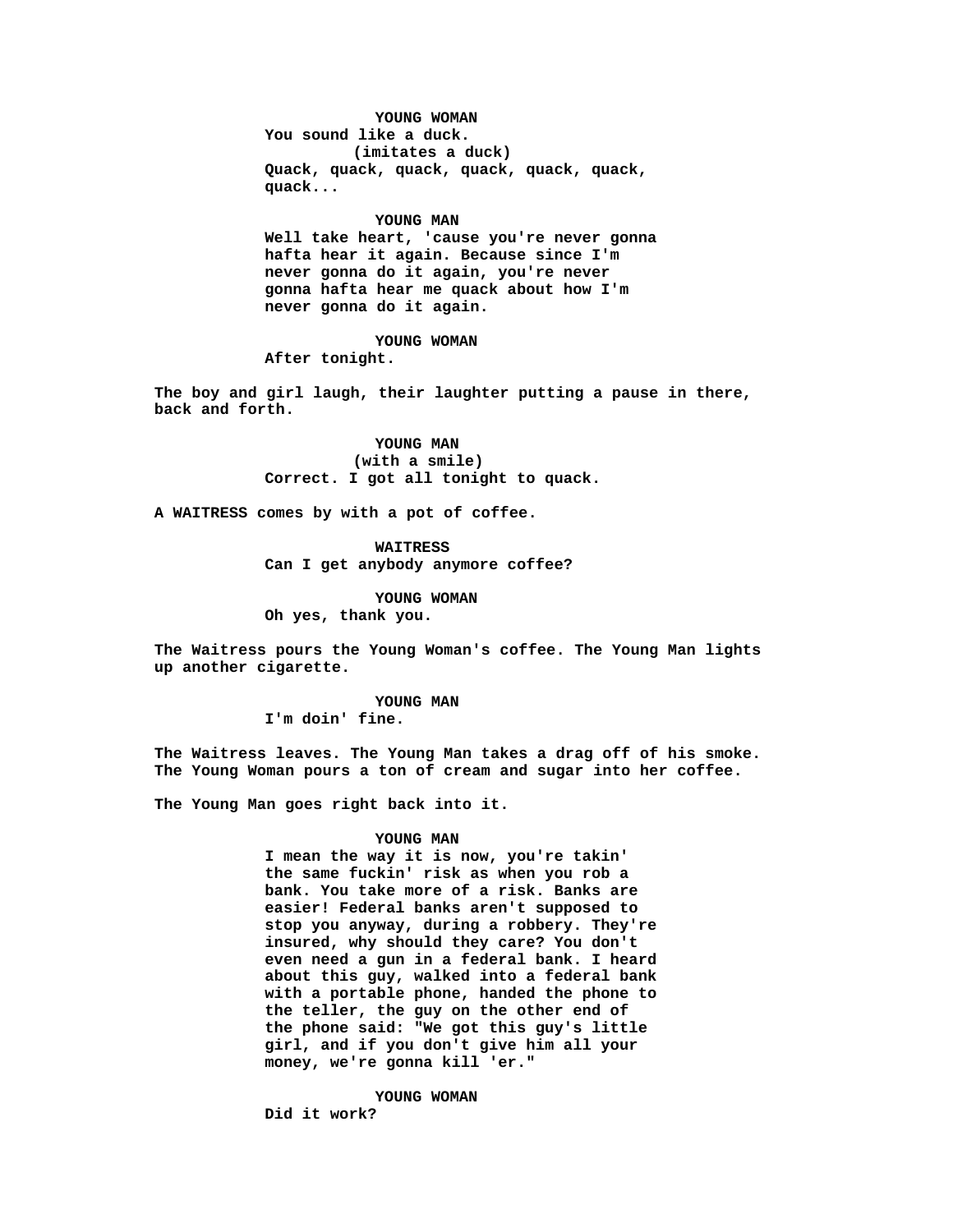# **YOUNG MAN**

**Fuckin' A it worked, that's what I'm talkin' about! Knucklehead walks in a bank with a telephone, not a pistol, not a shotgun, but a fuckin' phone, cleans the place out, and they don't lift a fuckin' finger.**

**YOUNG WOMAN Did they hurt the little girl?**

# **YOUNG MAN**

**I don't know. There probably never was a little girl – the point of the story isn't the little girl. The point of the story is they robbed the bank with a telephone.**

**YOUNG WOMAN**

**You wanna rob banks?**

# **YOUNG MAN**

**I'm not sayin' I wanna rob banks, I'm just illustrating that if we did, it would be easier than what we been doin'.**

**YOUNG WOMAN So you don't want to be a bank robber?**

#### **YOUNG MAN**

**Naw, all those guys are goin' down the same road, either dead or servin' twenty.**

**YOUNG WOMAN And no more liquor stores?**

## **YOUNG MAN**

**What have we been talking about? Yeah, nomore-liquor-stores. Besides, it ain't the giggle it usta be. Too many foreigners own liquor stores. Vietnamese, Koreans, they can't fuckin' speak English. You tell 'em: "Empty out the register," and they don't know what it fuckin' means. They make it too personal. We keep on, one of those gook motherfuckers' gonna make us kill 'em.**

**YOUNG WOMAN I'm not gonna kill anybody.**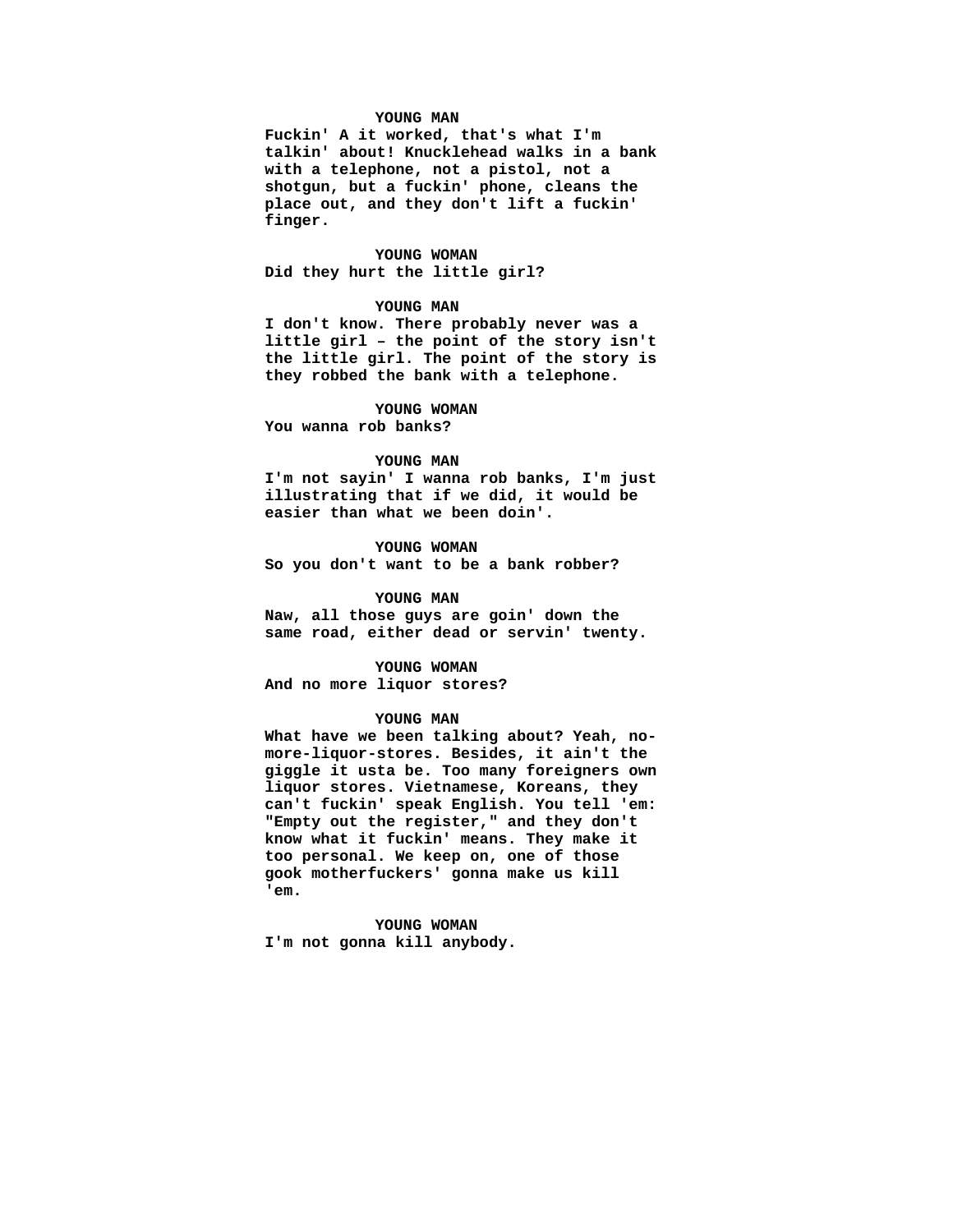## **YOUNG MAN**

**I don't wanna kill anybody either. But they'll probably put us in a situation where it's us of them. And if it's not the gooks, it these old Jews who've owned the store for fifteen fuckin' generations. Ya got Grandpa Irving sittin' behind the counter with a fuckin' Magnum. Try walkin' into one of those stores with nothin' but a telephone, see how far it gets you. Fuck it, forget it, we're out of it.**

**YOUNG WOMAN Well, what else is there, day jobs?**

**YOUNG MAN (laughing) Not this life.**

**YOUNG WOMAN**

**Well what then?**

**He calls to the Waitress.**

**YOUNG MAN**

**Garcon! Coffee!**

**Then looks to his girl.**

# **YOUNG MAN**

**This place.**

**The Waitress comes by, pouring him some more.**

**WAITRESS (snotty) "Garcon" means boy.**

**She splits.**

**YOUNG WOMAN Here? It's a coffee shop.**

# **YOUNG MAN**

**What's wrong with that? People never rob restaurants, why not? Bars, liquor stores, gas stations, you get your head blown off stickin' up one of them. Restaurants, on the other hand, you catch with their pants down. They're not expecting to get robbed, or not as expecting.**

**YOUNG WOMAN (taking to idea) I bet in places like this you couldcut down on the hero factor.**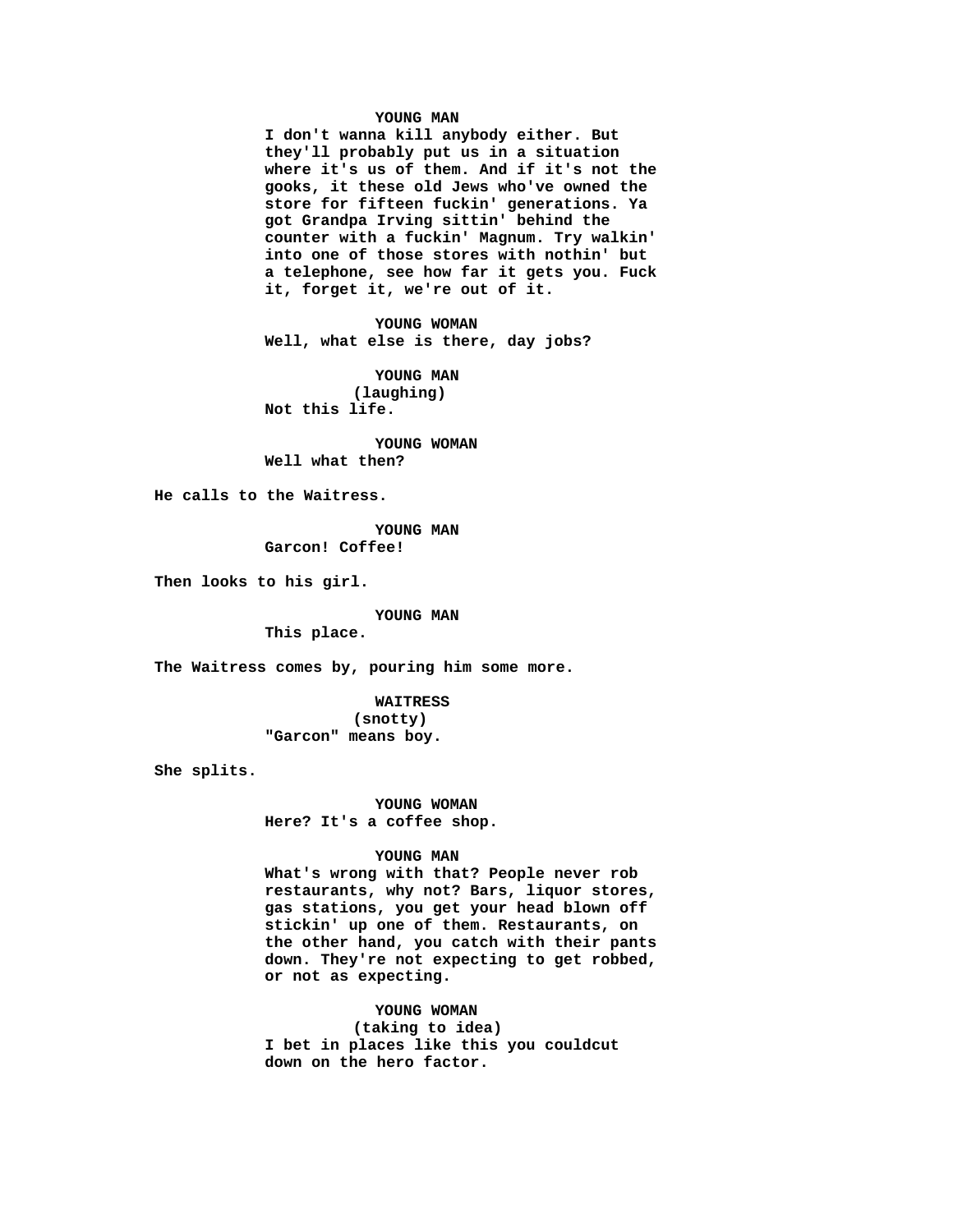#### **YOUNG MAN**

**Correct. Just like banks, these places are insured. The managers don't give a fuck, they're just tryin' to get ya out the door before you start pluggin' diners. Waitresses, forget it, they ain't takin' a bullet for the register. Busboys, some wetback gettin' paid a dollar fifty a hour gonna really give a fuck you're stealin' from the owner. Customers are sittin' there with food in their mouths, they don't know what's goin' on. One minute they're havin' a Denver omelette, next minute somebody's stickin' a gun in their face.**

**The Young Woman visibly takes in the idea. The Young Man continues in a low voice.**

> **YOUNG MAN See, I got the idea last liquor store we stuck up. 'Member all those customers kept comin' in?**

> > **YOUNG WOMAN**

**Yeah.**

**YOUNG MAN They you got the idea to take everybody's wallet.**

**YOUNG WOMAN**

**Uh-huh.**

**YOUNG MAN That was a good idea.**

**YOUNG WOMAN**

**Thanks.**

**YOUNG MAN We made more from the wallets then we did the register.**

**YOUNG WOMAN**

**Yes we did.**

**YOUNG MAN A lot of people go to restaurants.**

**YOUNG WOMAN A lot of wallets.**

**YOUNG MAN Pretty smart, huh?**

**The Young Woman scans the restaurant with this new information. She sees all the PATRONS eating, lost in conversations. The tires WAITRESS, taking orders. The BUSBOYS going through the motions,**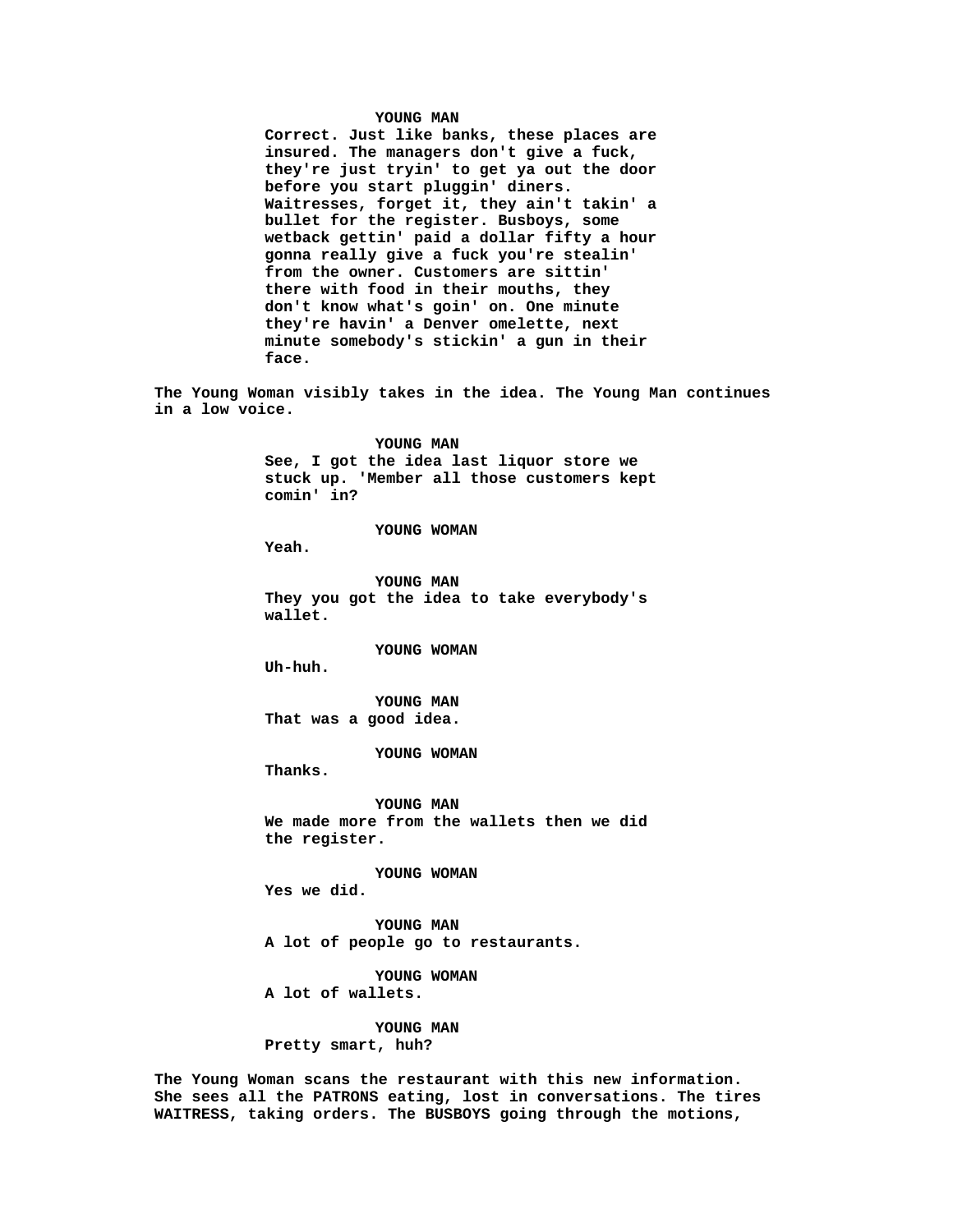**collecting dishes. The MANAGER complaining to the COOK about something. A smiles breaks out on the Young Woman's face.**

**YOUNG WOMAN**

**Pretty smart. (into it) I'm ready, let's go, right here, right now.**

**YOUNG MAN Remember, same as before, you're crowd control, I handle the employees.**

**YOUNG WOMAN**

**Got it.**

**They both take out their .32-caliber pistols and lay them on the table. He looks at her and she back at him.**

> **YOUNG WOMAN I love you, Pumpkin.**

**YOUNG MAN I love you, Honey Bunny.**

**And with that, Pumpkin and Honey Bunny grab their weapons, stand up and rob the restaurant. Pumpkin's robbery persona is that of the in-control professional. Honey Bunny's is that of the psychopathic, hair-triggered, loose cannon.**

**PUMPKIN**

**(yelling to all) Everybody be cool this is a robbery!**

**HONEY BUNNY Any of you fuckin' pricks move and I'll execute every one of you motherfuckers! Got that?**

**CUT TO:**

**CREDIT SEQUENCE:**

**"PULP FICTION"**

**INT. '74 CHEVY (MOVING) – MORNING**

**An old gas guzzling, dirty, white 1974 Chevy Nova BARRELS down a homeless-ridden street in Hollywood. In the front seat are two young fellas – one white, one black – both wearing cheap black suits with thin black ties under long green dusters. Their names are VINCENT VEGA (white) and JULES WINNFIELD (black). Jules is behind the wheel.**

> **JULES – Okay now, tell me about the hash bars?**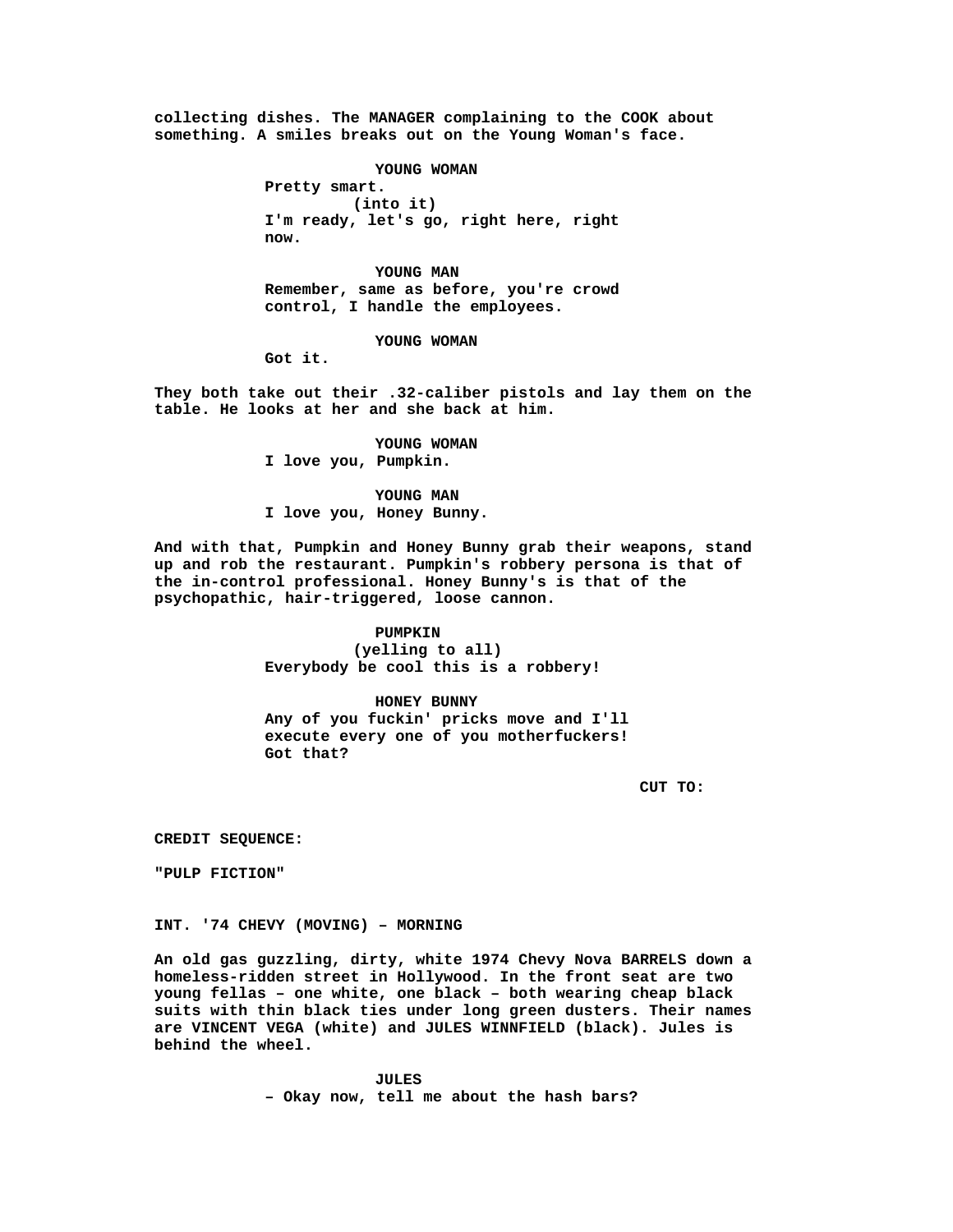#### **VINCENT**

**What so you want to know?**

**JULES**

**Well, hash is legal there, right?**

## **VINCENT**

**Yeah, it's legal, but is ain't a hundred percent legal. I mean you can't walk into a restaurant, roll a joint, and start puffin' away. You're only supposed to smoke in your home or certain designated places.**

**JULES**

**Those are hash bars?**

#### **VINCENT**

**Yeah, it breaks down like this: it's legal to buy it, it's legal to own it and, if you're the proprietor of a hash bar, it's legal to sell it. It's legal to carry it, which doesn't really matter 'cause – get a load of this – if the cops stop you, it's illegal for this to search you. Searching you is a right that the cops in Amsterdam don't have.**

#### **JULES**

**That did it, man – I'm fuckin' goin', that's all there is to it.**

### **VINCENT**

**You'll dig it the most. But you know what the funniest thing about Europe is?**

**JULES**

**What?**

## **VINCENT**

**It's the little differences. A lotta the same shit we got here, they got there, but there they're a little different.**

**JULES**

**Examples?**

# **VINCENT**

**Well, in Amsterdam, you can buy beer in a movie theatre. And I don't mean in a paper cup either. They give you a glass of beer, like in a bar. In Paris, you can buy beer at MacDonald's. Also, you know what they call a Quarter Pounder with Cheese in Paris?**

**JULES They don't call it a Quarter Pounder with Cheese?**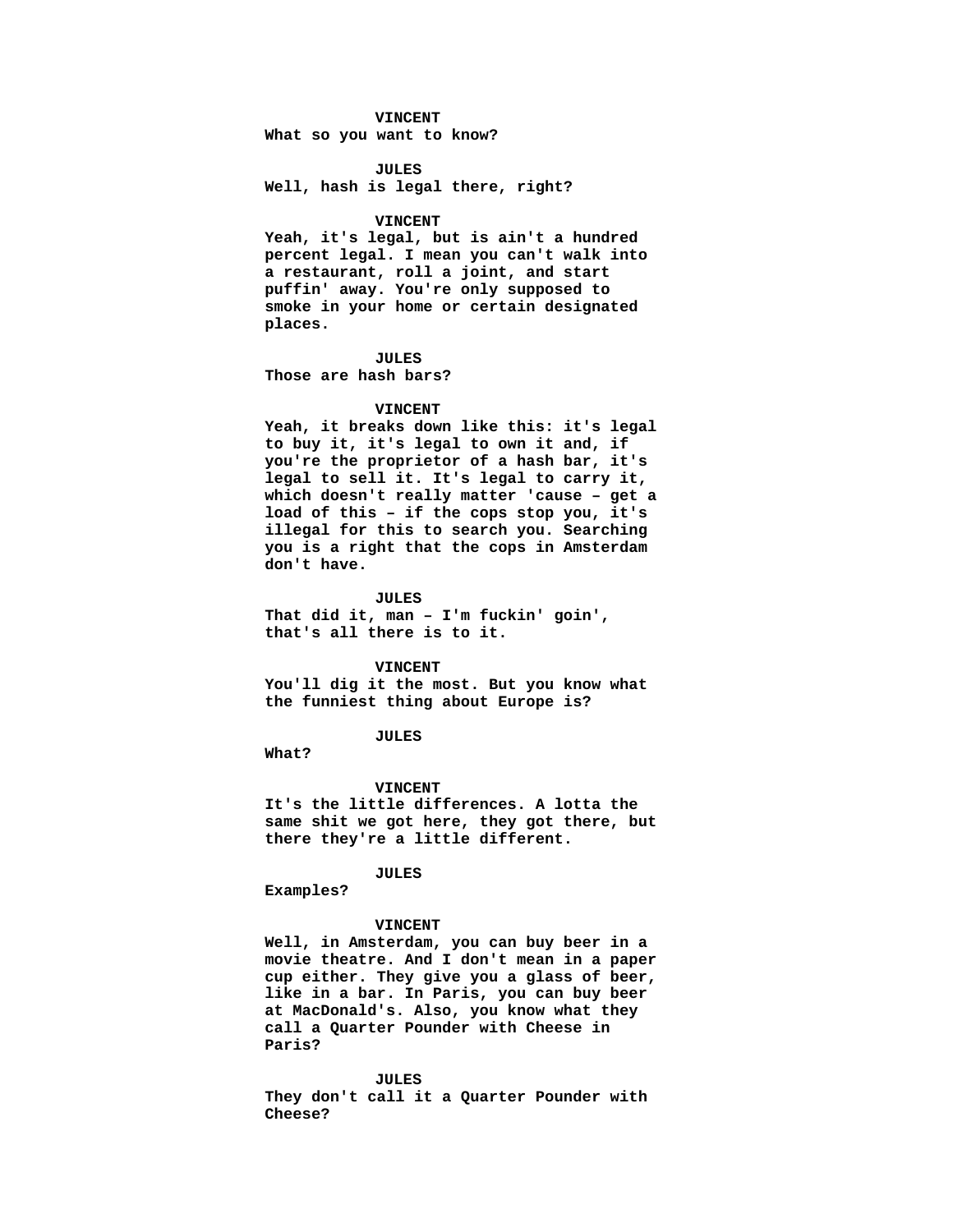**VINCENT No, they got the metric system there, they wouldn't know what the fuck a Quarter Pounder is. JULES What'd they call it? VINCENT Royale with Cheese. JULES (repeating) Royale with Cheese. What'd they call a Big Mac? VINCENT Big Mac's a Big Mac, but they call it Le Big Mac. JULES Le Big Mac. What do they call a Whopper? VINCENT I dunno, I didn't go into a Burger King. But you know what they put on french fries in Holland instead of ketchup? JULES What? VINCENT Mayonnaise. JULES Goddamn! VINCENT I seen 'em do it. And I don't mean a little bit on the side of the plate, they fuckin' drown 'em in it. JULES Uuccch! CUT TO:**

**INT. CHEVY (TRUNK) – MORNING**

**The trunk of the Chevy OPENS UP, Jules and Vincent reach inside, taking out two .45 Automatics, loading and cocking them.**

> **JULES We should have shotguns for this kind of deal.**

**VINCENT How many up there?**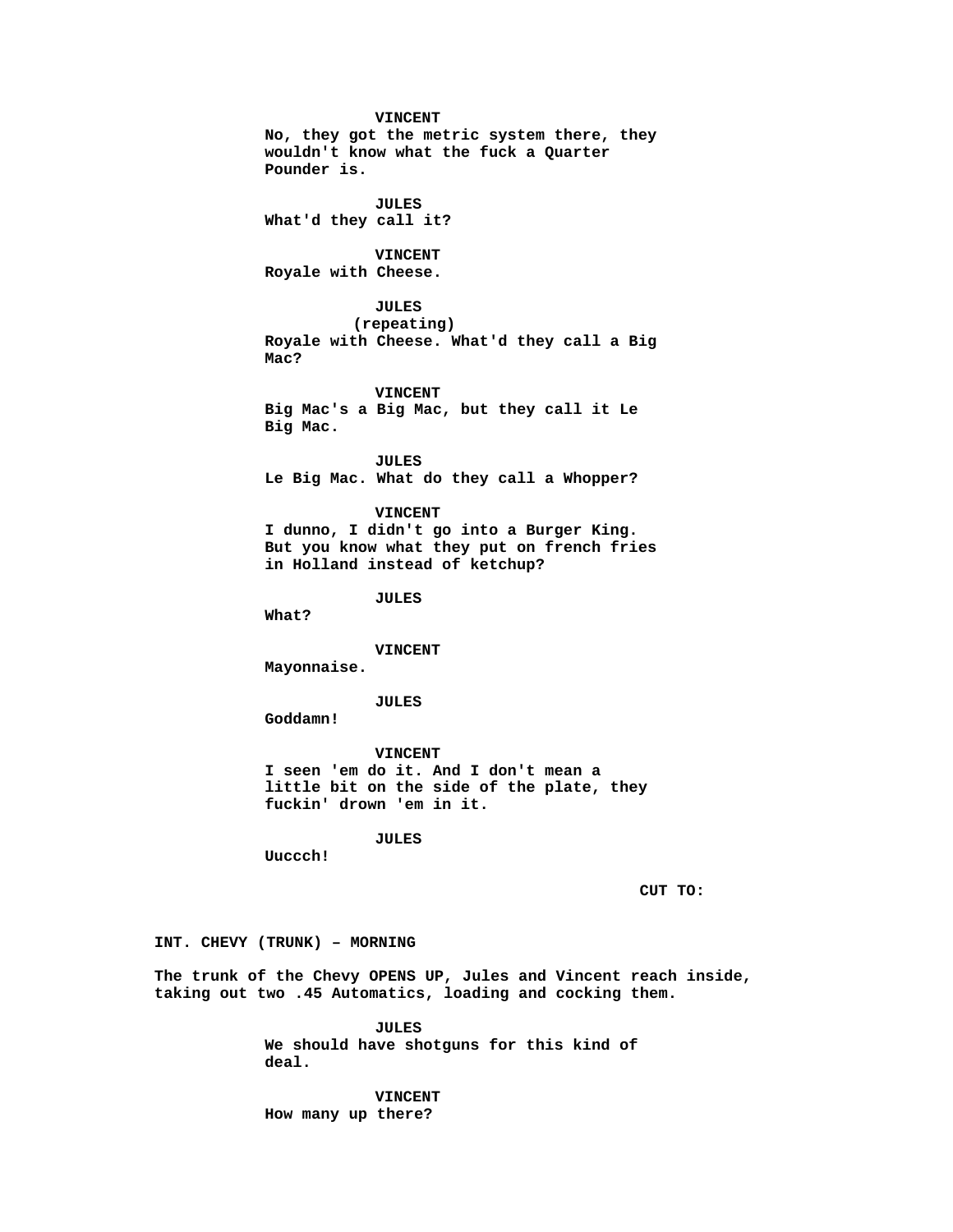**JULES**

**Three or four.**

**VINCENT**

**Counting our guy?**

**JULES**

**I'm not sure.**

**VINCENT So there could be five guys up there?**

**JULES**

**It's possible.**

**VINCENT We should have fuckin' shotguns.**

**They CLOSE the trunk.**

**CUT TO:**

**EXT. APARTMENT BUILDING COURTYARD – MORNING**

**Vincent and Jules, their long matching overcoats practically dragging on the ground, walk through the courtyard of what looks like a hacienda-style Hollywood apartment building.**

**We TRACK alongside.**

**VINCENT What's her name?**

**JULES**

**Mia.**

**VINCENT How did Marsellus and her meet?**

**JULES I dunno, however people meet people. She usta be an actress.**

**VINCENT She ever do anything I woulda saw?**

**JULES I think her biggest deal was she starred in a pilot.**

**VINCENT What's a pilot?**

**JULES Well, you know the shows on TV?**

**VINCENT**

**I don't watch TV.**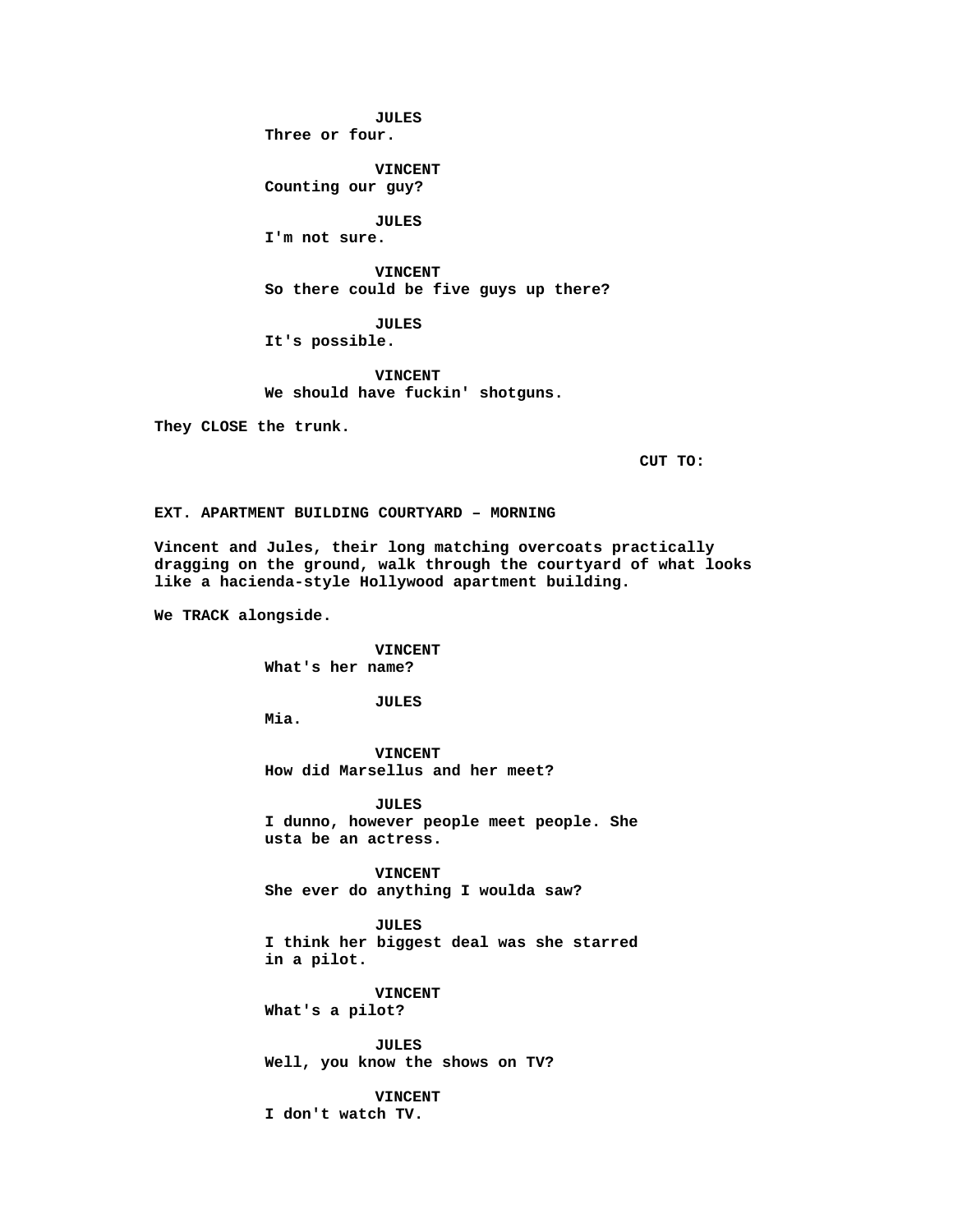**JULES**

**Yes, but you're aware that there's an invention called television, and on that invention they show shows?**

**VINCENT**

**Yeah.**

# **JULES**

**Well, the way they pick the shows on TV is they make one show, and that show's called a pilot. And they show that one show to the people who pick the shows, and on the strength of that one show, they decide if they want to make more shows. Some get accepted and become TV programs, and some don't, and become nothing. She starred in one of the ones that became nothing.**

**They enter the apartment building.**

**INT. RECEPTION AREA (APARTMENT BUILDING) – MORNING**

**Vincent and Jules walk through the reception area and wait for the elevator.**

#### **JULES**

**You remember Antwan Rockamora? Half-black, half-Samoan, usta call him Tony Rocky Horror.**

**VINCENT Yeah maybe, fat right?**

#### **JULES**

**I wouldn't go so far as to call the brother fat. He's got a weight problem. What's the nigger gonna do, he's Samoan.**

**VINCENT I think I know who you mean, what about him?**

#### **JULES**

**Well, Marsellus fucked his ass up good. And word around the campfire, it was on account of Marsellus Wallace's wife.**

**The elevator arrives, the men step inside.**

**INT. ELEVATOR – MORNING**

**VINCENT What'd he do, fuck her?**

**JULES No no no no no no no, nothin' that bad.**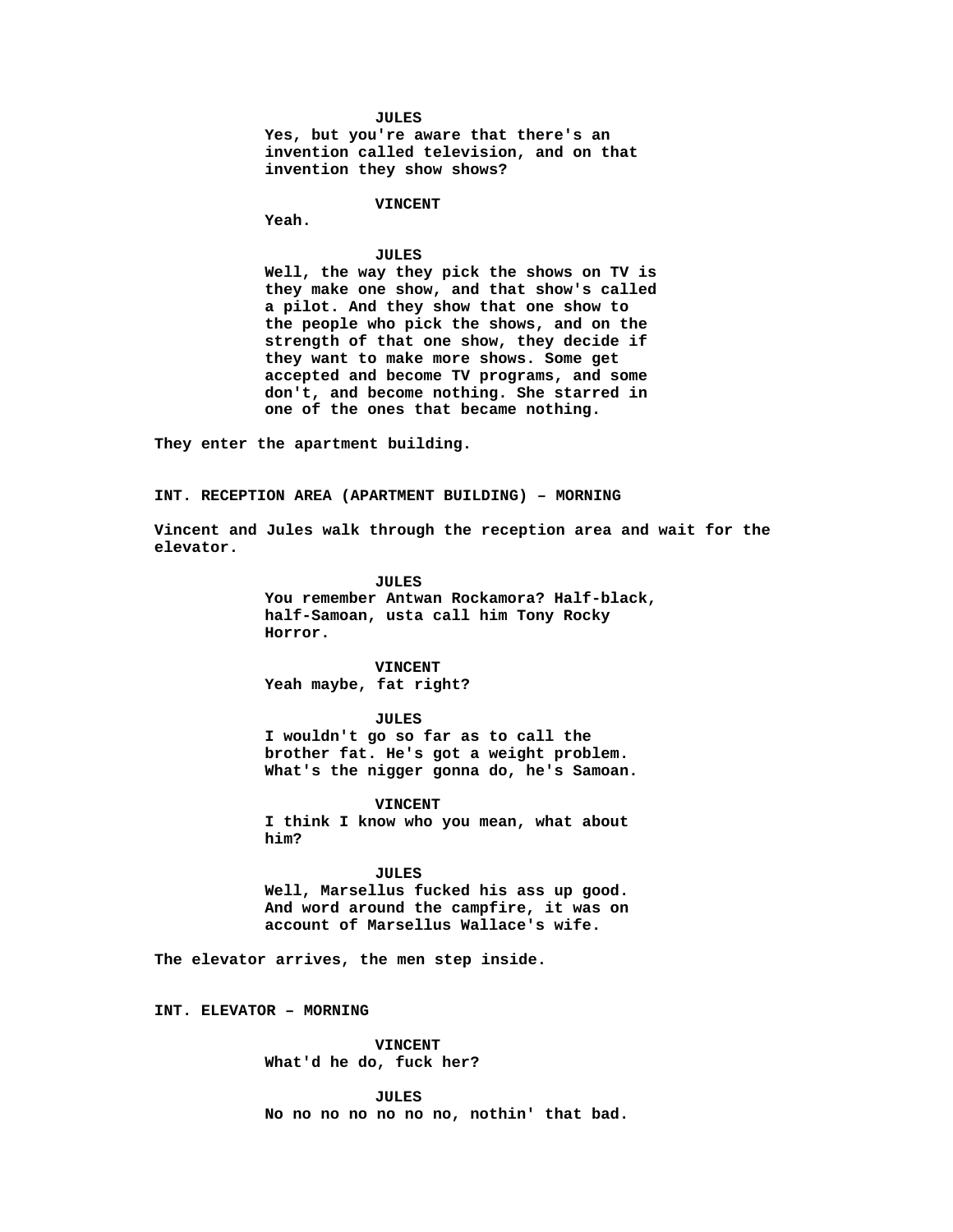**VINCENT**

**Well what then?**

**JULES He gave her a foot massage.**

**VINCENT**

**A foot massage?**

**Jules nods his head: "Yes."**

**VINCENT**

**That's all?**

**Jules nods his head: "Yes."**

**VINCENT What did Marsellus do?**

# **JULES**

**Sent a couple of guys over to his place. They took him out on the patio of his apartment, threw his ass over the balcony. Nigger fell four stories. They had this garden at the bottom, enclosed in glass, like one of them greenhouses – nigger fell through that. Since then, he's kinda developed a speech impediment.**

**The elevator doors open, Jules and Vincent exit.**

**VINCENT That's a damn shame.**

**INT. APARTMENT BUILDING HALLWAY – MORNING**

**STEADICAM in front of Jules and Vincent as they make a beeline down the hall.**

> **VINCENT Still I hafta say, play with matches, ya get burned.**

**JULES Whaddya mean?**

**VINCENT You don't be givin' Marsellus Wallace's new bride a foot massage.**

**JULES You don't think he overreacted?**

**VINCENT Antwan probably didn't expect Marsellus to react like he did, but he had to expect a reaction.**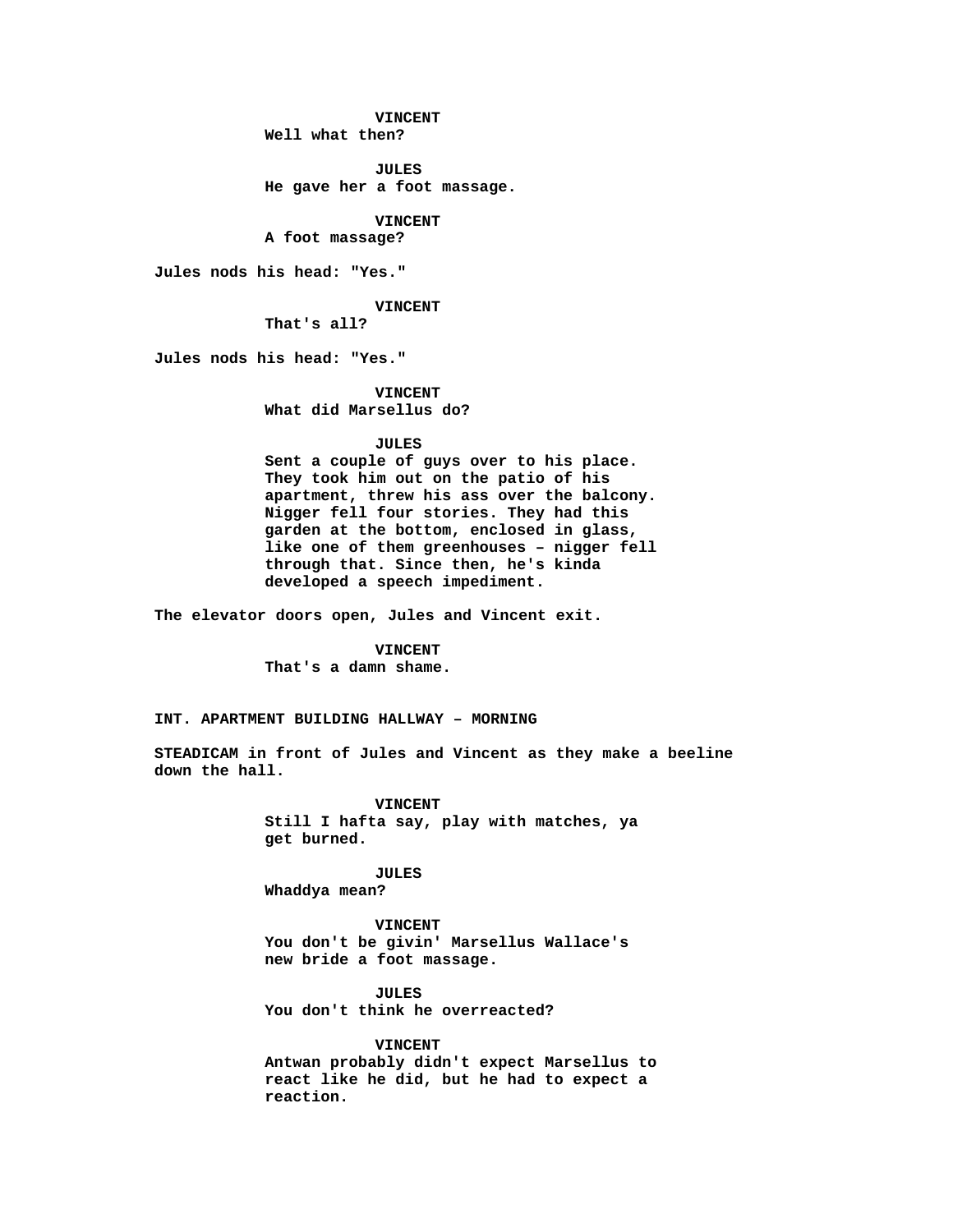# **JULES**

**It was a foot massage, a foot massage is nothing, I give my mother a foot massage.**

**VINCENT**

**It's laying hands on Marsellus Wallace's new wife in a familiar way. Is it as bad as eatin' her out – no, but you're in the same fuckin' ballpark.**

**Jules stops Vincent.**

**JULES**

**Whoa... whoa... whoa... stop right there. Eatin' a bitch out, and givin' a bitch a foot massage ain't even the same fuckin' thing.**

**VINCENT Not the same thing, the same ballpark.**

# **JULES**

**It ain't no ballpark either. Look maybe your method of massage differs from mine, but touchin' his lady's feet, and stickin' your tongue in her holyiest of holyies, ain't the same ballpark, ain't the same league, ain't even the same fuckin' sport. Foot massages don't mean shit.**

# **VINCENT**

**Have you ever given a foot massage?**

#### **JULES**

**Don't be tellin' me about foot massages – I'm the foot fuckin' master.**

# **VINCENT**

**Given a lot of 'em?**

**JULES Shit yeah. I got my technique down man, I don't tickle or nothin'.**

**VINCENT Have you ever given a guy a foot massage?**

**Jules looks at him a long moment – he's been set up.**

**JULES**

**Fuck you.**

**He starts walking down the hall.Vincent, smiling, walks a little bit behind.**

#### **VINCENT**

**How many?**

**JULES**

**Fuck you.**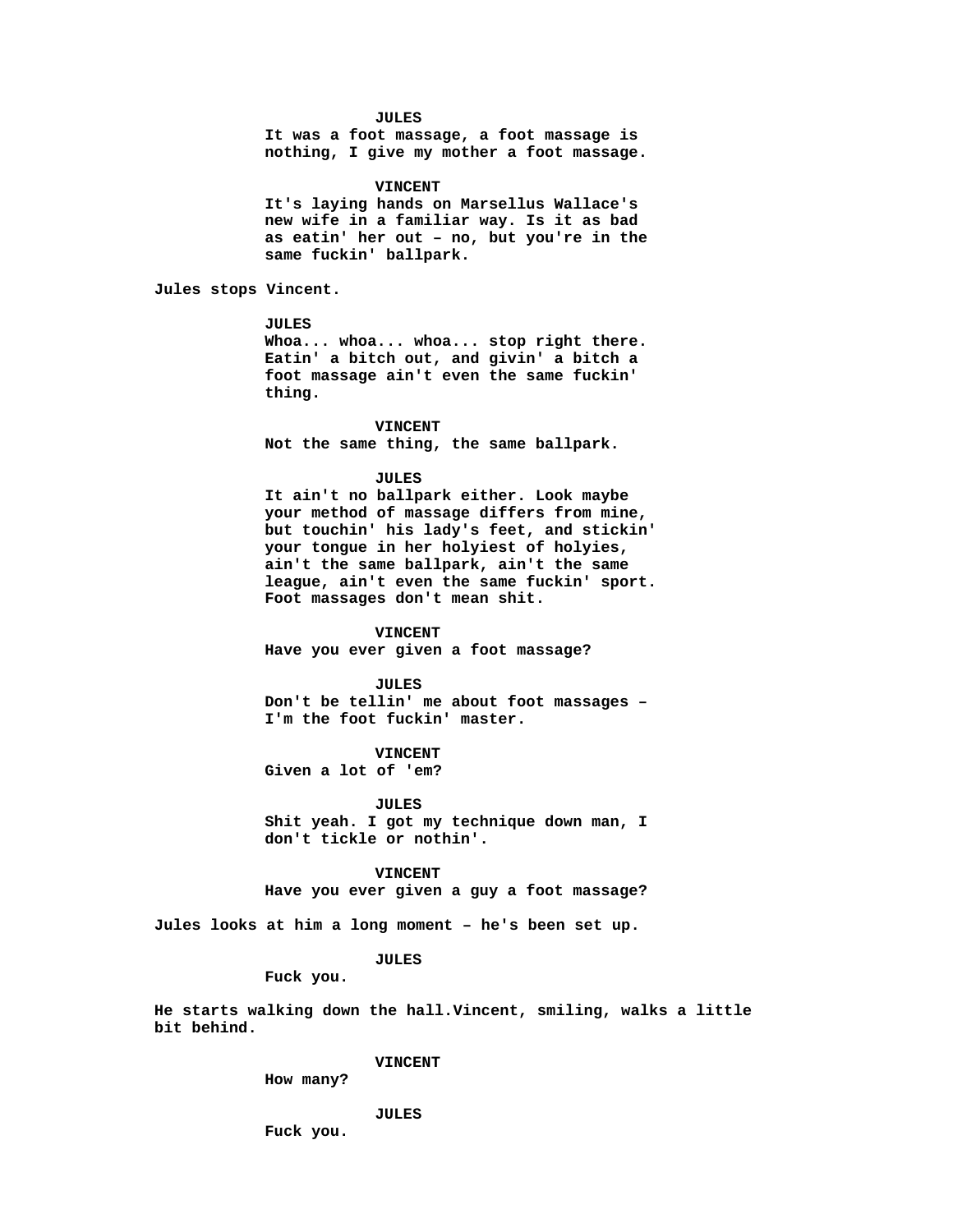**VINCENT**

**Would you give me a foot massage – I'm kinda tired.**

**JULES Man, you best back off, I'm gittin' pissed – this is the door.**

**The two men stand in front of the door numbered "49."They whisper.**

**JULES What time is it?**

**VINCENT (checking his watch) Seven-twenty-two in the morning.**

**JULES**

**It ain't quite time, let's hang back.**

**They move a little away from the door, facing each other, still whispering.**

## **JULES**

**Look, just because I wouldn't give no man a foot massage, don't make it right for Marsellus to throw Antwan off a building into a glass-motherfuckin-house, fuckin' up the way the nigger talks. That ain't right, man. Motherfucker do that to me, he better paralyze my ass, 'cause I'd kill'a motherfucker.**

## **VINCENT**

**I'm not sayin' he was right, but you're sayin' a foot massage don't mean nothing, and I'm sayin' it does. I've given a million ladies a million foot massages and they all meant somethin'. We act like they don't, but they do. That's what's so fuckin' cool about 'em. This sensual thing's goin' on that nobody's talkin about, but you know it and she knows it, fuckin'Marsellus knew it, and Antwan shoulda known fuckin' better. That's his fuckin' wife, man. He ain't gonna have a sense of humor about that shit.**

**JULES That's an interesting point, but let's get into character.**

**VINCENT What's her name again?**

**JULES Mia. Why you so interested in big man's wife?**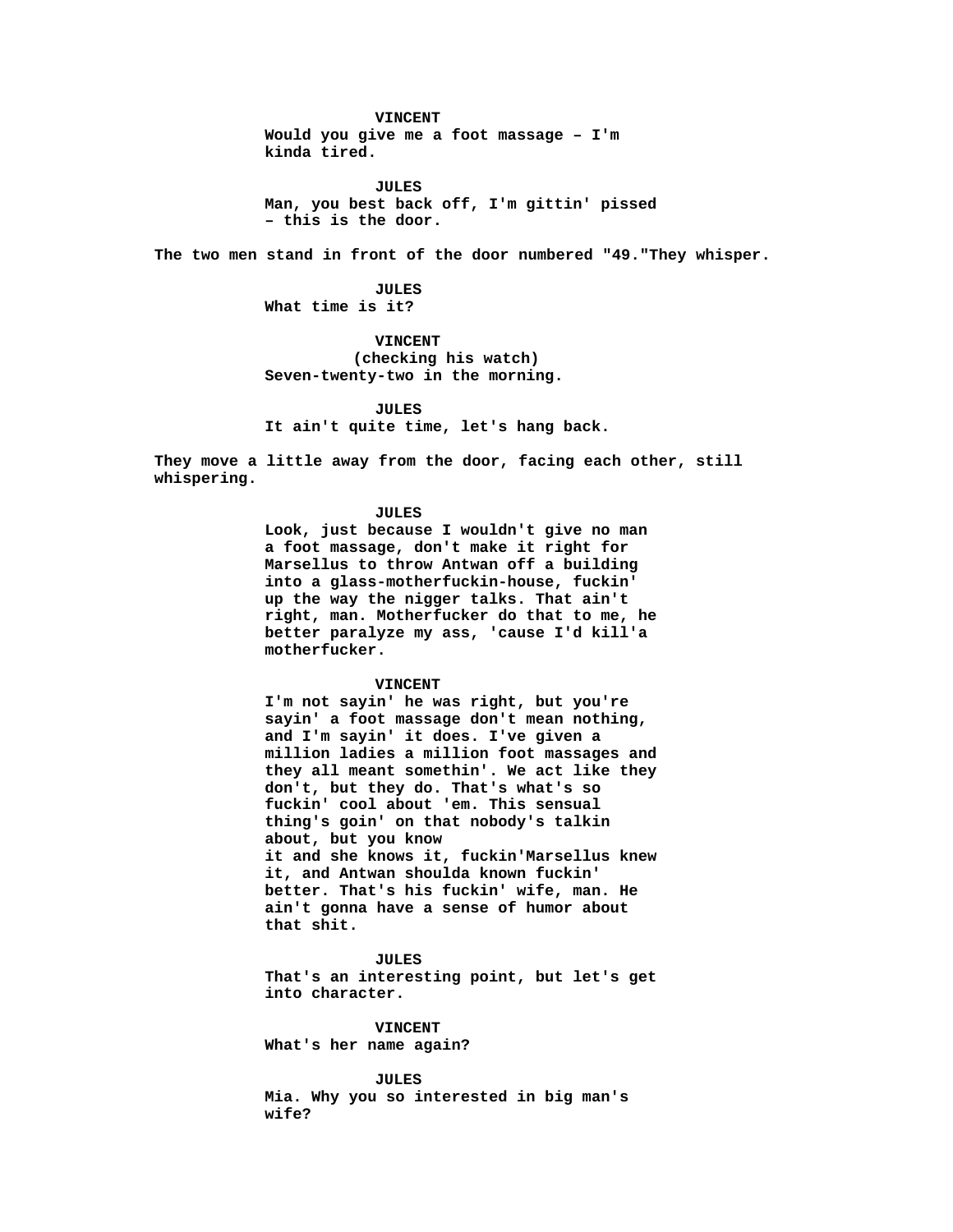**VINCENT Well, Marsellus is leavin' for Florida and when he's gone, he wants me to take care of Mia.**

**JULES Take care of her?**

**Making a gun out of his finger and placing it to his head.**

**VINCENT Not that! Take her out. Show her a good time. Don't let her get lonely.**

**JULES You're gonna be takin'MIA Wallace out on a date?**

**VINCENT It ain't a date. It's like when you and your buddy's wife go to a movie or somethin'. It's just... you know... good company.**

**Jules just looks at him.**

**VINCENT**

**It's not a date.**

**Jules just looks at him.**

**INT. APARTMENT (ROOM 49) – MORNING**

**THREE YOUNG GUYS, obviously in over their heads, sit at a table with hamburgers, french fries and soda pops laid out.**

**One of them flips the LOUD BOLT on the door, opening it to REVEAL Jules and Vincent in the hallway.**

**JULES**

**Hey kids.**

**The two men stroll inside.**

**The three young caught-off-guard Guys are:**

**MARVIN, the black young man, who open the door, will, as the scene progresses, back into the corner.**

**ROGER, a young blond-haired surfer kid with a "Flock of Seagulls" haircut, who has yet to say a word, sits at the table with a big sloppy hamburger in his hand.**

**BRETT, a white, preppy-looking sort with a blow-dry haircut.**

**Vincent and Jules take in the place, with their hands in their pockets. Jules is the one who does the talking.**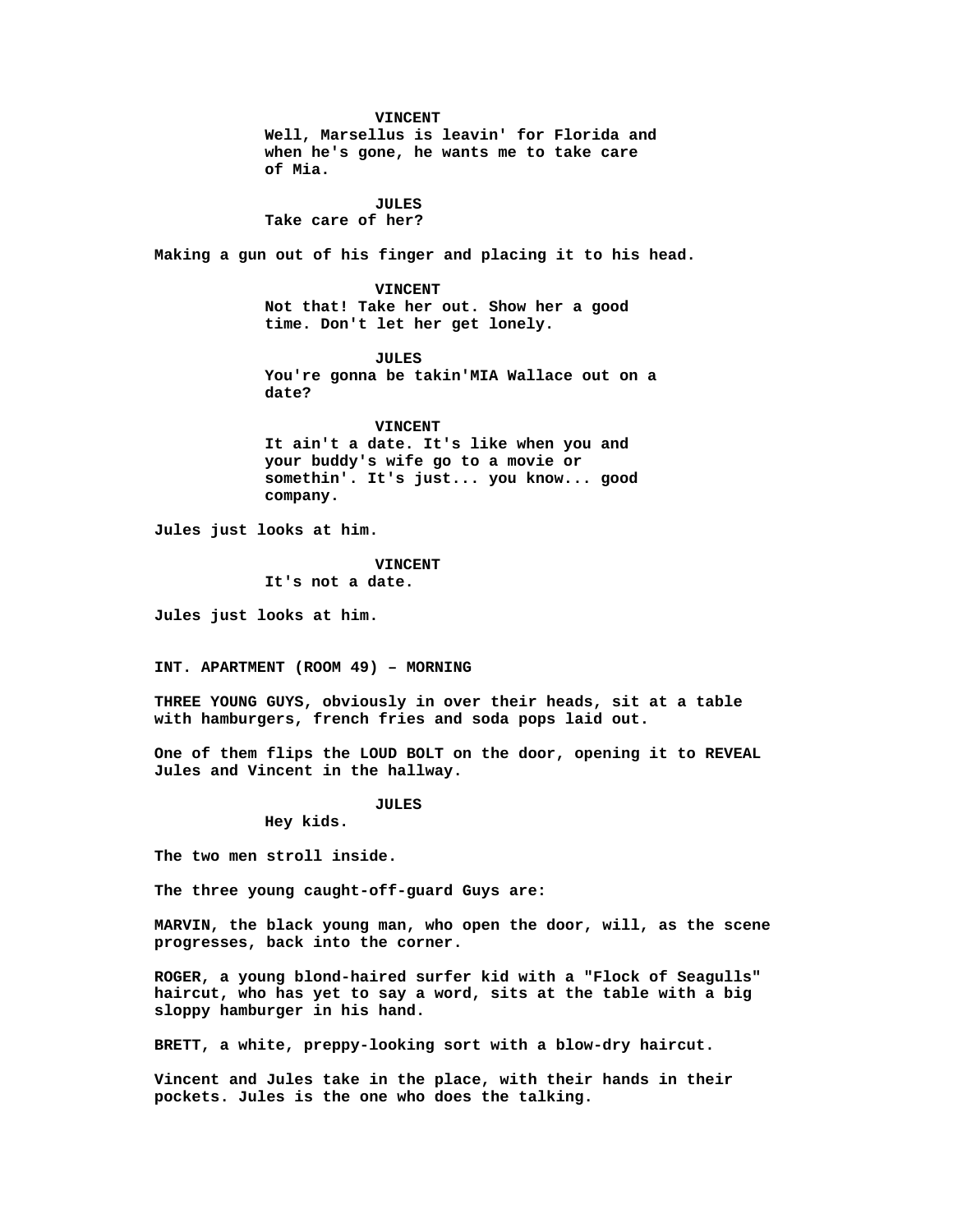**JULES How you boys doin'?**

**No answer.**

**JULES (to Brett) Am I trippin', or did I just ask you a question.**

**BRETT We're doin' okay.**

**As Jules and Brett talk, Vincent moves behind the young Guys.**

**JULES Do you know who we are?**

**Brett shakes his head: "No."**

**JULES We're associates of your business partner Marsellus Wallace, you remember your business partner dont'ya?**

**No answer.**

**JULES (to Brett) Now I'm gonna take a wild guess here: you're Brett, right?**

**BRETT**

**I'm Brett.**

**JULES**

**I thought so. Well, you remember your business partner Marsellus Wallace, dont'ya Brett?**

**BRETT I remember him.**

**JULES Good for you. Looks like me and Vincent caught you at breakfast, sorry 'bout that. What'cha eatin'?**

**BRETT**

**Hamburgers.**

**JULES Hamburgers. The cornerstone of any nutritious breakfast. What kinda hamburgers?**

**BRETT Cheeseburgers.**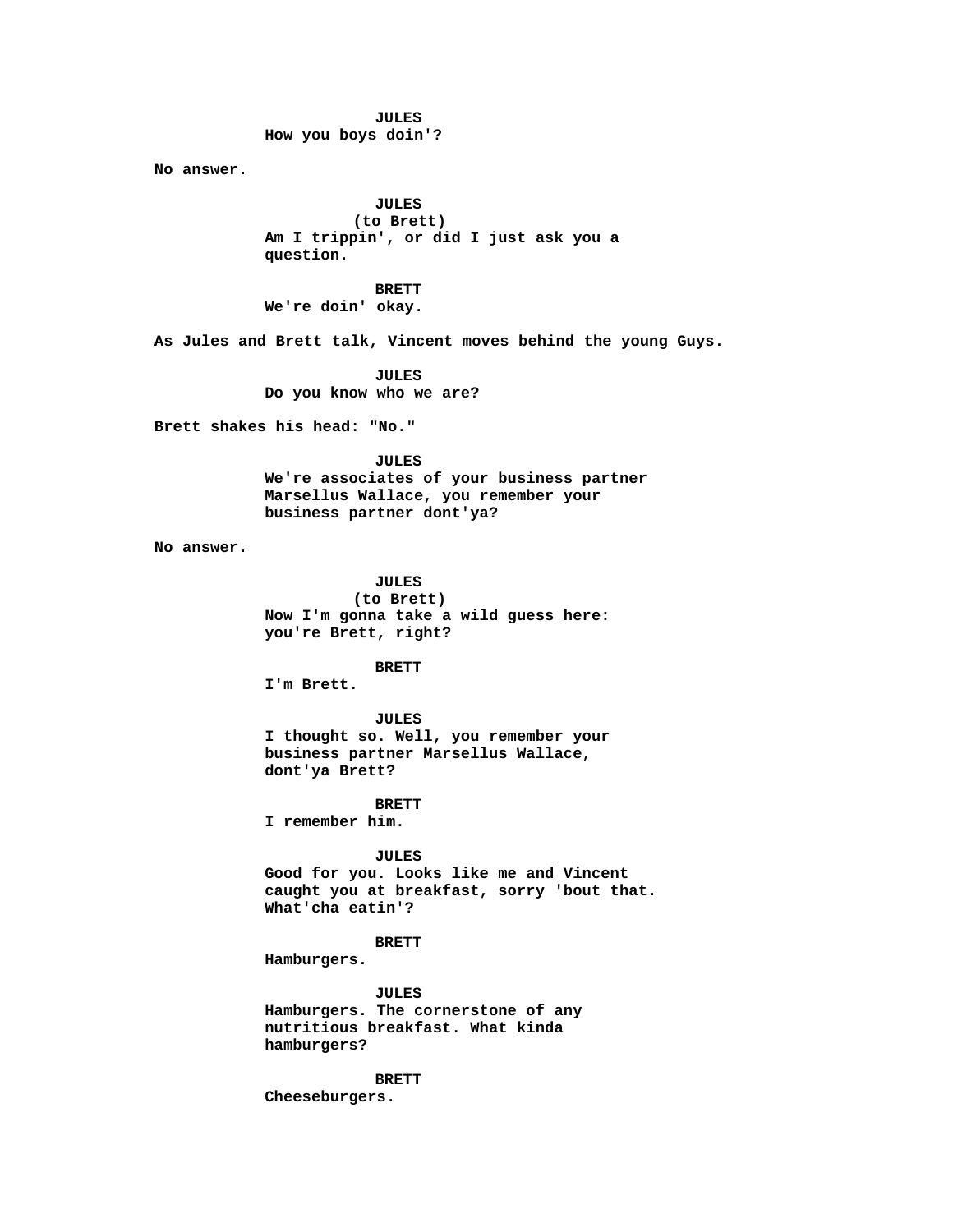**JULES**

**No, I mean where did you get'em? MacDonald's, Wendy's, Jack-in-the-Box, where?**

**BRETT Big Kahuna Burger.**

**JULES**

**Big Kahuna Burger. That's that Hawaiian burger joint. I heard they got some tasty burgers. I ain't never had one myself, how are they?**

**BRETT**

**They're good.**

**JULES Mind if I try one of yours?**

**BRETT**

**No.**

**JULES Yours is this one, right?**

**BRETT**

**Yeah.**

**Jules grabs the burger and take a bite of it.**

**JULES Uuummmm, that's a tasty burger. (to Vincent) Vince, you ever try a Big Kahuna Burger?**

**VINCENT**

**No.**

**Jules holds out the Big Kahuna.**

**JULES You wanna bite, they're real good.**

**VINCENT**

**I ain't hungry.**

# **JULES**

**Well, if you like hamburgers give 'em a try sometime. Me, I can't usually eat 'em 'cause my girlfriend's a vegetarian. Which more or less makes me a vegetarian, but I sure love the taste of a good burger. (to Brett) You know what they call a Quarter Pounder with Cheese in France?**

**BRETT**

**No.**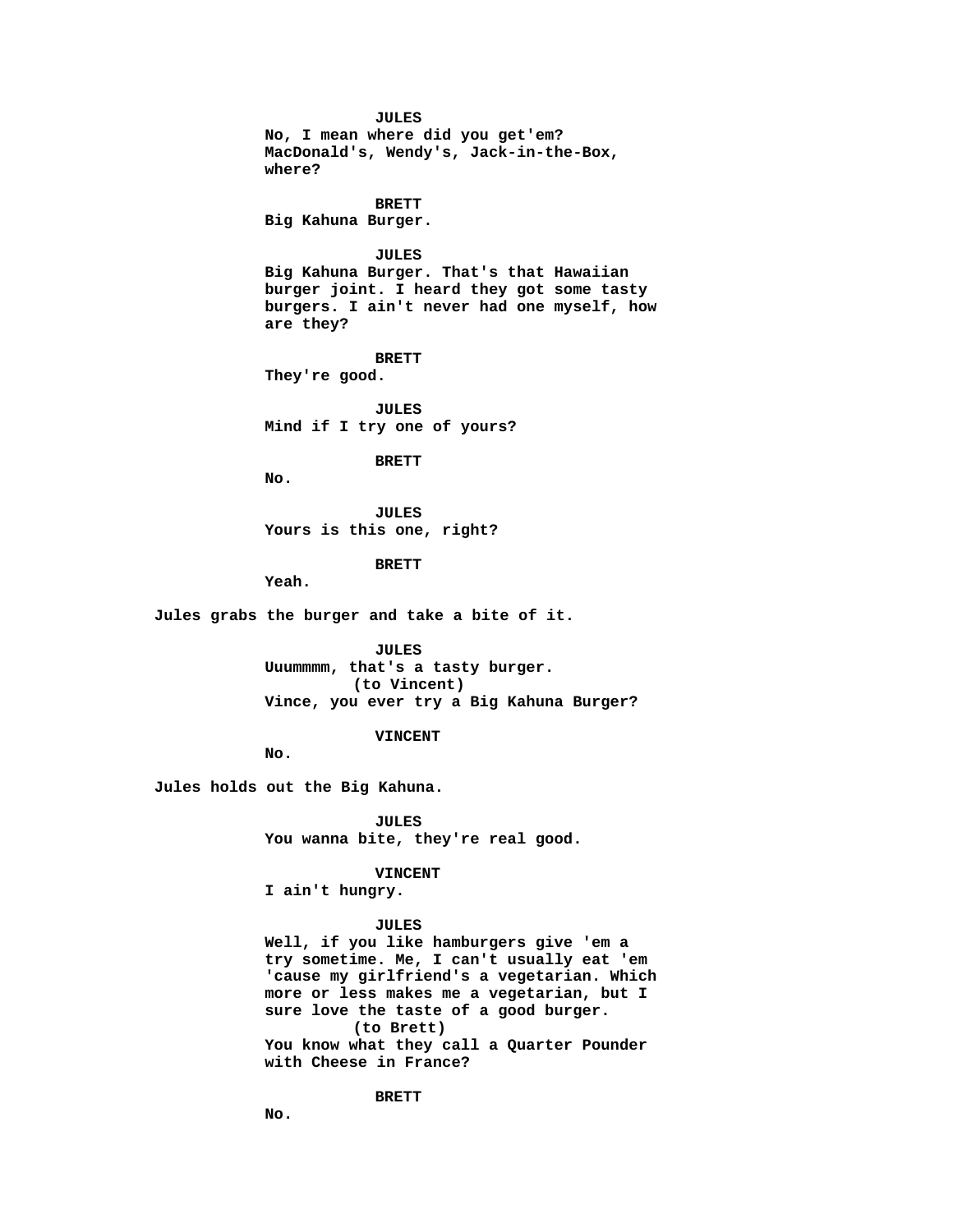**JULES Tell 'em, Vincent.**

**VINCENT Royale with Cheese.**

**JULES Royale with Cheese, you know why they call it that?**

**BRETT Because of the metric system?**

**JULES Check out the big brain on Brett. You'a smart motherfucker, that's right. The metric system. (he points to a fast food drink cup) What's in this?**

**BRETT**

**Sprite.**

**JULES Sprite, good, mind if I have some of your tasty beverage to wash this down with?**

**BRETT**

**Sure.**

**Jules grabs the cup and takes a sip.**

**JULES Uuuuummmm, hit's the spot! (to Roger) You, Flock of Seagulls, you know what we're here for?**

**Roger nods his head: "Yes."**

**JULES Then why don't you tell my boy here Vince, where you got the shit hid.**

**MARVIN It's under the be –**

**JULES – I don't remember askin' you a goddamn thing. (to Roger) You were sayin'?**

**ROGER It's under the bed.**

**Vincent moves to the bed, reaches underneath it, pulling out a black snap briefcase.**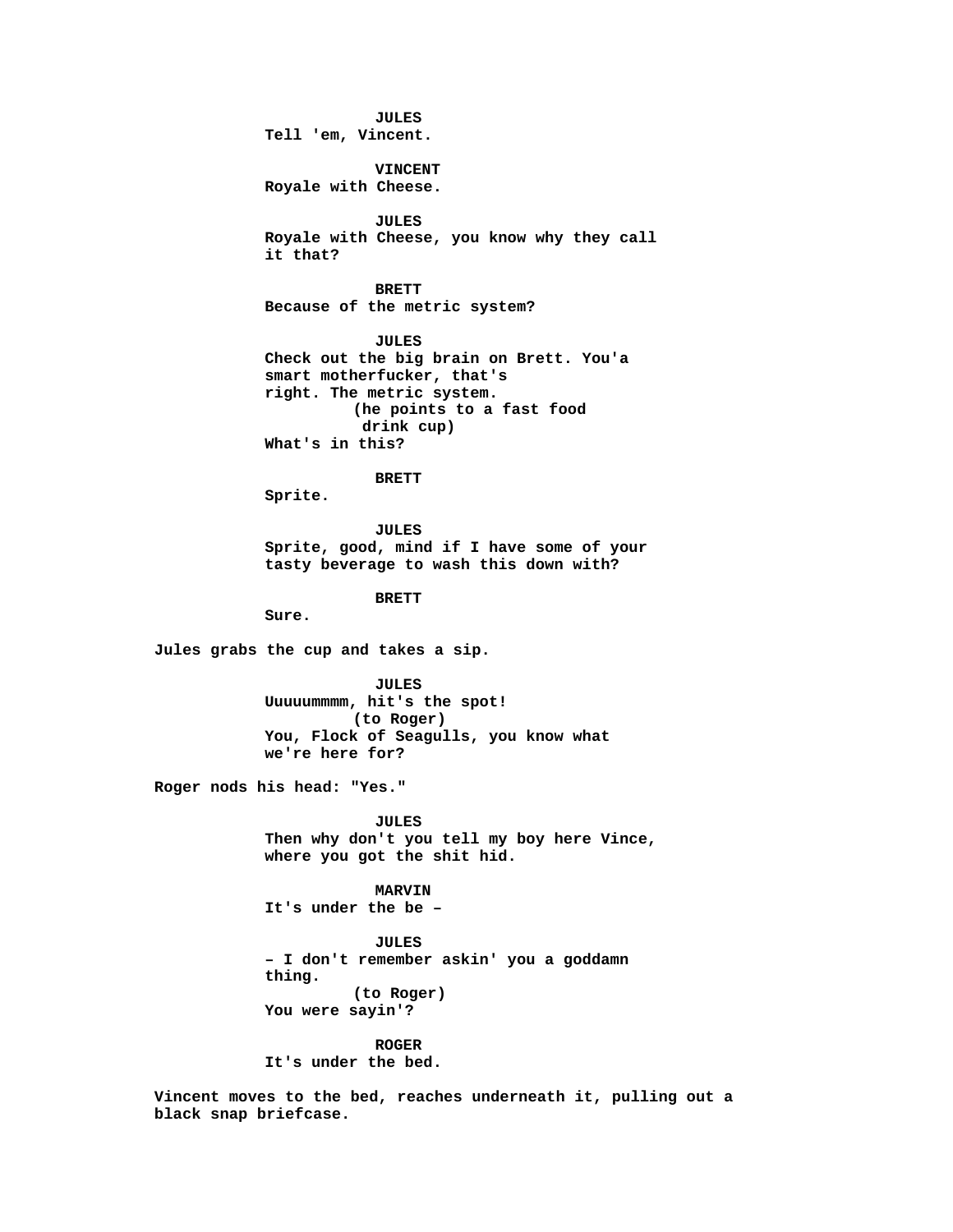#### **VINCENT**

**Got it.**

**Vincent flips the two locks, opening the case. We can't see what's inside, but a small glow emits from the case. Vincent just stares at it, transfixed.**

## **JULES**

**We happy?**

**No answer from the transfixed Vincent.**

# **JULES**

**Vincent!**

**Vincent looks up at Jules.**

# **JULES**

**We happy?**

**Closing the case.**

#### **VINCENT**

**We're happy.**

# **BRETT**

**(to Jules) Look, what's your name? I got his name'sVINCENT, but what's yours?**

**JULES My name's Pitt, and you ain't talkin' your ass outta this shit.**

## **BRETT**

**I just want you to know how sorry we are about how fucked up things got between us and Mr. Wallace. When we entered into this thing, we only had the best intentions –**

**As Brett talks, Jules takes out his gun and SHOOTS Roger three times in the chest, BLOWING him out of his chair.**

**Vince smiles to himself. Jules has got style.**

**Brett has just shit his pants. He's not crying or whimpering, but he's so full of fear, it's as if his body is imploding.**

# **JULES**

**(to Brett) Oh, I'm sorry. Did that break your concentration? I didn't mean to do that. Please, continue. I believe you were saying something about "best intentions."**

**Brett can't say a word.**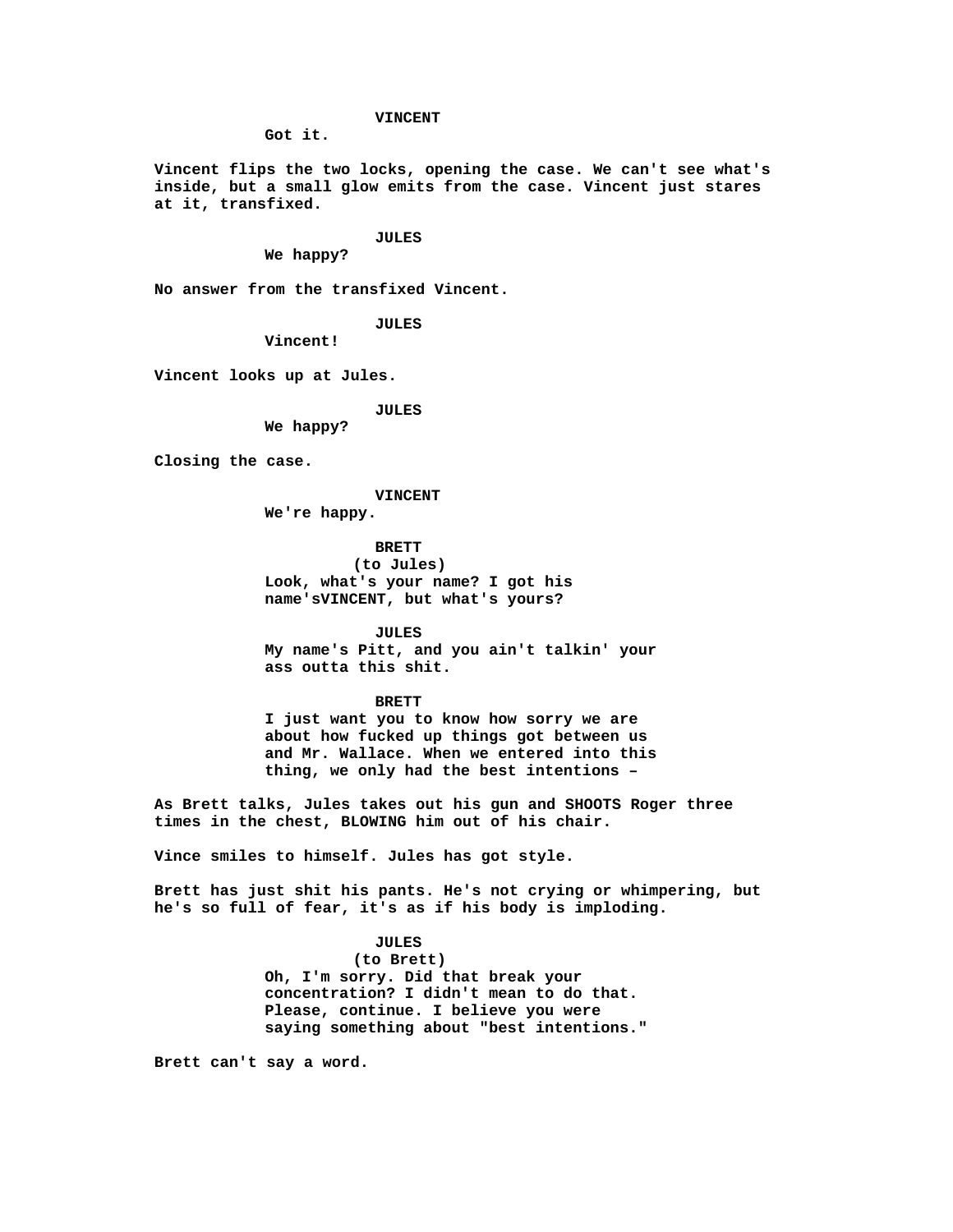**JULES Whatsamatter? Oh, you were through anyway. Well, let me retort. Would you describe for me what Marsellus Wallace looks like?**

**Brett still can't speak.**

**Jules SNAPS, SAVAGELY TIPPING the card table over, removing the only barrier between himself and Brett. Brett now sits in a lone chair before Jules like a political prisoner in front of an interrogator.**

> **JULES What country you from!**

> > **BRETT (petrified)**

**What?**

**JULES "What" ain't no country I know! Do they speak English in "What?"**

> **BRETT (near heart attack)**

**What?**

**JULES English-motherfucker-can-you-speak-it?**

**BRETT**

**Yes.**

**JULES Then you understand what I'm sayin'?**

**BRETT**

**Yes.**

**JULES Now describe what Marsellus Wallace looks like!**

> **BRETT (out of fear)**

**What?**

**Jules takes his .45 and PRESSES the barrel HARD in Brett's cheek.**

**JULES Say "What" again! C'mon, say "What" again! I dare ya, I double dare ya motherfucker, say "What" one more goddamn time!**

**Brett is regressing on the spot.**

**JULES Now describe to me what Marsellus Wallace looks like!**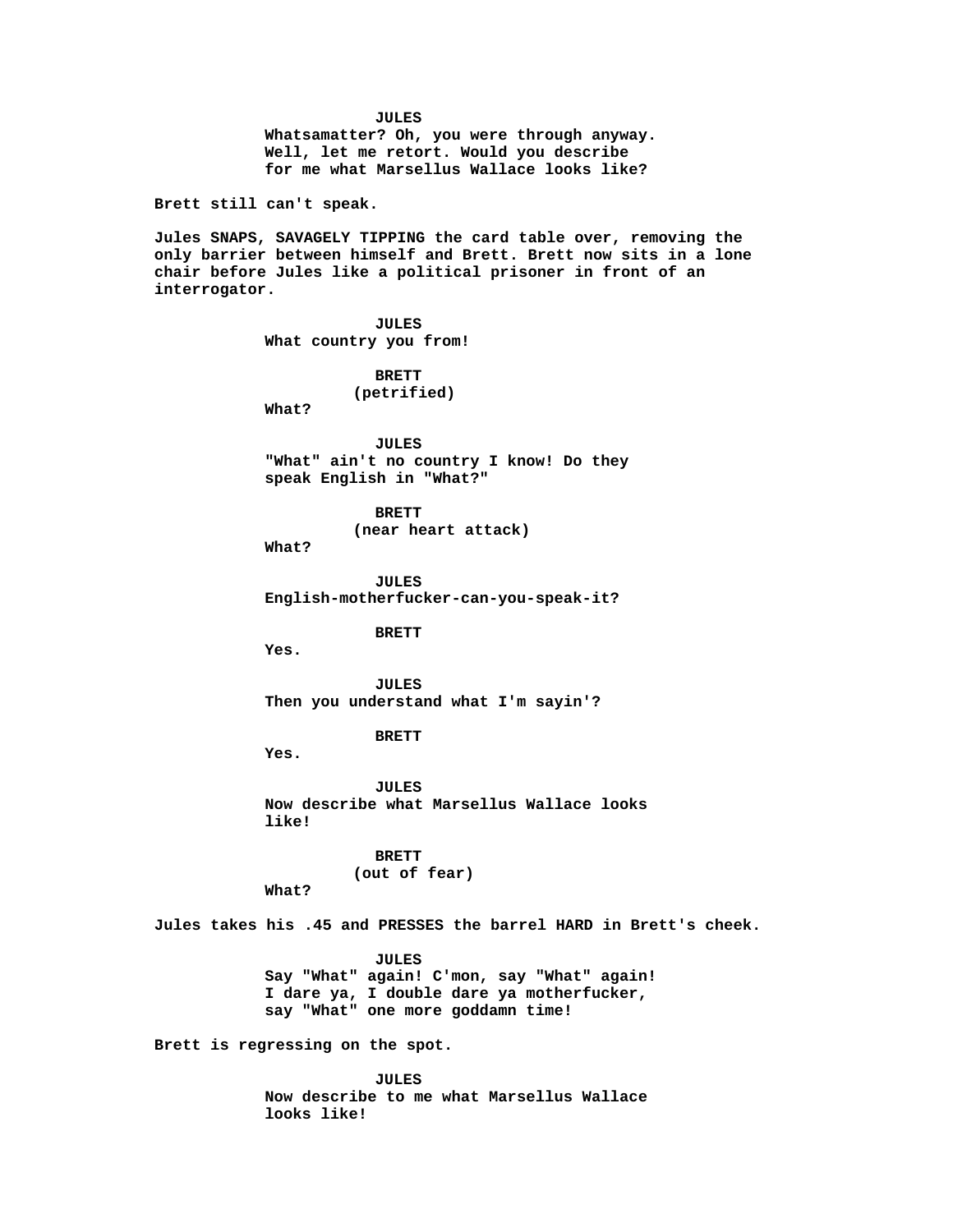**Brett does his best.**

**BRETT Well he's... he's... black – JULES**

**– go on!**

**BRETT ... and he's... he's... bald –**

**JULES – does he look like a bitch?!**

> **BRETT (without thinking)**

**What?**

**Jules' eyes go to Vincent, Vincent smirks, Jules rolls his eyes and SHOOT Brett in the shoulder.**

**Brett SCREAMS, breaking into a SHAKING/TREMBLING SPASM in the chair.**

> **JULES Does-he-look-like-a-bitch?!**

> > **BRETT (in agony)**

**No.**

**JULES Then why did you try to fuck 'im like a bitch?!**

**BRETT (in spasm) I didn't.**

**Now in a lower voice.**

**JULES Yes ya did Brett. Ya tried ta fuck 'im. You ever read the Bible, Brett?**

# **BRETT**

**(in spasm)**

**Yes.**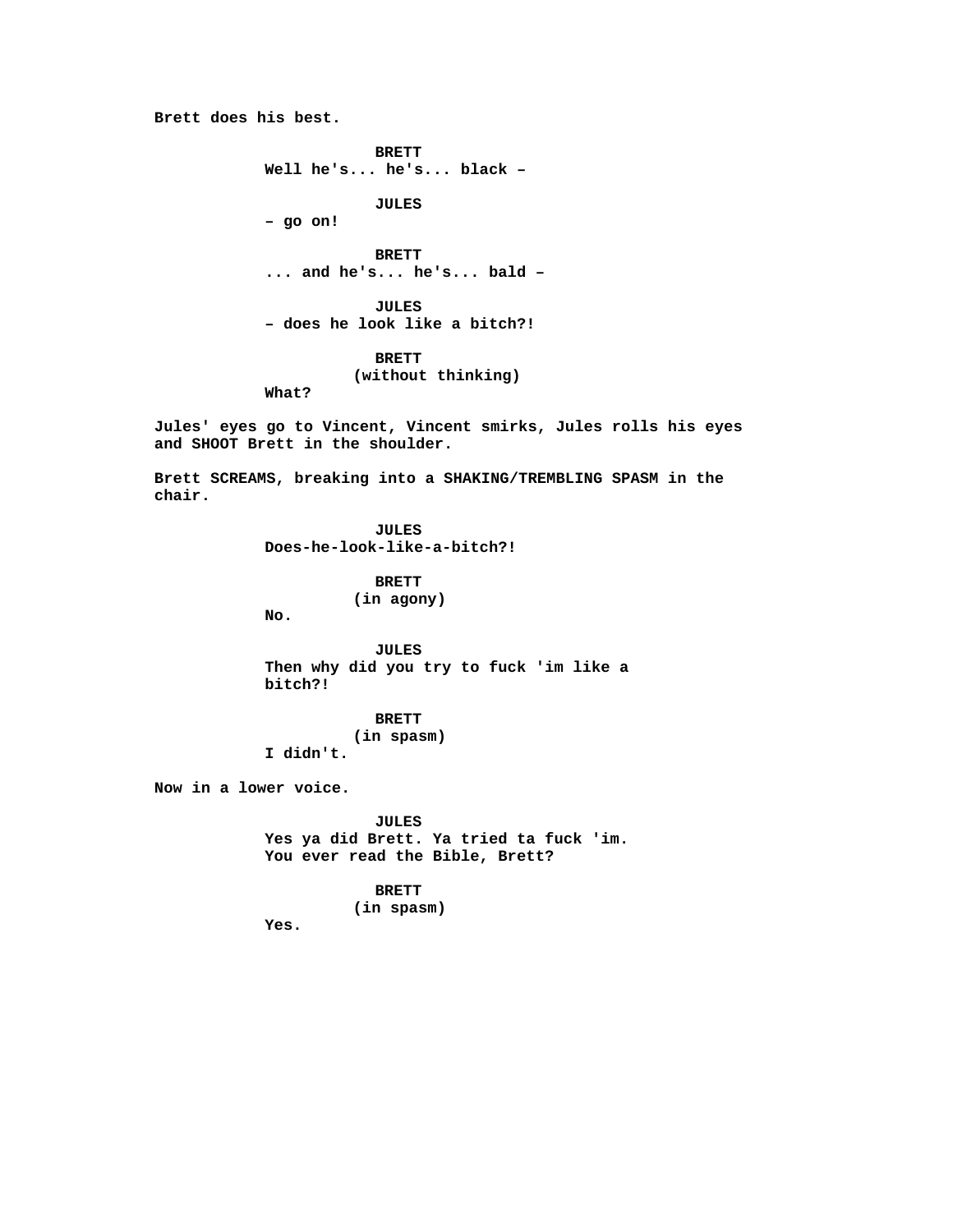#### **JULES**

**There's a passage I got memorized, seems appropriate for this situation: Ezekiel 25:17. "The path of the righteous man is beset on all sides by the inequities of the selfish and the tyranny of evil men. Blessed is he who, in the name of charity and good will, shepherds the weak through the valley of darkness, for he is truly his brother's keeper and the finder of lost children. And I will strike down upon thee with great vengeance and furious anger those who attempt to poison and destroy my brothers. And you will know my name is the Lord when I lay my vengeance upon you."**

**The two men EMPTY their guns at the same time on the sitting Brett.**

# **AGAINST BLACK, TITLE CARD:**

 **"VINCENT VEGA AND MARSELLUS WALLACE'S WIFE"**

**FADE IN:**

## **MEDIUM SHOT – BUTCH COOLIDGE**

**We FADE UP on BUTCH COOLIDGE, a white, 26-year-old prizefighter.Butch sits at a table wearing a red and blue high school athletic jacket. Talking to him OFF SCREEN is everybody's boss MARSELLUS WALLACE. The black man sounds like a cross between a gangster and a king.**

# **MARSELLUS (O.S.)**

**I think you're gonna find – when all this shit is over and done – I think you're gonna find yourself one smilin' motherfucker. Thing is Butch, right now you got ability. But painful as it may be, ability don't last. Now that's a hard motherfuckin' fact of life, but it's a fact of life your ass is gonna hafta git realistic about. This business is filled to the brim with unrealistic motherfuckers who thought their ass aged like wine. Besides, even if you went all the way, what would you be? Feather-weight champion of the world. Who gives a shit? I doubt you can even get a credit card based on that.**

**A hand lays an envelope full of money on the table in front of Butch. Butch picks it up.**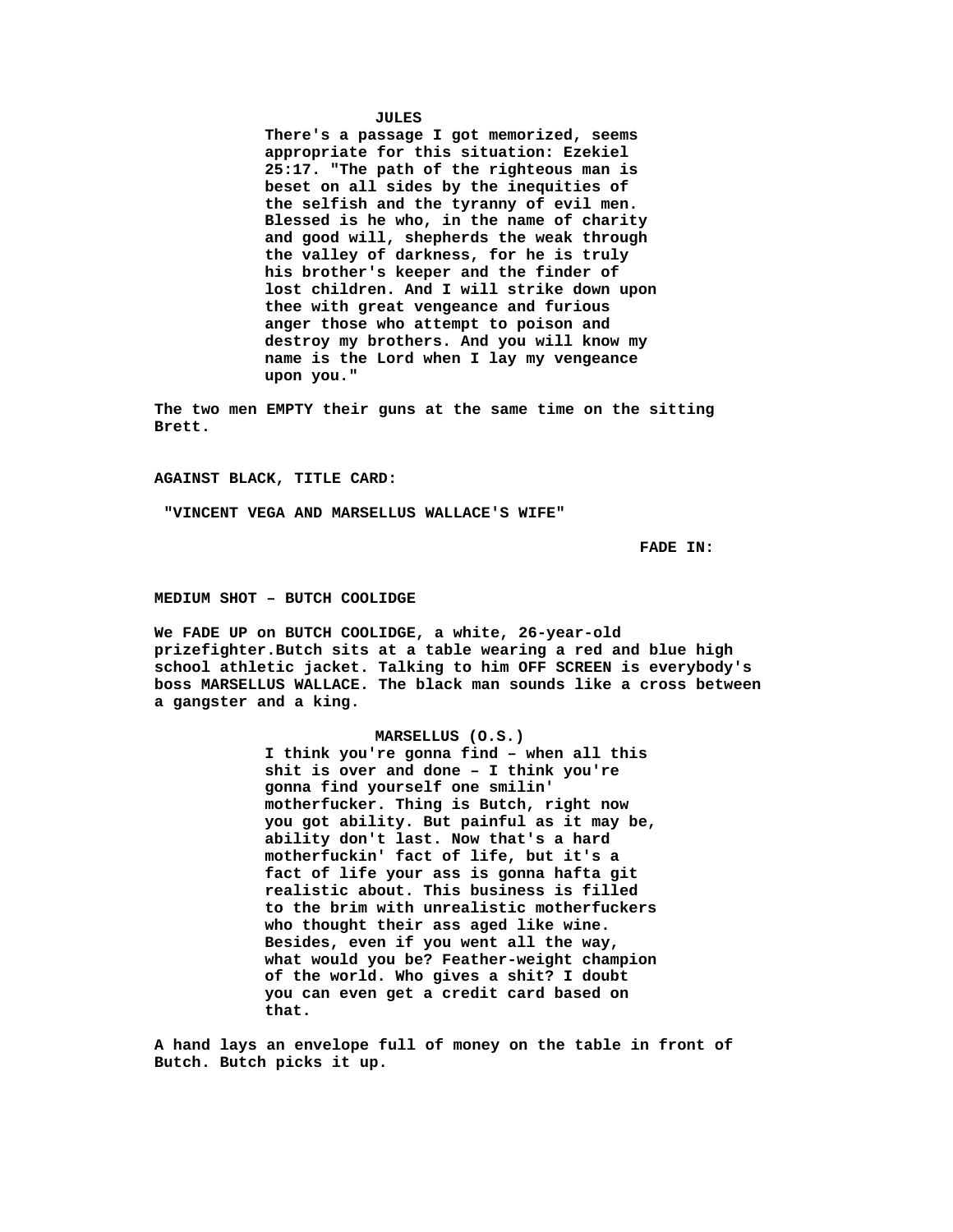# **MARSELLUS (O.S.)**

**Now the night of the fight, you may fell a slight sting, that's pride fuckin' wit ya. Fuck pride! Pride only hurts, it never helps. Fight through that shit. 'Cause a year from now, when you're kickin' it in the Caribbean you're gonna say, "Marsellus Wallace was right."**

**BUTCH I got no problem with that.**

**MARSELLUS (O.S.) In the fifth, your ass goes down.**

**Butch nods his head: "yes."**

**MARSELLUS (O.S.)**

**Say it!**

**BUTCH In the fifth, my ass goes down.**

**CUT TO:**

**INT. CAR (MOVING) – DAY**

**Vincent Vega looks really cool behind the wheel of a 1964 cherryred Chevy Malibu convertible. From the car radio, ROCKABILLY MUSIC PLAYS. The b.g. is a COLORFUL PROCESS SHOT.**

**EXT. SALLY LeROY'S – DAY**

**Sally LeRoy's is a large topless bat by LAX that Marsellus owns.**

**Vincent's classic Malibu WHIPS into the near empty parking lot and parks next to a white Honda Civic.**

**Vince knocks on the door. The front entrance is unlocked, revealing the Dapper Dan fellow on the inside:ENGLISH DAVE. Dave isn't really English, he's a young black man from Baldwin Park, who has run a few clubs for Marsellus, including Sally LeRoy's.**

> **ENGLISH DAVE Vincent Vega, our man in Amsterdam, git your ass on in here.**

**Vincent, carrying the black briefcase from the scene between Vincent and Jules, steps inside. English Dave SLAMS the door in our faces.**

**INT. SALLY LeROY'S – DAY**

**The spacious club is empty this time of day. English Dave crosses to the bar, and Vince follows.**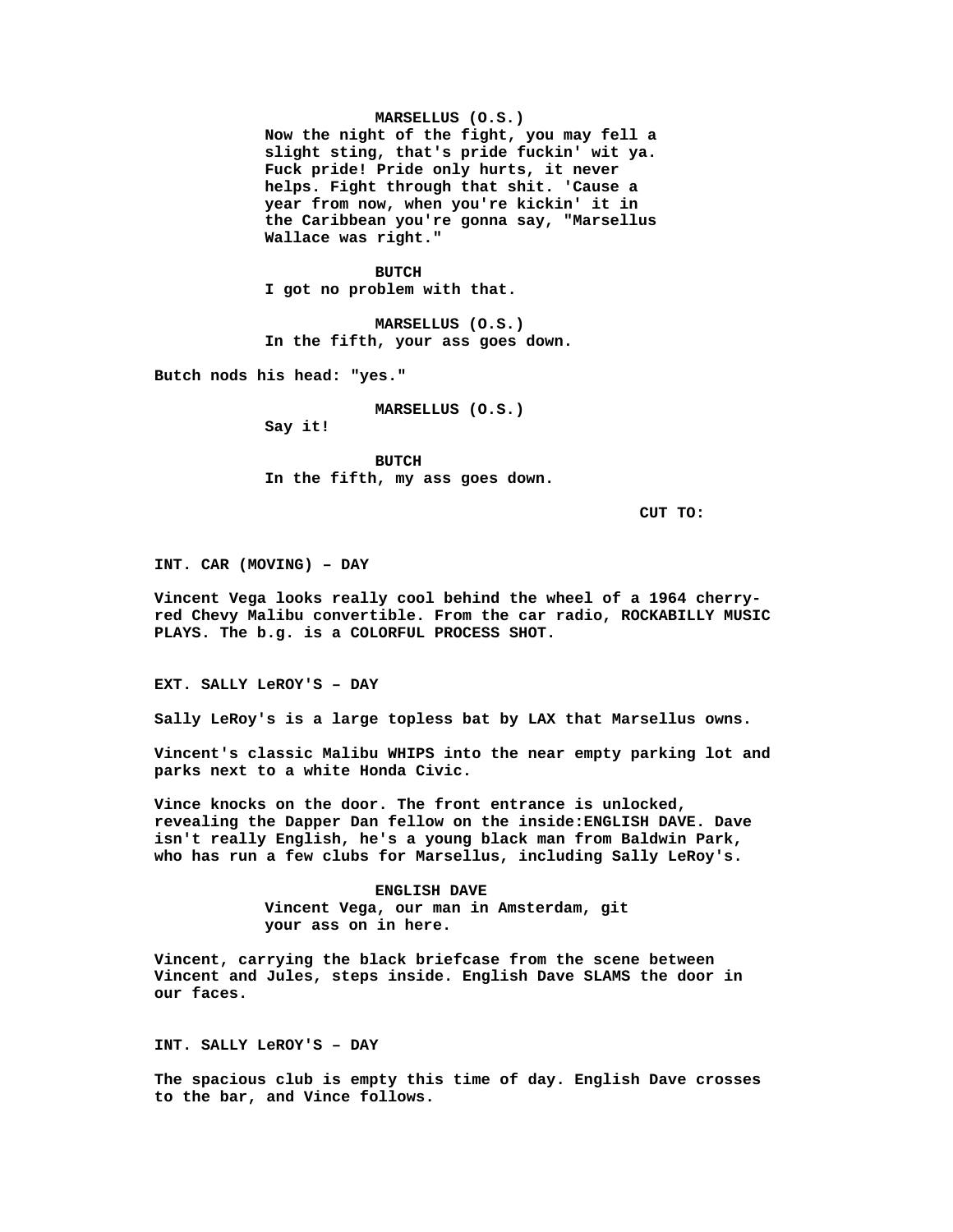**VINCENT Where's the big man?**

**ENGLISH DAVE He's over there, finishing up some business.**

**VINCENT'S POV: Butch shakes hands with a huge figure with his back to us. The huge figure is the infamous and as of yet still UNSEEN Marsellus.**

> **ENGLISH DAVE (O.S.) Hand back for a second or two, and when you see the white boy leave, go on over. In the meanwhile, can I make you an espresso?**

**VINCENT How 'bout a cup of just plain ol' American?**

**ENGLISH DAVE Comin' up. I hear you're taking Mia out tomorrow?**

**VINCENT At Marsellus' request.**

**ENGLISH DAVE Have you met Mia?**

**VINCENT**

**Not yet.**

**English Dave smiles to himself.**

**VINCENT**

**What's so funny?**

**ENGLISH DAVE Not a goddamn thing.**

**VINCENT**

**Look, I'm not a idiot. She's the big man's fuckin' wife. I'm gonna sit across a table, chew my food with my mouth closed, laugh at her jokes and that's all I'm gonna do.**

**English Dave puts Vince's coffee in front of him.**

**ENGLISH DAVE My name's Paul, and this is between y'all.**

**Butch bellies up to the bar next to Vincent, drinking his cup of "Plain ol' American."**

> **BUTCH (to English Dave) Can I get a pack'a Red Apples?**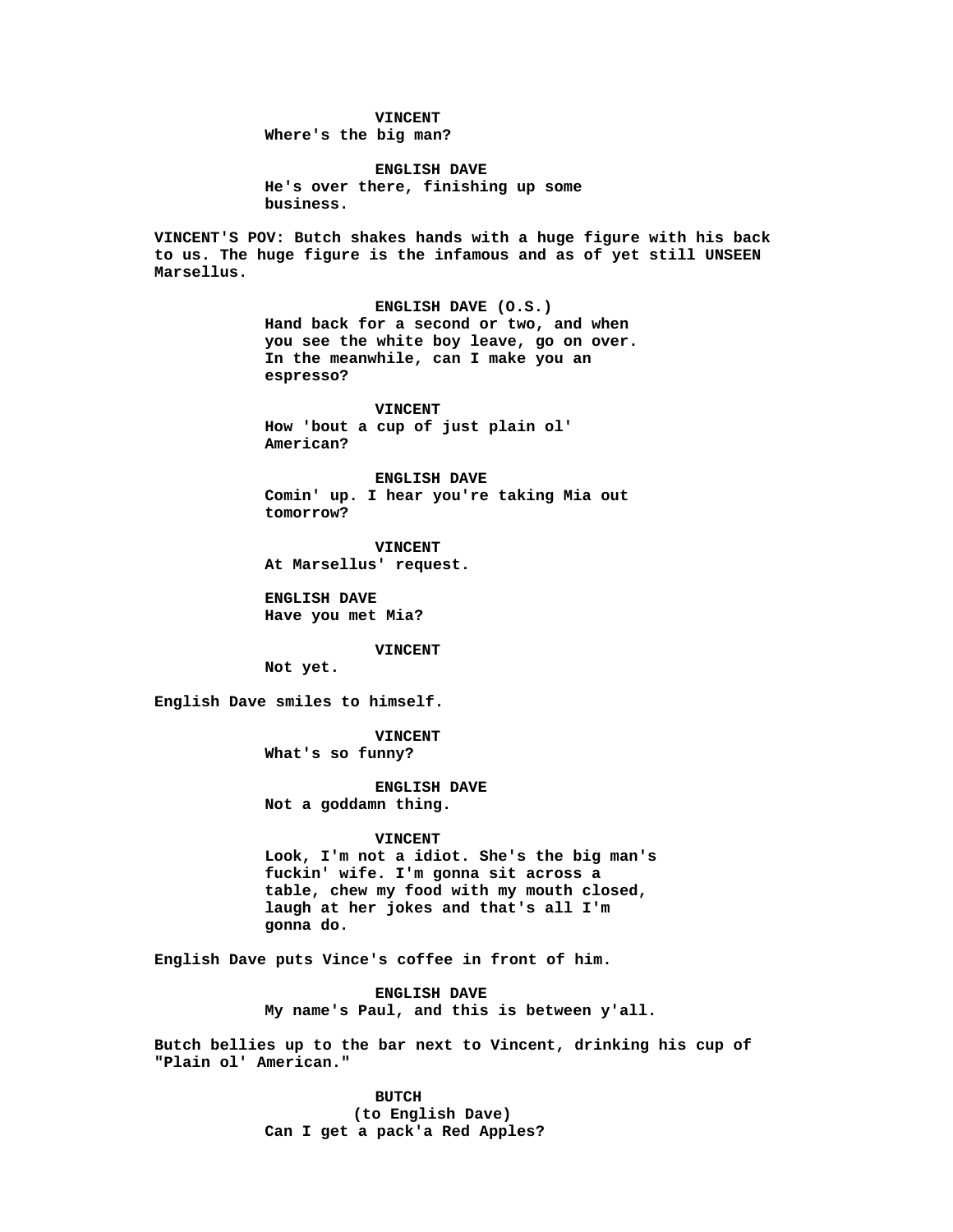**ENGLISH DAVE**

**Filters?**

**BUTCH**

**Non.**

**While Butch waits for his smokes, Vincent just sips his coffee, staring at him. Butch looks over at him.**

> **BUTCH Lookin' at somethin', friend?**

> **VINCENT I ain't your friend, palooka.**

**Butch does a slow turn toward Vincent.**

**BUTCH**

**What was that?**

**VINCENT I think ya heard me just fine, punchy.**

**Butch turns his body to Vincent, when...**

**MARSELLUS (O.S.) Vincent Vega has entered the building, git your ass over here!**

**Vincent walks forward OUT OF FRAME, never giving Butch another glance. We DOLLY INTO CU on Butch, left alone in the FRAME, looking like he's ready to go into the manners-teaching business.**

**BUTCH'S POV: Vincent hugging and kissing the obscured figure that is Marsellus.**

**Butch makes the wise decision that is this asshole's a friend of Marsellus, he better let it go – for now.**

> **ENGLISH DAVE (O.S.) Pack of Red Apples, dollar-forty.**

**Butch is snapped out of his ass-kicking thoughts. He pays English Dave and walks out of the SHOT.**

**DISSOLVE TO:**

**INT. LANCE'S HOUSE (KITCHEN) – NIGHT**

**CLOSEUP – JODY**

**A woman who appears to have a fondness for earrings. Both of her ears are pierced five times. She also sports rings in her lips, eyebrows and nose.**

> **JODY ... I'll lend it to you. It's a great book on body piercing.**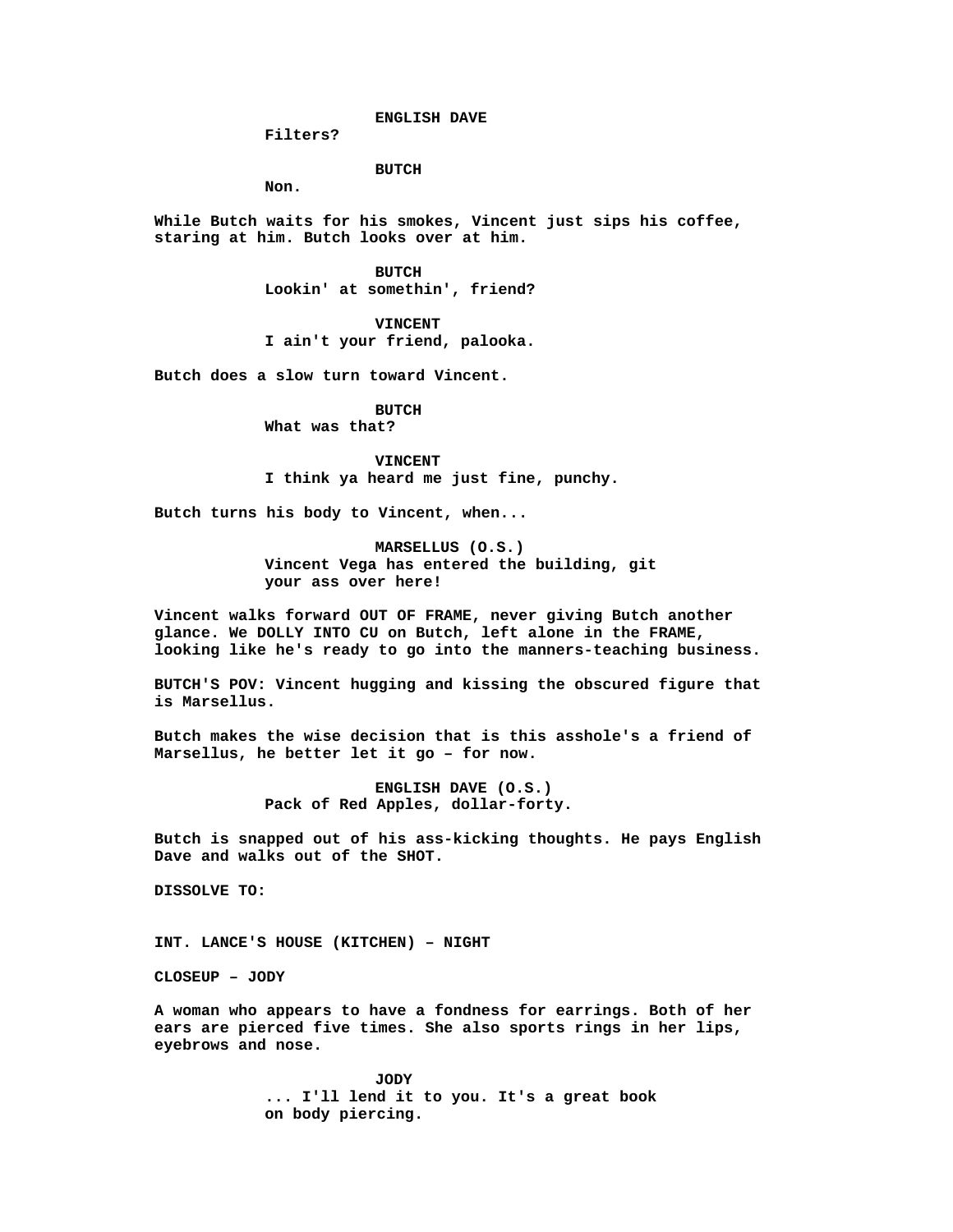**Jody, Vincent and a young woman named TRUDI sit at the kitchen table of a suburban house in Echo Park. Even though Vince is at the same table, he's not included in the conversation.**

**TRUDI**

**You know how they use that gun when they pierce your ears? They don't use that when they pierce your nipples, do they?**

**JODY**

**Forget that gun. That gun goes against the entire idea behind piercing. All of my piercing, sixteen places on my body, every one of 'em done with a needle. Five in each ear. One through the nipple on my left breast. One through my right nostril. One through my left eyebrow. One through my lip. One in my clit. And I wear a stud in my tongue.**

**Vince has been letting this conversation go through one ear and out the other, until that last remark.**

#### **VINCENT**

**(interrupting) Excuse me, sorry to interrupt. I'm curious, why would you get a stud in your tongue?**

**Jody looks at him and says as if it were the most obvious thing in the world.**

> **JODY It's a sex thing. It helps fellatio.**

**That thought never occurred to Vincent, but he can't deny it makes sense. Jody continues talking to Trudi, leaving Vincent to ponder the truth of her statement.**

> **LANCE (O.S.) Vince, you can come in now!**

**INT. LANCE'S BEDROOM – NIGHT**

**Lance, late 20s, is a young man with a wild and woolly appearance that goes hand-in-hand with his wild and woolly personality. LANCE has been selling drugs his entire adult life. He's never had a day job, never filed a tax return and has never been arrested. He wears a red flannel shirt over a "Speed Racer" tee-shirt.**

**Three bags of heroin lie on Lance's bed.**

**Lance and Vincent stand at the foot of the bed.**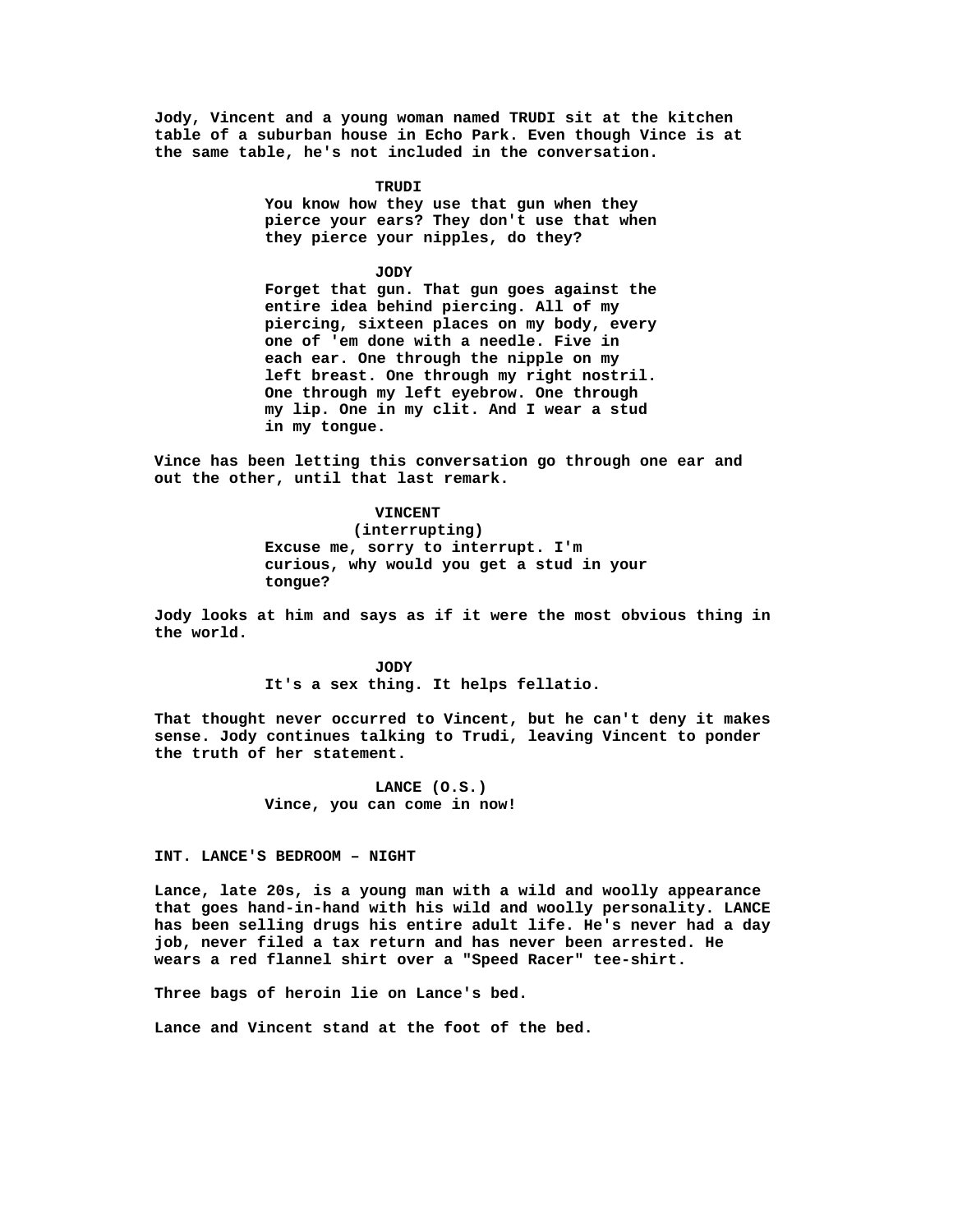#### **LANCE**

**Now this is Panda, from Mexico. Very good stuff. This is Bava, different, but equally good. And this is Choco from the Hartz Mountains of Germany. Now the first two are the same, forty-five an ounce – those are friend prices – but this one...**

**(pointing to the Choco) ... this one's a little more expensive. It's fifty-five. But when you shoot it, you'll know where that extra money went. Nothing wrong with the first two. It's real, real, real, good shit. But this one's a fuckin' madman.**

# **VINCENT**

**Remember, I just got back from Amsterdam.**

## **LANCE**

**Am I a nigger? Are you in Inglewood? No. You're in my house. White people who know the difference between good shit and bad shit, this is the house they come to. My shit, I'll take the Pepsi Challenge with Amsterdam shit any ol' day of the fuckin' week.**

**VINCENT That's a bold statement.**

# **LANCE**

**This ain't Amsterdam, Vince. This is a seller's market. Coke is fuckin' dead as disco. Heroin's comin' back in a big fuckin' way. It's this whole seventies retro. Bell bottoms, heroin, they're as hot as hell.**

**Vincent takes out a roll of money that would choke a horse to death.**

## **VINCENT**

**Give me three hundred worth of the madman. If it's as good as you say, I'll be back for a thousand.**

**LANCE I just hope I still have it. Whaddya think of Trudi? She ain't got a boyfriend, wanna hand out an' get high?**

**VINCENT Which one's Trudi? The one with all the shit in her face?**

**LANCE No, that's Jody. That's my wife.**

**Vincent and Lance giggle at the "faux pas."**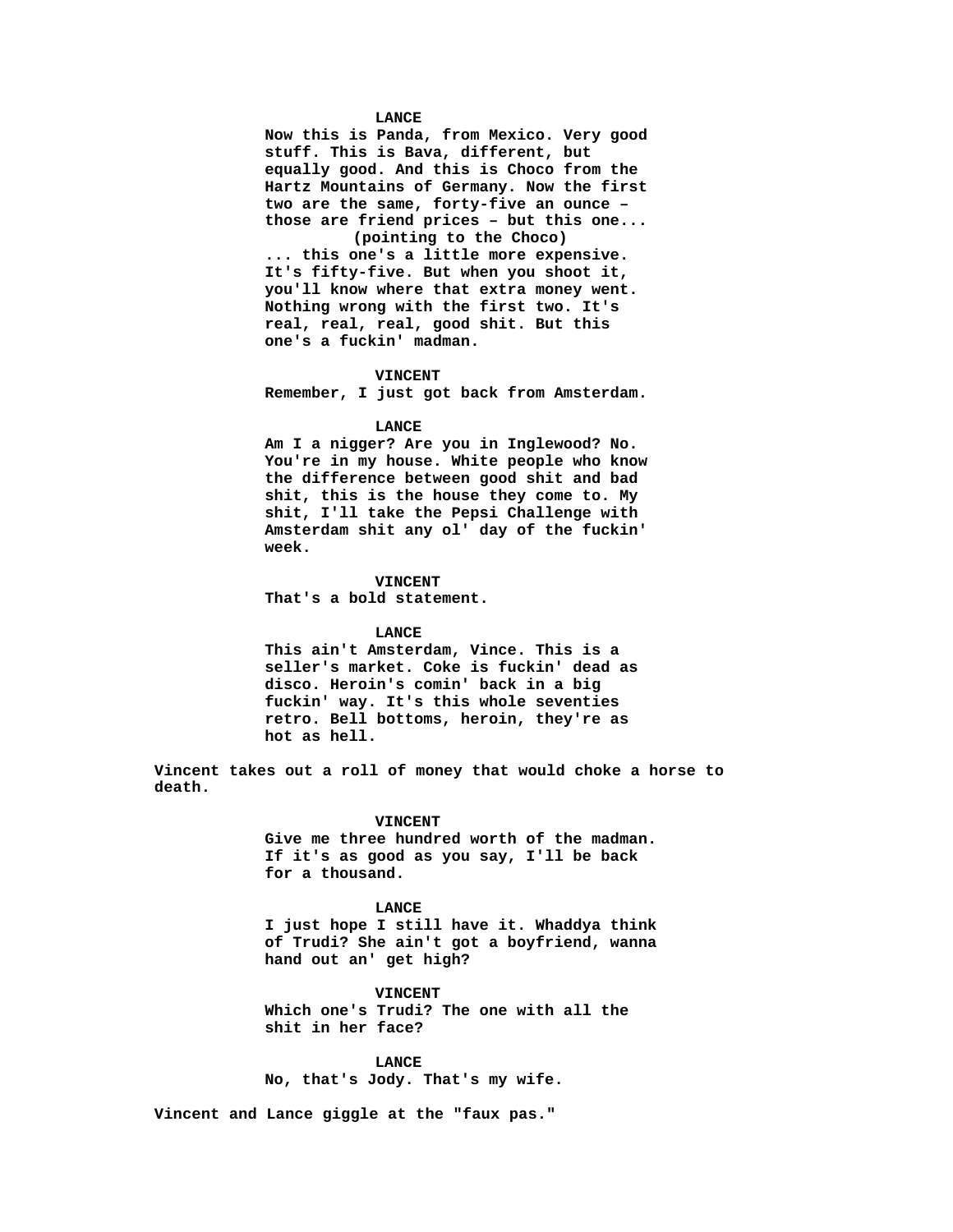**VINCENT**

**I'm on my way somewhere. I got a dinner engagement. Rain check?**

**LANCE**

**No problem?**

**Vincent takes out his case of the works (utensils for shooting up).**

> **VINCENT You don't mind if I shoot up here?**

**LANCE Me casa, su casa.**

**VINCENT**

**Mucho gracias.**

**Vincent takes his works out of his case and, as the two continue to talk, Vince shoots up.**

> **LANCE Still got your Malibu?**

**VINCENT You know what some fucker did to it the other day?**

**LANCE**

**What?**

**VINCENT Fuckin' keyed it.**

**LANCE Oh man, that's fucked up.**

**VINCENT**

**Tell me about it. I had the goddamn thing in storage three years. It's out five fuckin' days – five days, and some dickless piece of shit fucks with it.**

**LANCE They should be fuckin' killed. No trial, no jury, straight to execution.**

**As he cooks his heroin...**

#### **VINCENT**

**I just wish I caught 'em doin' it, ya know? Oh man, I'd give anything to catch 'em doin' it. It'a been worth his doin' it, if I coulda just caught 'em, you know what I mean?**

**LANCE It's chicken shit. You don't fuck another man's vehicle.**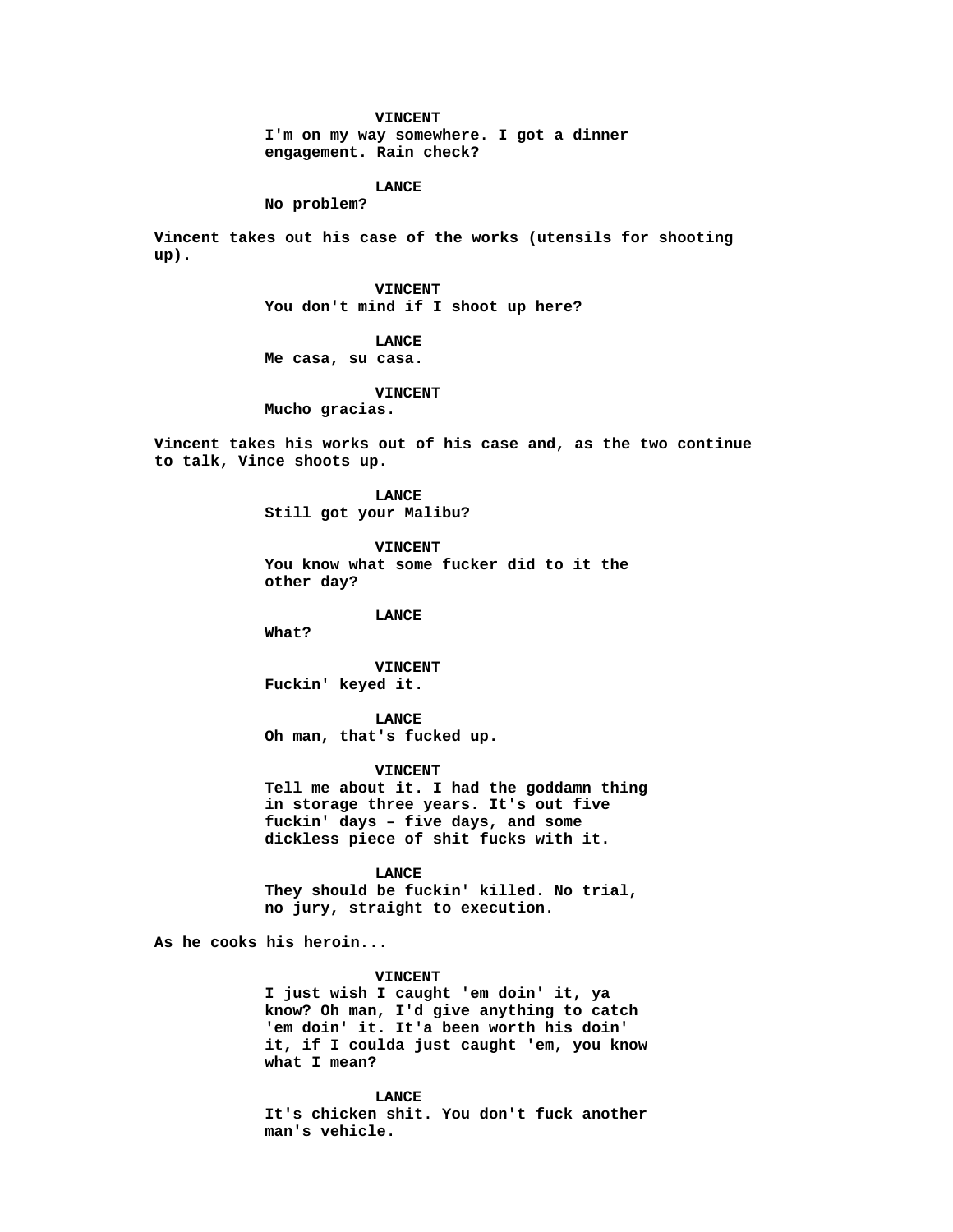```
CLOSEUP – THE NEEDLE
Going into Vincent's vein.
CLOSEUP – BLOOD
Spurting back into the syringe, mixing with the heroin.
CLOSEUP – VINCENT'S THUMB
Pushing down on the plunger.
                                                     CUT TO:
EXT. MARSELLUS WALLACE'S HOUSE – NIGHT
Vincent walks toward the house and pulls a note off the door
CLOSEUP – NOTE
The Not reads:
"Hi Vincent,
I'm getting dressed. The door's
open. Come inside and make
yourself a drink.
Mia"
                       MIA (V.O.)
            Hi, Vincent. I'm getting dressed. The
            door's open. Come inside and make yourself
            a drink.
                                                     FADE TO WHITE
(music in)
                                                     FADE TO:
INT. MARCELLUS' HOUSE / LIVING ROOM – NIGHT
Vincent enters on the background.
                        VINCENT
            Hello?
INT. MARCELLUS' HOUSE / DRESSING ROOM – NIGHT
MIA, Marcellus' beautiful young wife. Video screens are in the
```
**background. Dusty Springfield is singing "SON OF A PREACHER MAN". Mia's mouth comes toward a microphone.**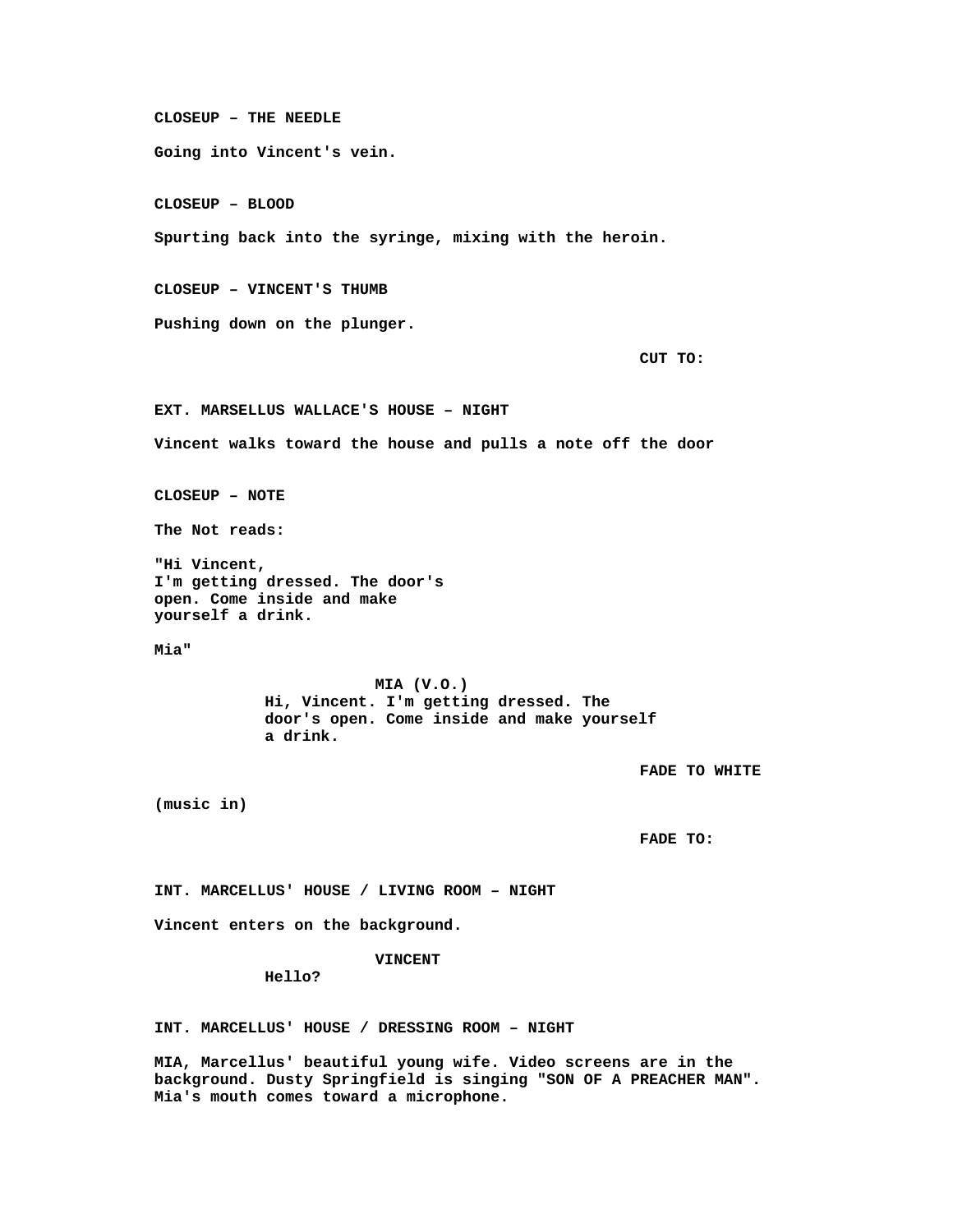**MIA**

**(into microphone)**

**Vincent.**

**INT. MARCELLUS' HOUSE / LIVING ROOM – NIGHT**

**Vincent turns.**

**MIA (over intercom) Vincent. I'm on the intercom.**

**INT. MARCELLUS' HOUSE / DRESSING ROOM – NIGHT**

**MIA (into microphone) It's on the wall by the two African fellas.**

**INT. MARCELLUS' HOUSE / LIVING ROOM – NIGHT**

**MIA (over intercom) To your right.**

**Vincent walks.**

**MIA ... warm. Warmer. Disco.**

**Vincent finds the intercom on the wall.**

**VINCENT**

**Hello.**

**MIA (over intercom) Push the button if you want to talk.**

> **VINCENT (into intercom)**

**Hello.**

**INT. MARCELLUS' HOUSE / DRESSING ROOM – NIGHT**

**MIA (into microphone) Go make yourself a drink., and I'll be down in two shakes of a lamb's tail.**

**INT. MARCELLUS' HOUSE / LIVING ROOM – NIGHT**

**MIA (over intercom) The bar's by the fireplace.**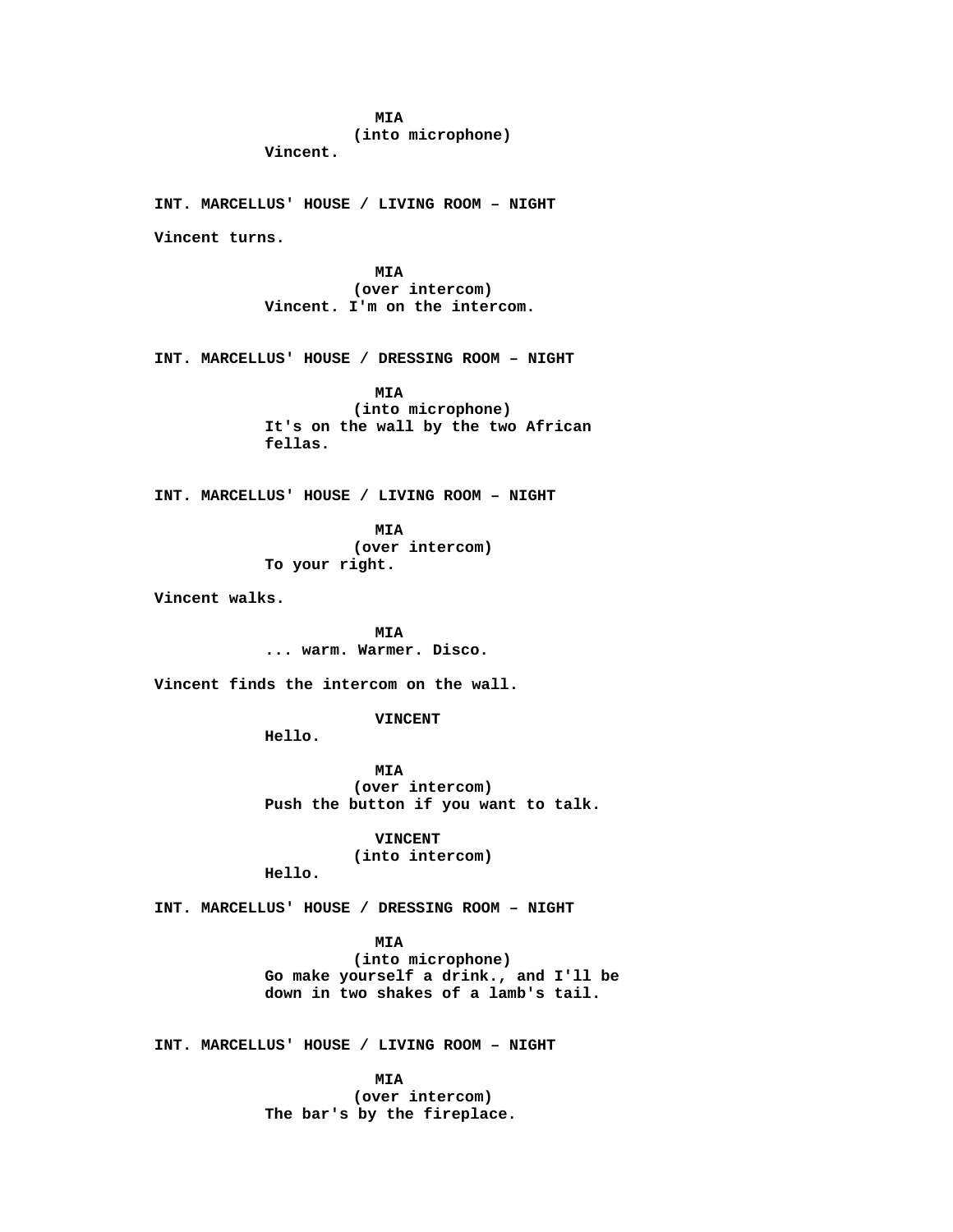# **VINCENT (into intercom)**

**Okay.**

**(licks lips)**

**INT. MARCELLUS' HOUSE / DRESSING ROOM – NIGHT**

**A video screen with an image of Vincent, walking. The Dusty Springfield song continues.**

**Mia turns a knob which controls the movement of the video camera in Marcellus' living room.**

**INT. MARCELLUS' HOUSE / LIVING ROOM – NIGHT**

**Vincent picks up a bottle of scotch. He sniffs the bottle, and then pours it into a glass.**

**INT. MARCELLUS' HOUSE / DRESSING ROOM – NIGHT**

**A razor blade cuts cocaine on a mirror.**

**INT. MARCELLUS' HOUSE / LIVING ROOM – NIGHT**

**Vincent drinks a glass of scotch.**

**INT. MARCELLUS' HOUSE / DRESSING ROOM – NIGHT**

**Mia sniffs the cocaine.**

**INT. MARCELLUS' HOUSE / LIVING ROOM – NIGHT**

**Vincent ips the drink and looks at a portrait of Mia on the wall.**

**Mia walks into the room, and takes the needle off a record. The Dusty Springfield song stops.**

> **MIA Let's go.**

**EXT. JACKRABBIT SLIM'S – NIGHT**

**In the past six years, 50's diners have sprung up all over L.A., giving Thai restaurants a run for their money. They're all basically the same. Decor out of an "Archie" comic book, Golden Oldies constantly emanating from a bubbly Wurlitzer, saucy waitresses in bobby socks, menus with items like the Fats Domino Cheeseburger, or the Wolfman Jack Omelette, and over prices that pay for all this bullshit.**

**But then there's JACKRABBIT SLIM'S, the big mama of 50's diners. Either the best or the worst, depending on your point of view.**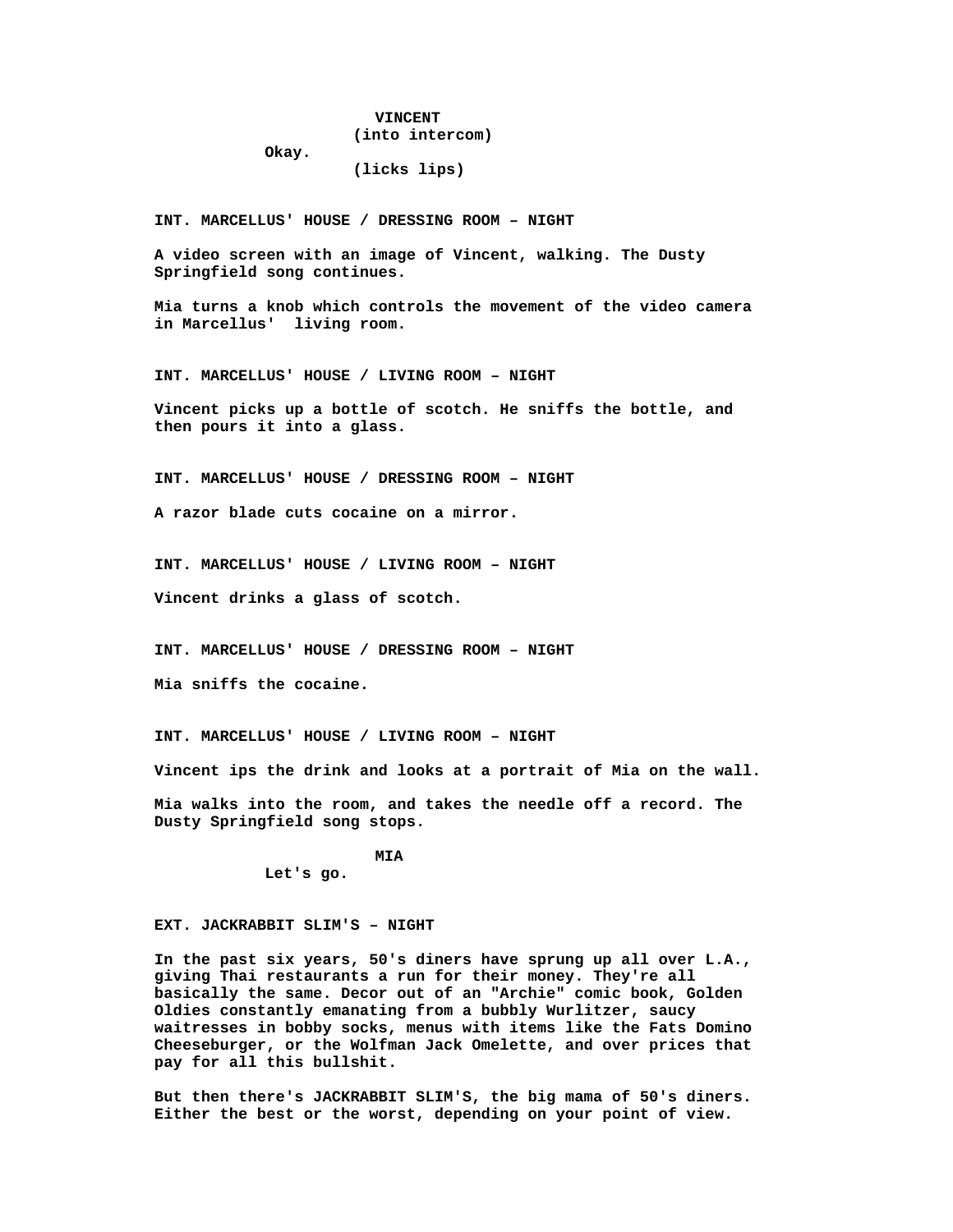**Vincent's Malibu pulls up to the restaurant. A big sign with a neon figure of a cartoon surly cool cat jackrabbit in a red windbreaker towers over the establishment. Underneath the cartoon is the name: JACKRABBIT SLIM'S. Underneath that is the slogan:"Next best thing to a time machine."**

> **VINCENT What the fuck is this place?**

**MIA This is Jackrabbit Slim's. An Elvis man should love it.**

**VINCENT Come on, Mia, let's go get a steak.**

**MIA You can get a steak here, daddy-o. Don't be a...**

**Mia draws a square with her hands. Dotted lines appear on the screen, forming a sqaure. The lines disperse.**

> **VINCENT After you, kitty-cat.**

**INT. JACKRABBIT SLIM'S – NIGHT**

**Compared to the interior, the exterior was that of a quaint English pub. Posters from 50's A.I.P. movies are all over the wall ("ROCK ALL NIGHT," "HIGH SCHOOL CONFIDENTIAL," "ATTACK OF THE CRAB MONSTER," and "MACHINE GUN KELLY"). The booths that the patrons sit in are made out of the cut up bodies of 50s cars.**

**In the middle of the restaurant in a dance floor. A big sign on the wall states, "No shoes allowed."So wannabe beboppers (actually Melrose-types), do the twist in their socks or barefeet.**

**The picture windows don't look out the street, but instead, B & W movies of 50's street scenes play behind them. The WAITRESSES and WAITERS are made up as replicas of 50's icons: MARILYN MONROE, ZORRO, JAMES DEAN, DONNA REED, MARTIN and LEWIS, and THE PHILIP MORRIS MIDGET, wait on tables wearing appropriate costumes.**

**Vincent and Mia study the menu in a booth made out of a red '59 Edsel. BUDDY HOLLY (their waiter), comes over, sporting a big button on his chest that says:"Hi I'm Buddy, pleasing you please me."**

> **BUDDY Hi I'm Buddy, what can I get'cha?**

> **VINCENT I'll have the Douglas Sirk steak.**

**BUDDY How d'ya want it, burnt to a crisp, or bloody as hell?**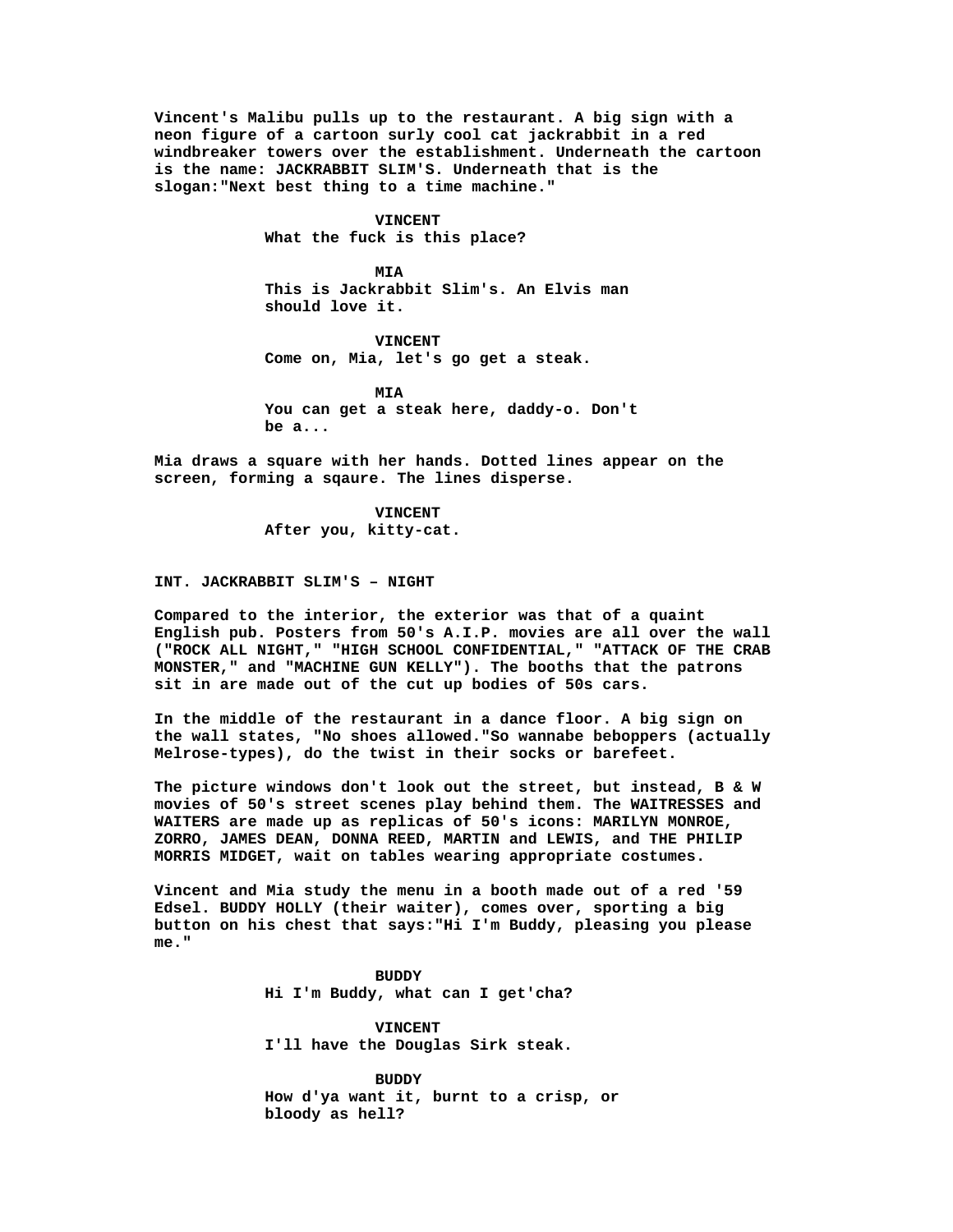**VINCENT Bloody as hell. And to drink, a vanilla coke. BUDDY How 'bout you, Peggy Sue? MIA I'll have the Durwood Kirby burger – bloody – and a five-dollar shake. BUDDY How d'ya want that shake, Martin and Lewis, or Amos and Andy? MIA Martin and Lewis. VINCENT Did you just order a five-dollar shake? MIA Sure did. VINCENT A shake? Milk and ice cream? MIA Uh-huh. VINCENT It costs five dollars?**

**BUDDY**

**Yep.**

**VINCENT You don't put bourbon in it or anything?**

**BUDDY**

**Nope.**

**VINCENT Just checking.**

**Buddy exits.**

**Vincent takes a look around the place. The YUPPIES are dancing, the DINERS are biting into big, juicy hamburgers, and the icons are playing their parts. Marilyn is squealing, The Midget is paging Philip Morris, Donna Reed is making her customers drink their milk, and Dean and Jerry are acting a fool.**

> **MIA Whaddya think?**

**VINCENT It's like a wax museum with a pulse rate.**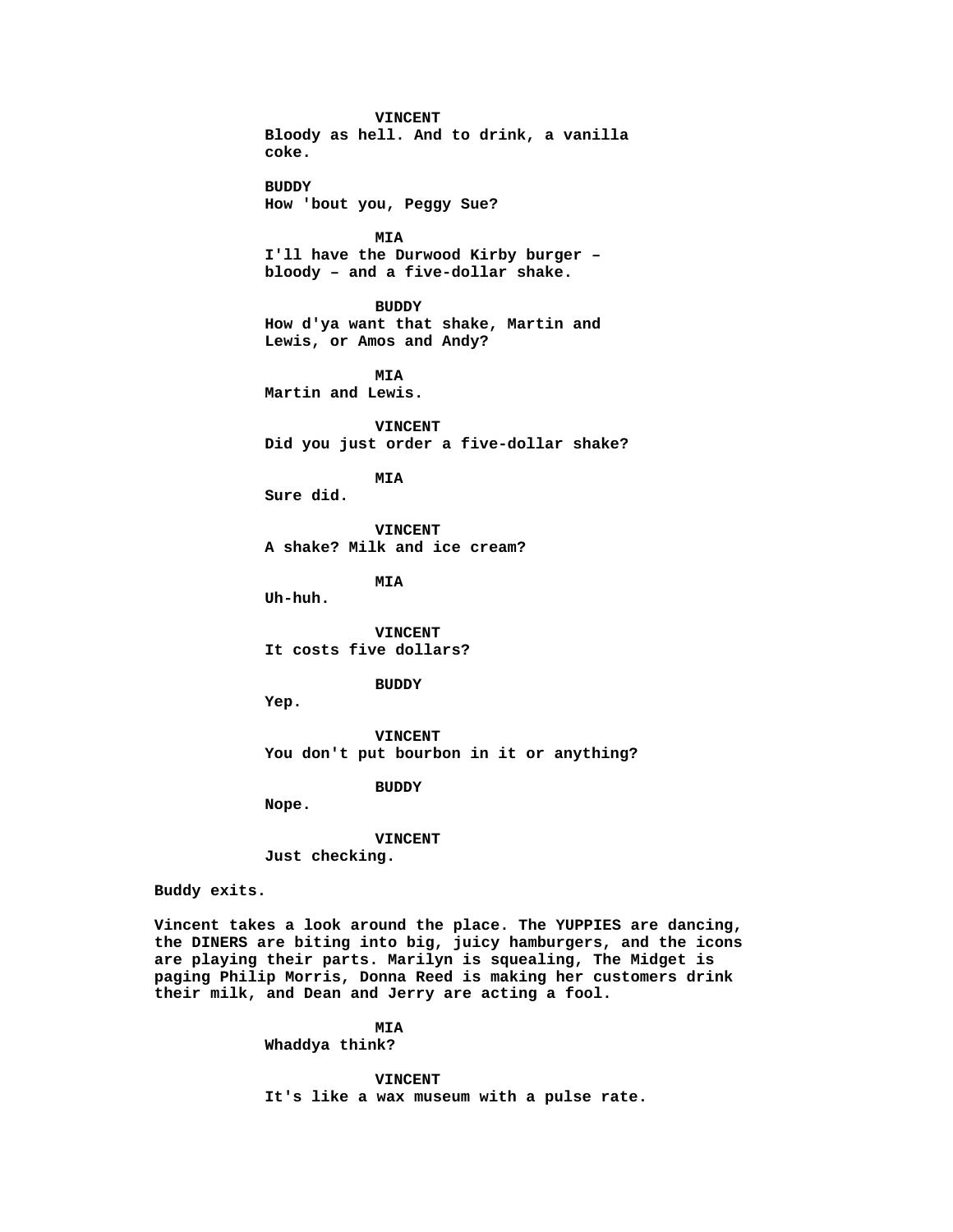**Vincent takes out his pouch of tobacco and begins rolling himself a smoke.**

**After a second of watching him –**

**MIA What are you doing?**

**VINCENT Rollin' a smoke.**

**MIA**

**Here?**

**VINCENT**

**It's just tobacco.**

**MIA Oh. Well in that case, will you roll me one, cowboy?**

**As he finishes licking it –**

**VINCENT You can have his one, cowgirl.**

**He hands her the rolled smoke. She takes it, putting it to her lips. Out of nowhere appears a Zippo lighter in Vincent's hand. He lights it.**

**MIA**

**Thanks.**

**VINCENT Think nothing of it.**

**He begins rolling one for himself.**

**As this time, the SOUND of a subway car fills the diner, making everything SHAKE and RATTLE. Marilyn Monroe runs to a square vent in the floor. An imaginary subway train BLOWS the skirt of her white dress around her ears as she lets out a squeal. The entire restaurant applauds.**

**Back to Mia and Vincent.**

**MIA Marsellus said you just got back from Amsterdam. VINCENT Sure did. I heard you did a pilot. MIA That was my fifteen minutes. VINCENT What was it?**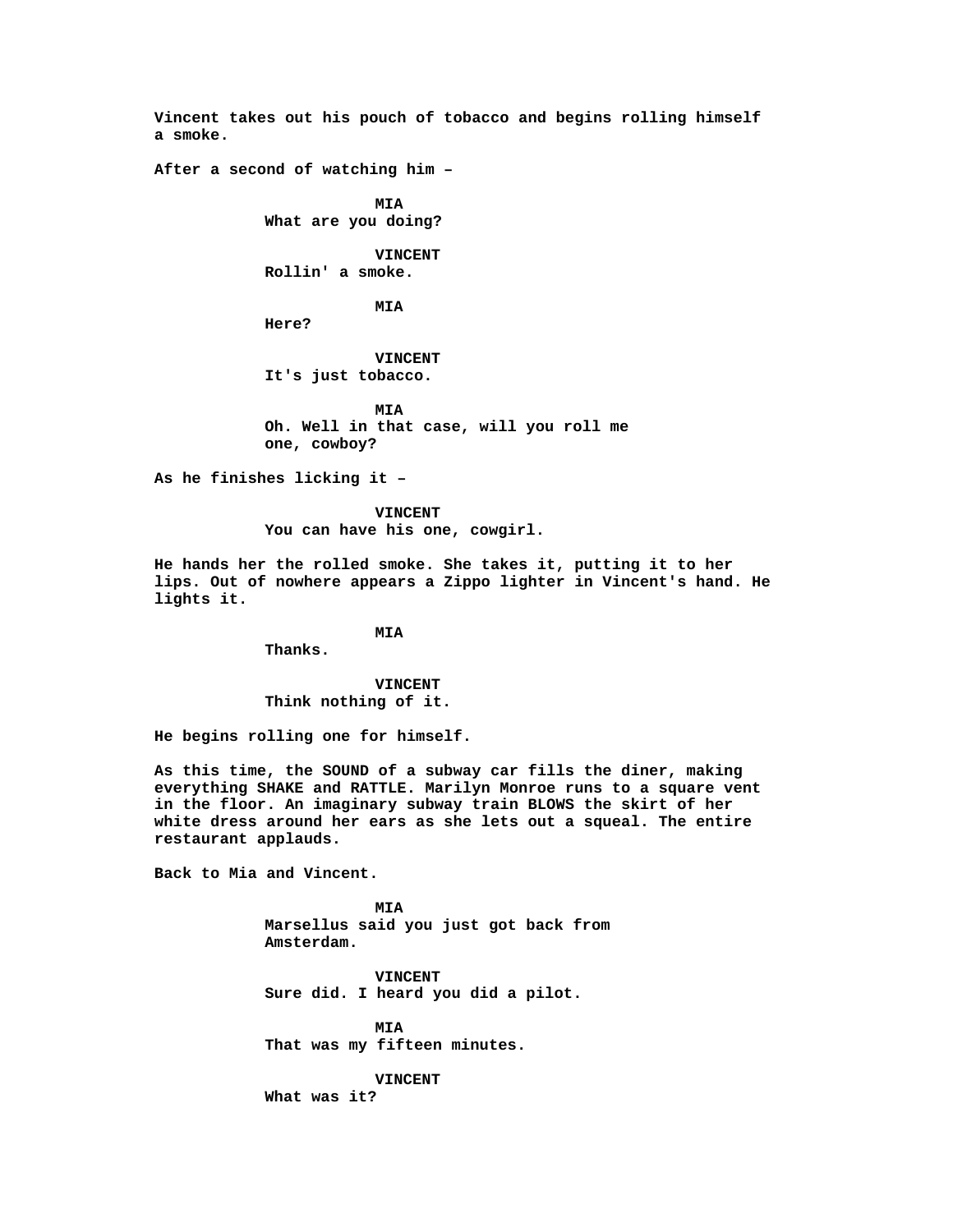**MIA It was show about a team of female secret agents called "Fox Force Five."**

**VINCENT**

**What?**

**MIA**

**"Fox Force Five."Fox, as in we're a bunch of foxy chicks. Force, as in we're a force to be reckoned with. Five, as in there's one... two ... three... four... five of us. There was a blonde one, Sommerset O'Neal from that show "Baton Rouge," she was the leader. A Japanese one, a black one, a French one and a brunette one, me. We all had special skills. Sommerset had a photographic memory, the Japanese fox was a kung fu master, the black girl was a demolition expert, the French fox' specialty was sex...**

#### **VINCENT**

**What was your specialty?**

# **MIA**

**Knives. The character I played, Raven McCoy, her background was she was raised by circus performers. So she grew up doing a knife act. According to the show, she was the deadliest woman in the world with a knife. But because she grew up in a circus, she was also something of an acrobat. She could do illusions, she was a trapeze artist – when you're keeping the world safe from evil, you never know when being a trapeze artist's gonna come in handy. And she knew a zillion old jokes her grandfather, an old vaudevillian, taught her. If we woulda got picked up, they woulda worked in a gimmick where every episode I woulda told and ol joke.**

### **VINCENT**

**Do you remember any of the jokes?**

#### **MIA**

**Well I only got the chance to say one, 'cause we only did one show.**

## **VINCENT**

**Tell me.**

**MIA No. It's really corny.**

**VINCENT C'mon, don't be that way.**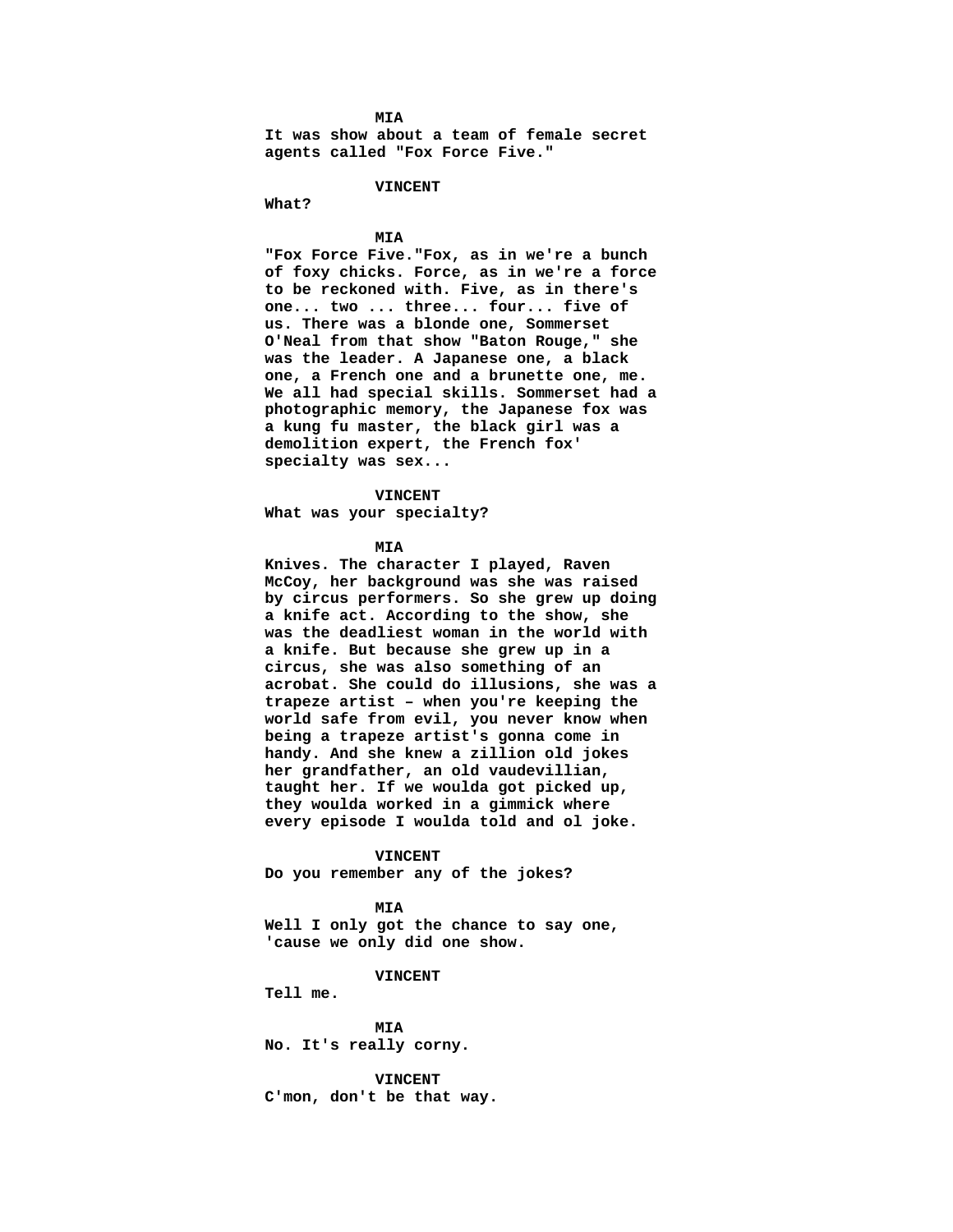**MIA No. You won't like it and I'll be embarrassed.**

**VINCENT You told it in front of fifty million people and you can't tell it to me? I promise I won't laugh.**

**MIA (laughing) That's what I'm afraid of.**

**VINCENT That's not what I meant and you know it.**

**MIA You're quite the silver tongue devil, aren't you?**

**VINCENT I meant I wouldn't laugh at you.**

**MIA That's not what you said Vince. Well now I'm definitely not gonna tell ya, 'cause it's been built up too much.**

**VINCENT**

**What a gyp.**

**Buddy comes back with the drinks. Mia wraps her lips around the straw of her shake.**

**MIA**

**Yummy!**

**VINCENT Can I have a sip of that? I'd like to know what a five-dollar shake tastes like.**

**MIA Be my guest.**

**She slides the shake over to him.**

**MIA You can use my straw, I don't have kooties.**

**Vincent smiles.**

**VINCENT Yeah, but maybe I do.**

**MIA Kooties I can handle.**

**He takes a sip.**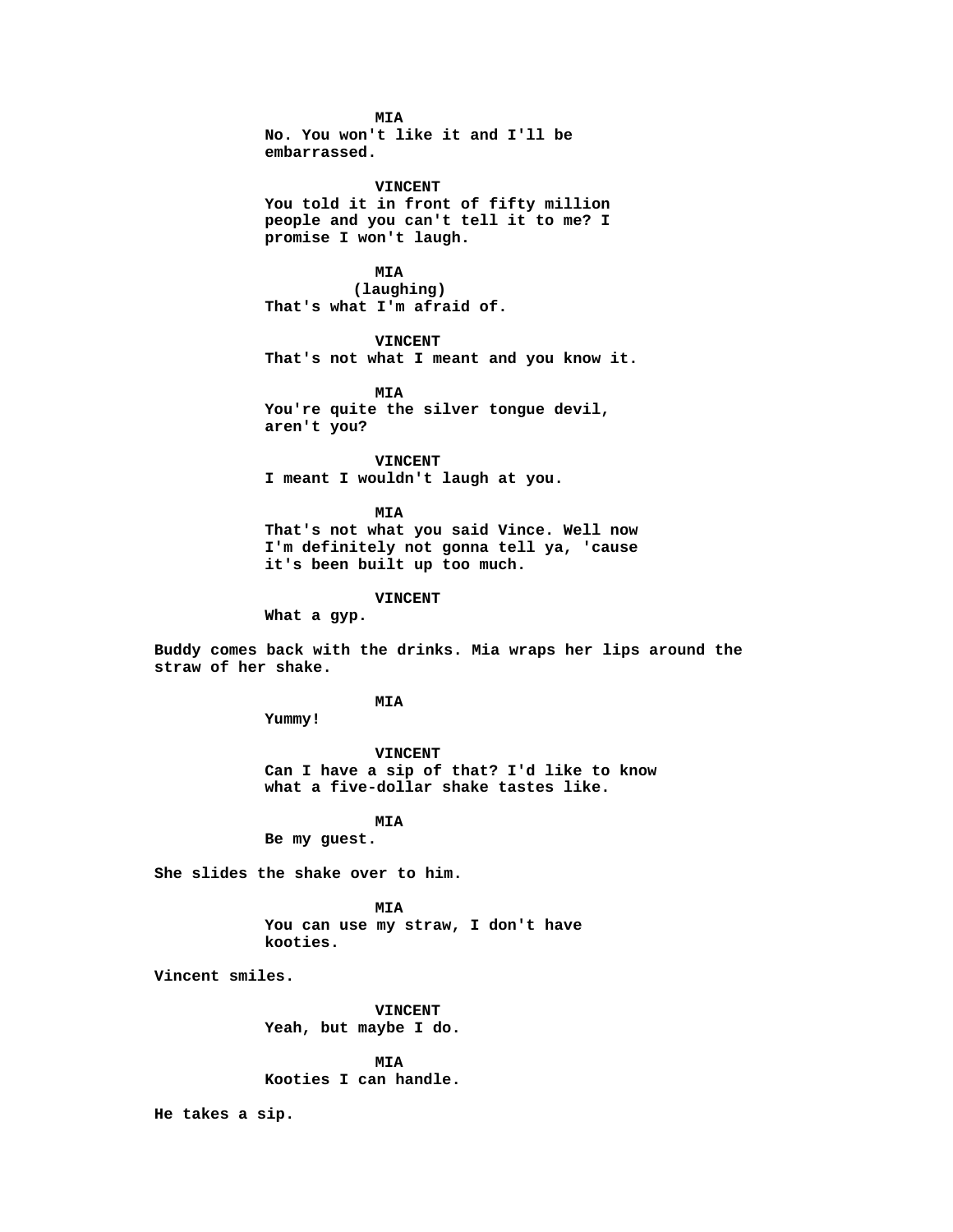**VINCENT Goddamn! That's a pretty fuckin' good milk shake.**

**MIA**

**Told ya.**

**VINCENT I don't know if it's worth five dollars, but it's pretty fuckin' good.**

**He slides the shake back.**

**Then the first of an uncomfortable silence happens.**

**MIA Don't you hate that?**

#### **VINCENT**

**What?**

# **MIA**

**Uncomfortable silences. Why do we feel it's necessary to yak about bullshit in order to be comfortable?**

# **VINCENT**

**I don't know.**

#### **MIA**

**That's when you know you found somebody special. When you can just shit the fuck up for a minute, and comfortably share silence.**

#### **VINCENT**

**I don't think we're there yet. But don't feel bad, we just met each other.**

**MIA**

**Well I'll tell you what, I'll go to the bathroom and powder my nose, while you sit here and think of something to say.**

#### **VINCENT**

**I'll do that.**

# **INT. JACKRABBIT SLIM'S (LADIES ROOM) – NIGHT**

**Mia powders her nose by doing a big line of coke off the bathroom sink. Her head jerks up from the rush.**

> **MIA (imitating Steppenwolf) I said goddamn!**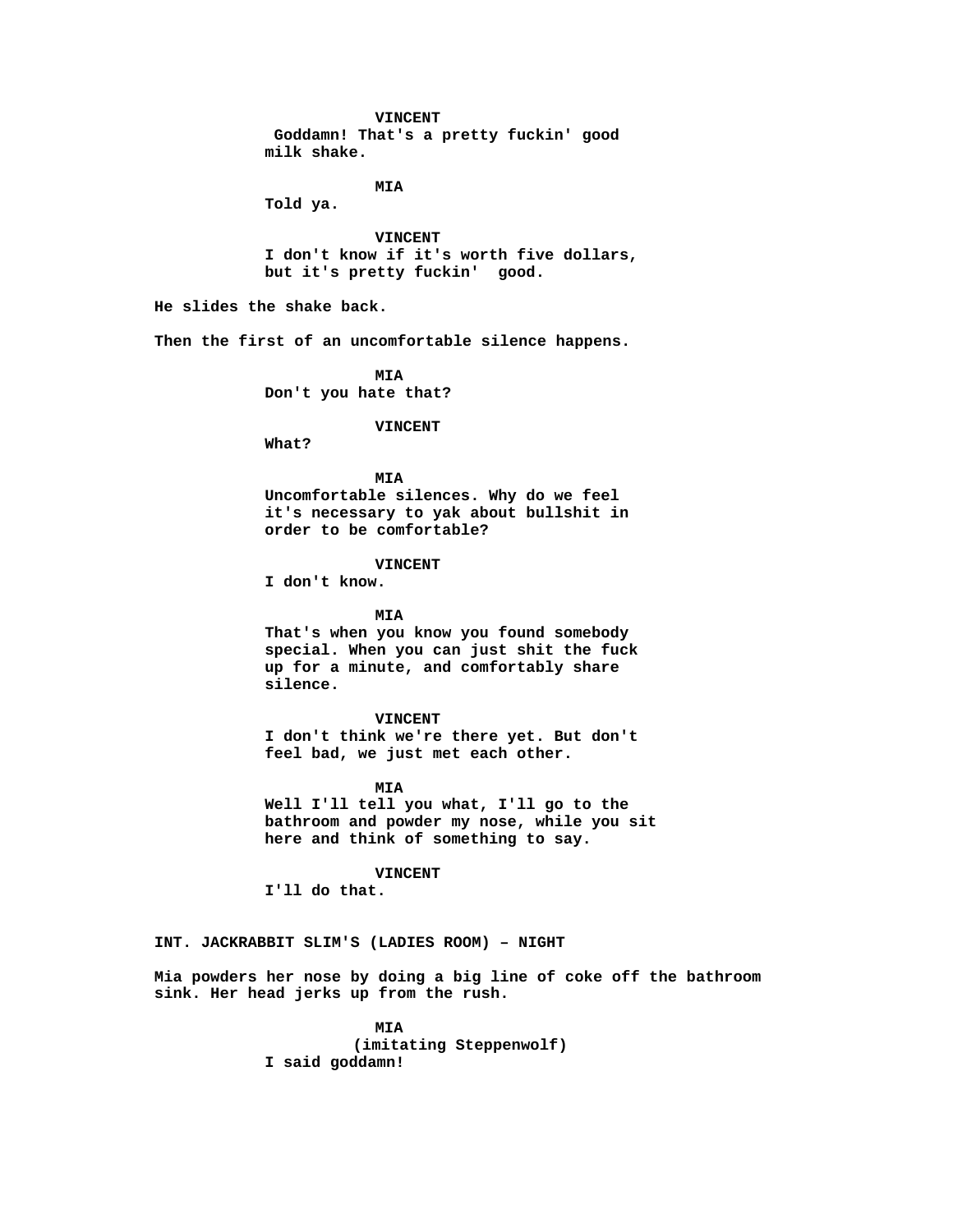**INT. JACKRABBIT SLIM'S (DINING AREA) – NIGHT**

**Vincent digs into his Douglas Sirk steak. As he chews, his eyes scan the Hellsapopinish restaurant.**

**Mia comes back to the table.**

**MIA**

**Don't you love it when you go to the bathroom and you come back to find your food waiting for you?**

**VINCENT**

**We're lucky we got it at all. Buddy Holly doesn't seem to be much of a waiter. We shoulda sat in Marilyn Monroe's section.**

**MIA Which one, there's two Marilyn Monroes.**

**VINCENT No there's not.**

**Pointing at Marilyn in the white dress serving a table.**

**VINCENT That's Marilyn Monroe...**

**Then, pointing at a BLONDE WAITRESS in a tight sweater and capri pants, taking an order from a bunch of FILM GEEKS –**

#### **VINCENT**

**... and that's Mamie Van Doren. I don't see Jayne Mansfield, so it must be her night off.**

**MIA**

**Pretty smart.**

**VINCENT**

**I have moments.**

**MIA Did ya think of something to say?**

#### **VINCENT**

**Actually, there's something I've wanted to ask you about, but you seem like a nice person, and I didn't want to offend you.**

# **MIA**

**Oooohhhh, this doesn't sound like mindless, boring, getting-to-know-you chit-chat. This sounds like you actually have something to say.**

**VINCENT Only if you promise not to get offended.**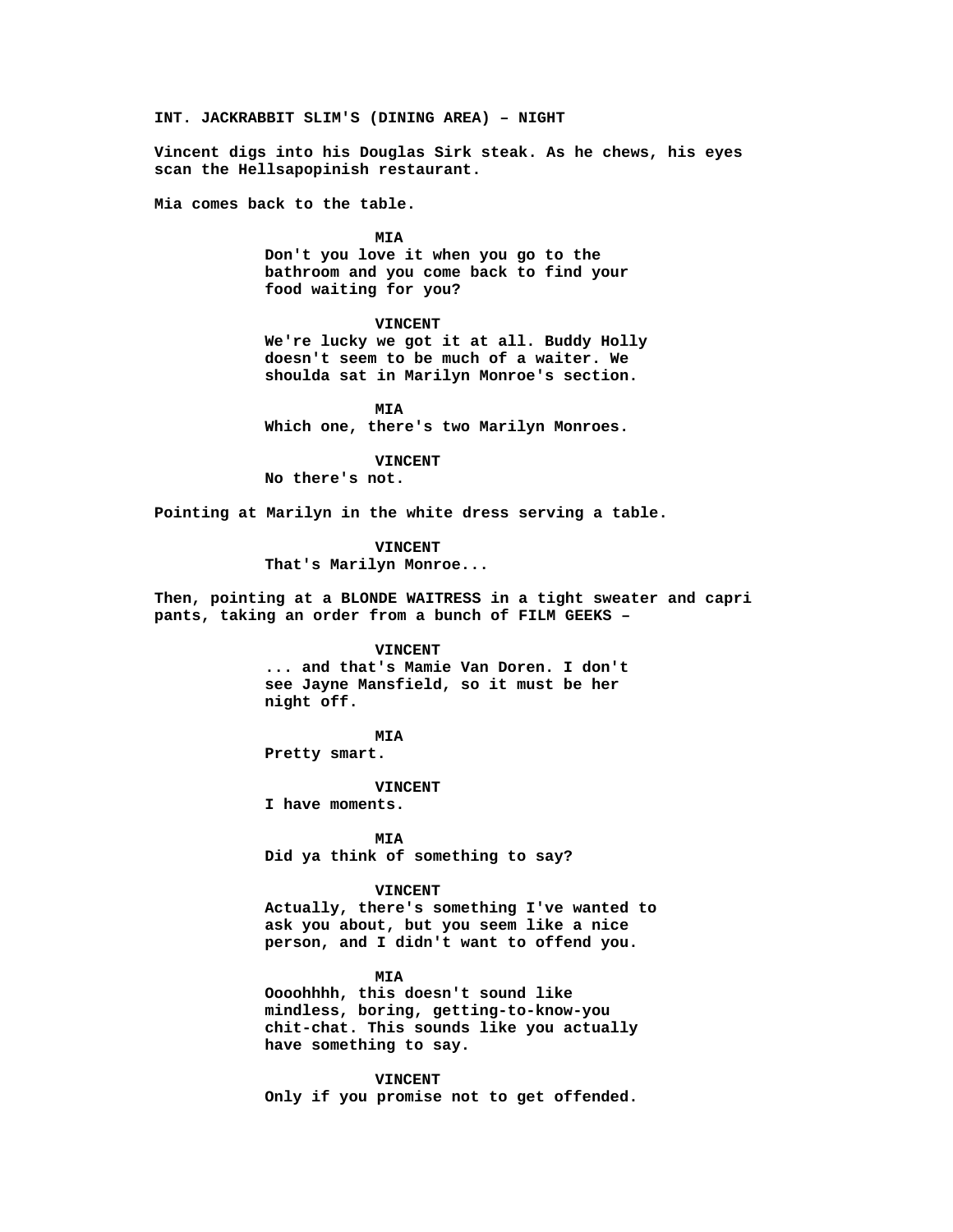#### **MIA**

**You can't promise something like that. I have no idea what you're gonna ask. You could ask me what you're gonna ask me, and my natural response could be to be offended. Then, through no fault of my own, I woulda broken my promise.**

#### **VINCENT**

**Then let's just forget it.**

#### **MIA**

**That is an impossibility. Trying to forget anything as intriguing as this would be an exercise in futility.**

**VINCENT**

**Is that a fact?**

**Mia nods her head: "Yes."**

# **MIA**

**Besides, it's more exciting when you don't have permission.**

**VINCENT What do you think about what happened to Antwan?**

**MIA Who's Antwan?**

**VINCENT Tony Rocky Horror.**

**MIA He fell out of a window.**

#### **VINCENT**

**That's one way to say it. Another way is, he was thrown out. Another was is, he was thrown out by Marsellus. And even another way is, he was thrown out of a window by Marsellus because of you.**

**MIA Is that a fact?**

**VINCENT No it's not, it's just what I heard.**

**MIA Who told you this?**

**VINCENT**

**They.**

**Mia and Vincent smile.**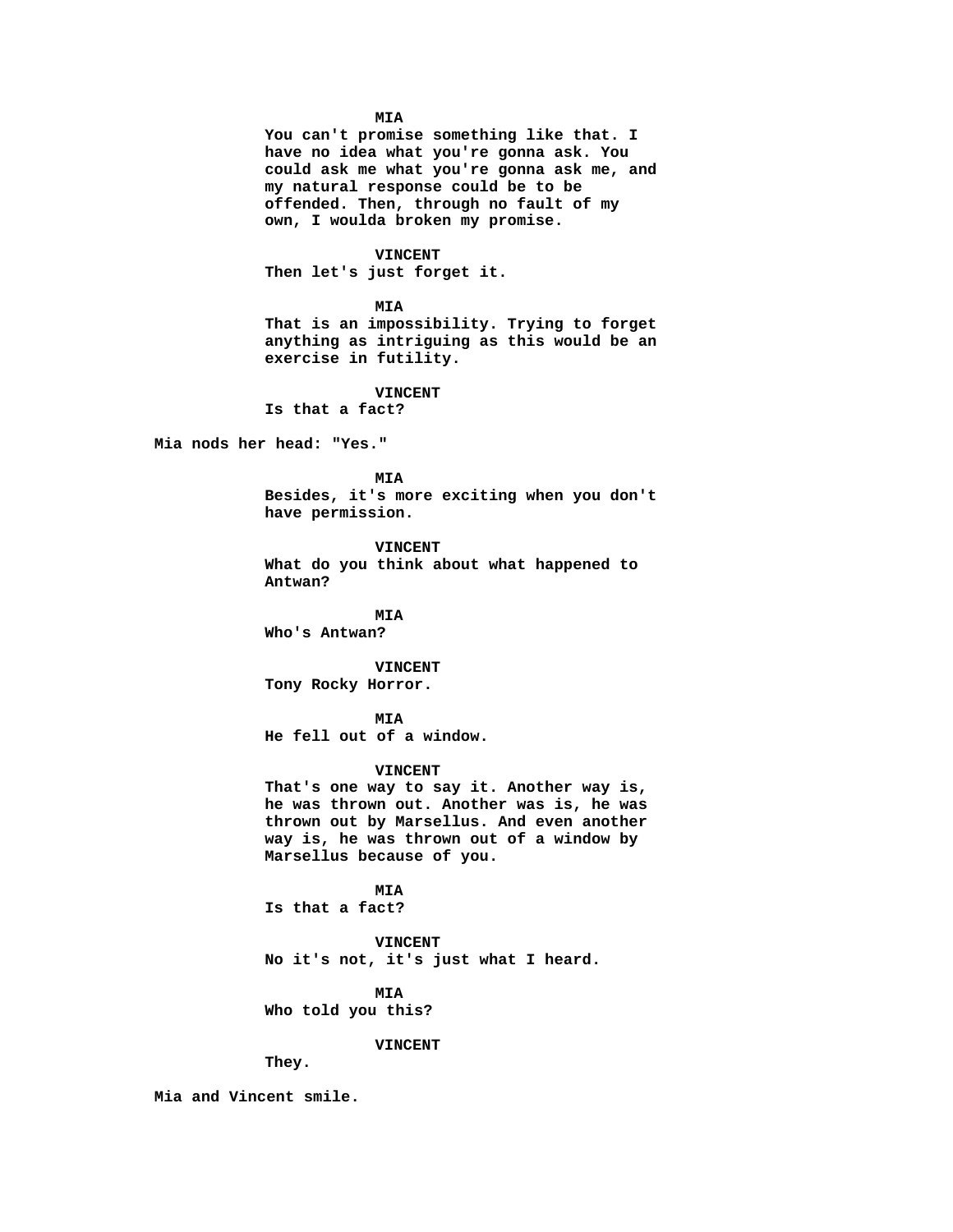**MIA**

**They talk a lot, don't they?**

**VINCENT**

**They certainly do.**

**MIA Well don't by shyVincent, what exactly did they say?**

**Vincent is slow to answer.**

**MIA Let me help you Bashful, did it involve the F-word?**

**VINCENT No. They just said Rocky Horror gave you a foot massage.**

**And...?**

**VINCENT No and, that's it.**

**MIA**

**MIA You heard Marsellus threw Rocky Horror out of a four-story window because he massaged my feet?**

# **VINCENT**

**Yeah.**

**MIA And you believed that?**

**VINCENT At the time I was told, it seemed reasonable.**

**MIA**

**Marsellus throwing Tony out of a fourstory window for giving me a foot massage seemed reasonable?**

**VINCENT No, it seemed excessive. But that doesn't mean it didn't happen. I heard Marsellus is very protective of you.**

**MIA**

**A husband being protective of his wife is one thing. A husband almost killing another man for touching his wife's feet is something else.**

**VINCENT But did it happen?**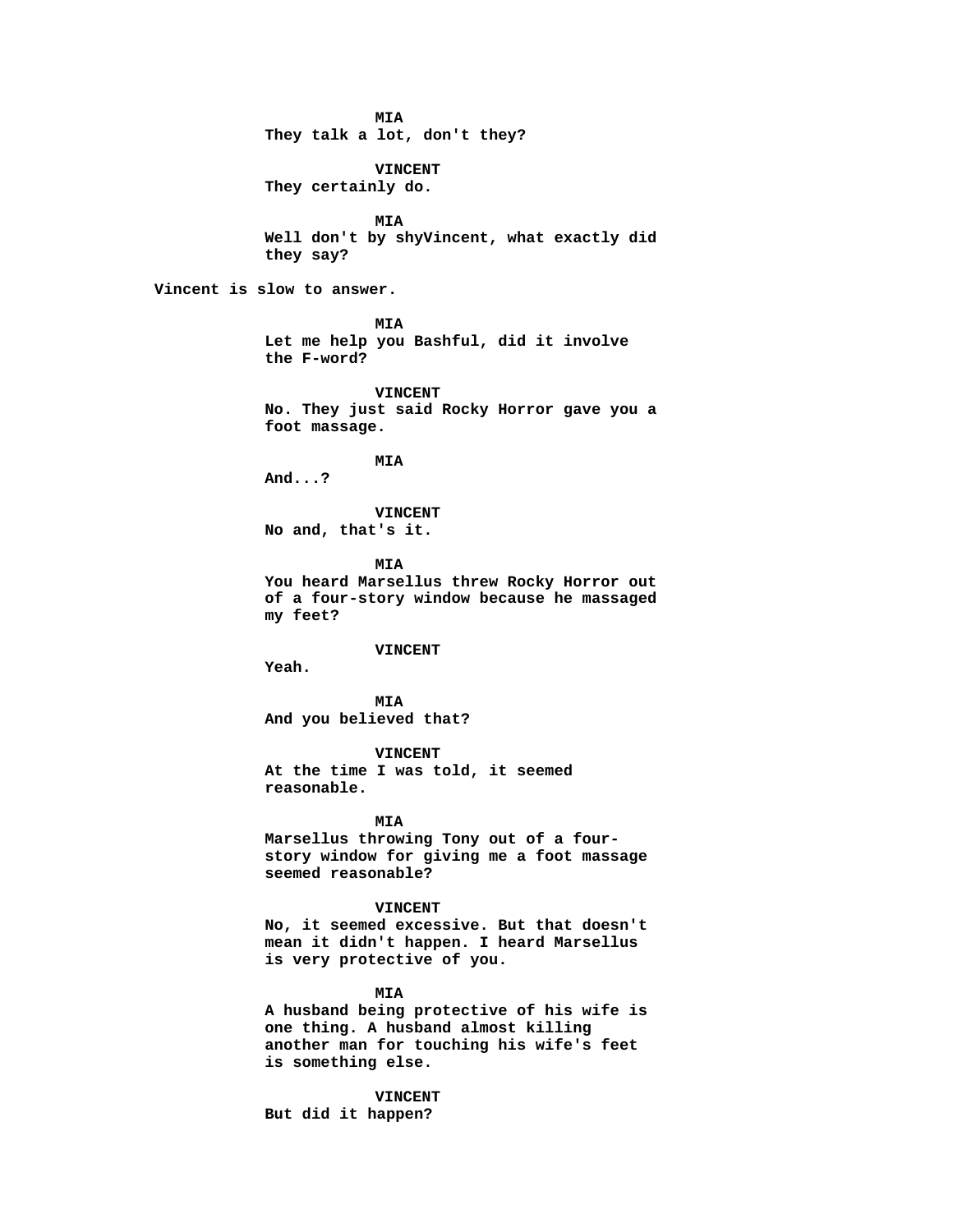**MIA**

**The only thing Antwan ever touched of mine was my hand, when he shook it. I met Anwan once – at my wedding – then never again. The truth is, nobody knows why Marsellus tossed Tony Rocky Horror out of that window except Marsellus and Tony Rocky Horror. But when you scamps get together, you're worse than a sewing circle.**

**CUT TO:**

**ED SULLIVAN AND MARILYN MONROE STAND ON STAGE**

# **ED SULLIVAN**

**(into microphone) Ladies and gentlemen, now the moment you've all been waiting for, the worldfamous Jackrabbit Slim's twist contest.**

**Patrons cheer.**

**Ed Sullivan is with Marilyn Monroe, who holds a trophy.**

**ED SULLIVAN ... One lucky couple will win this handsome trophy that Marilyn here is holding.**

**Marilyn holds the trophy.**

**ED SULLIVAN ... Now, who will be our first contestants?**

**Mia holds her hand.**

**MIA**

**Right here.**

**Vincent reacts.**

**MIA I wanna dance.**

**VINCENT No, no, no no, no, no, no, no.**

# **MIA**

**(overlapping) No, no, no, no, no, no, no. I do believe Marsellus, my husband, your boss, told you to take me out and do whatever I wanted, Now, I want to dance. I want to win. I want that trophy.**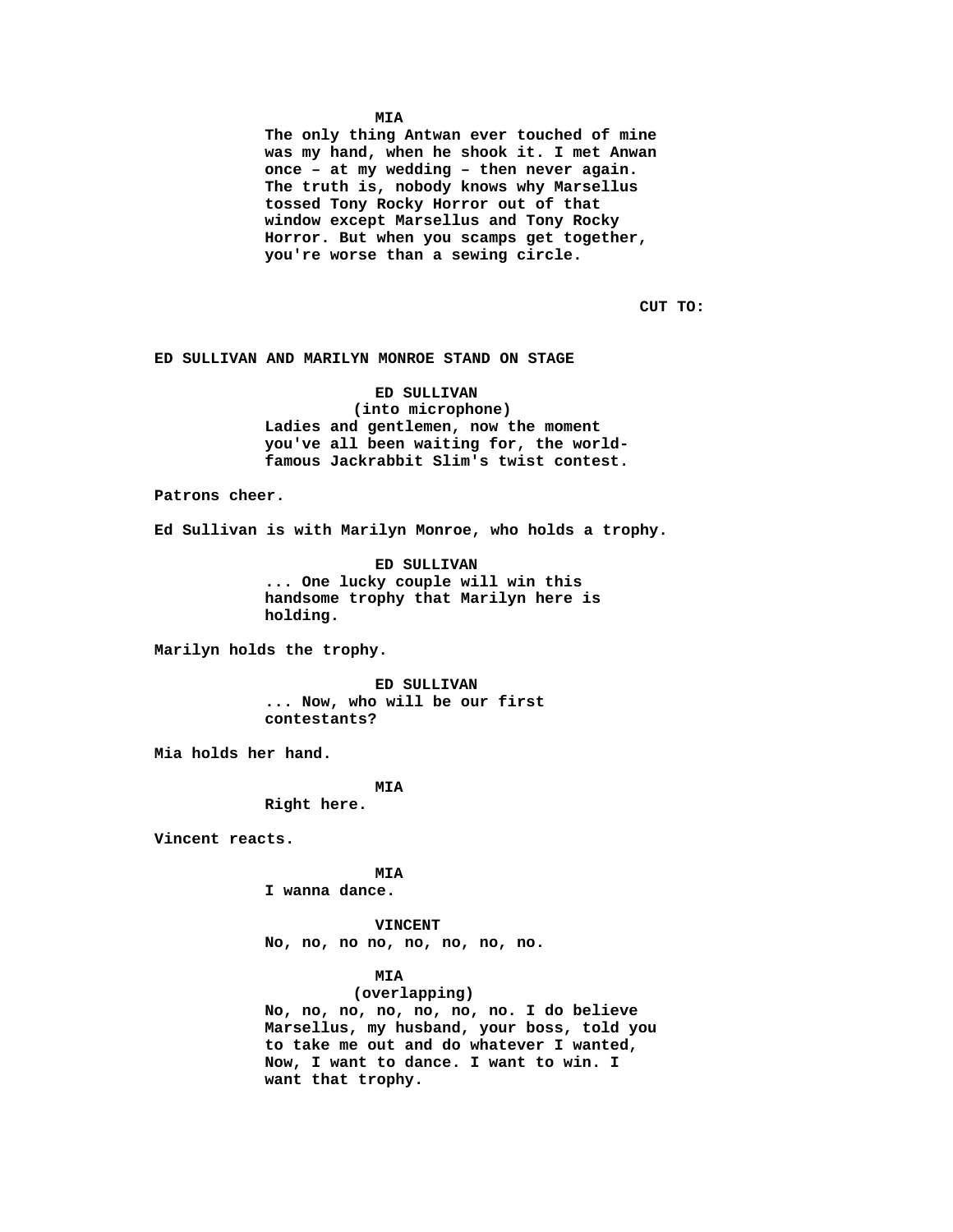**VINCENT**

**(sighs)**

**All right.**

**MIA So, dance good.**

**VINCENT All right, you asked for it.**

**Vincent and Mia walk onto the dance floor, toward Ed Sullivan.**

**ED SULLIVAN (into microphone) Let's hear it for our first contestants.**

**Patrons cheer.**

**Vincent and Mia walk up to the microphone.**

**ED SULLIVAN Now let's meet our first contestants here this evening. Young lady, what is your name?**

**MIA (into microphone) Missus Mia Wallace.**

**ED SULLIVAN (into microphone) And, uh, how 'bout your fella here?**

**MIA**

**(into microphone) Vincent Vega.**

**ED SULLIVAN (into microphone) All right, let's see what you can do. Take it away!**

**Mia and Vincent dance to Chuck Berry's "YOU NEVER CAN TELL". They make hand movements as they dance.**

**INT. MARSELLUS WALLACE'S HOME – NIGHT**

**The front door FLINGS open, and Mia and Vincent dance tango-style into the house, singing a cappella the song from the previous scene. They finish their little dance, laughing.**

**Then...**

**The two just stand face to face looking at each other.**

**VINCENT Was than an uncomfortable silence?**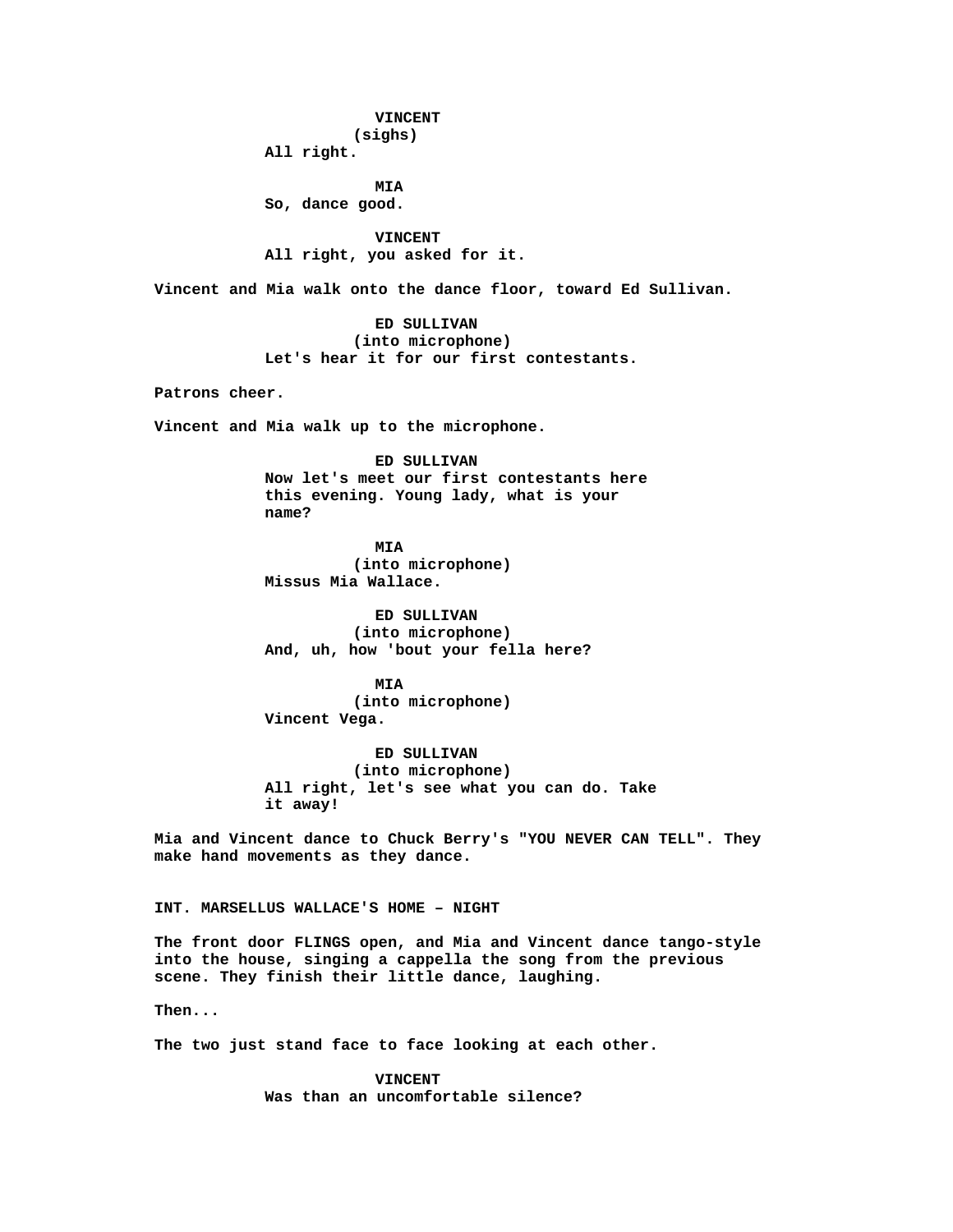**MIA I don't know what that was. (pause) Music and drinks!**

**Mia moves away to attend to both. Vincent hangs up his overcoat on a big bronze coat rack in the alcove.**

> **VINCENT I'm gonna take a piss.**

**MIA That was a little bit more information than I needed to know, but for right ahead.**

**Vincent shuffles off to the john.**

**Mia moves to her CD player, thumbs through a stack of CDs and selects one: k.d. lang. The speakers BLAST OUT a high energy country number, which Mia plays air-guitar to. She dances her way around the room and finds herself by Vincent's overcoat hanging on the rack. She touches its sleeve. It feels good.**

**Her hand hoes in its pocket and pulls out his tobacco pouch. Like a little girl playing cowboy, she spreads the tobacco on some rolling paper. Imitating what he did earlier, licks the paper and rolls it into a pretty good cigarette. Maybe a little too fat, but not bad for a first try. Mia thinks so anyway. Her hand reaches back in the pocket and pulls out his Zippo lighter. She SLAPS the lighter against her leg, trying to light it fancy-style like Vince did. What do you know, she did it! Mia's one happy clam. She triumphantly brings the fat flame up to her fat smoke, lighting it up, then LOUDLY SNAPS the Zippo closed.**

**The Mia-made cigarette is brought up to her lips, and she takes a long, cool drag. Her hand slides the Zippo back in the overcoat pocket. But wait, her fingers touch something else. Those fingers bring out a plastic bag with white powder inside, the madman that Vincent bought earlier from Lance. Wearing a big smile, Mia brings the bag of heroin up to her face.**

> **MIA (like you would say Bingo!) Disco! Vince, you little cola nut, you've been holding out on me.**

> > **CUT TO:**

**INT. BATHROOM (MARSELLUS WALLACE'S HOUSE) – NIGHT**

**Vincent stands at the sink, washing his hands, talking to himself in the mirror.**

#### **VINCENT**

**One drink and leave. Don't be rude, but drink your drink quickly, say goodbye, walk out the door, get in your car, and go down the road.**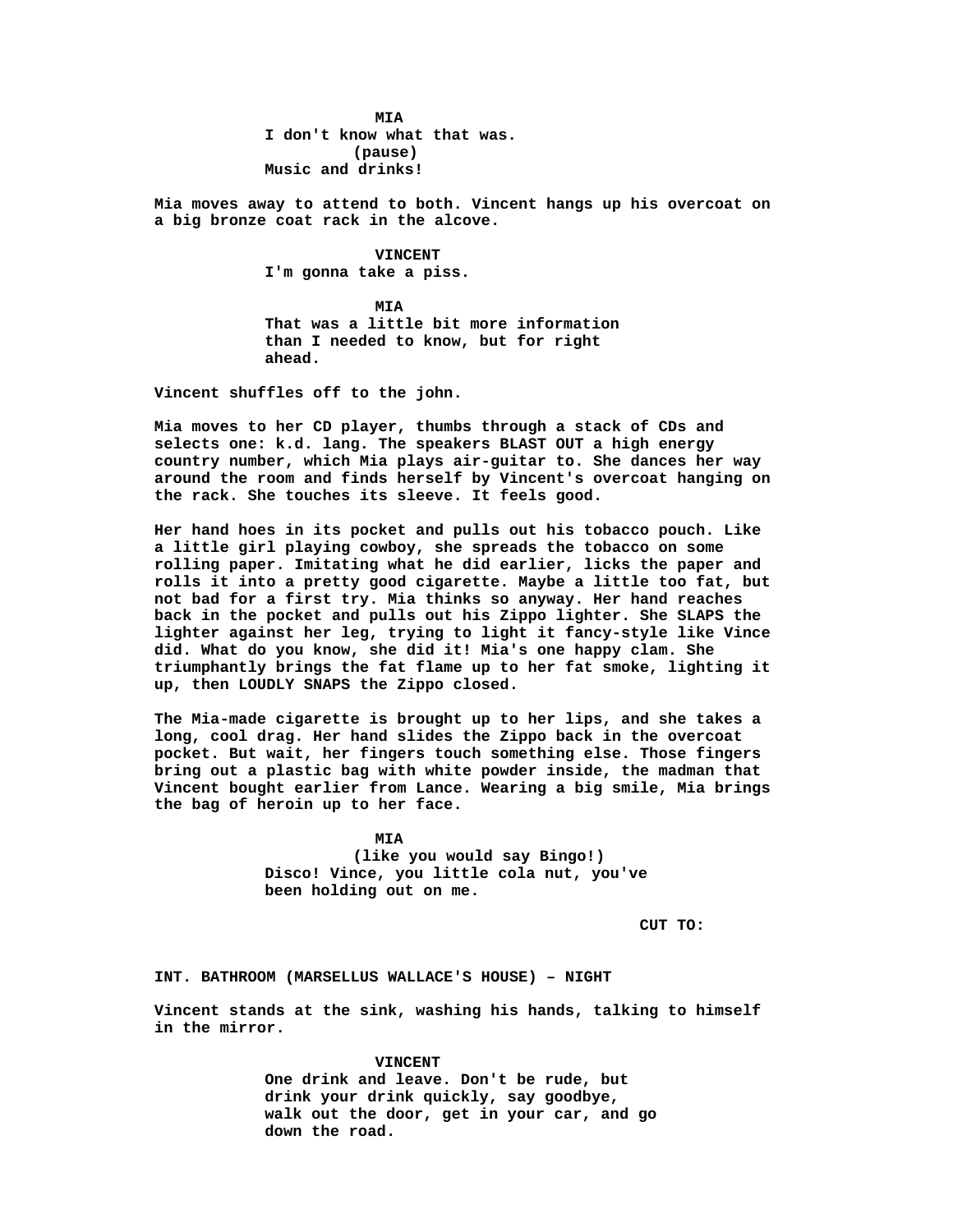#### **LIVING ROOM**

**Mia has the unbeknownst-to-her heroin cut up into big lines on her glass top coffee table. Taking her trusty hundred dollar bill like a human Dust-Buster, she quickly snorts the fat line.**

#### **CLOSEUP – MIA**

**Her head JERKS back. Her hands go to her nose (which feels like it's on fucking fire), something is terribly wrong. Then... the rush hits...**

# **BATHROOM**

**Vincent dries his hands on a towel while he continues his dialogue with the mirror.**

> **VINCENT ... It's a moral test of yourself, whether or not you can maintain loyalty. Because when people are loyal to each other, that's very meaningful.**

# **LIVING ROOM**

**Mia is on all fours trying to crawl to the bathroom, but it's like she's trying to crawl with the bones removed from her knees. Blood begins to drip from Mia's nose. Then her stomach gets into the act and she VOMITS.**

# **BATHROOM**

**Vince continues.**

**VINCENT So you're gonna go out there, drink your drink, say "Goodnight, I've had a very lovely evening," go home, and jack off. And that's all you're gonna do.**

**Now that he's given himself a little pep talk, Vincent's ready for whatever's waiting for him on the other side of that door. So he goes through it.**

#### **LIVING ROOM**

**We follow behind Vincent as he walks from the bathroom to the living room, where he finds Mia lying on the floor like a rag doll. She's twisted on her back. Blood and puke are down her front. And her face is contorted. Not out of the tightness of pain, but just the opposite, the muscles in her face are so relaxed, she lies still with her mouth wide open. Slack-jawed.**

> **VINCENT Jesus Christ!**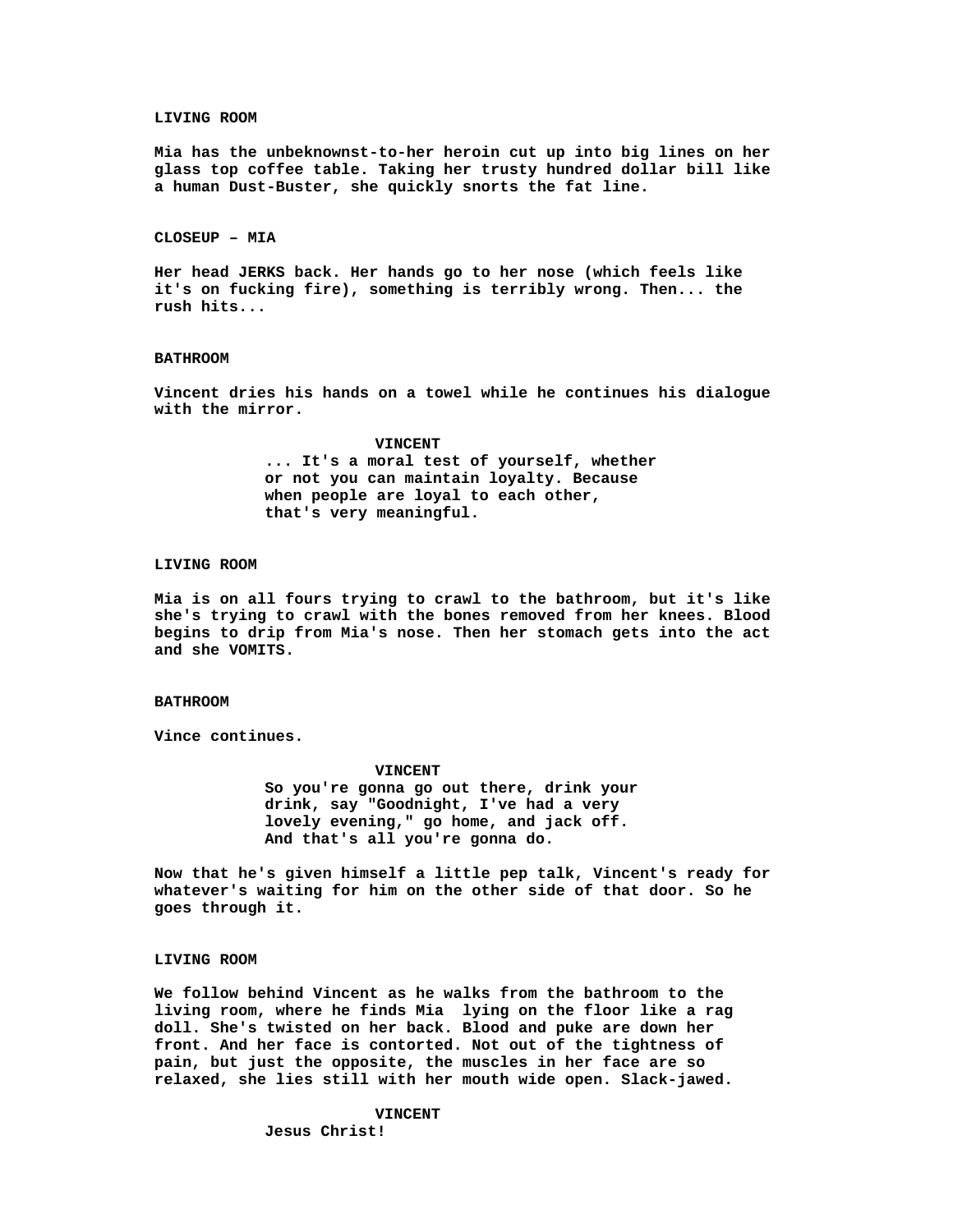**Vincent moves like greased lightning to Mia's fallen body. Bending down where she lays, he puts his fingers on her neck to check her pulse. She slightly stirs.**

**Mia is aware of Vincent over her, speaking to her.**

**VINCENT (sounding weird) Mia! MIA! What the hell happened?**

**But she's unable to communicate Mia makes a few lost mumbles, but they're not distinctive enough to be called words.**

**Vincent props her eyelids open and sees the story.**

**VINCENT (to himself) I'll be a son-of-a-bitch. (to Mia) Mia! MIA! What did you take? Answer me honey, what did you take?**

**Mia is incapable of answering. He SLAPS her face hard.**

**Vincent SPRINGS up and RUNS to his overcoat, hanging on the rack. He goes through the pockets FRANTICALLY. It's gone. Vincent makes a beeline to Mia. We follow.**

> **VINCENT (yelling toMia) Okay honey, we're getting you on your feet.**

**He reaches her and hoists the dead weight up in his arms.**

**VINCENT**

**We're on our feet now, and now we're gonna talk out to the car. Here we go, watch us walk.**

**We follow behind as he hurriedly walks the practically-unconscious Mia through the house and out the front door.**

**EXT.VINCENT'S HOT ROD (MOVING) – NIGHT**

**INSERT SPEEDOMETER: red needle on a hundred.**

**Vincent driving like a madman in a town without traffic laws, speeds the car into turns and up and over hills.**

**INT.VINCENT'S HOT ROD (MOVING) – NIGHT**

**Vincent, one hand firmly on the wheel, the other shifting like Robocop, both eyes staring straight ahead except when he glances over at Mia.**

**Mia, slack-jawed expression, mouth gaping, posture of a bag of water.**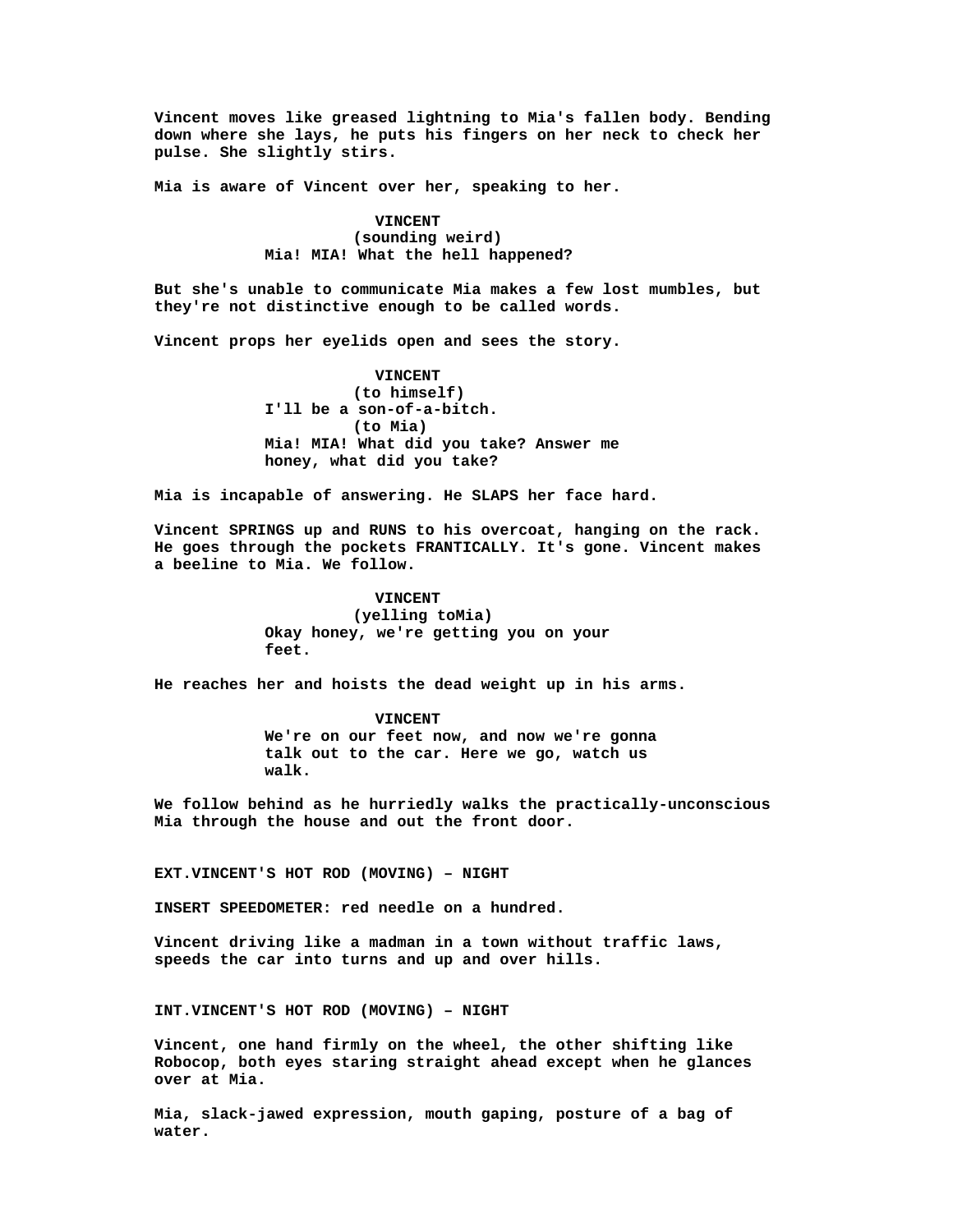**Vincent takes a cellular phone out of his pocket. He punches a number.**

**INT. LANCE'S HOUSE – NIGHT**

**At this late hour, LANCE has transformed from a bon vivant drug dealer to a bathrobe creature.**

**He sits in a big comfy chair, ratty blue gym pants, a worn-out but comfortable tee-shirt that has, written on it, "TAFT, CALIFORNIA", and a moth-ridden terry cloth robe. In his hand is a bowl of Cap'n Crunch with Crunch Berries. In front of him on the coffee table is a jug of milk, the box the Cap'n Crunch with Crunch Berries came out of, and a hash pipe in an ashtray.**

**On the big-screen TV in front of the table is the Three Stooges, and they're getting married.**

> **PREACHER (EMIL SIMKUS) (on TV) Hold hands, you love birds.**

**The phone RINGS.**

**Lance puts down his cereal and makes his way to the phone.**

**It RINGS again.**

**Jody, his wife, CALLS from the bedroom, obviously woken up.**

**JODY (O.S.) Lance! The phone's ringing!**

**LANCE (calling back) I can hear it!**

**JODY (O.S.) I thought you told those fuckin' assholes never to call this late!**

**LANCE (by the phone) I told 'em and that's what I'm gonna tell this fuckin' asshole right now! (he answers the phone) Hello, do you know how late it is? You're not supposed to be callin' me this fuckin' late.**

**BACK TO:**

**VINCENT IN THE MALIBU**

**Vincent is still driving like a stripe-assed ape, clutching the phone to his ear. WE CUT BACK AND FORTH during the conversation.**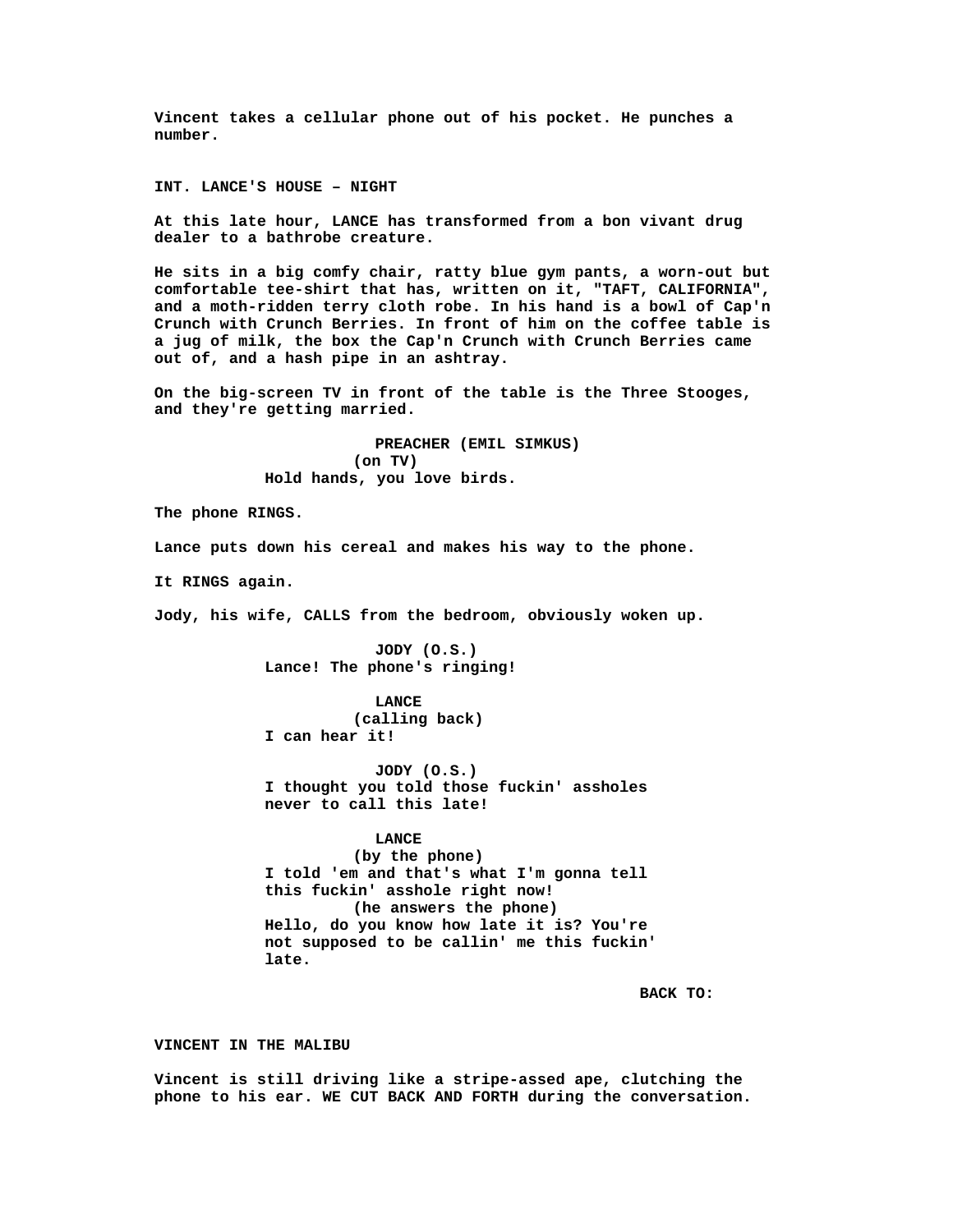**VINCENT**

**Lance, this is Vincent, I'm in big fuckin' trouble man, I'm on my way to your place.**

**LANCE Whoa, hold you horses man, what's the problem?**

**VINCENT You still got an adrenalin shot?**

> **LANCE (dawning on him)**

**Maybe.**

**VINCENT**

**I need it man, I got a chick she's fuckin' ODing on me.**

**LANCE**

**Don't bring her here! I'm not even fuckin' joking with you, don't you be bringing some fucked up pooh-butt to my house!**

**VINCENT**

**No choice.**

**LANCE**

**She's ODin'?**

**VINCENT Yeah. She's dyin'.**

**LANCE Then bite the fuckin' bullet, take 'er to a hospital and call a lawyer!**

**VINCENT**

**Negative.**

**LANCE She ain't my fuckin' problem, you fucked her up, you deal with it – are you talkin' to me on a cellular phone?**

**VINCENT**

**Sorry.**

**LANCE I don't know you, who is this, don't come here, I'm hangin' up.**

**VINCENT Too late, I'm already here.**

**At that moment insideLance's house, WE HEARVINCENT's Malibu coming up the street. Lance hangs up the phone, goes to his curtains and**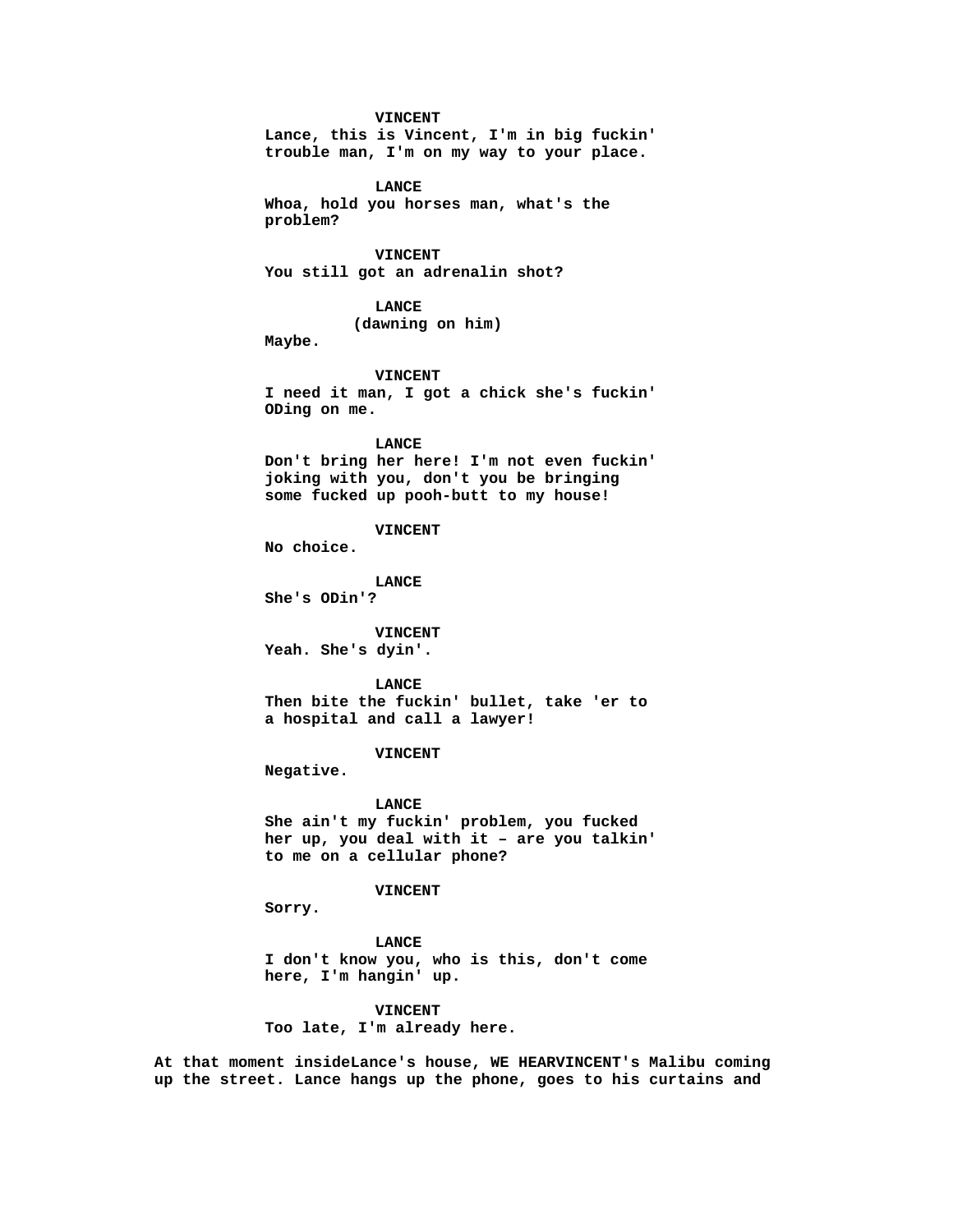**YANKS the cord. The curtains open with a WHOOSH in time to see Vincent's Malibu DRIVING UP on his front lawn and CRASHING into his house. The window Lance is looking out of SHATTERS from the impact.**

# **JODY (O.S.) What the hell was that?**

**Lance CHARGES from the window, out the door to his front lawn.**

**EXT. LANCE'S HOUSE – NIGHT**

**Vincent is already out of the car, working on getting Mia out.**

**LANCE**

**Have you lost your mind?! You crashed your car in my fuckin' house! You talk about drug shit on a cellular fuckin' phone –**

#### **VINCENT**

**If you're through havin' your little hissy fit, this chick is dyin', get your needle and git it now!**

**LANCE Are you deaf? You're not bringin' that fucked up bitch in my house!**

#### **VINCENT**

**This fucked up bitch is Marsellus Wallace's wife. Now if she fuckin' croaks on me, I'm a grease spot. But before he turns me into a bar soap, I'm gonna be forced to tell 'im about how you coulda saved her life, but instead you let her die on your front lawn.**

**INT. LANCE'S HOUSE – NIGHT**

**WE START in Lance's and Jody's bedroom.**

**Jody, in bed, throws off the covers and stands up. She's wearing a long tee-shirt with a picture of Fred Flintstone on it.**

**We follow HANDHELD behind her as she opens the door, walking through the hall into the living room.**

> **JODY It's only one-thirty in the goddamn mornin'! What the fuck's goin' on out here?**

**As she walks in the living room, she sees Vincent and Lance standing over Mia, who's lying on the floor in the middle of the room.**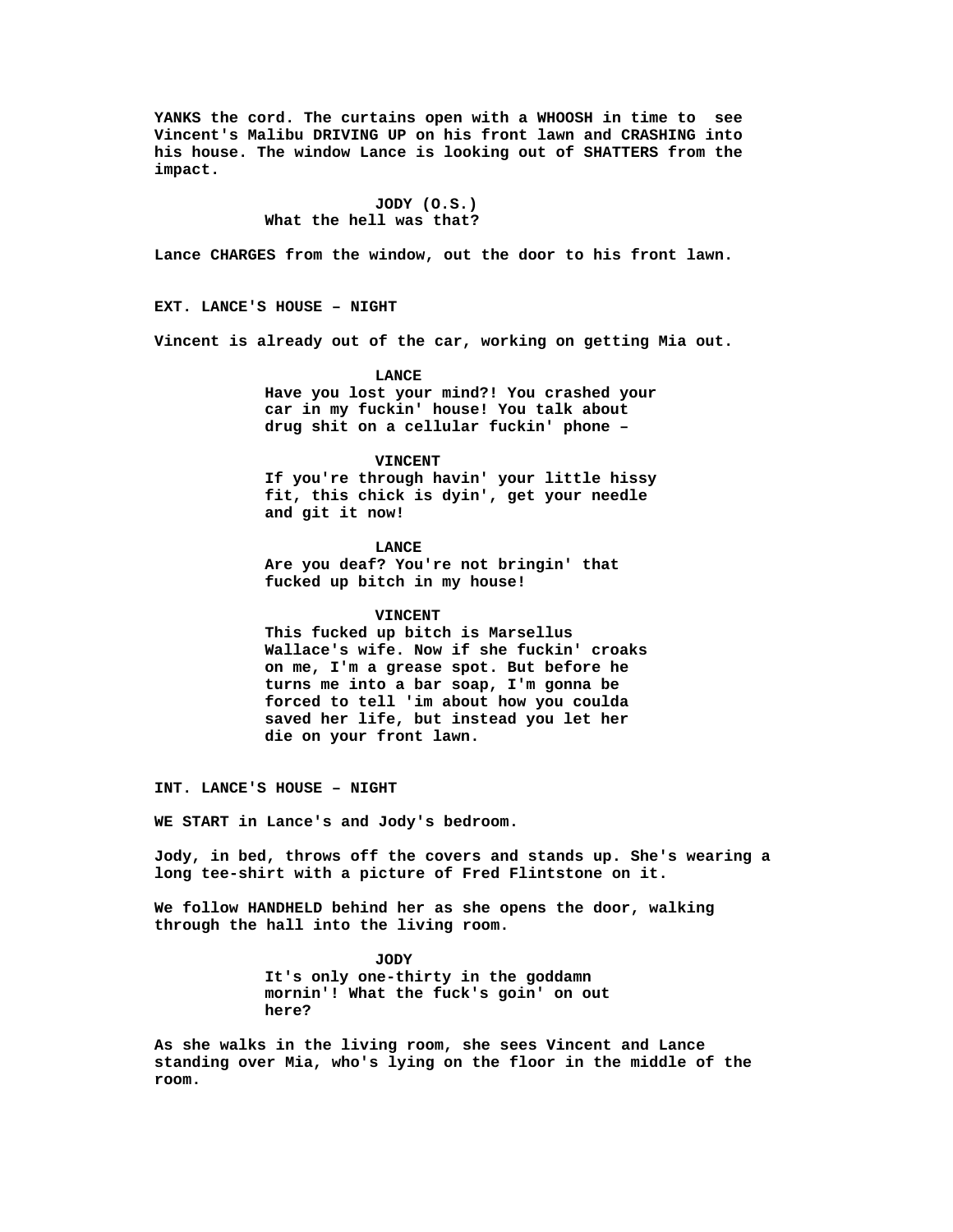**From here on in, everything in this scene is frantic, like a DOCUMENTARY in an emergency ward, with the big difference here being nobody knows what the fuck they're doing.**

**JODY**

**Who's she?**

**Lance looks up at Jody.**

**LANCE Get that black box in the bedroom I have with the adrenalin shot.**

**JODY What's wrong with her?**

**VINCENT She's ODing on us.**

**JODY Well get her the hell outta here!**

**LANCE ANDVINCENT (in stereo) Get the fuckin' shot!**

**JODY Don't yell and me!**

**She angrily turns and disappears into the bedroom looking for the shot.**

**WE MOVE into the room with the two men.**

**VINCENT (to Lance) You two are a match made in heaven.**

**LANCE Look, just keep talkin' to her, okay? While she's gettin' the shot, I gotta get a medical book.**

**VINCENT What do you need a medical book for?**

**LANCE To tell me how to do it. I've never given an adrenalin shot before.**

**VINCENT You've had that thing for six years and you never used it?**

**LANCE I never had to use it. I don't go joypoppin' with bubble-gummers, all of myfriends can handle their highs!**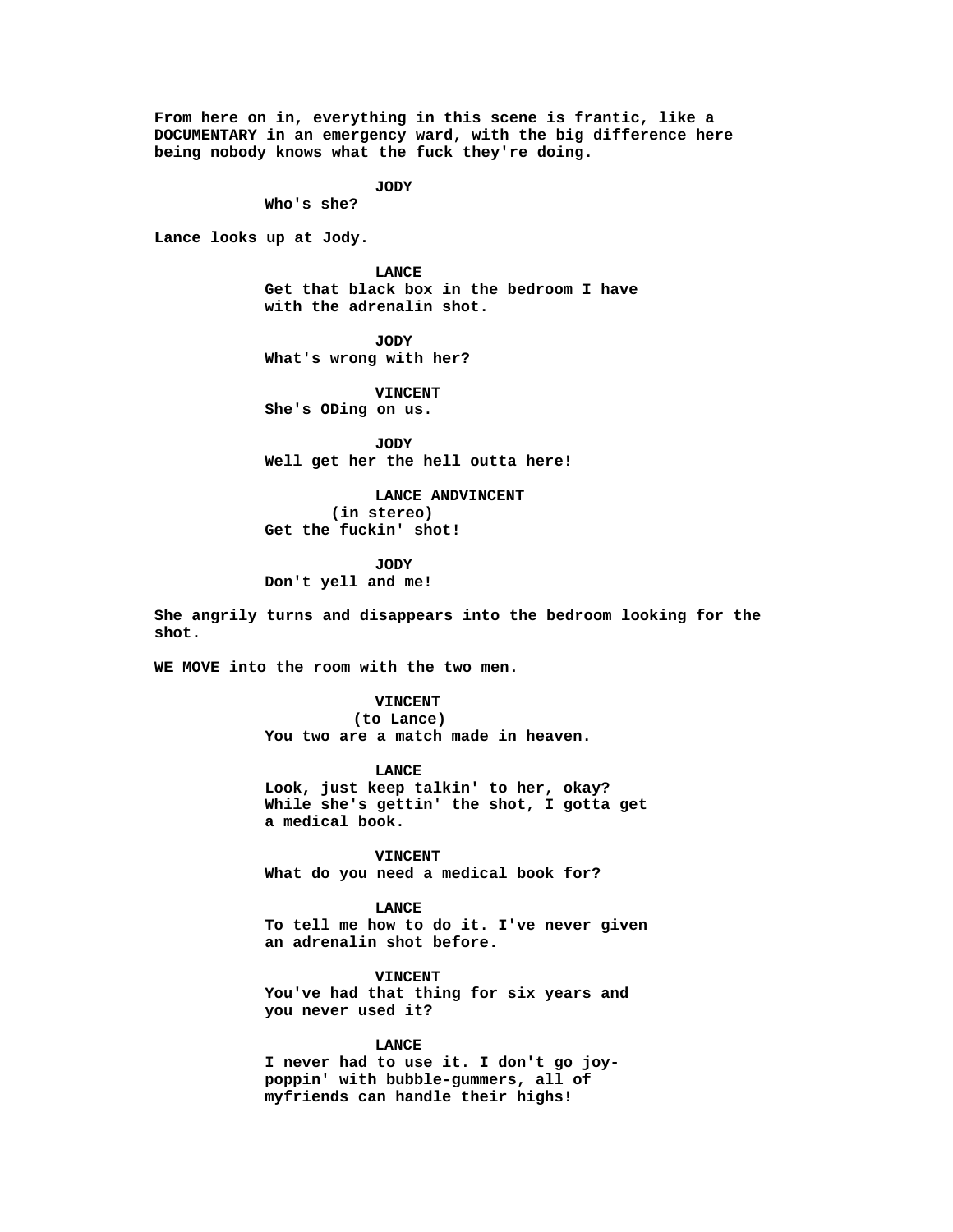**VINCENT Well then get it. LANCE I am, if you'll let me. VINCENT I'm not fuckin' stoppin' you. LANCE Stop talkin' to me, and start talkin' to her. WE FOLLOW Lance as he runs out of the living room into a... INT. SPARE ROOM With a bunch of junk in it. He frantically starts scanning the junk for the book he's looking for, repeating the words, "Come on," endlessly. From OFF SCREEN we hear: VINCENT (O.S.) Hurry up man! We're losin' her! LANCE (calling back) I'm looking as fast as I can! Lance continues his frenzied search. WE HEAR Jody in the living room now as she talks to Vincent. JODY (O.S.) What's he lookin' for? VINCENT (O.S.) I dunno, some medical book. Jody calls to LANCE. JODY (O.S.) What are you lookin' for? LANCE My black medical book! As he continues searching, flipping and knocking over shit, Jody appears in the doorway. JODY Whata re you looking for? LANCE My black fuckin' medical book. It's like a**

**text book they give to nurses.**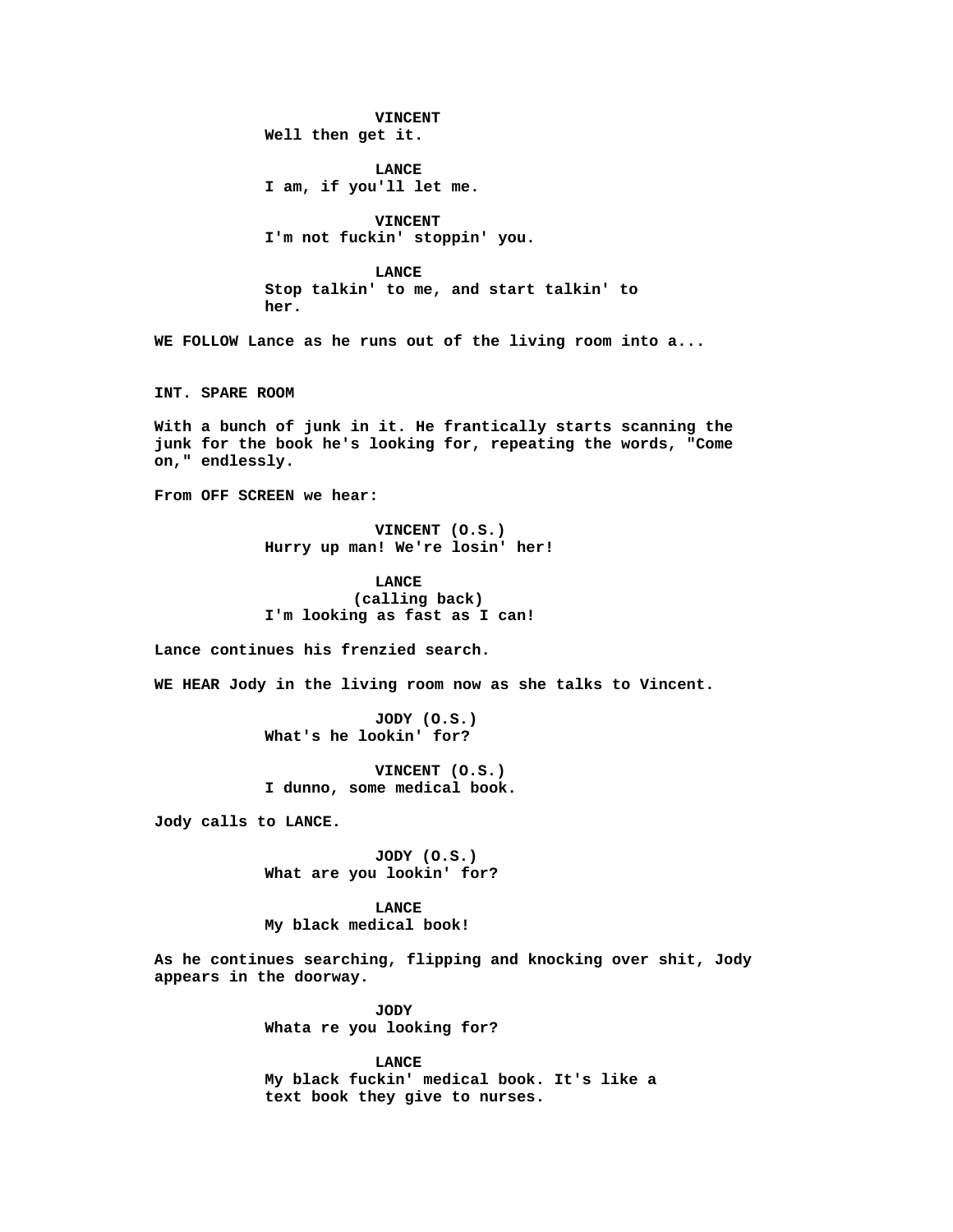**JODY**

**I never saw a medical book.**

**LANCE Trust me, I have one.**

**JODY Well if it's that important, why didn't you keep it with the shot?**

**Lance spins toward her.**

**LANCE I don't know! Stop bothering me!**

**JODY While you're lookin' for it, that girl's gonna die on our carpet. You're never gonna find it in all this shit. For six months now, I've been telling you to clean this room –**

**VINCENT (O.S.) – get your ass in here, fuck the book!**

**Lance angrily knocks over a pile of shit and leaves the SHOT heading for the living room.**

**LIVING ROOM**

**Vincent is bent over Mia, talking softly to her, when Lance reenters the room.**

> **VINCENT Quit fuckin' around man and give her the shot!**

**Lance bends down by the black case brought in by Jody. He opens it and begins preparing the needle for injection.**

> **LANCE While I'm doing this, take her shirt off and find her heart.**

**Vince rips her blouse open.**

**Jody stumbles back in the room, hanging back from the action.**

**VINCENT Does it have to be exact?**

**LANCE Yeah, it has to be exact! I'm giving her an injection in the heart, so I gotta exactly hit her in the heart.**

**VINCENT Well, I don't know exactly where her heart is, I think it's here.**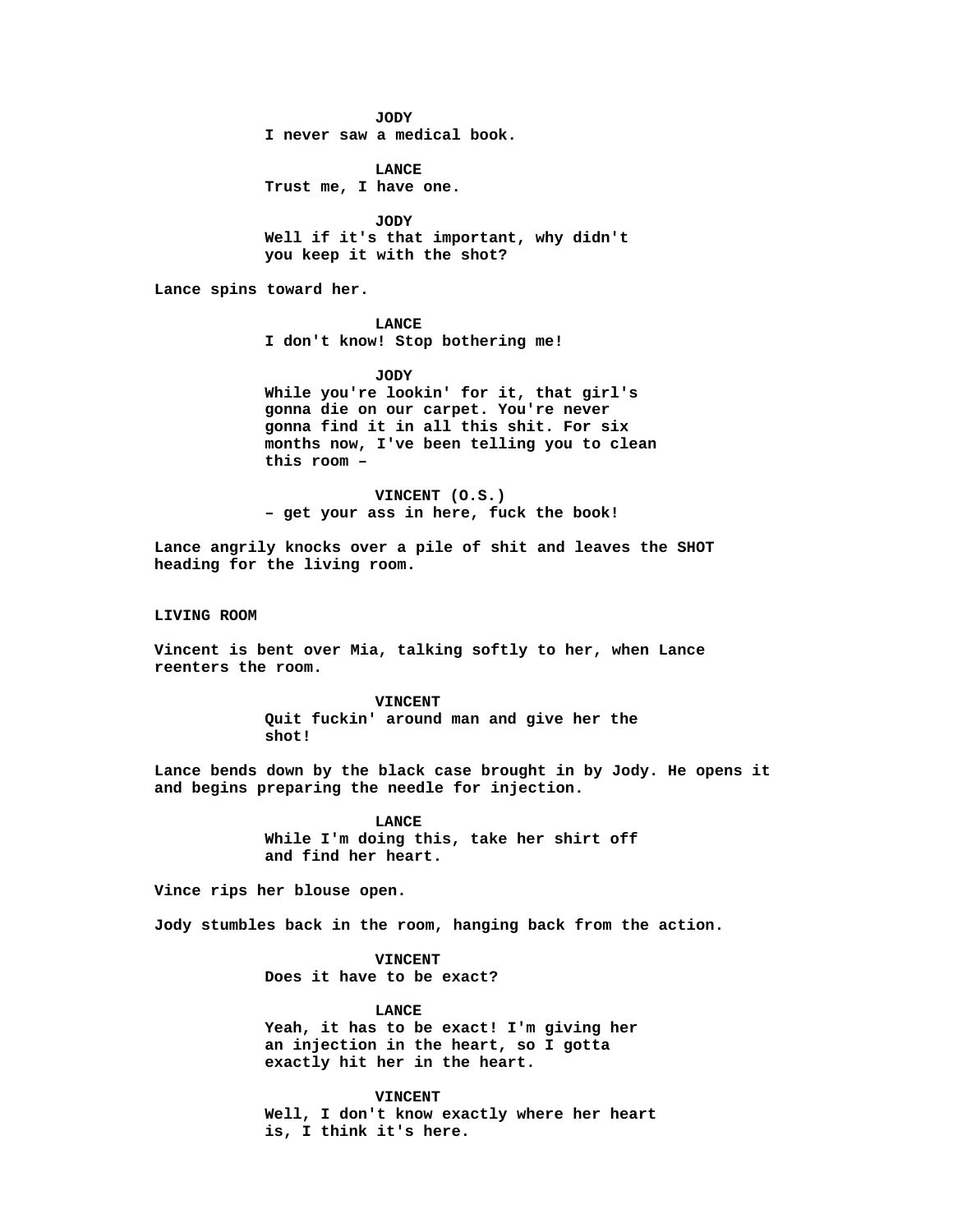**Vince points to Mia's right breast.Lance glances over and nods.**

**LANCE**

**That's it.**

**As Lance readies the injection, Vincent looks up at Jody.**

**VINCENT I need a big fat magic marker, got one?**

**JODY**

**What?**

**VINCENT I need a big fat magic marker, any felt pen'll do, but a magic marker would be great.**

**JODY**

**Hold on.**

**Jody runs to the desk, opens the top drawer and, in her enthusiasm, she pulls the drawer out of the desk, the contents of which (bills, papers, pens) spill to the floor.**

**The injection is ready. Lance hands Vincent the needle.**

**LANCE It's ready, I'll tell you what to do.**

**VINCENT You're gonna give her the shot.**

**LANCE No, you're gonna give her the shot.**

**VINCENT I've never does this before.**

**LANCE**

**I've never done this before either, and I ain't starting now. You brought 'er here, that means you give her the shot. The day I bring an ODing bitch to your place, then I gotta give her the shot.**

**Jody hurriedly joins them in the huddle, a big fat red magic marker in her hand.**

**JODY**

**Got it.**

**Vincent grabs the magic marker out of Jody's hand and makes a big red dot inMIA's body where her heart is.**

> **VINCENT Okay, what do I do?**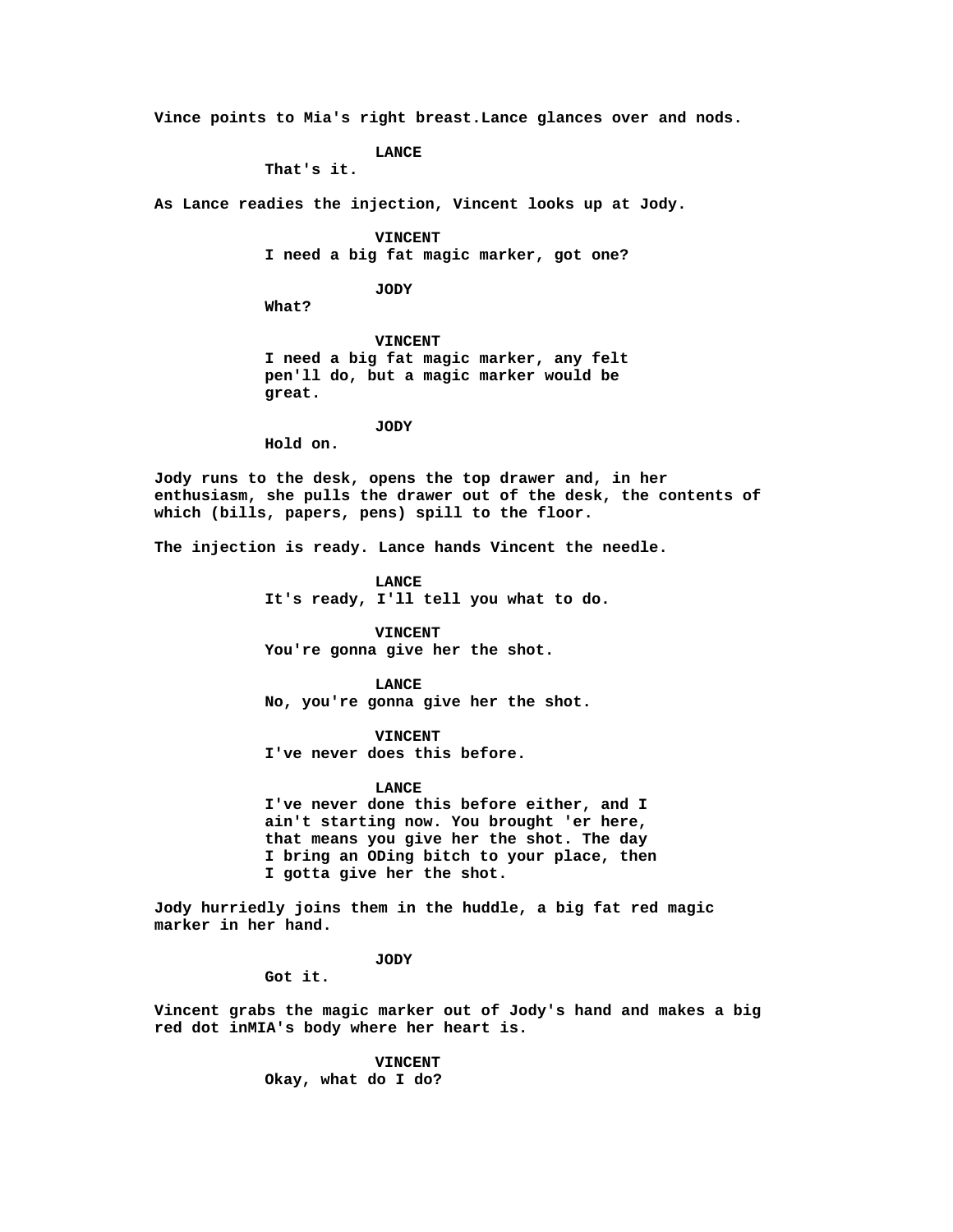#### **LANCE**

**Well, you're giving her an injection of adrenalin straight to her heart. But she's got a breast plate in front of her heart, so you gotta pierce through that. So what you gotta do is bring the needle down in a stabbing motion.**

**Lance demonstrates a stabbing motion, which looks like "The Shape" killing its victims in "HALLOWEEN".**

> **VINCENT I gotta stab her?**

**LANCE If you want the needle to pierce through to her heart, you gotta stab her hard. Then once you do, push down on the plunger.**

**VINCENT What happens after that?**

**LANCE I'm curious about that myself.**

**VINCENT This ain't a fuckin' joke man!**

**LANCE She's supposed to come out of it like – (snaps his fingers) – that.**

**Vincent lifts the needle up above his head in a stabbing motion. He looks down on Mia.**

**Mia is fading fast. Soon nothing will help her.**

**Vincent's eyes narrow, ready to do this.**

# **VINCENT**

**Count to three.**

**Lance, on this knees right beside Vincent, does not know what to expect.**

**LANCE**

**One...**

**RED DOT on Mia's body.**

**Needle raised ready to strike.**

**LANCE (O.S.)**

**... two...**

**Jody's face is alive with anticipation.**

**NEEDLE in that air, poised like a rattler ready to strike.**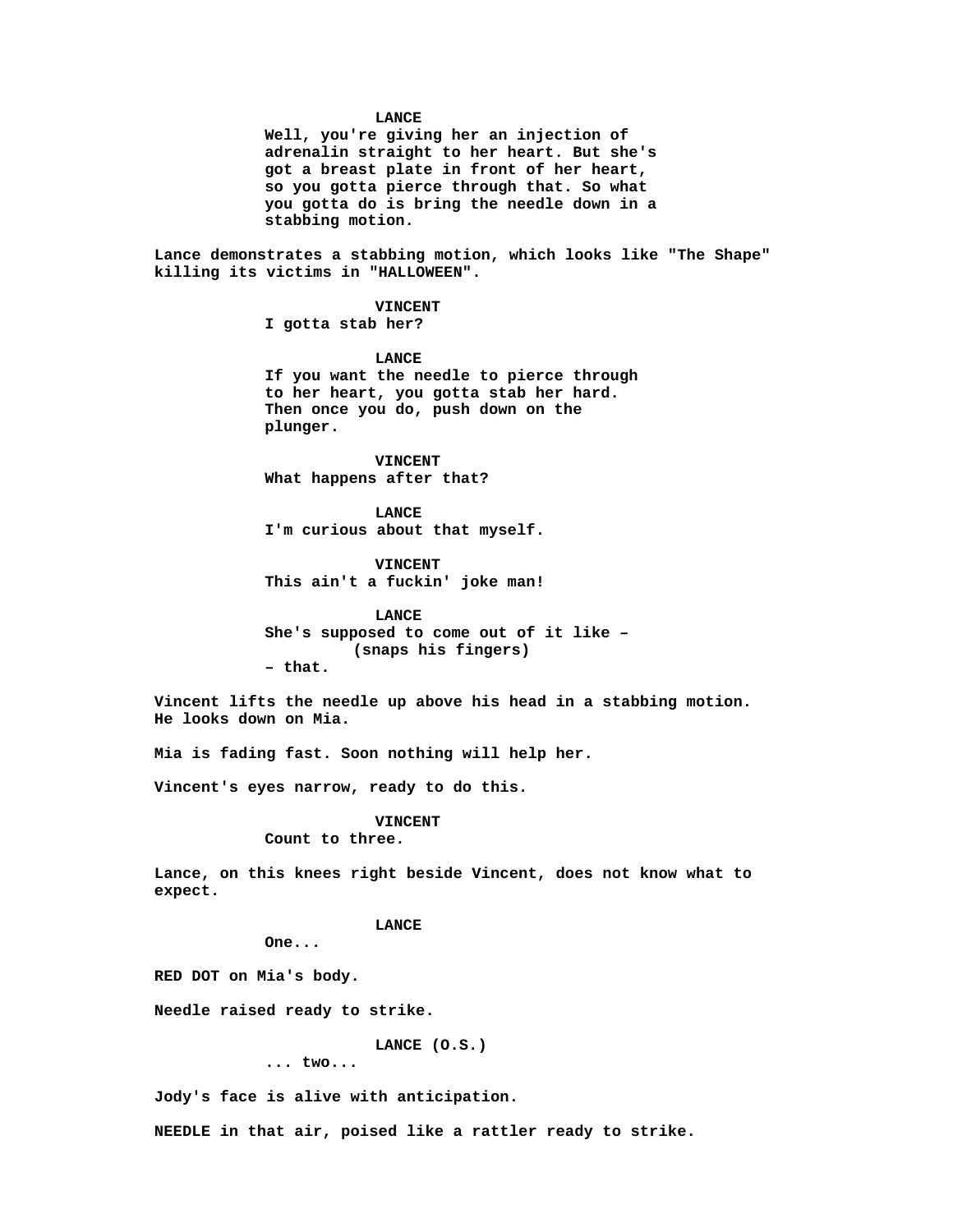**... three!**

**The needle leaves frame, THRUSTING down hard.**

**Vincent brings the needle down hard, STABBING Mia in the chest.**

**Mia's head if JOLTED from the impact.**

**The syringe plunger is pushed down, PUMPING the adrenalin out through the needle.**

**Mia's eyes POP WIDE OPEN and she lets out a HELLISH cry of the banshee. She BOLTS UP in a sitting position, needle stuck in her chest – SCREAMING.**

**Vincent, Lance and Jody, who were in sitting positions in front of Mia, JUMP BACK, scared to death.**

**Mia's scream runs out. She slowly starts taking breaths of air.**

**The other three, now scooted halfway across the room, shaken to their bones, look to see if she's alright.**

#### **LANCE**

**If you're okay, say something.**

**Mia, still breathing, not looking up at them, says in a relatively normal voice.**

# **MIA**

**Something.**

**Vincent and Lance collapse on their backs, exhausted and shaking from how close to death Mia came.**

> **JODY Anybody want a beer?**

> > **CUT TO:**

**INT. VINCENT'S MALIBU (MOVING) – NIGHT**

**Vincent is behind the wheel driving Mia home. No one says anything, both are still too shaken.**

**EXT. FRONT OF MARSELLUS WALLACE'S HOUSE – NIGHT**

**The Malibu pulls up to the front. Mia gets out without saying a word (still in a daze) and begins walking down the walkway toward her front door.**

**VINCENT (O.S.)**

**Mia!**

**She turns around.**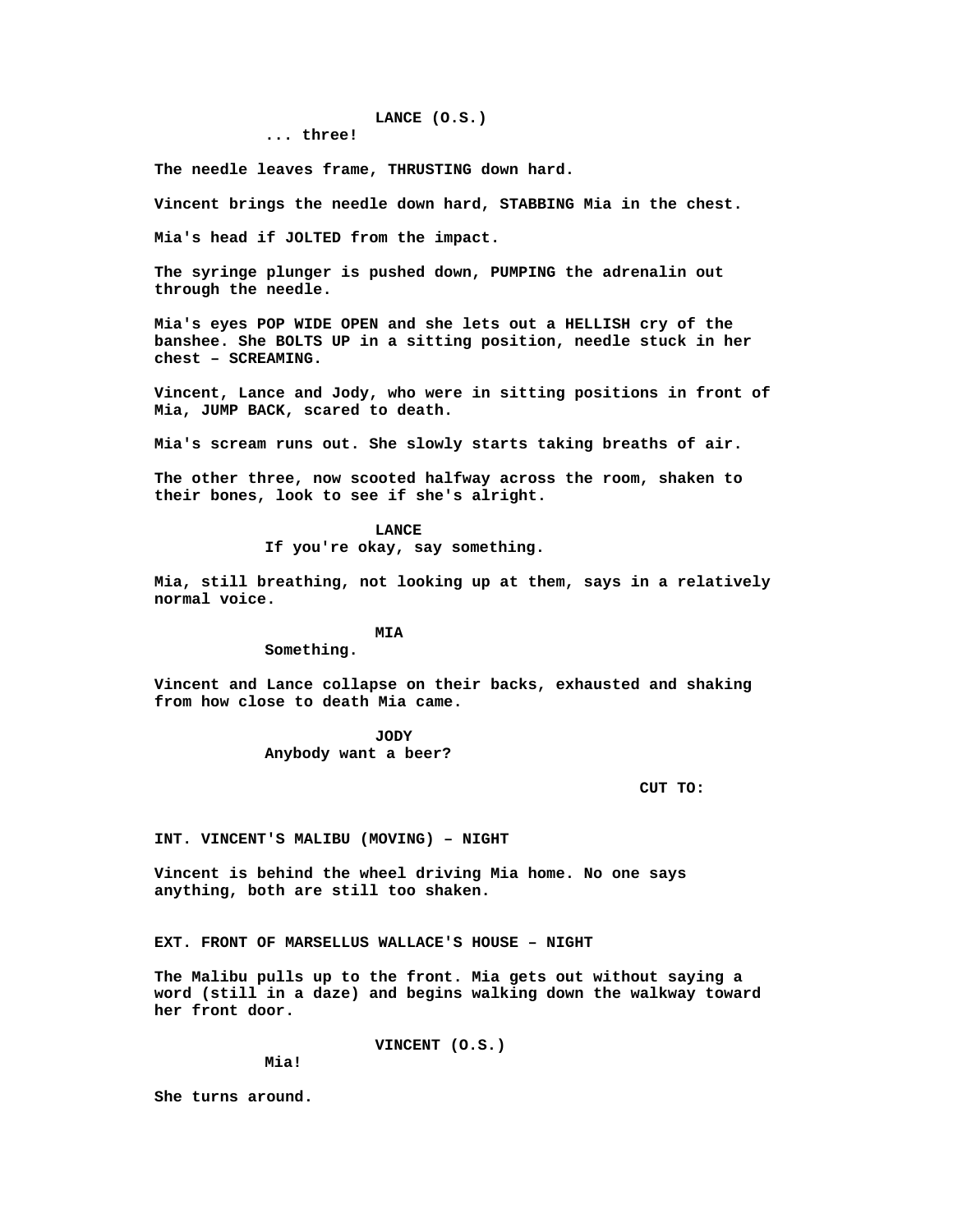**Vincent's out of the car, standing on the walkway, a big distance between the two. VINCENT What are your thoughts on how to handle this? MIA What's yours? VINCENT Well I'm of the opinion that Marsellus can live his whole live and never ever hear of this incident. Mia smiles. MIA Don't worry about it. If Marsellus ever heard of this, I'd be in as much trouble as you. VINCENT I seriously doubt that. MIA If you can keep a secret, so can I. VINCENT Let's shake on it. The two walk toward each other, holding out their hands to shake and shake they do. VINCENT Mum's the word. Mia lets go of Vincent's hand and silently makes the see-no-evil, hear-no-evil, and speak-no-evil sign with her hands. Vincent smiles. VINCENT If you'll excuse me, I gotta go home and have a heart attack. Mia giggles. Vincent turns to leave. MIA You still wanna hear my "FOX FORCE FIVE" joke? Vincent turns around. VINCENT Sure, but I think I'm still a little too**

**petrified to laugh.**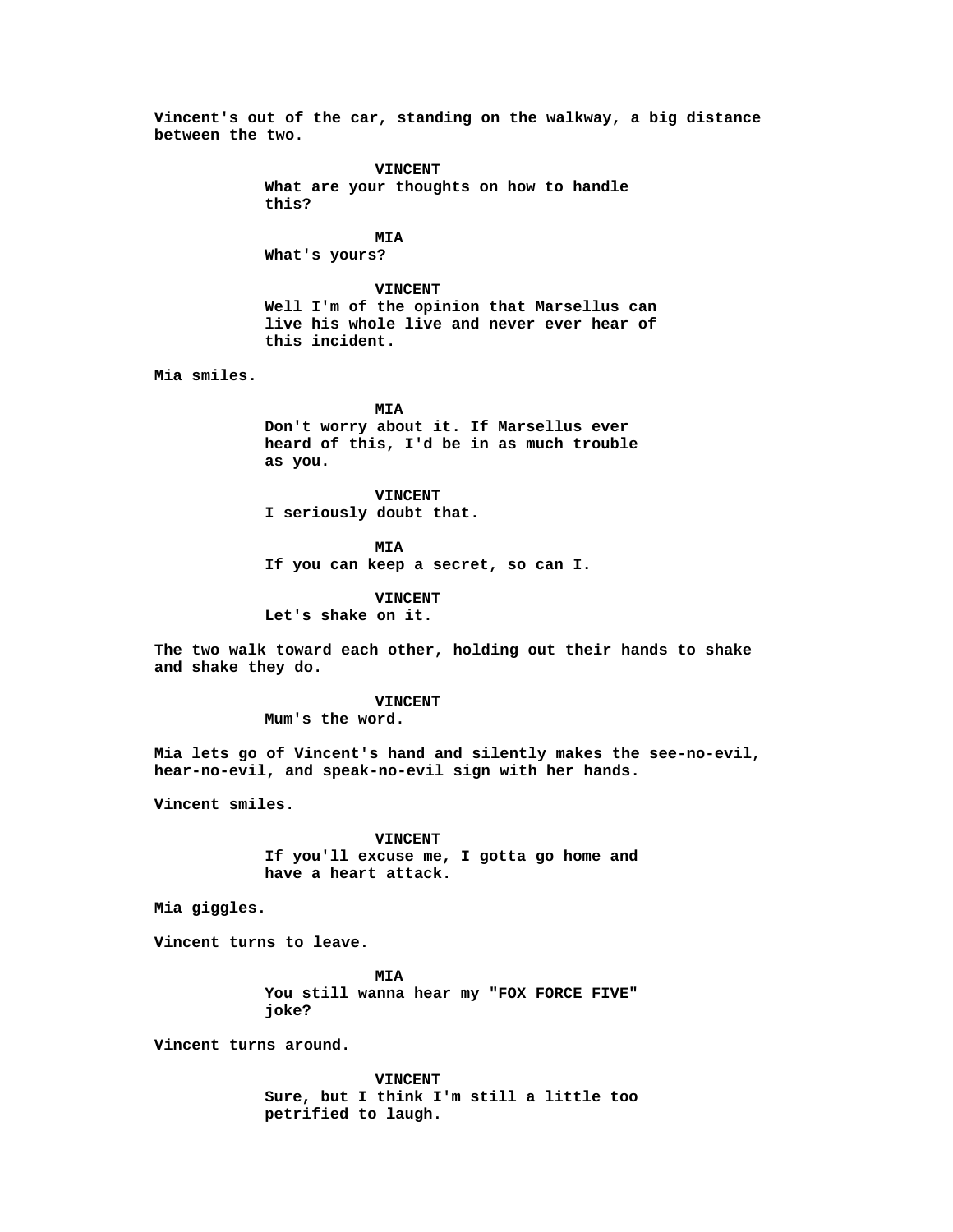**MIA Uh-huh. You won't laugh because it's not funny. But if you still wanna hear it, I'll tell it.**

**VINCENT I can't wait.**

**MIA**

**Three tomatoes are walking down the street, a poppa tomato, a momma tomato, and a little baby tomato. The baby tomato is lagging behind the poppa and momma tomato. The poppa tomato gets mad, goes over to the momma tomato and stamps on him –**

**(stamps on the ground) – and says: catch up.**

**They both smile, but neither laugh.**

**MIA See ya 'round, Vince.**

**Mia turns and walks inside her house.**

**CLOSEUP – VINCENT**

**After Mia walks inside. Vincent continues to look at where she was. He brings his hands to his lips and blows her a kiss. Then exits FRAME leaving it empty. WE HEAR his Malibu START UP and DRIVE AWAY.**

**FADE TO BLACK**

**FADE UP**

**On the cartoon "SPEED RACER." Speed is giving a detailed description of all the features on his race car "The Mac-5," which he does at the beginning of every episode.**

**OFF SCREEN we hear a WOMAN'S VOICE... .**

**WOMAN'S VOICE (O.S.)**

**Butch.**

**DISSOLVE TO:**

**BUTCH'S POV**

**We're in the living room of a modest two bedroom house in Alhambra, California, in the year 1972. BUTCH'S MOTHER, 35ish, stands in the doorway leading into the living room. Next to her is a man dressed in the uniform of an American Air Force officer. The CAMERA is the perspective of a five-year old boy.**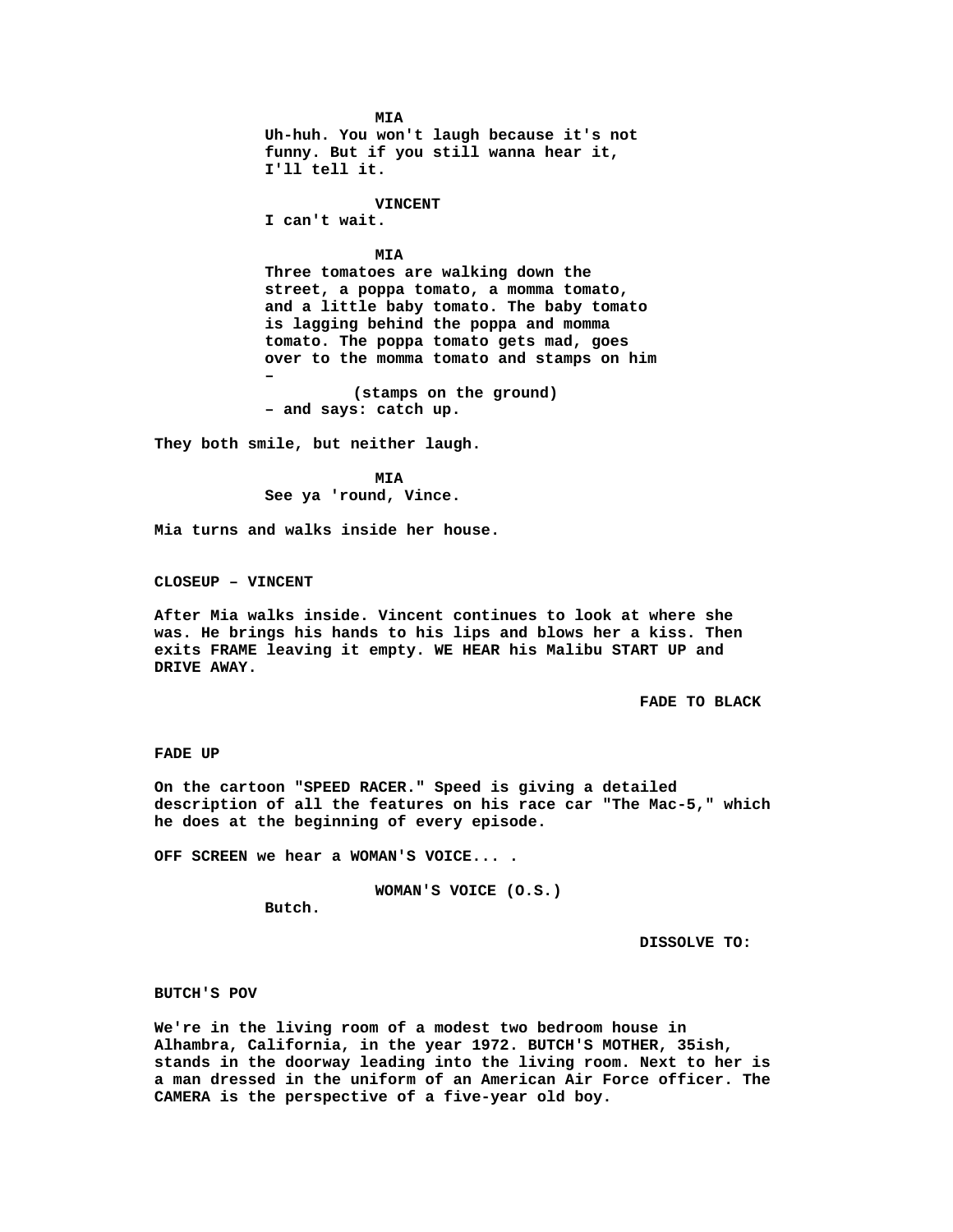#### **MOTHER**

**Butch, stop watching TV a second. We got a special visitor. Now do you remember when I told you your daddy dies in a P.O.W. camp?**

# **BUTCH (O.S.)**

**Uh-huh.**

# **MOTHER Well this here is Capt. Koons. He was in the P.O.W. camp with Daddy.**

**CAPT. KOONS steps inside the room toward the little boy and bends down on one knee to bring him even ith the boy's eyeline. When Koons speaks, he speaks with a slight Texas accent.**

#### **CAPT. KOONS**

**Hello, little man. Boy I sure heard a bunch about you. See, I was a good friend of your Daddy's. We were in that Hanoi pit of hell over five years together. Hopefully, you'll never have to experience this yourself, but when two men are in a situation like me and your Daddy were, for as long as we were, you take on certain responsibilities of the other. If it had been me who had not made it, Major Coolidge would be talkin' right now to my son Jim. But the way it worked out is I'm talkin' to you, Butch. I got somethin' for ya.**

**The Captain pulls a gold wrist watch out of his pocket.**

#### **CAPT. KOONS**

**This watch I got here was first purchased by your great-granddaddy. It was bought during the First World War in a little general store in Knoxville, Tennessee. It was bought by private Doughboy Ernie Coolidge the day he set sail for Paris. It was your great-granddaddy's war watch, made by the first company to ever make wrist watches. You see, up until then, people just carried pocket watches. Your great-granddaddy wore that watch every day he was in the war. Then when he had done his duty, he went home to your greatgrandmother, took the watch off his wrist and put it in an ol' coffee can. And in that can it stayed 'til your grandfather Dane Coolidge was called upon by his country to go overseas and fight the Germans once again. This time they called it World War Two. Your great-granddaddy gave it to your granddad for good luck. Unfortunately, Dane's luck wasn't as good as his old man's. Your granddad was a**

```
(MORE)
```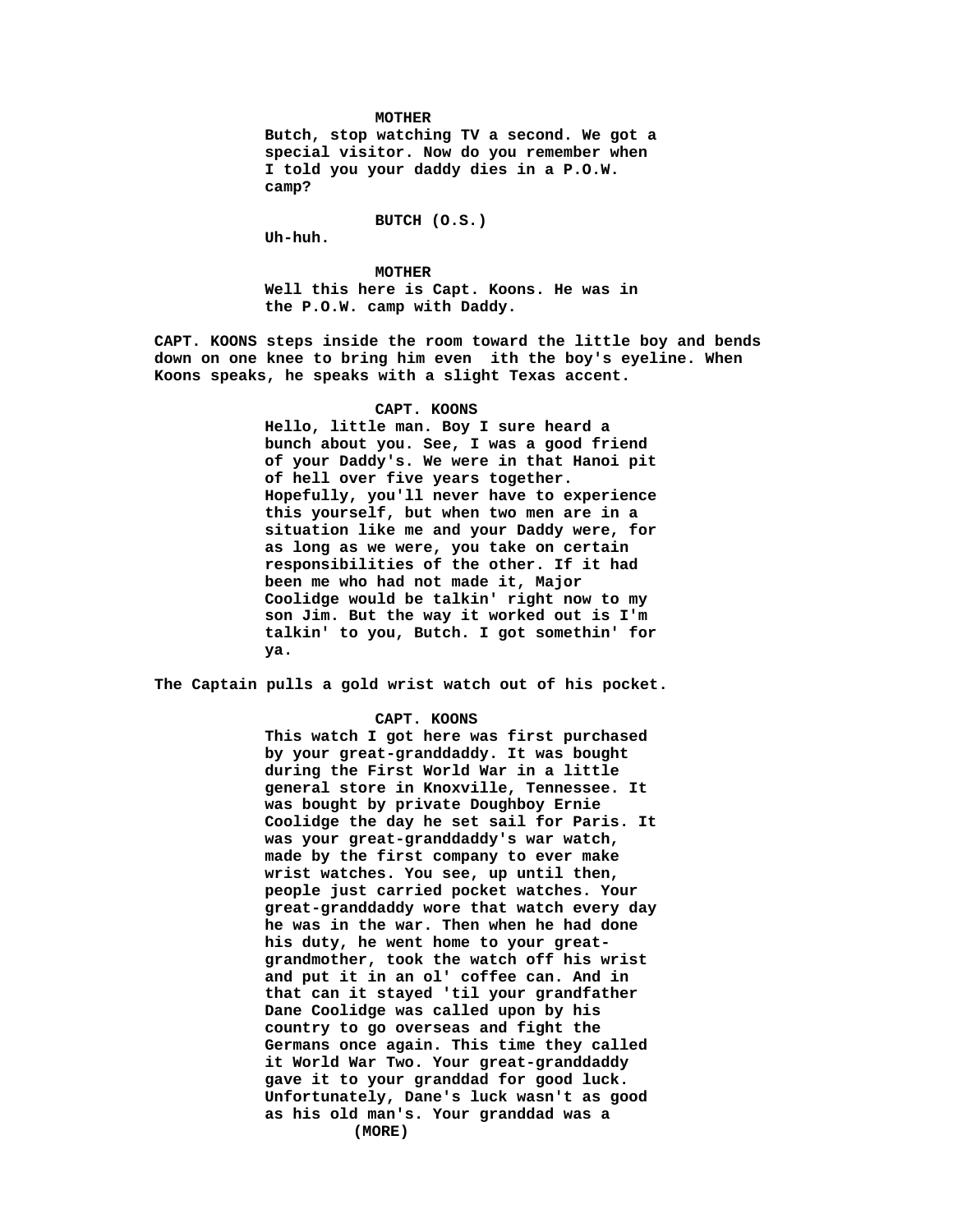**CAPT. KOONS (CONT'D) Marine and he was killed with all the other Marines at the battle of Wake Island. Your granddad was facing death and he knew it. None of those boys had any illusions about ever leavin' that island alive. So three days before the Japanese took the island, your 22-year old grandfather asked a gunner on an Air Force transport named Winocki, a man he had never met before in his life, to deliver to his infant son, who he had never seen in the flesh, his gold watch. Three days later, your grandfather was dead. But Winocki kept his word. After the war was over, he paid a visit to your grandmother, delivering to your infant father, his Dad's gold watch. This watch. This watch was on your Daddy's wrist when he was shot down over Hanoi. He was captured and put in a Vietnamese prison camp. Now he knew if the gooks ever saw the watch it's be confiscated. The way your Daddy looked at it, that watch was your birthright. And he'd be damned if and slopeheads were gonna put their greasy yella hands on his boy's birthright. So he hid it in the one place he knew he could hide somethin'. His ass. Five long years, he wore this watch up his ass. Then when he died of disentary, he gave me the watch. I hid with uncomfortable hunk of metal up my ass for two years. Then, after seven years, I was sent home to my family. And now, little man, I give the watch to you.**

**Capt. Koons hands the watch to Butch. A little hand comes into FRAME to accept it.**

**CUT TO:**

#### **INT. LOCKER ROOM – NIGHT**

**The 27-year old Butch Coolidge is dressed in boxing regalia: trunks, shoes and gloves. He lies on a table catching a few zzzzzz's before his big fight. Almost as soon as WE CUT to him, he wakes up with a start. Shaken by the bizarre memory, he wipes his sweaty face with his boxing glove.**

**His trainer KLONDIKE, an older fireplug, opens the door a little, sticking his head in the room. Pandemonium seems to be breaking out behind Klondike in the hallway.**

> **KLONDIKE It's time, Butch.**

> > **BUTCH**

**I'm ready.**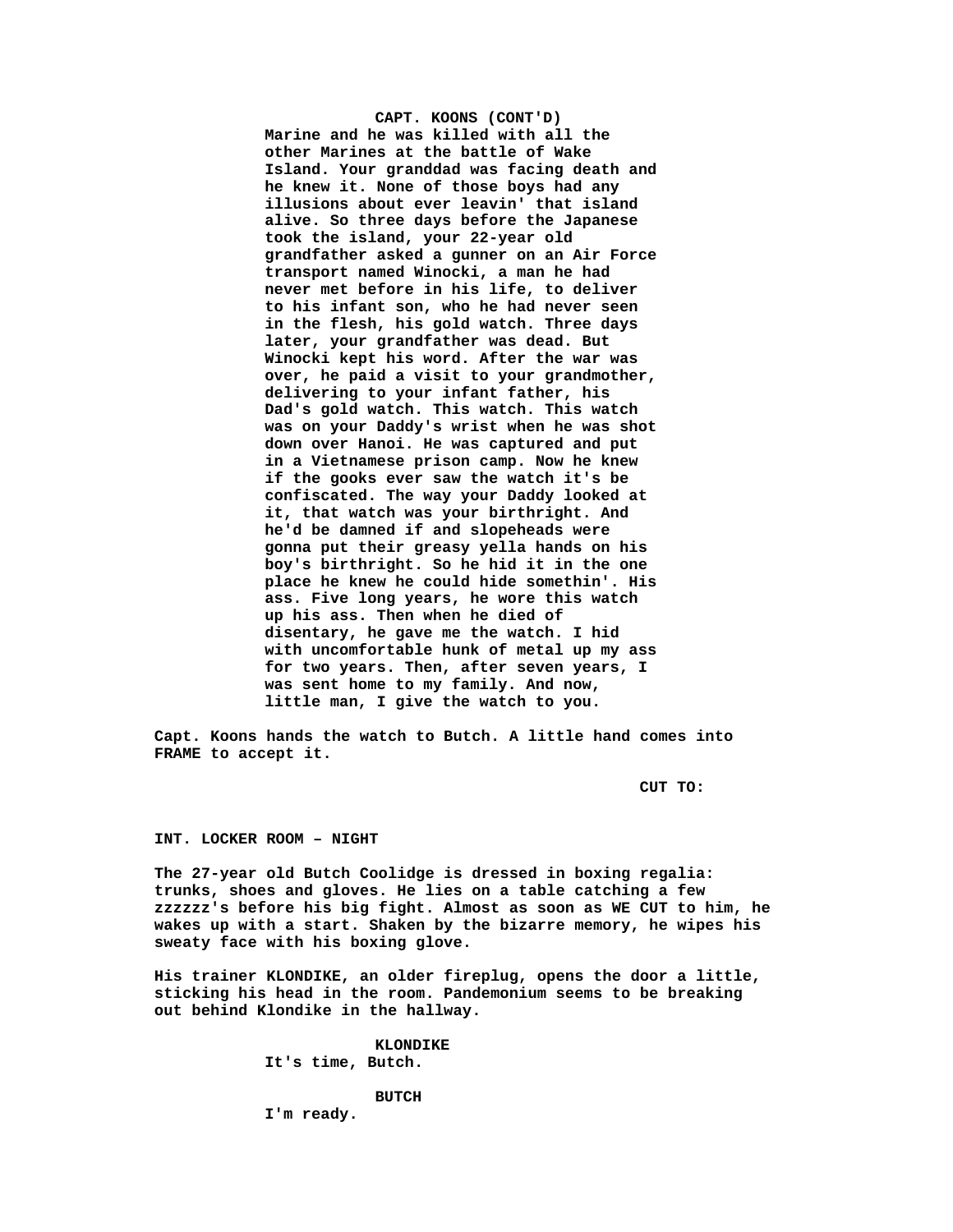**Klondike steps inside, closing the door on the WILD MOB outside. He goes to the long yellow robe hanging on a hook. Butch hops off the table and, without a word, Klondike helps him on with the robe, which says on the back: "BATTLING BUTCH COOLIDGE".**

**The two men head for the door. Klondike opens the door for Butch. As Butch steps into the hallway, the Crowd goes apeshit. Klondike closes the door behind him, leaving us in the quiet, empty locker room.**

**FADE TO BLACK**

**TITLE CARD:**

**"THE GOLD WATCH"**

**WE HEAR OVER THE BLACK AND WHITE TITLE:**

**SPORTSCASTER #1 (O.S.) – Well Dan, that had to be the bloodiest and, hands-down, the most brutal fight this city has ever seen.**

**The SOUND of chaos in the b.g.**

**FADE IN:**

**EXT. ALLEY (RAINING) – NIGHT**

**A taxi is parked in a dark alley next to an auditorium. The sky is PISSIN' DOWN RAIN. WE SLOWLY DOLLY toward the parked car. The SOUND of the CAR RADIO can be heard coming from inside.**

> **SPORTSCASTER #1 (O.S.) ... Coolidge was out of there faster than I've ever seen a victorious boxer vacate the ring. Do you think he knew Willis was dead?**

**SPORTSCASTER #2 (O.S.) My guess would be yes, Richard. I could see from my position here, the frenzy in his eyes give way to the realization of what he was doing. I think any man would've left the ring that fast.**

**DISSOLVE TO:**

**INT. TAXI (PARKED/RAINING) – NIGHT**

**Inside the taxi, behind the wheel, is a female cabbie named ESMARELDA VILLALOBOS. A young woman, with Spanish looks, sits parked, drinking a steaming hot cup of coffee out of a white styrofoam cup.**

**The Sportscasters continue their coverage.**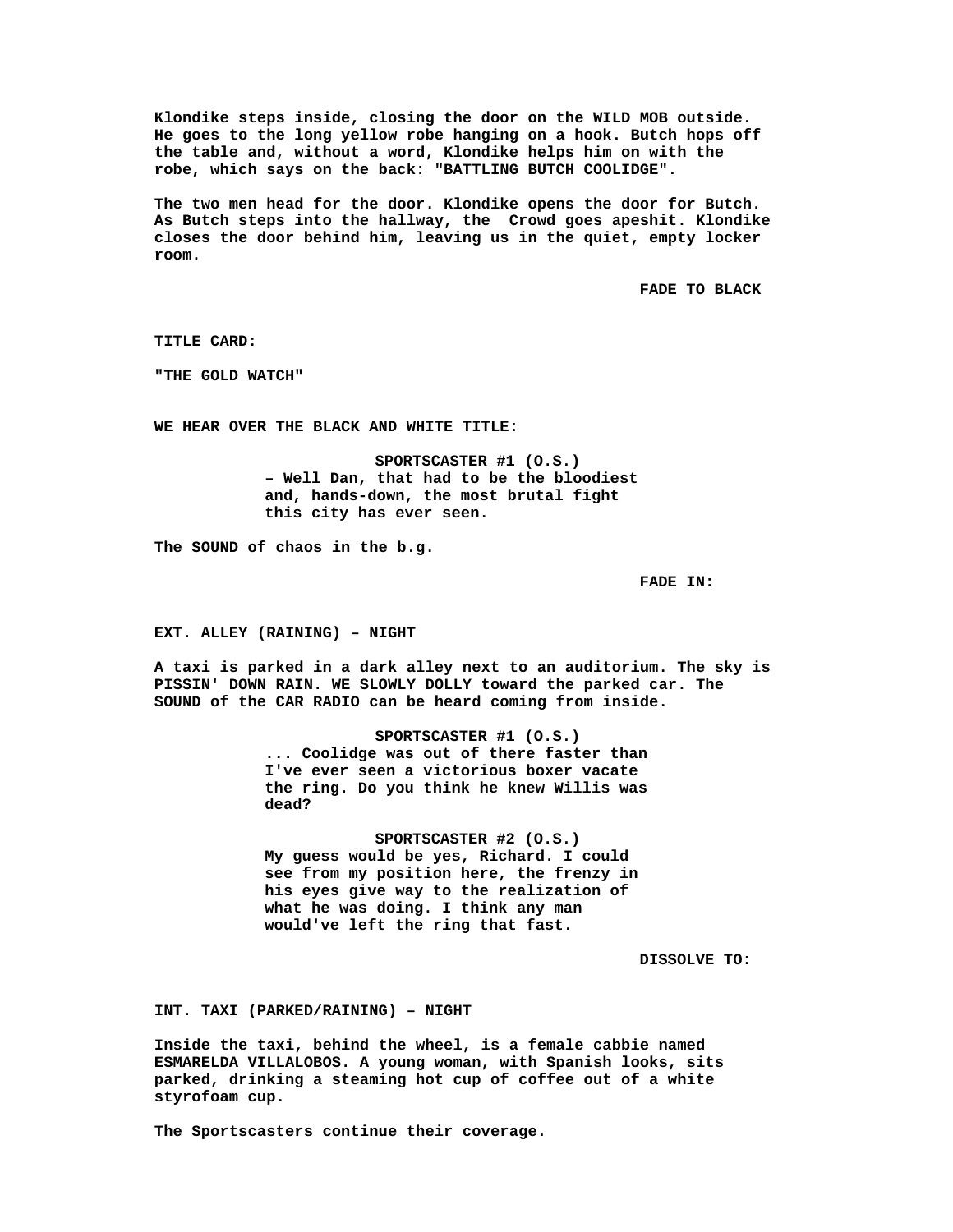**SPORTSCASTER #1 (O.S.) Do you feel this ring death tragedy will have an effect on the world of boxing?**

**SPORTSCASTER #2 (O.S.) Oh Dan, a tragedy like this can't help but shake the world of boxing to its very foundation. But it's of paramount importance that during the sad weeks ahead, the eyes of the W.B.A. remain firmly fixed on the – CLICK –**

**Esmarelda shuts off the radio.**

**She takes a sip of coffee, then hears a NOISE behind her in the alley. She sticks her head out of the car door to see:**

**EXT. BOXING AUDITORIUM (RAINING) – NIGHT**

**A window about three stories high opens on the auditorium-side of the alley. A gym bag is tossed out into a garbage dumpster below the window. Then, Butch Coolidge, still dressed in boxing trunks, shoes, gloves and yellow robe, LEAPS to the dumpster below.**

**ESMARELDA'S REACTION takes in the strangeness of this sight.**

**Gym bag in hand, Butch CLIMBS out of the dumpster and RUNS to the taxi. Before he climbs in, he takes off his robe and throws it to the ground.**

**INT. TAXI (PARKED / RAINING) – NIGHT**

**Butch, soaking wet, naked except for trunks, shoes and gloves, HOPS in the backseat, SLAMMING the door.**

**Esmarelda, staring straight ahead, talks to Butch through the rearview mirror:**

> **ESMARELDA (Spanish accent) Are you the man I was supposed to pick up?**

**BUTCH If you're the cab I called, I'm the guy you're supposed to pick up.**

**ESMARELDA**

**Where to?**

**BUTCH**

**Outta here.**

**The ignition key is TWISTED. The engine ROARS to life.**

**The meter is FLIPPED on.**

**Esmarelda's bare foot STOMPS on the gas pedal.**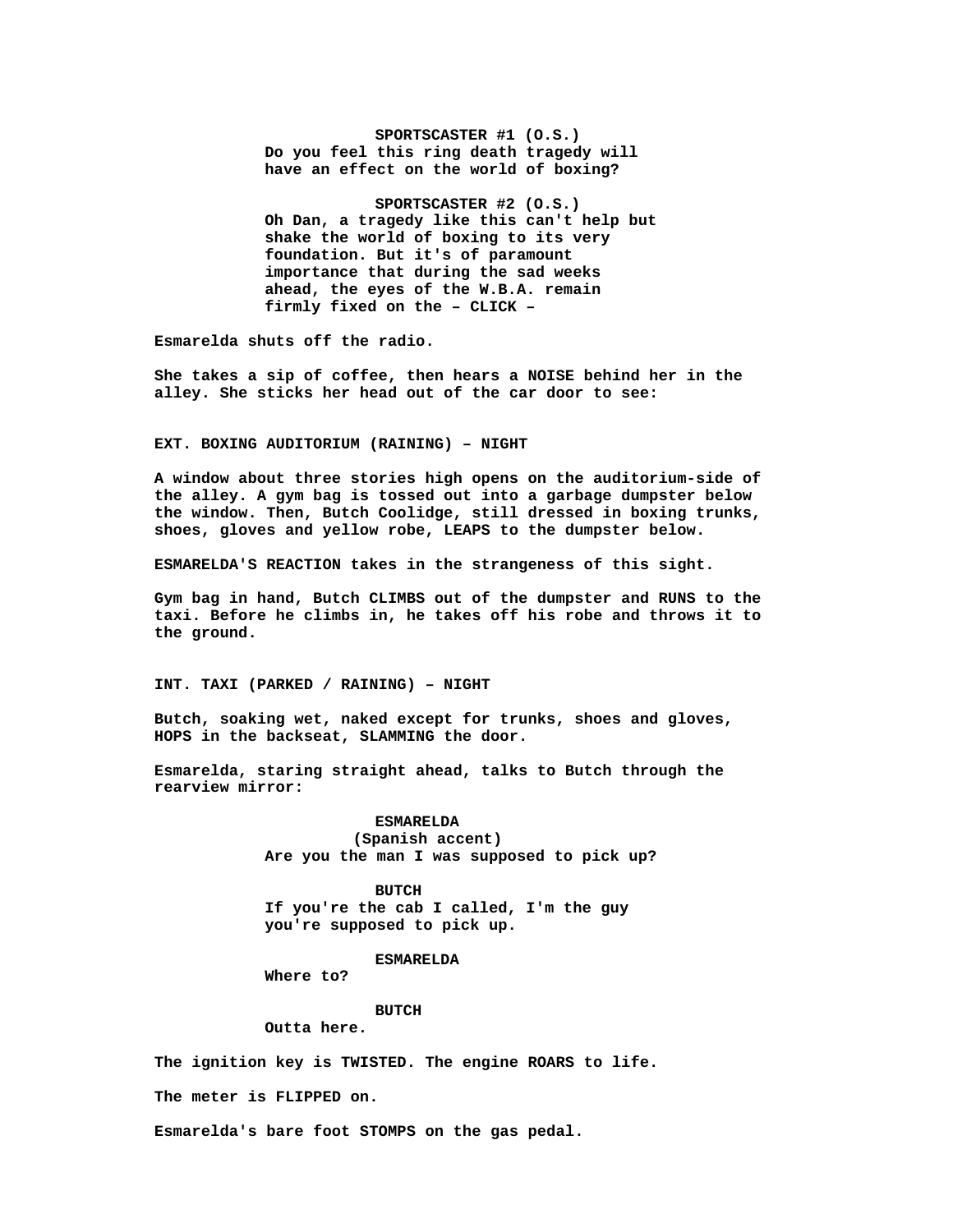**EXT. BOXING AUDITORIUM (RAINING) – NIGHT**

**The cab WHIPS out of the alley, FISH-TAILING on the wet pavement in front of the auditorium at a rapid pace.**

#### **INT. WILLIS LOCKER ROOM (AUDITORIUM) – NIGHT**

**Locker room door opens, Enghlish Dave fights his way through the pandemonium which is going on outside in the hall, shutting the door on the madness. Once inside, English Dave takes time to adjust his suit and tie. Mia is standing by the door. She sees Vincent with English Dave.**

#### **VINCENT**

**Mia. How you doin'?**

**MIA Great. I never thanked you for the dinner.**

**In the room, black boxer FLOYD RAY WILLIS lies on a table – dead. His face looks like he went dunking for bees. His TRAINER is on his knees, head on Floyd's chest, crying over the body.**

**The huge figure that is Marsellus Wallace stands at the table, hand on the Trainer's shoulder, lending emotional support. We still do not see Marsellus clearly, only that he is big.**

**Mia sits in a chair at the far end of the room.**

**Marsellus looks up, sees English Dave and walks over to him.**

**MARSELLUS (O.S.) What'cha got?**

**ENGLISH DAVE**

**He booked.**

**MARSELLUS (O.S.) I'm prepared to scour the earth for this motherfucker. If Butch goes to Indo China, I want a nigger hidin' in a bowl of rice, ready to pop a cap in his ass.**

**ENGLISH DAVE I'll take care of it.**

**INT. CAB (MOVING / RAINING) – NIGHT**

**Butch gets one of his boxing gloves off.**

**Esmeralda watches in the rearview mirror.**

**He tries to roll down one of the backseat windows, but can't find the roll bar.**

> **BUTCH Hey, how do I open the window back here?**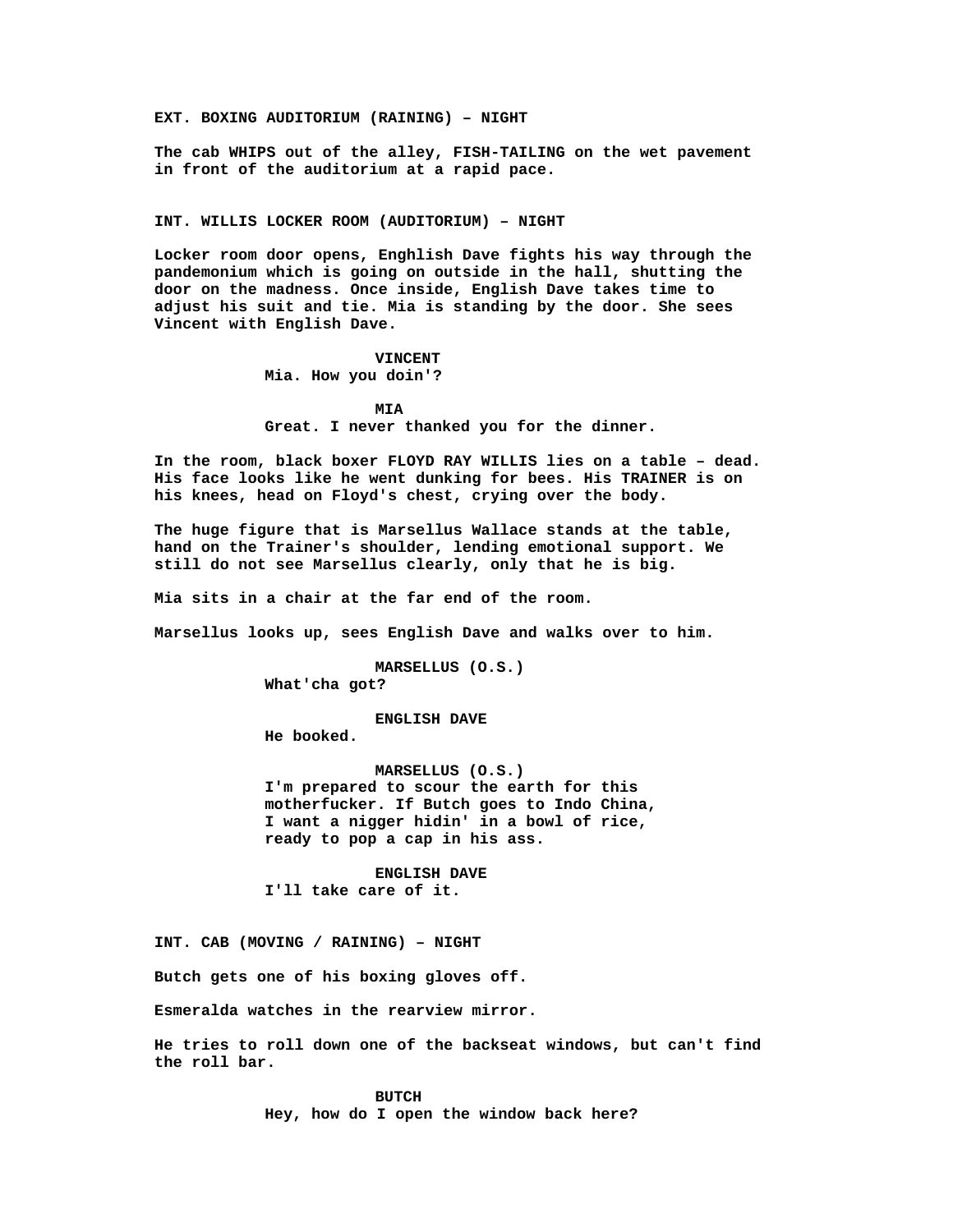#### **ESMARELDA**

**I have to do it.**

**She presses a button and the back window moves down. Butch tosses his boxing glove out the window, then starts untying the other one.**

**Esmeralda can't keep quiet anymore.**

#### **ESMARELDA**

**Hey, mister?**

**BUTCH (still working on the glove)**

**What?**

**ESMARELDA You were in that fight? The fight on the radio – you're the fighter?**

**As he tosses his other glove out the window.**

**BUTCH Whatever gave you that idea?**

**ESMARELDA No c'mon, you're him, I know you're him, tell me you're him.**

**BUTCH (drying himself with a gym towel) I'm him.**

**ESMARELDA You killed the other boxing man.**

**BUTCH**

**He's dead?**

**ESMARELDA The radio said he was dead.**

**He finished wiping himself down.**

**BUTCH (to himself) Sorry 'bout that, Floyd.**

**He tosses the towel out the window.**

**Silence, as Butch digs in his bag for a t-shirt.**

**ESMARELDA What does it feel like?**

**BUTCH (finds his shirt) What does what feel like?**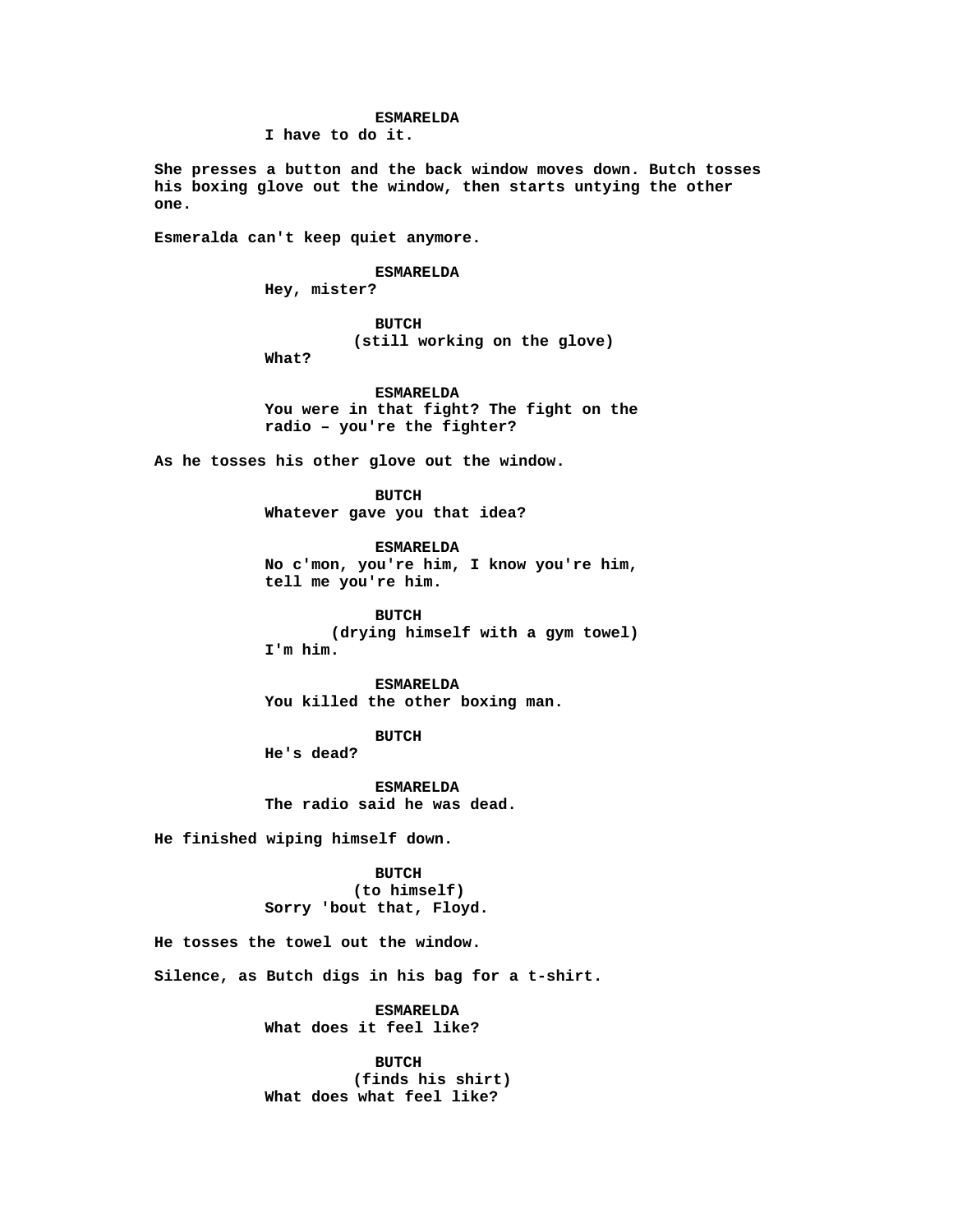# **ESMARELDA**

**Killing a man. Beating another man to death with your bare hands.**

**Butch pulls on his tee-shirt.**

**BUTCH Are you some kinda weirdo?**

# **ESMARELDA**

**No, it's a subject I have much interest in. You are the first person I ever met who has killed somebody. So, what was it like to kill a man?**

**BUTCH Tell ya what, you give me one of them cigarettes, I'll give you an answer.**

**Esmarelda bounces in her seat with excitment.**

#### **ESMARELDA**

**Deal!**

**Butch leans forward. Esmarelda, keeping her eyes on the road, passes a cigarette back to him. He takes it. Then, still not looking behind her, she brings up her hand, a lit match in it. Butch lights his smoke, then blows out the match.**

**He takes a long drag.**

#### **BUTCH**

**So...**

**He looks at her license**

**BUTCH ... Esmarelda Villalobos – is that Mexican?**

**ESMARELDA The name is Spanish, but I'm Columbian.**

**BUTCH It's a very pretty name.**

**ESMARELDA It mean "Esmarelda of the wolves."**

**BUTCH That's one hell of a name you got there, sister.**

**ESMARELDA Thank you. And what is your name?**

**BUTCH**

**Butch.**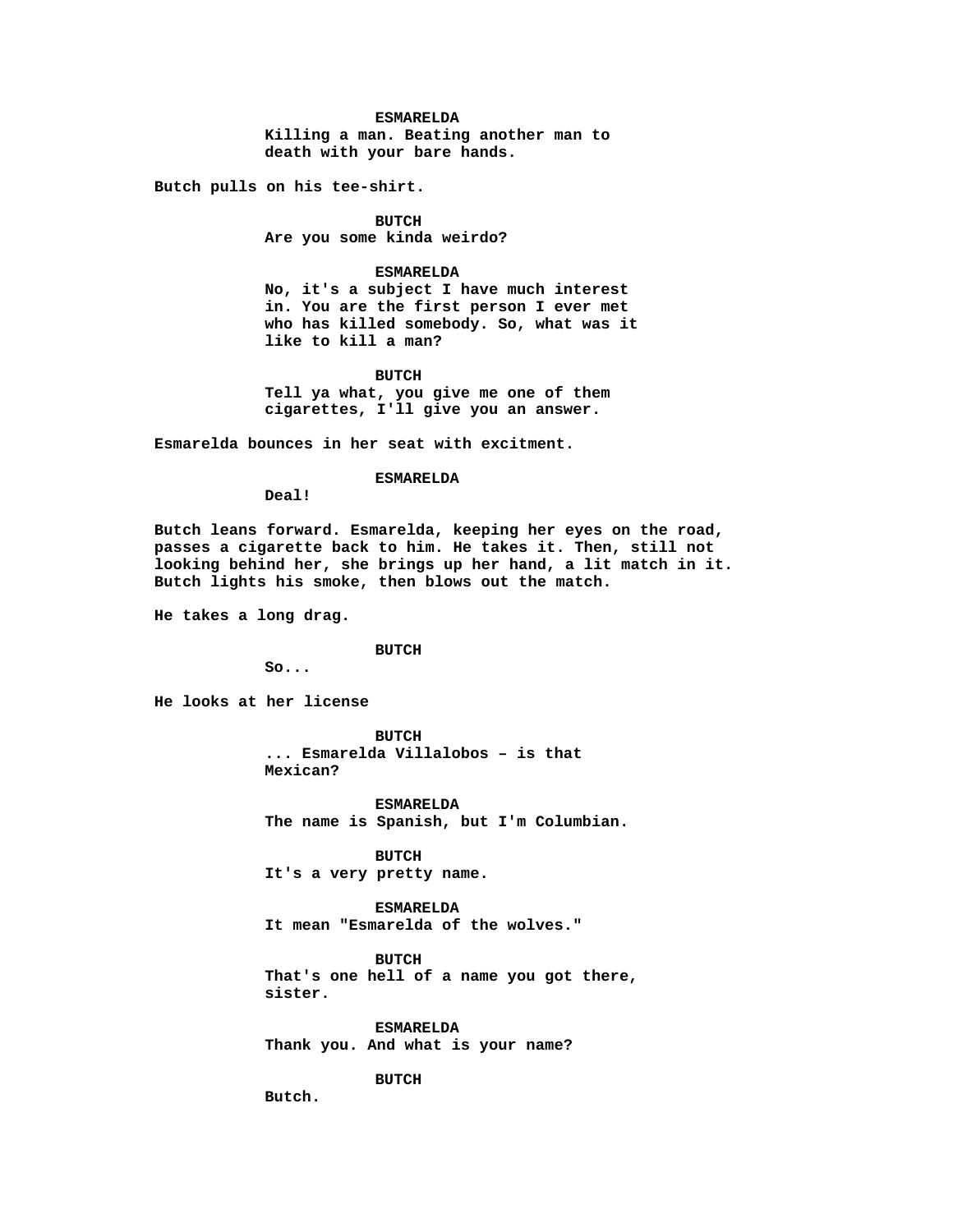#### **ESMARELDA**

**Butch. What does it mean?**

**BUTCH**

**I'm an American, our names don't mean shit. Anyway, moving right along, what is it you wanna know, Esmarelda?**

#### **ESMARELDA**

**I want to know what it feels like to kill a man –**

### **BUTCH**

**– I couldn't tell ya. I didn't know he was dead 'til you told me he was dead. Now I know he's dead, do you wanna know how I feel about it?**

**Esmarelda nods her head: "yes."**

**BUTCH I don't feel the least little bit bad.**

## **EXT. PHONE BOOTH (RAINING) – NIGHT**

**We DOLLY around a phone booth as Butch talks inside.**

# **BUTCH**

#### **(into phone)**

**What's I tell ya, soon as the word got out a fix was in, the odds would be outta control. Hey, if he was a better fighter he's be alive. If he never laced up his gloves in the first place, which he never shoulda done, he'd be alive. Enough about the poor unfortunate Mr. Floyd, let's talk about the rich and prosperous Mr. Butch. How many bookies you spread it around with?**

**(pause) Eight? How long to collect? (pause) So by tomorrow evening, you'll have it all?**

**(pause) Good news Scotty, real good news – I understand a few stragglers aside. Me an' Fabienne're gonna leave in the morning. It should take us a couple days to get into Knoxville. Next time we see each other, it'll be on Tennessee time.**

**Butch hangs up the phone. He looks at the cab waiting to take him wherever he wants to go.**

> **BUTCH (to himself in French with English subtitles) Fabienne my love, our adventure begins.**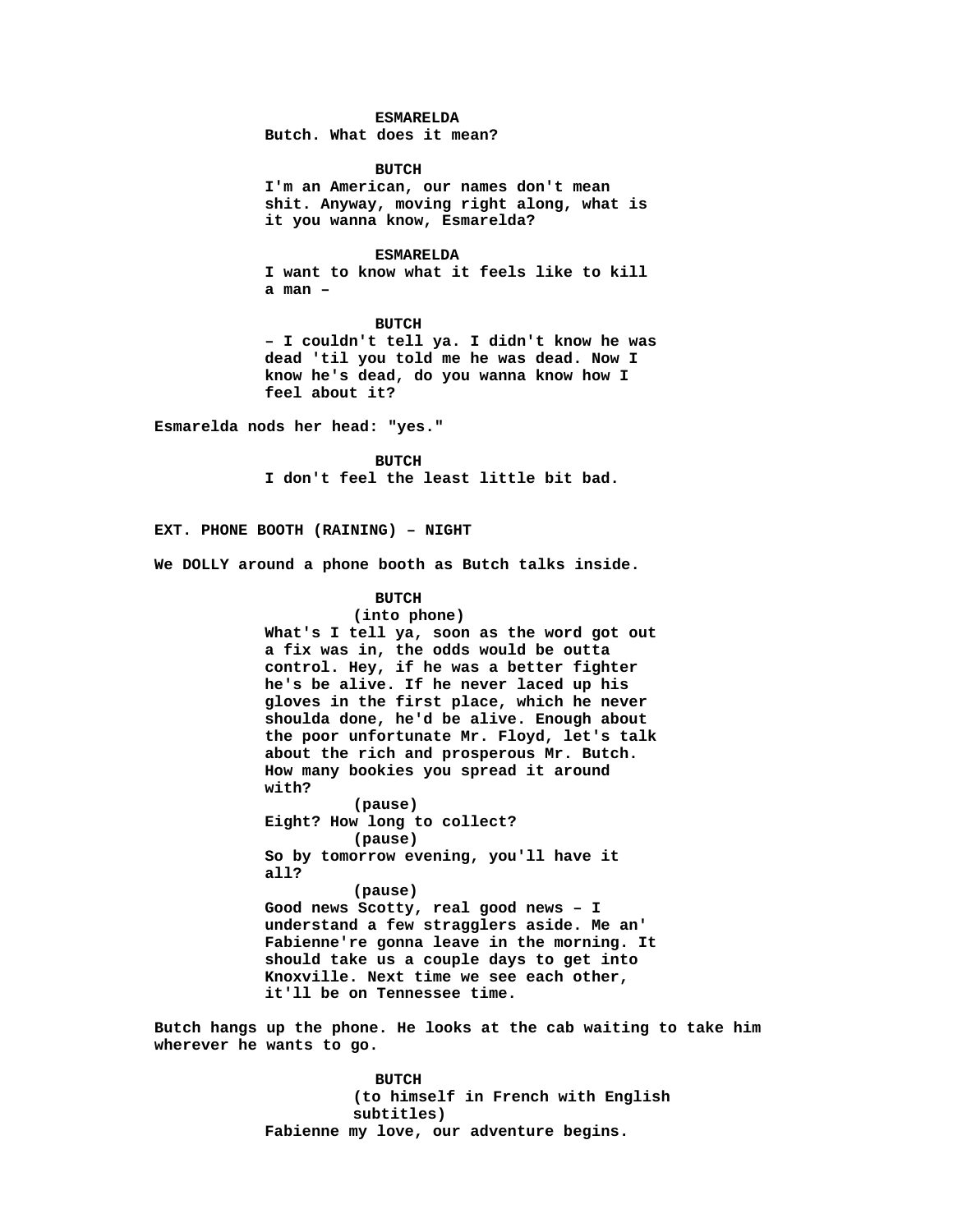**CUT TO:**

**EXT. MOTEL (STOPPED / RAINING) – NIGHT**

**Esmeralda's taxi pulled into the motel parking lot. The rain has stopped, but the night is still soaked. Butch gets out, now fully dressed in tee-shirt, jeans and high school athletic jacket. He leans in the driver's side window.**

#### **ESMARELDA**

**Forty-five sixty.**

**Handing her the money.**

**BUTCH Merci beaucoup. And here's a little something for the effort.**

**Butch holds up a hundred dollar bill.**

**Esmarelda's eyes light up. She goes to take it. Butch holds it out of reach.**

> **BUTCH Now if anybody should ask you about who your fare was tonight, what're you gonna tell 'em?**

**ESMARELDA The truth. Three well-dressed, slightly toasted, Mexicans.**

**He gives her the bill.**

**BUTCH Bon soir, Esmarelda.**

**ESMARELDA (in Spanish) Sleep well, Butch.**

**He tweaks her nose, she smiles, and he turns and walks away. She drives off.**

**INT. MOTEL (ROOM SIX) – NIGHT**

**Butch enters and turns on the light.**

**Lying curled up on the bed, fully dressed, with her back to us is Butch's French girlfriend, FABIENNE.**

> **FABIENNE Keep the light off.**

**Butch flicks the switch back, making the room dark again.**

**BUTCH Is that better, sugar pop?**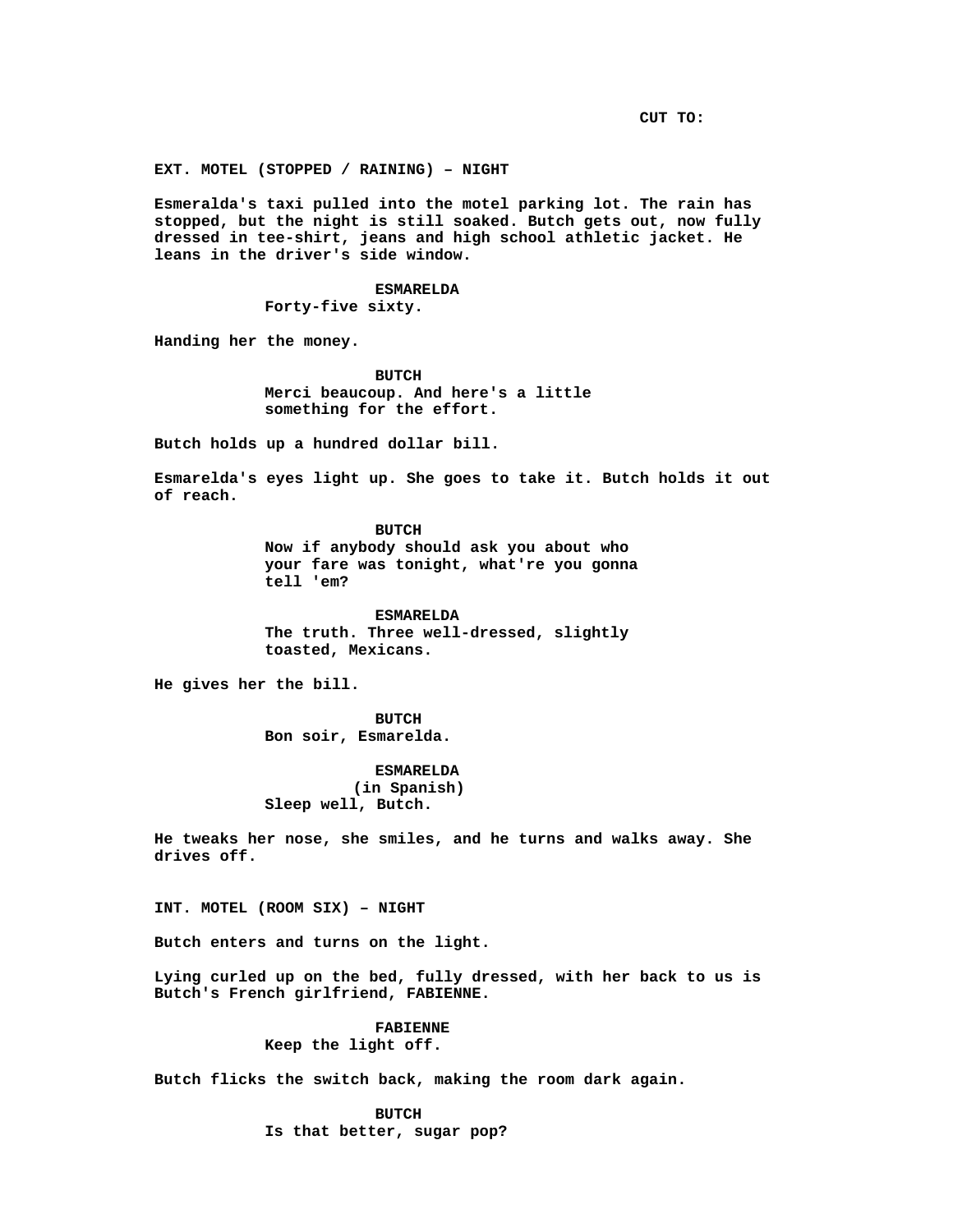**Oui. Hard day at the office?**

**BUTCH Pretty hard. I got into a fight.**

# **FABIENNE**

**Poor baby. Can we make spoons?**

**Butch climbs into bed, spooning Fabienne from behind.**

**When Butch and Fabienne speak to each other, they speak in babytalk.**

#### **FABIENNE**

**I was looking at myself in the mirror.**

**BUTCH**

**Uh-huh?**

**FABIENNE I wish I had a pot.**

**BUTCH You were lookin' in the mirror and you wish you had some pot?**

**FABIENNE A pot. A pot belly. Pot bellies are sexy.**

**BUTCH Well you should be happy, 'cause you do.**

#### **FABIENNE**

**Shut up, Fatso! I don't have a pot! I have a bit of a tummy, like Madonna when she did "Lucky Star," it's not the same thing.**

#### **BUTCH**

**I didn't realize there was a difference between a tummy and a pot belly.**

**FABIENNE The difference is huge.**

**BUTCH You want me to have a pot?**

#### **FABIENNE**

**No. Pot bellies make a man look either oafish, or like a gorilla. But on a woman, a pot belly is very sexy. The rest of you is normal. Normal face, normal legs, normal hips, normal ass, but with a big, perfectly round pot belly. If I had one, I'd wear a tee-shirt two sizes too small to accentuate it.**

**BUTCH You think guys would find that attractive?**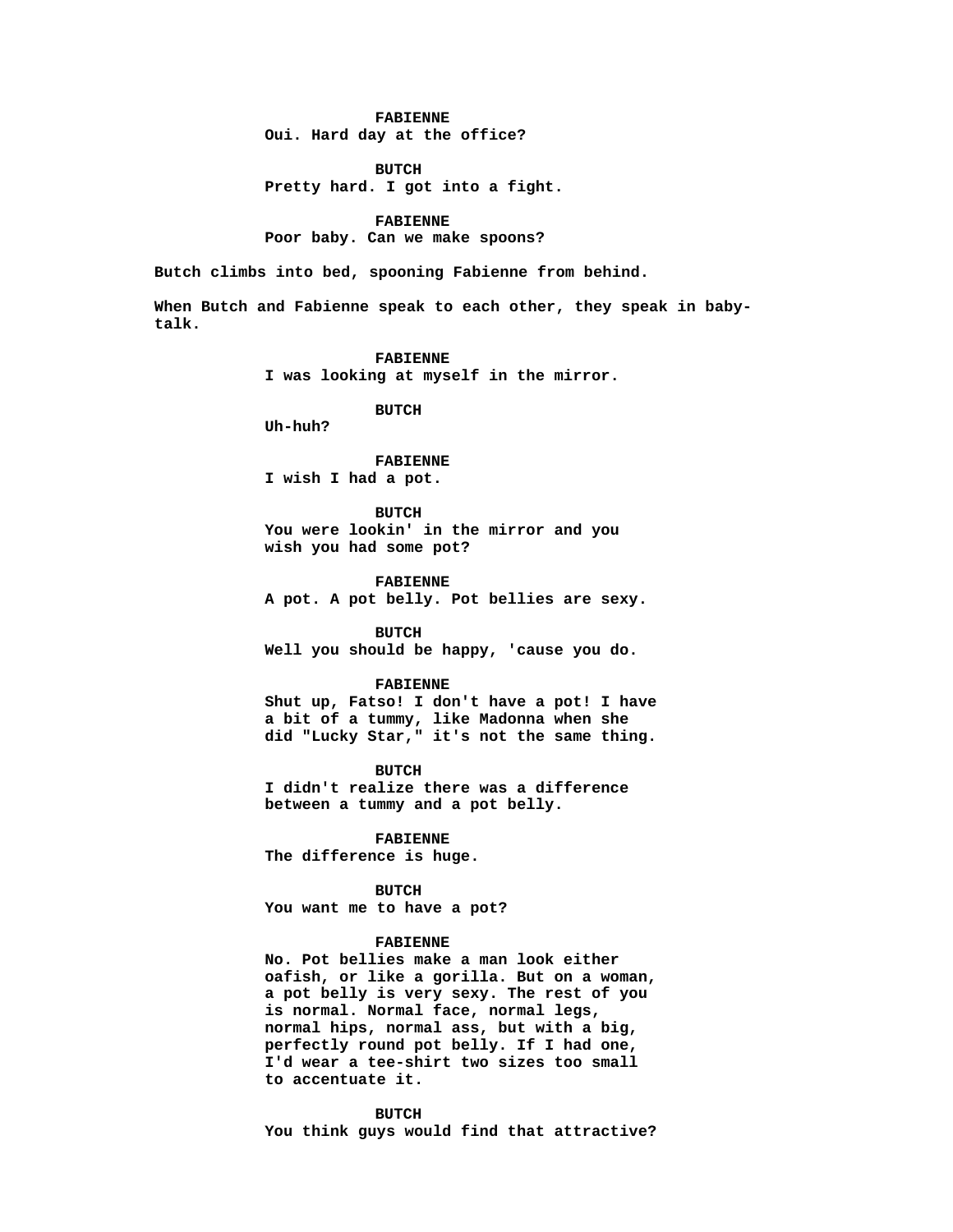**I don't give a damn what men find attractive. It's unfortunate what we find pleasing to the touch and pleasing to the eye is seldom the same.**

**BUTCH If I had a pot belly, I'd punch you in it.**

**FABIENNE You'd punch me in my belly?**

**BUTCH Right in the belly.**

**FABIENNE I'd smother you. I'd drop it on your right on your face 'til you couldn't breathe.**

**BUTCH You'd do that to me?**

# **FABIENNE**

**Yes!**

**BUTCH Did you get everything, sugar pop?**

# **FABIENNE**

**Yes, I did.**

# **BUTCH**

**Good job.**

**FABIENNE Did everything go as planned?**

**BUTCH You didn't listen to the radio?**

**FABIENNE I never listen to your fights. Were you the winner?**

**BUTCH**

**I won alright.**

**FABIENNE Are you still retiring?**

**BUTCH**

**Sure am.**

**FABIENNE What about the man you fought?**

**BUTCH Floyd retired too.**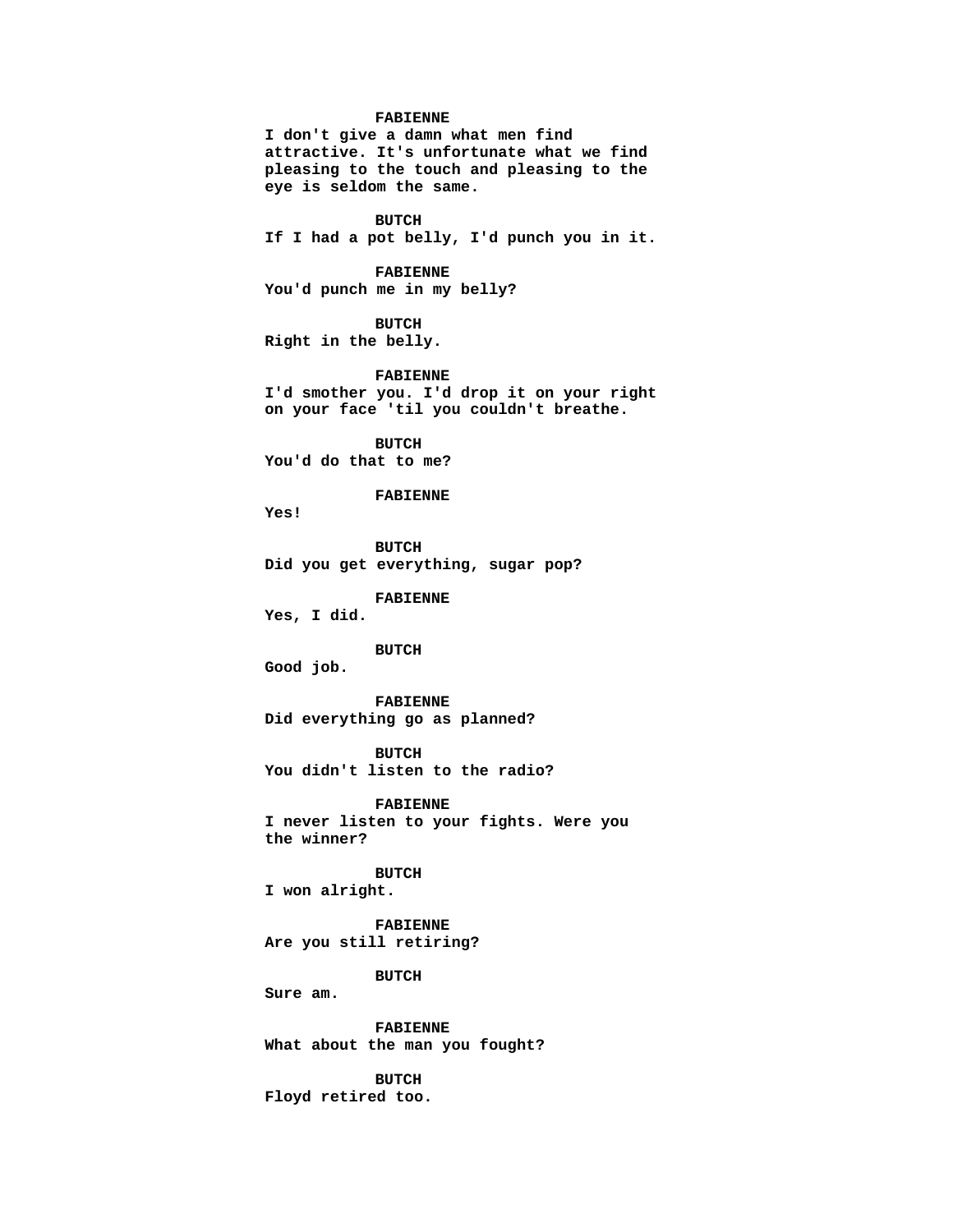**(smiling)**

**Really?! He won't be fighting no more?!**

**BUTCH**

**Not no more.**

**FABIENNE So it all worked out in the finish?**

**BUTCH We ain't at the finish, baby.**

**Fabienne rolls over and Butch gets on top of her. They kiss.**

**FABIENNE We're in a lot of danger, aren't we?**

**Butch nods his head: "yes."**

**FABIENNE If they find us, they'll kill us, won't they?**

**Butch nods his head: "yes."**

**FABIENNE But they won't find us, will they?**

**Butch nods his head: "no."**

**FABIENNE Do you still want me to go with you?**

**Butch nods his head: "yes."**

**FABIENNE I don't want to be a burden or a nuisance –**

**Butch's hand goes out of frame and starts massaging her crotch.**

**Fabienne reacts.**

**FABIENNE**

**Say it!**

**BUTCH Fabienne, I want you to be with me.**

**FABIENNE**

**Forever?**

**BUTCH**

**... and ever.**

**Fabienne lies her head back.**

**Butch continues to massage her crotch.**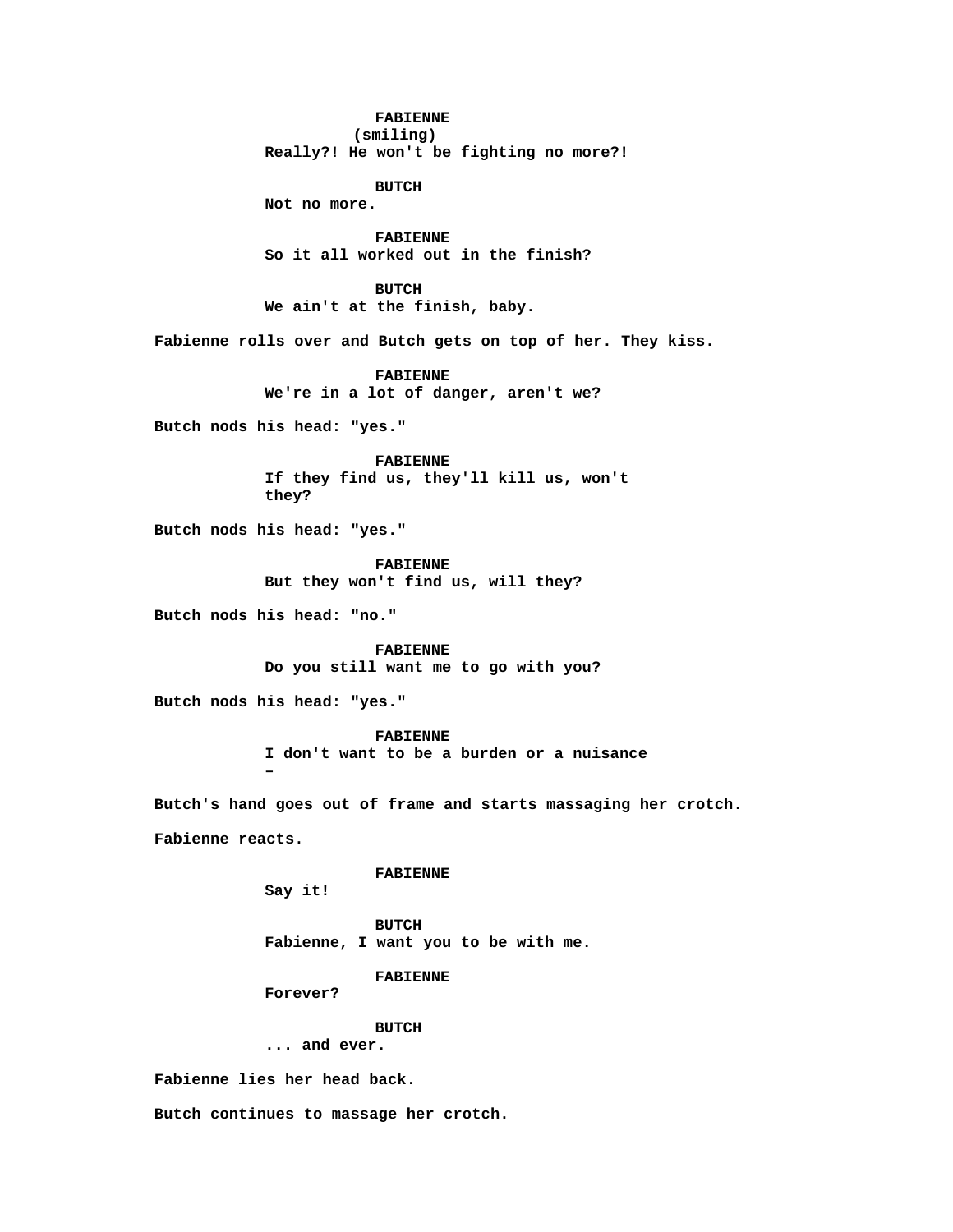**Do you love me?**

**BUTCH**

**Oui.**

**FABIENNE Butch? Will you give me oral pleasure?**

**Butch kisses her on the mouth.**

**BUTCH Will you kiss it?**

**She nods her head: "yes."**

#### **FABIENNE**

**But you first.**

**Butch's head goes down out of frame to carry out the oral pleasure. Fabienne's face is alone in the frame.**

**FABIENNE**

**(in French, with English subtitles) Butch my love, the adventure begins.**

**FADE TO BLACK**

**FADE UP:**

**MOTEL ROOM**

**Same motel room, except empty. WE HEAR THE SHOWER RUNNING in the bathroom. The CAMERA MOVES to the bathroom doorway. We see Fabienne in a white terry cloth robe that seems to swallow her up. She's drying her head with a towel. Butch is inside the shower washing up. We see the outline of his naked body through the smoky glass of the shower door. Steam fills the bathroom. Butch turns the shower off and opens the door, popping his head out.**

> **BUTCH I think I cracked a rib.**

**FABIENNE Giving me oral pleasure?**

**BUTCH No retard, from the fight.**

**FABIENNE Don't call me retard.**

**BUTCH (in a Mongoloid voice) My name is Fabby! My name is Fabby!**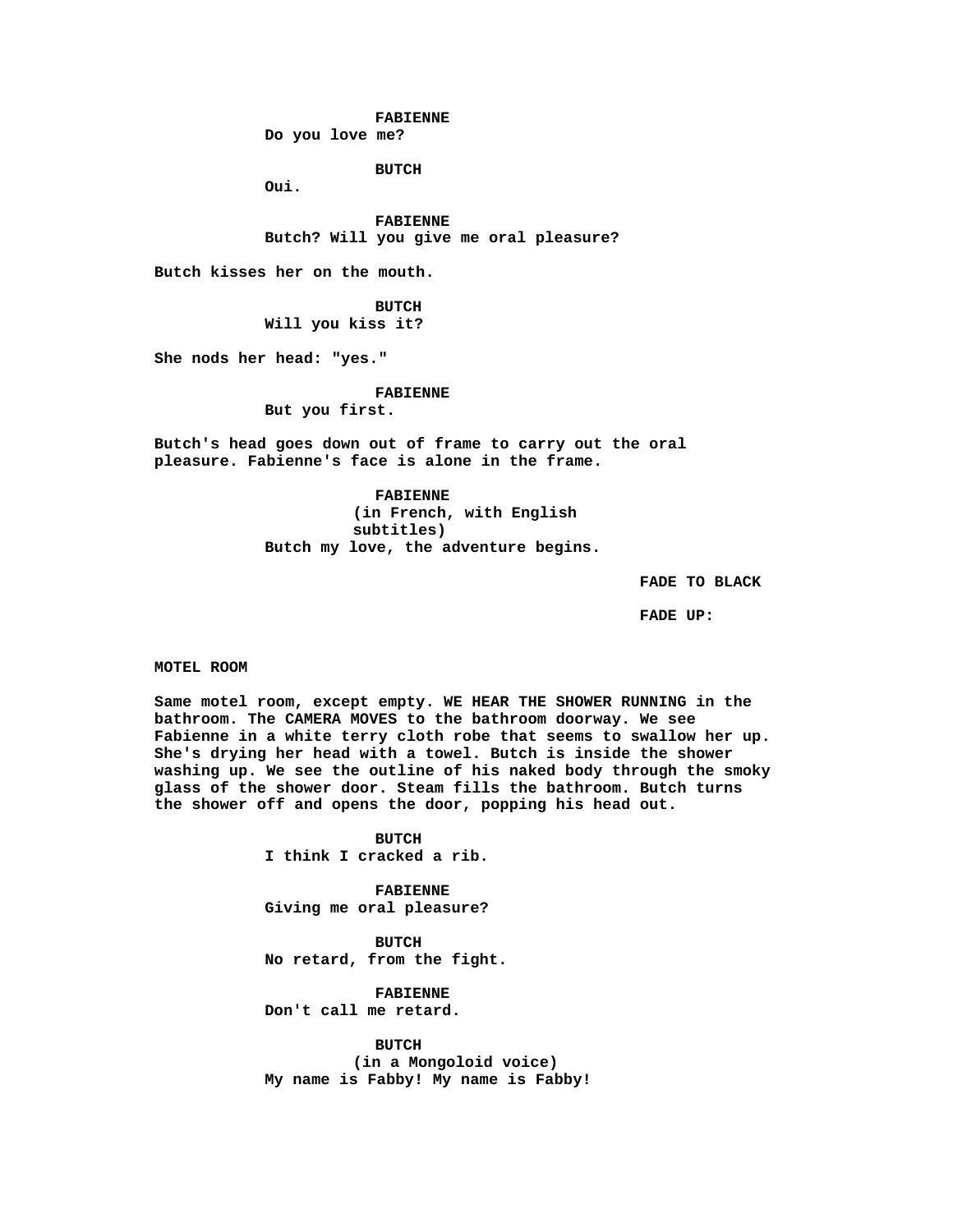**Shut up fuck head! I hate that Mongoloid voice.**

**BUTCH Okay, sorry, sorry, sorry, I take it back! Can I have a towel please, Miss Beautiful Tulip.**

**FABIENNE Oh I like that, I like being called a tulip. Tulip is much better than Mongoloid.**

**She finishes drying her hair and wraps the towel like a turban on her head.**

> **BUTCH I didn't call you a Mongoloid, I called you a retard, but I took it back.**

**She hands him a towel.**

**BUTCH Merci beaucoup.**

**FABIENNE**

**Butch?**

**BUTCH (drying his head) Yes, lemon pie.**

**FABIENNE Where are we going to go?**

**BUTCH**

**I'm not sure yet. Wherever you want. We're gonna get a lot of money from this. But it ain't gonna be so much, we can live like hogs in the fat house forever. I was thinking we could go somewhere in the South Pacific. The kinda money we'll have'll carry us a long way down there.**

**FABIENNE**

**So if we wanted, we could live in Bora Bora?**

**BUTCH You betcha. And if after awhile you don't dig Bora Bora, then we can move over to Tahiti or Mexico.**

**FABIENNE But I do not speak Spanish.**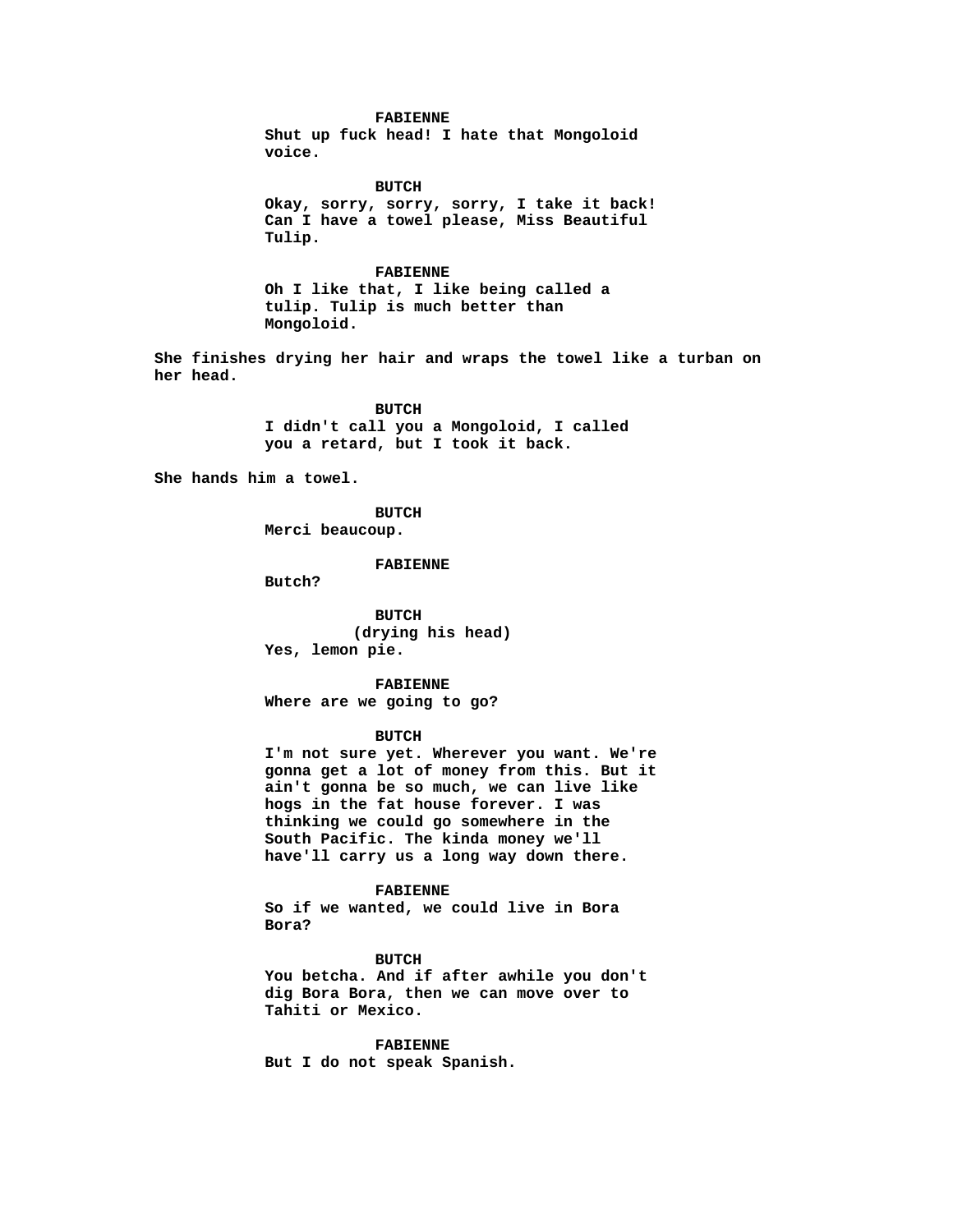**BUTCH You don't speak Bora Boran either. Besides, Mexican is easy: Donde esta el zapataria?**

**FABIENNE What does that mean?**

**BUTCH Where's the shoe store?**

**FABIENNE Donde esta el zapataria?**

**BUTCH Excellent pronunciation. You'll be my little mama ceta in no time.**

**Butch exits the bathroom. We stay on Fabienne as she brushes her teeth.**

**Butch keeps on from the other room.**

**BUTCH (O.S.)**

**Que hora es?**

**FABIENNE**

**Que hora es?**

**BUTCH (O.S.) What time is it?**

**FABIENNE What time is it?**

**BUTCH (O.S.) Time for bed. Sweet dream, jellybean.**

**Fabienne brushes her teeth. We watch her for a moment or two, then she remember something.**

**FABIENNE**

**Butch.**

**She walks out of the bathroom to ask Butch a question, only to find him sound asleep in bed.**

**She looks at him for a moment.**

**FABIENNE**

**Forget it.**

**She exits frame, going back in the bathroom. WE STAY on the WIDE SHOT of the unconscious Butch in bed.**

**FADE TO BLACK**

**FADE UP:**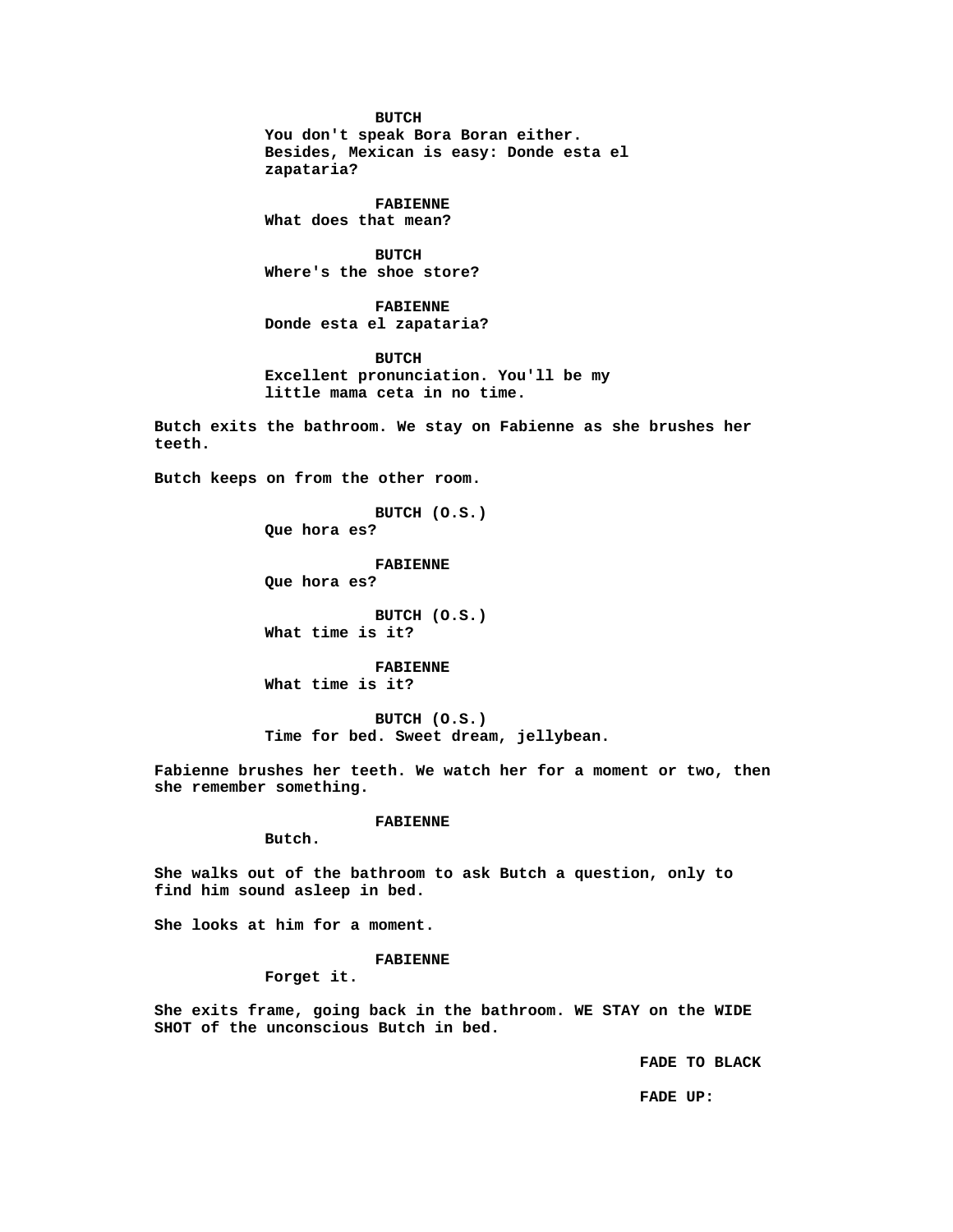**MOTEL ROOM – MORNING**

**SAME SHOT AS BEFORE, the next morning. We find Butch still asleep in bed.**

**Fabienne brushes her teeth half in and half out of the bathroom so she can watch TV at the same time. She still wears the terry cloth robe from the night before.**

**ON TV: WILLIAM SMITH and a BUNCH OF HELL'S ANGELS are taking on the entire Vietnamese army in the film "THE LOSERS".**

**Butch wakes from his sleep, as if a scary monster was chasing him. His start startles Fabienne.**

> **FABIENNE Merde! You startled me. Did you have a bad dream?**

**Butch squints down the front of the bed at her, trying to focus.**

**Butch, still trying to chase the cobwebs away, sees on TV Hell's Angels tear-assin' through a Vietnamese prison camp.**

> **BUTCH What are you watching?**

**FABIENNE A motorcycle movie, I'm not sure the name.**

**BUTCH Are you watchin' it?**

**Fabienne enters the room.**

**FABIENNE In a way. Why? Would you like for me to switch it off?**

**BUTCH Would you please?**

**She reaches over and turns off the TV.**

**BUTCH It's a little too early in the morning for explosions and war.**

**FABIENNE What was it about?**

**BUTCH How should I know, you were the one watchin' it.**

**Fabienne laughs.**

**FABIENNE No, imbecile, what was your dream about?**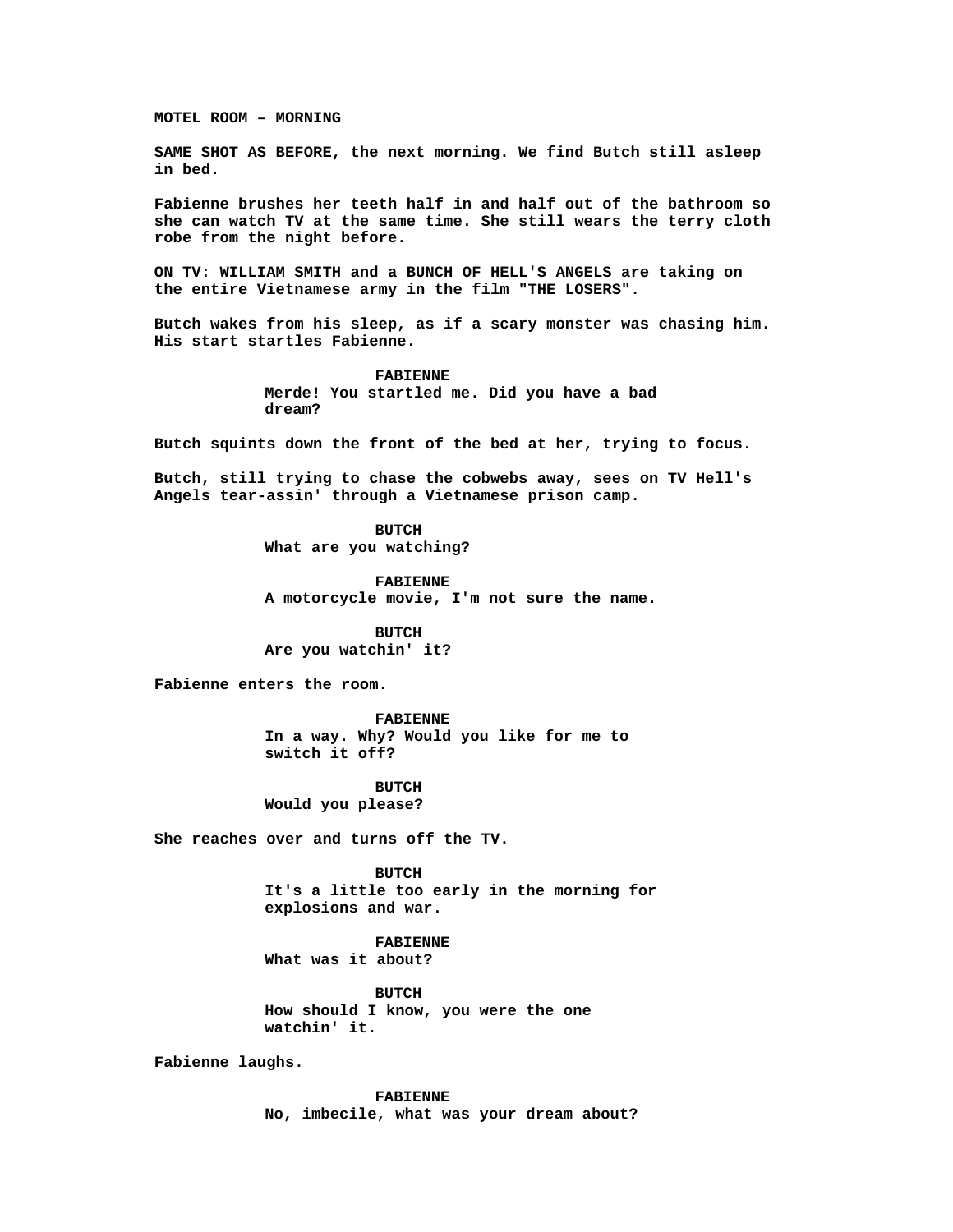### **BUTCH**

**Oh, I... don't remember. It's really rare I remember a dream.**

**FABIENNE You just woke up from it.**

**BUTCH Fabienne, I'm not lying to you, I don't remember.**

### **FABIENNE**

**Well, let's look at the grumpy man in the morning. I didn't say you were lying, it's just odd you don't remember your dreams. I always remember mine. Did you know you talk in your sleep?**

**BUTCH I don't talk in my sleep, do I talk in my sleep?**

**FABIENNE You did last night.**

> **BUTCH What did I say?**

**Laying on top of him.**

**FABIENNE I don't know. I couldn't understand you.**

**She kisses Butch.**

### **FABIENNE**

**Why don't you get up and we'll get some breakfast at that breakfast place with the pancakes.**

**BUTCH One more kiss and I'll get up.**

**Fabienne gives Butch a sweet long kiss.**

# **FABIENNE**

**Satisfied?**

# **BUTCH**

**Yep.**

**FABIENNE Then get up, lazy bones.**

**Butch climbs out of bed and starts pulling clothes out of the suitcase that Fabienne brought.**

> **BUTCH What time is it?**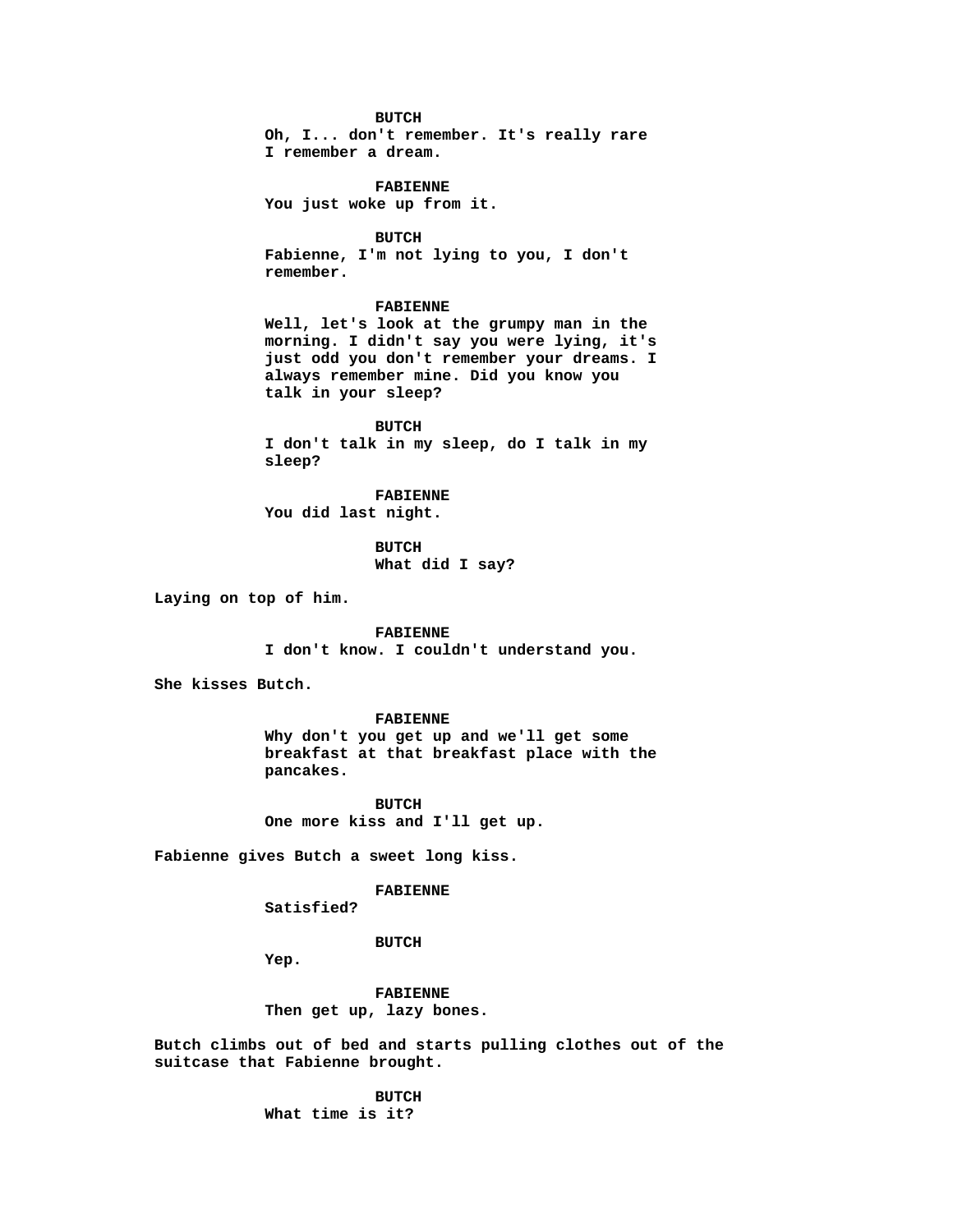# **FABIENNE**

**Almost nine in the morning. What time does our train arrive?**

**BUTCH**

**Eleven.**

**FABIENNE I'm gonna order a big plate of blueberry pancakes with maple syrup, eggs over easy, and five sausages.**

**BUTCH (surprised at her potential appetite) Anything to drink with that?**

**Butch is finished dressing.**

### **FABIENNE**

**(referring to his clothes) Oh yes, that looks nice. To drink, a tall glass or orange juice and a black cup of coffee. After that, I'm going to have a slice of pie.**

**As he goes through the suitcase.**

**BUTCH Pie for breakfast?**

# **FABIENNE**

**Any time of the day is a good time for pie. Blueberry pie to go with the pancakes. And on top, a thin slice of melted cheese –**

**BUTCH**

**– where's my watch?**

### **FABIENNE**

**It's there.**

**BUTCH No, it's not. It's not here.**

**FABIENNE Have you looked?**

**By now, Butch is frantically rummaging through the suitcase.**

**BUTCH Yes I've fuckin' looked!!**

**He's now throwing clothes.**

**BUTCH What the fuck do you think I'm doing?! Are you sure you got it?**

**Fabienne can hardly speak, she's never seen Butch this way.**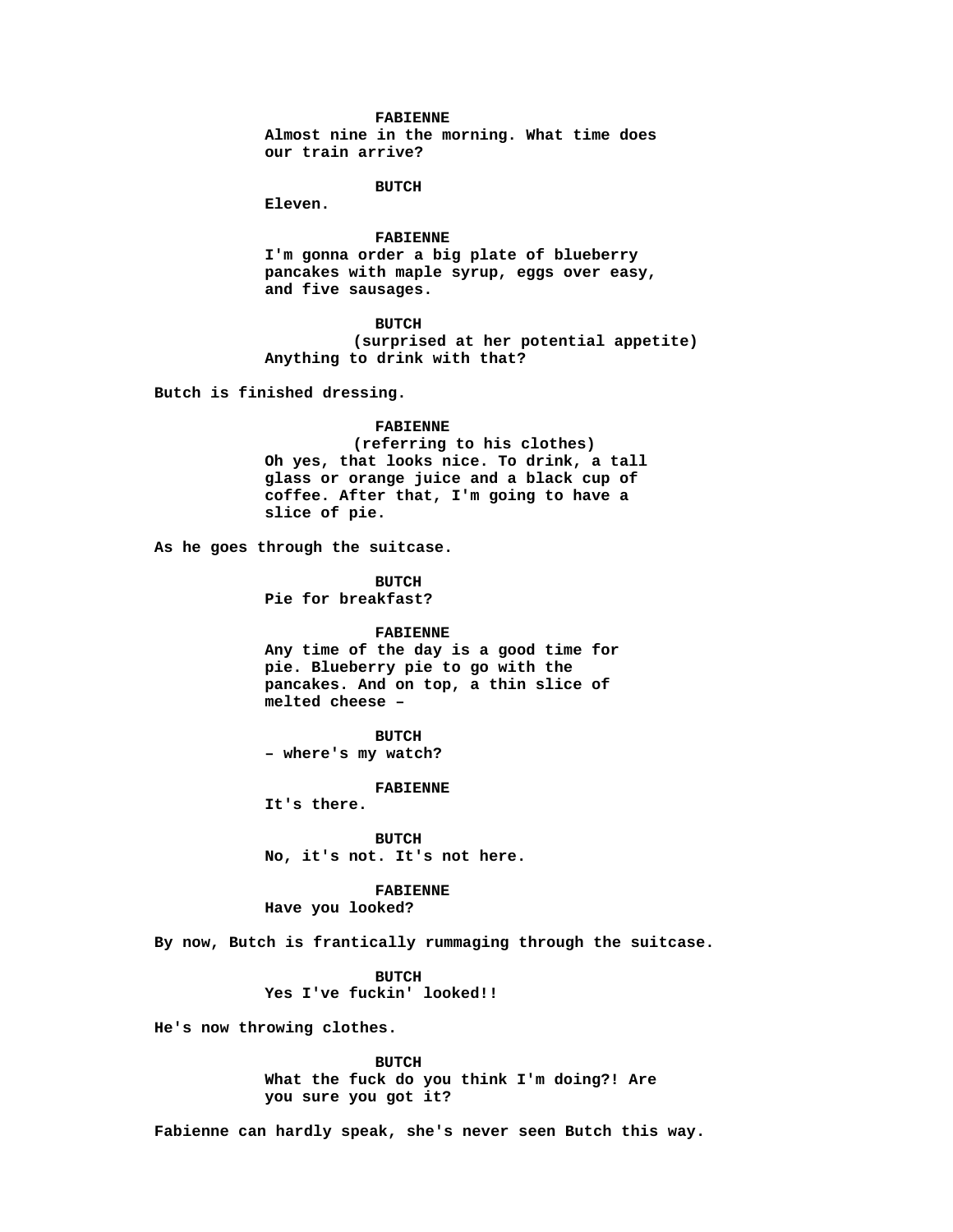# **FABIENNE**

**Uhhh... yes... beside the table drawer –**

**BUTCH – on the little kangaroo.**

**FABIENNE Yes, it was on your little kangaroo.**

**BUTCH Well it's not here!**

**FABIENNE**

**(on the verge of tears) Well it should be!**

**BUTCH Oh it most definitely should be here, but it's not. So where is it?**

**Fabienne is crying and scared.**

**Butch lowers his voice, which only serves to make him more menacing.**

# **BUTCH**

**Fabienne, that was my father's fuckin' watch. You know what my father went through to git me that watch?... I don't wanna get into it right now... but he went through a lot. Now all this other shit, you coulda set on fire, but I specifically reminded you not to forget my father's watch. Now think, did you get it?**

**FABIENNE**

**I believe so...**

**BUTCH You believe so? You either did, or you didn't, now which one is it?**

**FABIENNE**

**Then I did.**

**BUTCH Are you sure?**

> **FABIENNE (shaking)**

**No.**

**Butch freaks out, he punches the air.**

**Fabienne SCREAMS and backs into a corner,**

**Butch picks up the motel TV and THROWS IT AGAINST the wall.**

**Fabienne SCREAMS IN HORROR.**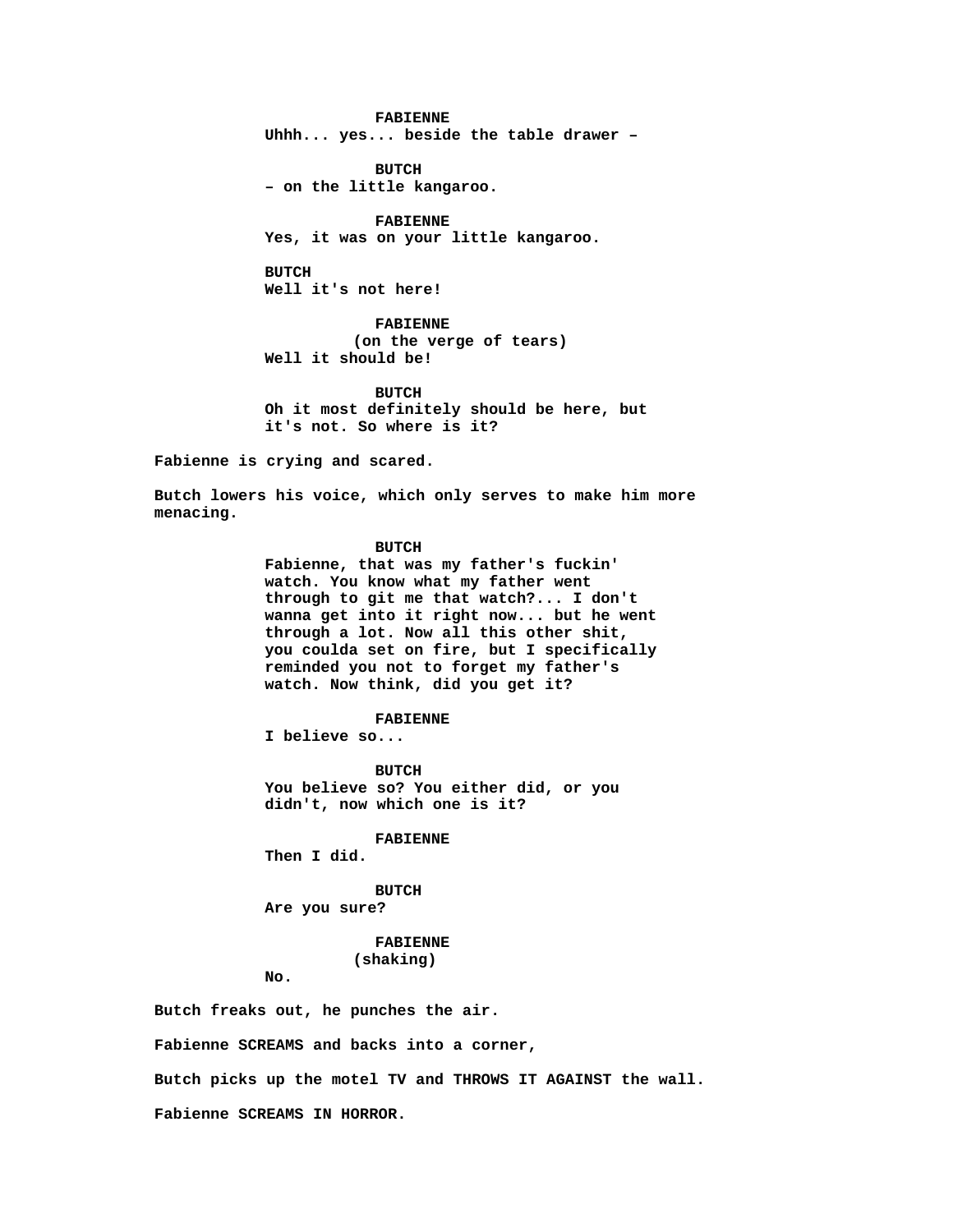**Butch looks toward her, suddenly calm.**

**BUTCH (to Fabienne) No! It's not your fault. (he approached her) You left it at the apartment.**

**He bends down in front of the woman who has sunk to the floor. He touches her hand, she flinches.**

**BUTCH**

**If you did leave it at the apartment, it's not your fault. I had you bring a bunch of stuff. I reminded you about it, but I didn't illustrate how personal the watch was to me. If all I gave a fuck about was my watch, I should've told you. You ain't a mind reader.**

**He kisses her hand. Then rises.**

**Fabienne is still sniffling.**

**Butch goes to the closet.**

**FABIENNE**

**I'm sorry.**

**Butch puts on his high school jacket.**

**BUTCH**

**Don't be. It just means I won't be able to eat breakfast with you.**

**FABIENNE**

**Why does it mean that?**

**BUTCH Because I'm going back to my apartment to get my watch.**

**FABIENNE Won't the gangsters be looking for you there?**

# **BUTCH**

**That's what I'm gonna find out. If they are, and I don't think I can handle it, I'll split.**

**Rising from the floor.**

**FABIENNE**

**I was so dreadful. I saw your watch, I thought I brought it. I'm so sorry.**

**Butch brings her close and puts his hands on her face.**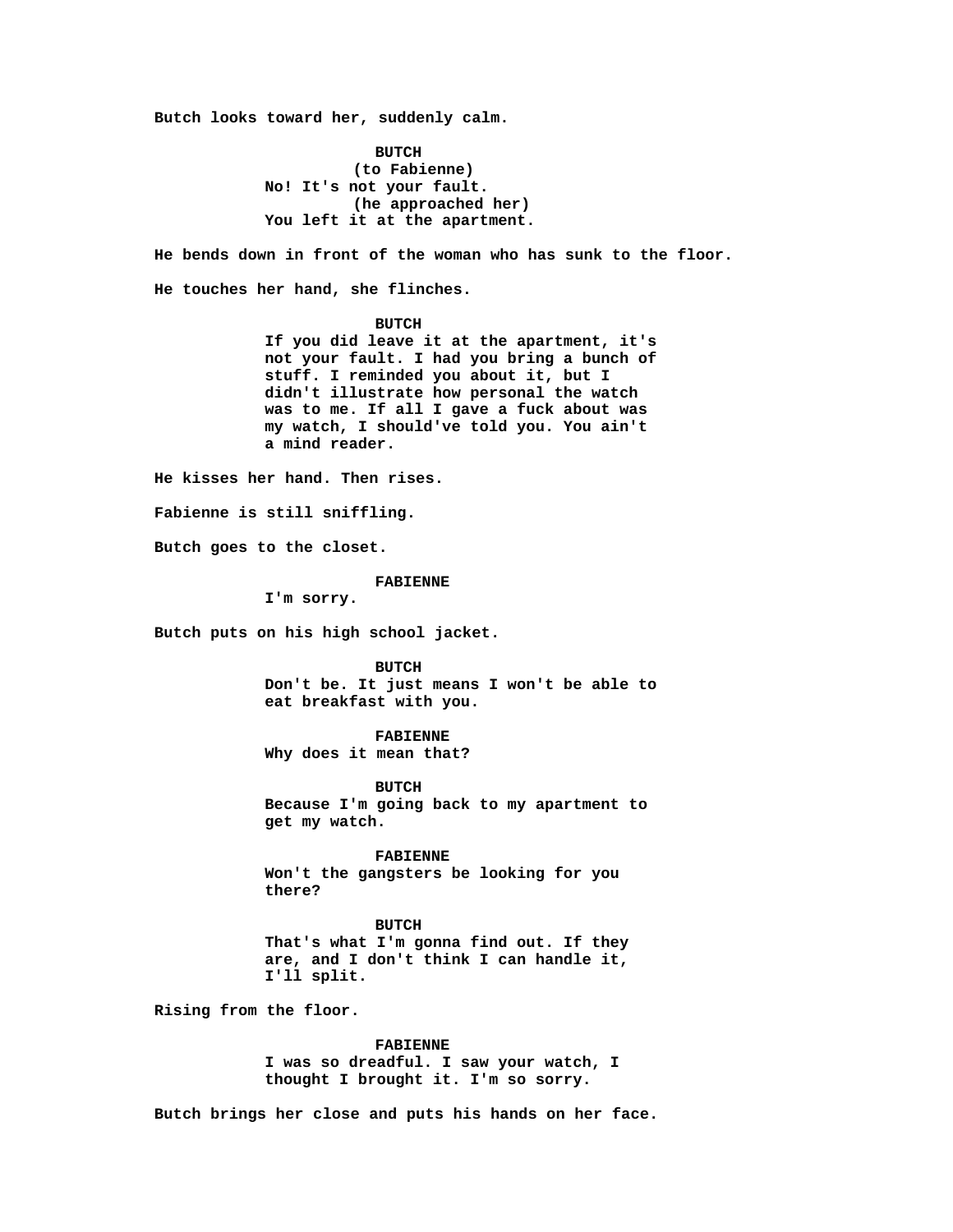**BUTCH Don't feel bad, sugar pop. Nothing you could ever do would make me permanently angry at you. (pause) I love you, remember? (he digs some money out of his wallet) Now here's some money, order those pancakes and have a great breakfast.**

### **FABIENNE**

**Don't go.**

**BUTCH I'll be back before you can say, blueberry pie.**

### **FABIENNE**

**Blueberry pie.**

**BUTCH Well maybe not that fast, but fast. Okay? Okay?**

### **FABIENNE**

**Okay.**

**He kisses her once more and heads for the door.**

**BUTCH Bye-bye, sugar pop.**

### **FABIENNE**

**Bye.**

**BUTCH I'm gonna take your Honda.**

### **FABIENNE**

**Okay.**

**And with that, he's out the door.**

**Fabienne sits on the bed and looks at the money he gave her.**

**INT. HONDA (MOVING) – DAY**

**Butch is beating the steering wheel and the dash with his fists as he drives down the street.**

> **BUTCH Of all the fuckin' things she coulda forgot, she forgets my father's watch. I specifically reminded her not to forget it. "Bedside table – on the kangaroo." I said the words: "Don't forget my father's watch."**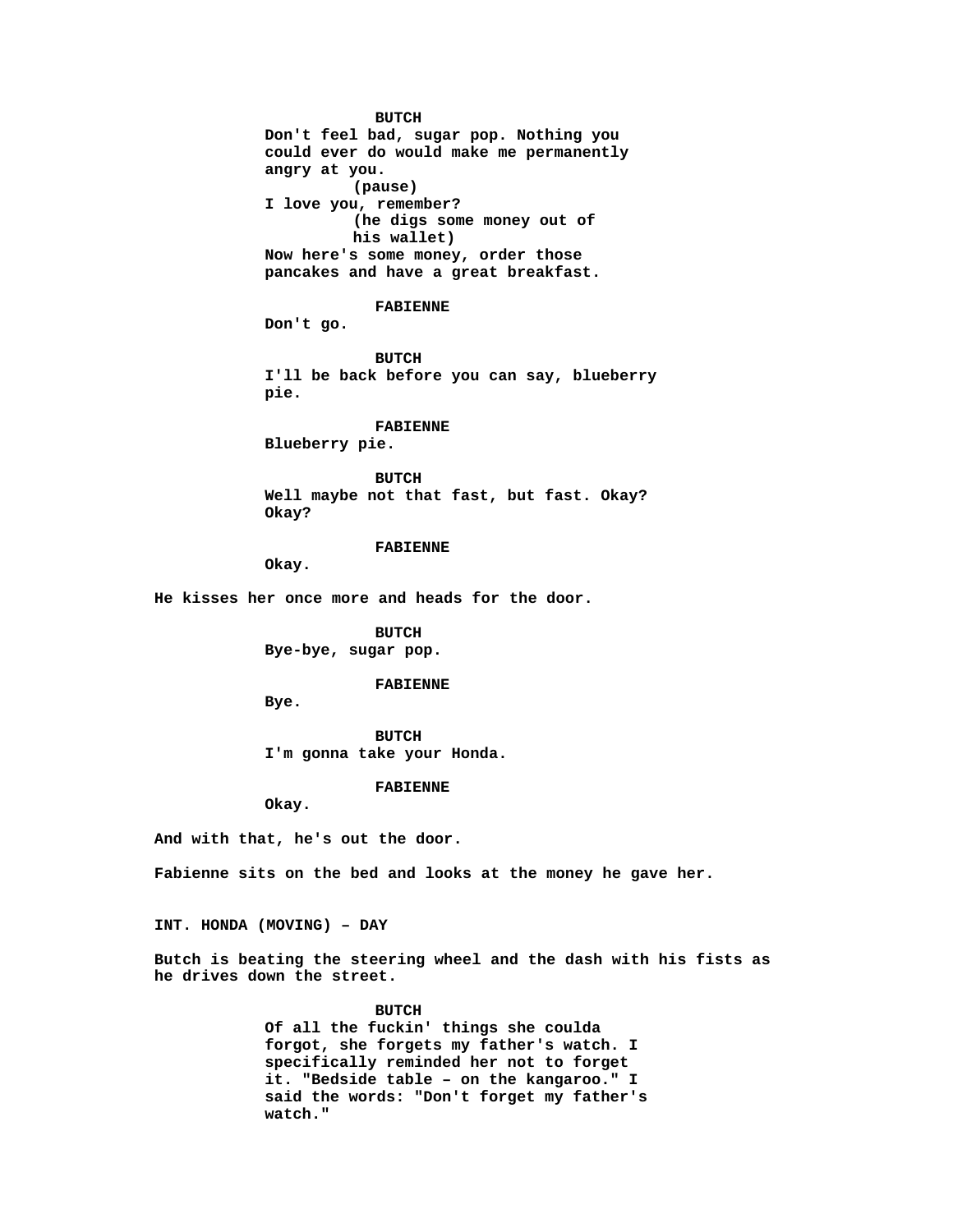**EXT. CITY STREET – DAY**

**The little Honda races toward its destination as fast as is little engine will take it.**

**CUT TO:**

**A parking meter red flag rises up, then out, leaving the arrow pointing at one hour.**

**EXT. RESIDENTIAL STREET CORNER – DAY**

**Butch isn't completely reckless. He has parked his car a couple of blocks from his apartment to check things out before he goes boppin' through the front door.**

**EXT. ALLEY – DAY**

**Butch walks down the alley until he gets to another street, then he discreetly glances out.**

**EXT. STREET – BUTCH'S APARTMENT – DAY**

**Everything seems normal. More or less the right number of cars in the street. None of the parked cars appear out of place. None of them have a couple of goons sitting inside. Basically, it looks like normal morning activity in front of Butch's home.**

**Butch peers around a wall, taking in the vital information.**

**Butch walks out of the alley and is ready for anything. He crosses the street and enters his apartment courtyard.**

**Across the street from Butch's building, on the corner, is a combination donut shop and Japanese restaurant. A big sign sticks up in the air, with the name "Teriyaki Donut" and a graphic of a donut sticking out of a bowl of rice.**

# **EXT. BUTCH'S APARTMENT COURTYARD – DAY**

**Butch is in the courtyard of his North Hollywood apartment building. Once again, everything appears normal – the laundry room, the pool, his apartment door – nothing appears disturbed.**

**Butch climbs the stairs leading to his apartment, number 12. He steps outside the door and listens inside. Nothing.**

**Butch slowly inserts the key into the door, quietly opening it.**

**INT. BUTCH'S APARTMENT – DAY**

**His apartment hasn't been touched.**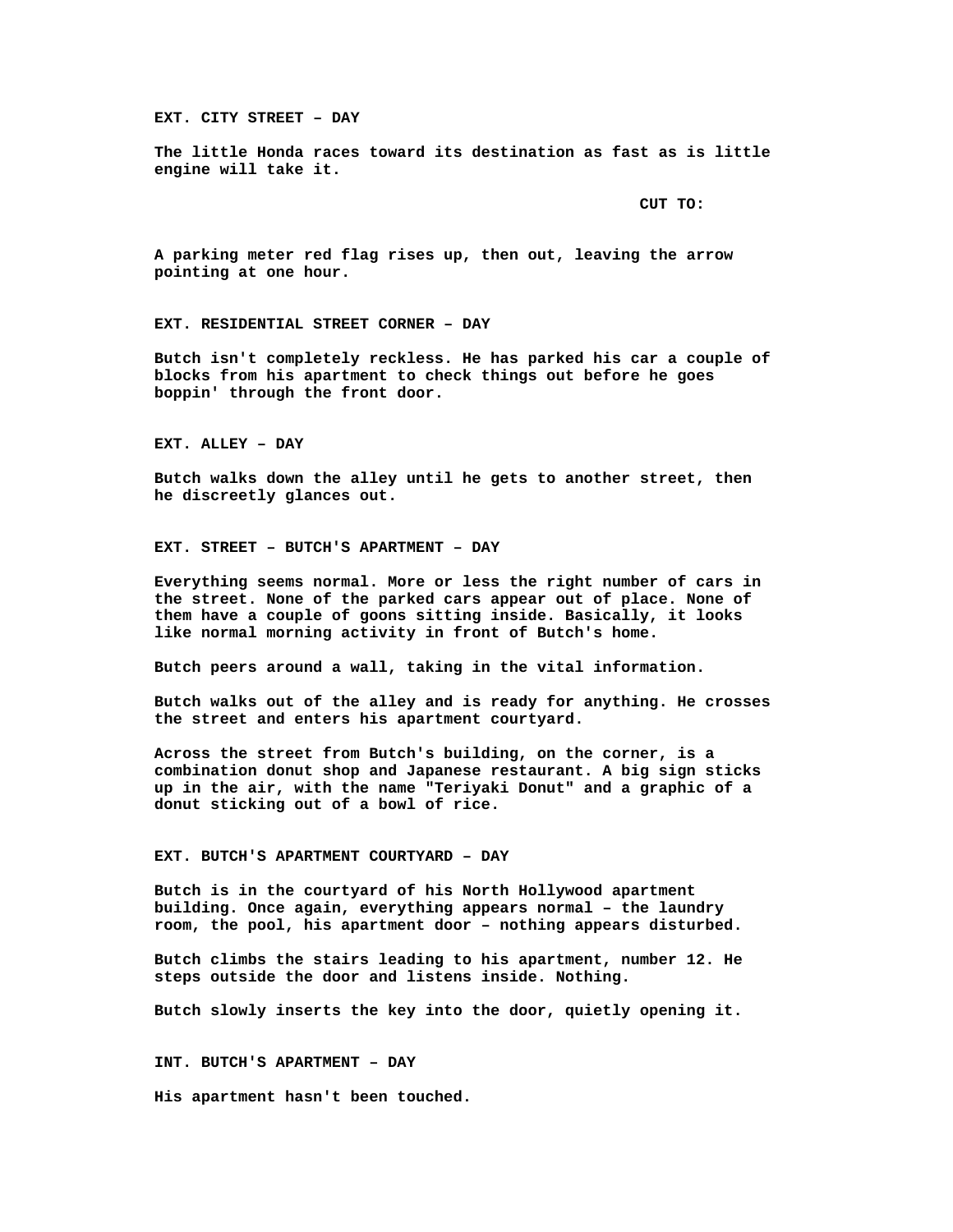**He cautiously steps inside, shuts the door and takes a quick look around. Obviously, no one is there.**

**Butch walks into his modest kitchen, and opens the refrigerator. He takes out a carton of milk and drinks from it.**

**With carton in hard, Butch surveys the apartment. Then he goes to the bedroom.**

**His bedroom is like the rest of the apartment – neat, clean and anonymous. The only things personal in his room are a few boxing trophies, an Olympic silver medal, a framed issue of "Ring Magazine" with Butch on the cover, and a poster of Jerry Quarry and one of George Chuvalo.**

**Sure enough, there's the watch just like he said it was: On the bedside table, hanging on his little kangaroo statue.**

**He walks through the apartment and back into the kitchen. He opens a cupboard and takes out a box of Pop Tarts. Putting down the milk, he opens the box, takes out two Pop Tarts and puts them in the toaster.**

**Butch glances to his right, his eyes fall on something.**

**What he sees is a small compact Czech M61 submachine gun with a huge silencer on it, lying on his kitchen counter.**

> **BUTCH (softly) Holy shit.**

**He picks up the intimidating peace of weaponary and examines it.**

**Then... a toilet FLUSHES.**

**Butch looks up to the bathroom door, which is parallel to the kitchen. There is someone behind it.**

**Like a rabbit caught in a radish patch, Butch freezes, not knowing what to do.**

**The bathroom door opens and Vincent Vega steps out of the bathroom, tightening his belt. In his hand is the book "MODESTY BLAISE" by Peter O'Donnell.**

**Vincent and Butch lock eyes.**

**Vincent freezes.**

**Butch doesn't move, except to point the M61 in Vincent's direction.**

**Neither man opens his mouth.**

**Then... the toaster LOUDLY kicks up the Pop Tarts.**

**That's all the situation needed.**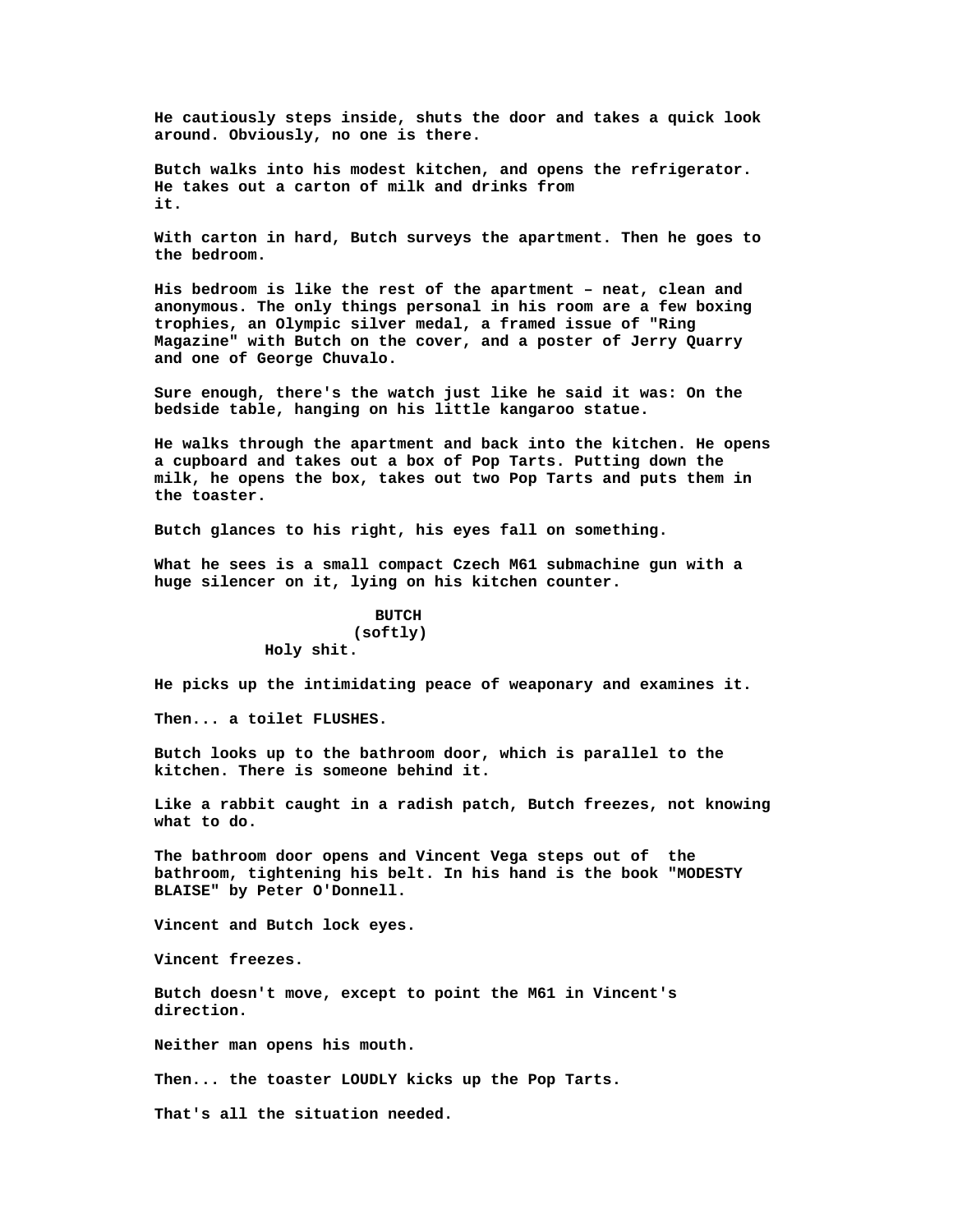**Butch's finger HITS the trigger.**

**MUFFLED FIRE SHOOTS out of the end of the gun.**

**Vincent is seemingly WRACKED with twenty bullets SIMULTANEOUSLY – LIFTING him off his feet, PROPELLING him through the air and CRASHING through the glass shower door at the end of the bathroom.**

**By the time Butch removes his finger from the trigger, Vincent is annihilated.**

**Butch stands frozen, amazed at what just happened. His look goes from the grease spot in the bathroom that was once Vincent, down to the powerful piece of artillery in his grip.**

**With the respect it deserves, Butch carefully places the M61 back on the kitchen counter.**

**Then he exits the apartment, quickly.**

**EXT. APARTMENT COURTYARD – DAY**

**Butch, not running, but walking very rapidly, crosses the courtyard...**

**... comes out of the apartment building, crosses the street...**

**... goes through the alley...**

**... and into his car in one STEADICAM SHOT.**

**EXT. HONDA – DAY**

**Butch CRANKS the car into gear and drives away. The big wide smile of a survivor breaks across his face.**

**EXT. APARTMENT BUILDING STREET – DAY**

**The Honda turns down the alley and slowly cruises by his apartment building.**

**INT. HONDA – DAY**

**Butch looks out the window at his former home.**

**BUTCH That's how you're gonna beat 'em, Butch. They keep underestimatin' ya.**

**This makes the boxer laugh out loud. As he laughs, he flips a tape in the cassette player. When the MUSIC starts, he SINGS along with it.**

**He drives by the apartment, but is stopped at the light on the corner across from Teriyaki Donut.**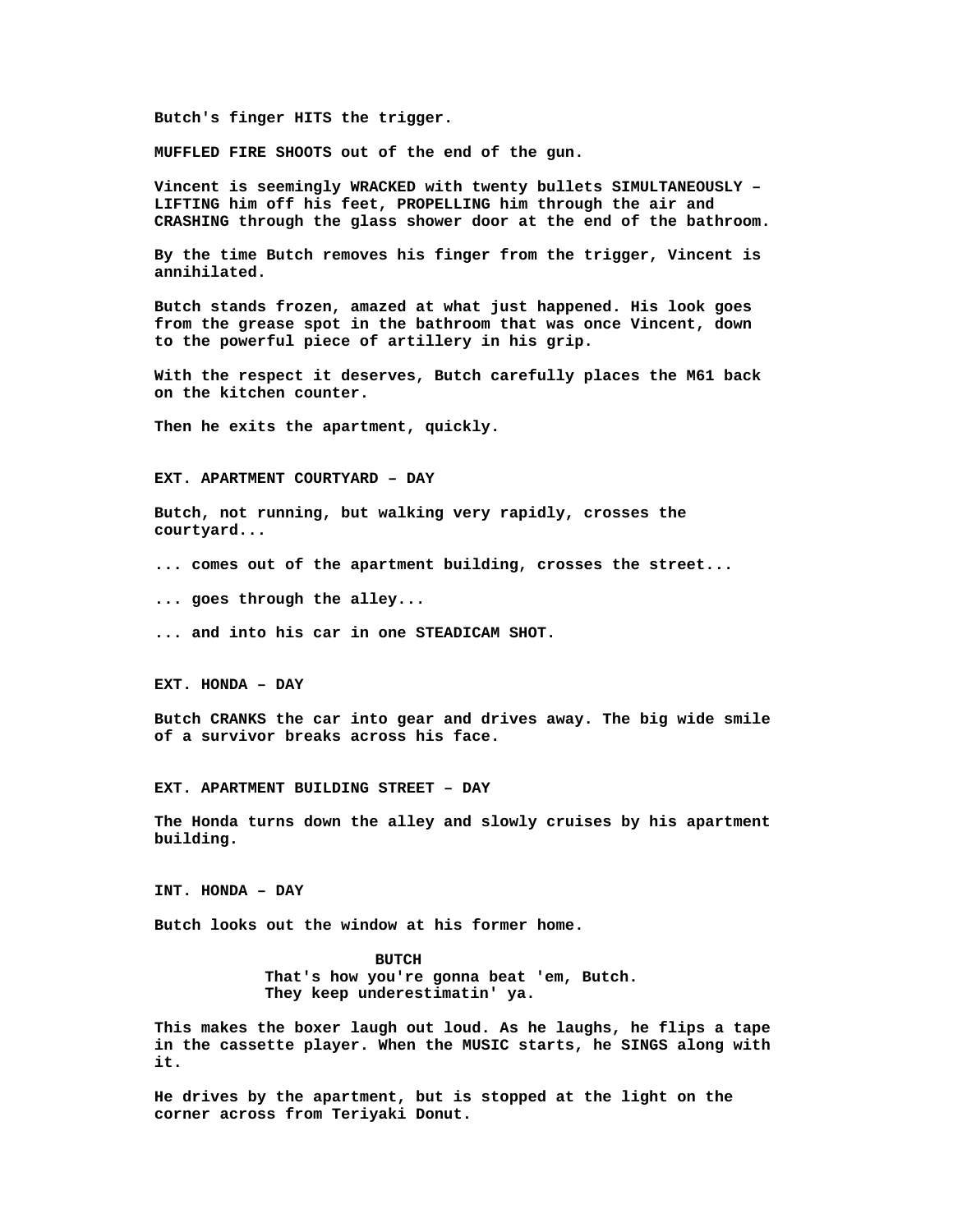**Butch is still chuckling, singing along with the song, as we see:**

**THROUGH THE WINDSHIELD**

**The big man himself, Marsellus Wallace, exit Teriyaki Donut, carrying a box of a dozen donuts and two large styrofoam cups of coffee. He steps off the curb, crossing the street in front of Butch's car. This is the first time we see Marsellus clearly.**

**Laughing boy stops when he sees the big man directly in front of him.**

**When Marsellus is in front of Butch's car, he casually glances to his left, sees Butch, continues walking... then STOPS!**

**DOUBLE-TAKE: "Am I really seeing what I'm seeing?"**

**Butch doesn't wait for the big man to answer his own question. He STOMPS on the gas pedal.**

**The little Honda SLAMS into Marsellus, sending him, the donuts and the coffee HITTING the pavement at thirty miles an hour.**

**Butch CUTS into cross traffic and is BROAD-SIDED by a gold Camaro Z-28, BREAKING all the windows in the Honda and sending it up on the sidewalk.**

**Butch sits dazed and confused in the crumpled mess of what at one time was Fabienne's Honda. Blood flows from his nostrils. The still-functional tape player continues to play. A PEDESTRIAN pokes his head inside.**

# **PEDESTRIAN Jesus, are you okay?**

**Butch look at him, spaced-out.**

**BUTCH**

**I guess.**

**Marsellus Wallace lies sprawled out in the street. GAWKERS gather around the body.**

> **GAWKER #1 (to the others) He's dead! He's dead!**

**This jerk's yelling makes Marsellus come to.**

**TWO PEDESTRIANS help the shaken Butch out of the wreckage.**

**The woozy Marsellus gets to his feet.**

#### **GAWKER #2**

**If you need a witness in court, I'll be glad to help. He was a drunken maniac. He hit you and crashed into that car.**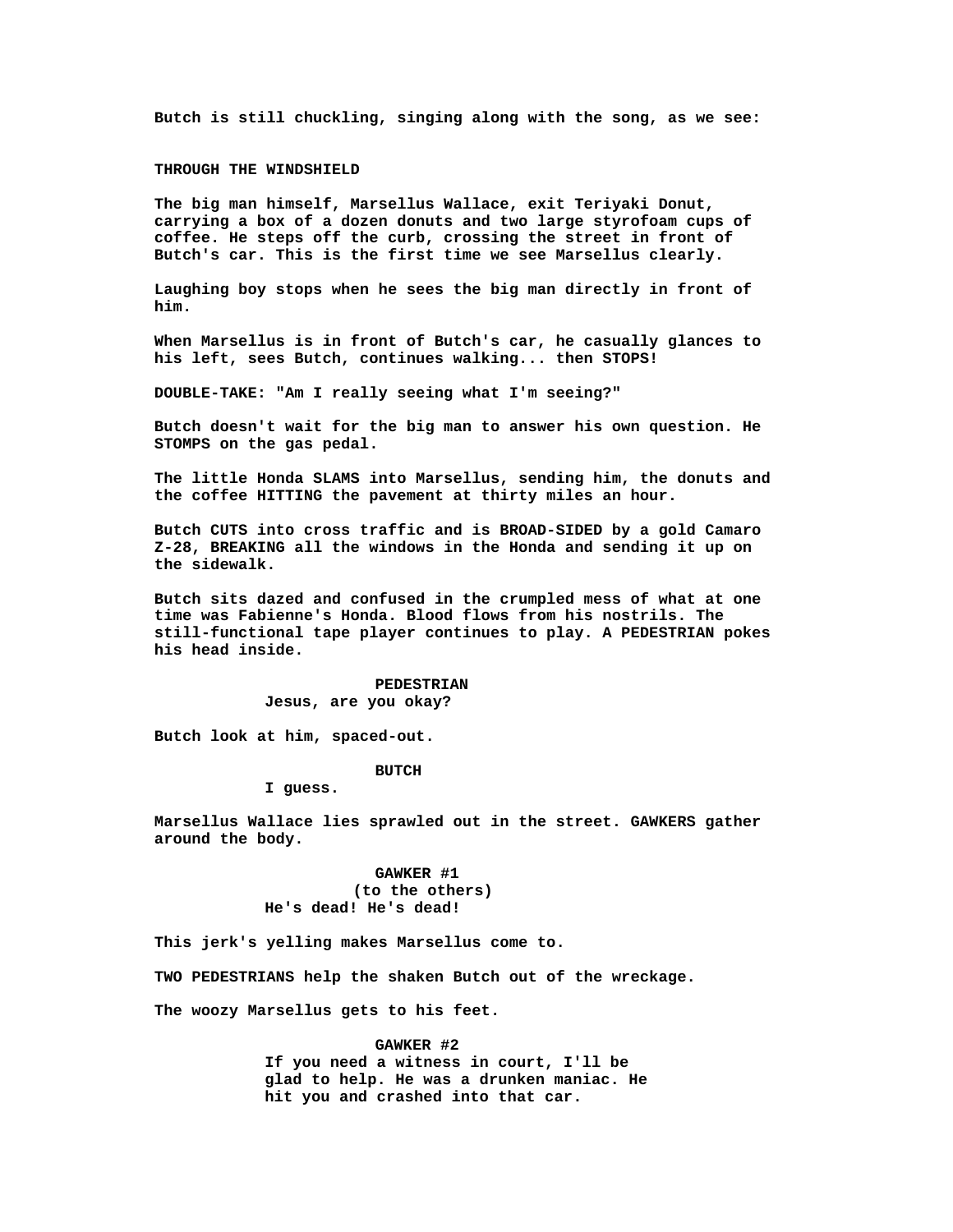# **MARSELLUS (still incoherent)**

**Who?**

# **GAWKER #2 (pointing at Butch)**

**Him.**

**Marsellus follows the Gawker's finger and sees Butch Coolidge down the street, looking a shambles.**

> **MARSELLUS Well, I'll be damned.**

**The big man takes out a .45 Automatic and the Gawkers back away. Marsellus starts moving toward Butch.**

**Butch sees the fierce figure making a wobbly bee-line toward him.**

# **BUTCH**

**Sacre bleu.**

**Marsellus brings up his weapon and FIRES, but he's so hurt, shaky and dazed that his arm goes wild.**

**He HITS a LOOKY-LOO WOMAN in the hip. She falls to the ground, screaming.**

> **LOOKY-LOO WOMAN Oh my God, I've been shot!**

**That's all Butch needs to see. He's outta here.**

**Marsellus RUNS after him.**

**The CROWD looks agape.**

**Butch is in a mad, limping RUN.**

**The big man's hot on his ass with a cockeyed wobbly run.**

**Butch cuts across traffic and dashes into a business with a sign that reads "MASON-DIXIE PAWNSHOP".**

# **INT. MASON-DIXIE PAWNSHOP – DAY**

**MAYNARD, a hillbilly-lookin' boy, stands behind the counter of his pawnshop when, all of a sudden, chaos in the form of Butch RACES into his world.**

> **MAYNARD Can I help you wit' somethin'?**

> > **BUTCH**

**Shut up!**

**Butch quickly takes measure of the situation, than stands next to the door.**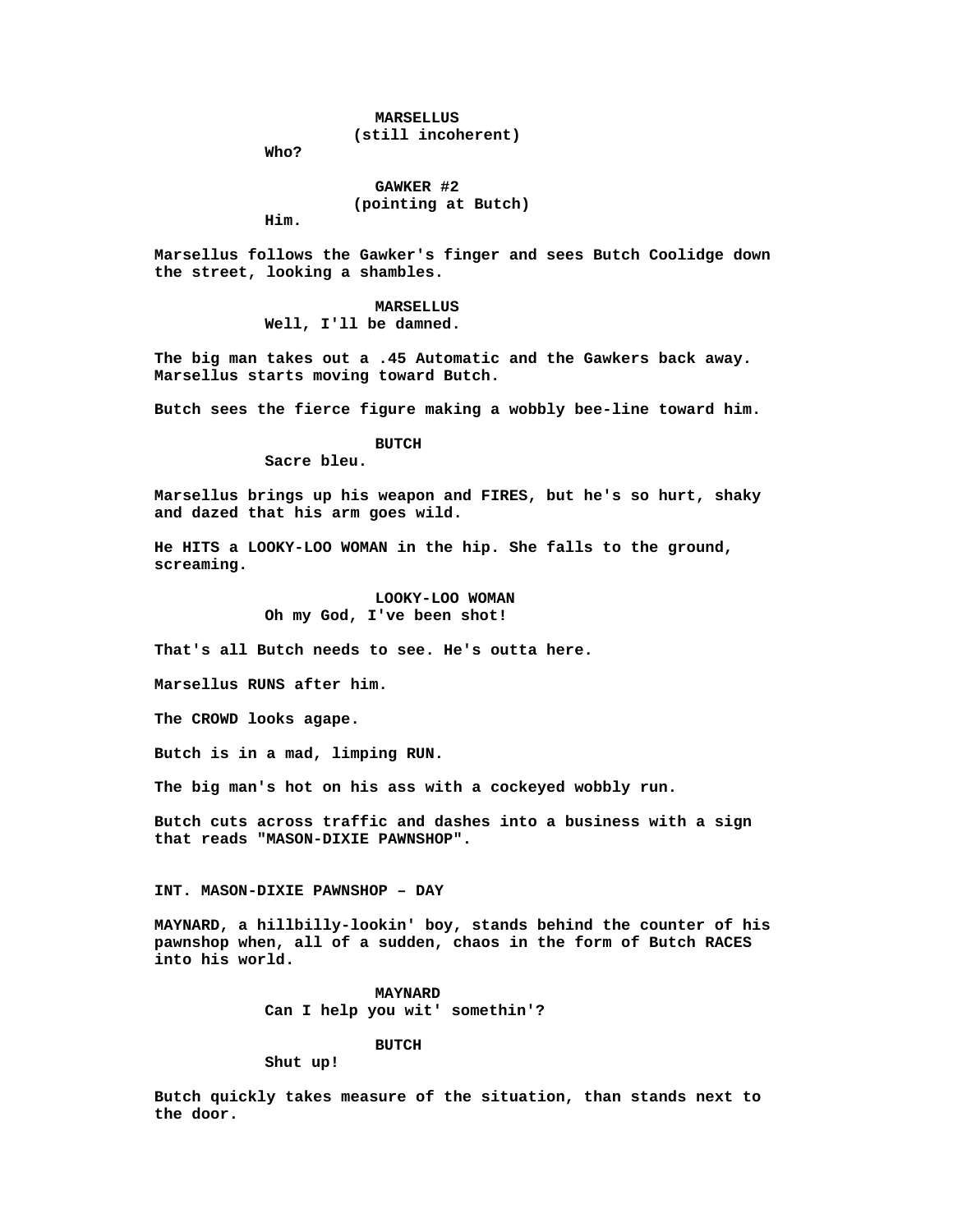#### **MAYNARD**

**Now you just wait one goddamn minute –**

**Before Maynard can finish his threat, Marsellus CHARGES in. He doesn't get past the doorway because Butch LANDS his fist in Marsellus' face.**

**The gangster's feet go out from under him and the big man FALLS FLAT on his back.**

**Outside, two police cars with their SIRENS BLARING race by.**

**Butch POUNCES on the fallen body, PUNCHING him twice more in the face.**

**Butch takes the gun out of Marsellus' hand, than grabs ahold of his middle finger.**

> **BUTCH So you like chasing people, huh?**

**He BREAKS the finger. Marsellus lets out a pain sound.Butch then places the barrel of the .45 between his eyes, PULLS back the hammer and places his open hand behind the gun to shield the splatter.**

**BUTCH**

**Well guess what, big man, you caught me –**

**MAYNARD (O.S.) – hold it right there, godammit!**

**Butch and Marsellus look up at Maynard, who's brandishing a pumpaction shotgun, aimed at the two men.**

> **BUTCH Look mister, this ain't any of your business –**

**MAYNARD – I'm makin' it my business! Now toss that gun!**

**Butch does.**

#### **MAYNARD**

**Now you on top, stand up and come to the counter.**

**Butch slowly gets up and moves to the counter. As soon as he gets there, Maynard HAULS OFF, HITTING him hard in the face with the butt of the shotgun, knocking Butch down and out.**

**After Butch goes down, Maynard calmly lays the shotgun on the counter and moves to the telephone.**

**Marsellus Wallace, from his position on the floor, groggily watches the pawnshop owner dial a number. Maynard waits on the line while the other end rings. Then it picks up.**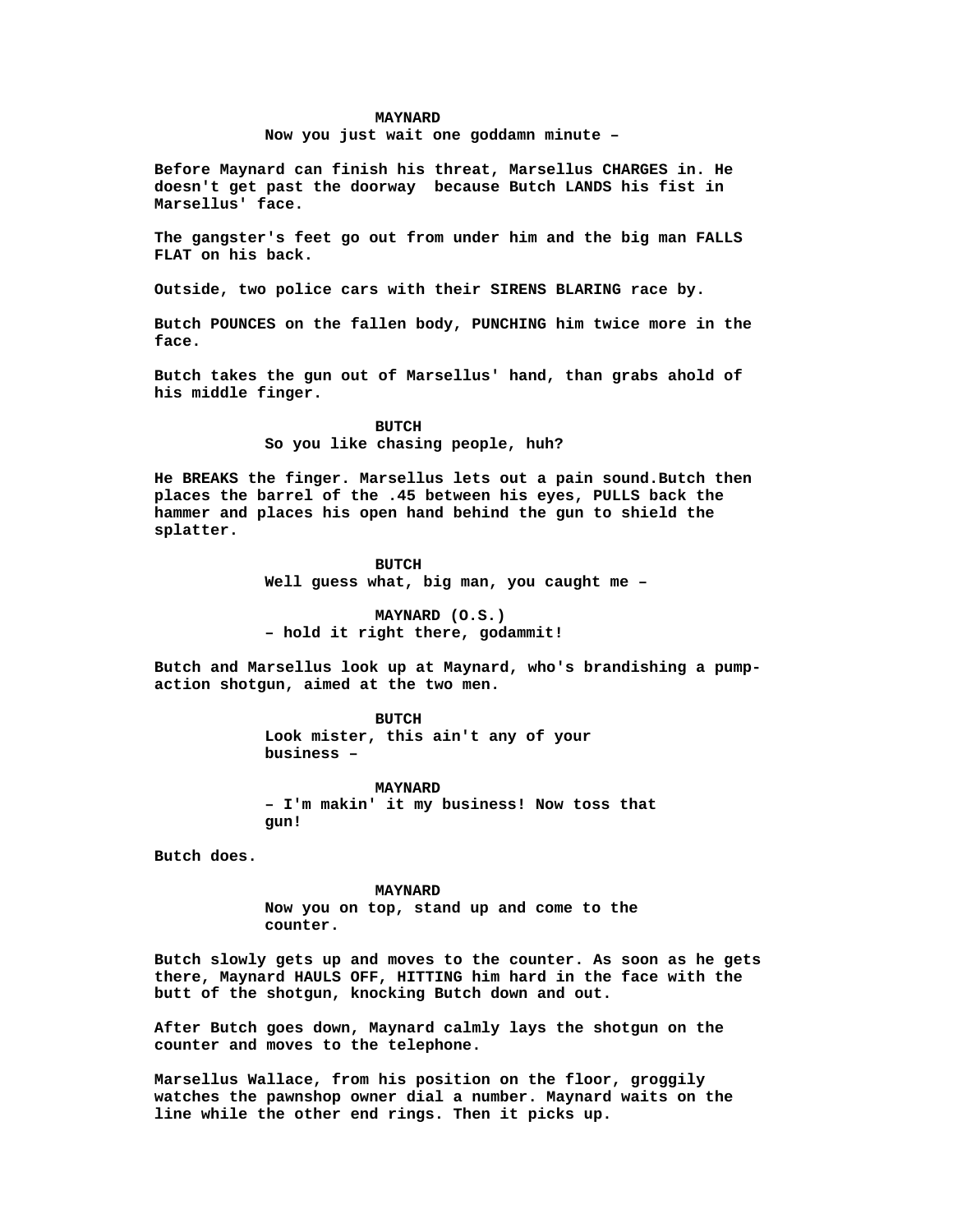**MAYNARD Zed? It's Maynard. The spider just caught a coupl'a flies.**

**Marsellus passes out.**

**FADE TO BLACK**

**FADE UP:**

**INT. PAWNSHOP BACK ROOM – DAY**

**TWO SHOT – BUTCH AND MARSELLUS**

**They are tied up in two separate chairs. In their mouths are two S&M-style ball gags (a belt goes around their heads and a little red ball sticks in their mouths). Both men are unconscious. Maynard steps in with a fire extinguisher and SPRAYS both guys until they're wide awake and wet as otters. The two prisoners look up at their captors.**

**Maynard stands in front of them, fire extinguisher in one hand, shotgun in the other, and Marsellus' .45 sticking in his belt.**

> **MAYNARD Nobody kills anybody in my place of business except me or Zed.**

**A BUZZER buzzes.**

### **MAYNARD**

**That's Zed.**

**Without saying another word, Maynard climbs up the stairs that lead to red curtains and goes through them.**

**WE HEAR, on the other side of the curtains, Maynard let Zed inside the store.**

**Butch and Marsellus look around the room. The basement of the pawnshop has been converted into a dungeon. After taking in their predicament, Butxh and Marsellus look at each other, all traces of hostility gone, replaced by a terror they both share at what they've gotten themselves into.**

**Maynard and ZED come through the curtains. Zed is an even more intense version of Maynard, if such a thing is possible. The two hillbillys are obviously brothers. Where Maynard is a vicious pitbull, Zed is a deadly cobra. Zed walks in and stands in front of the two captives. He inspects them for a long time, then says:**

> **ZED (to Maynard) You said you waited for me?**

> > **MAYNARD**

**I did.**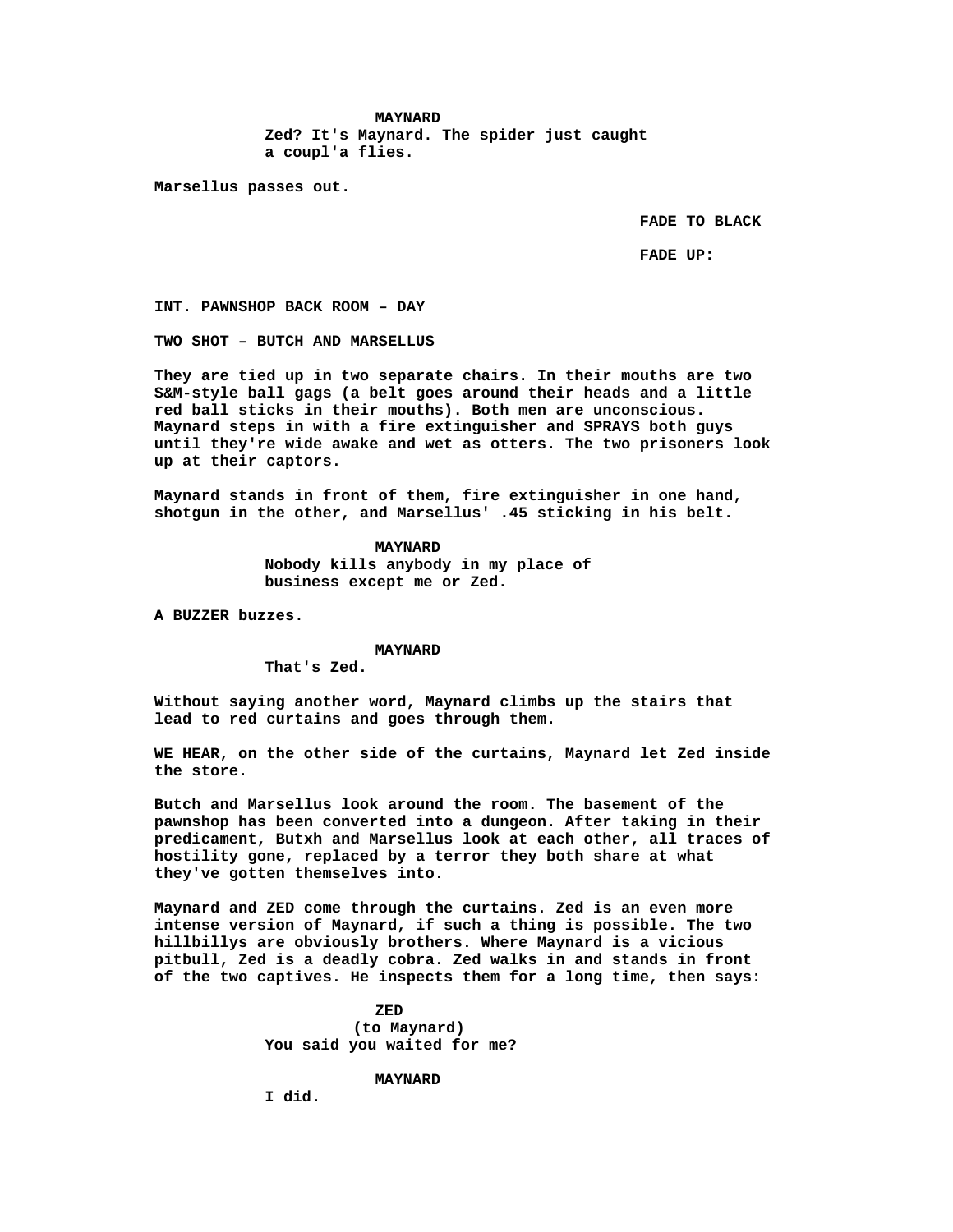**ZED Then how come they're all beat up?**

**MAYNARD They did that to each other. They was fightin' when they came in. This one was gonna shoot that one.**

**ZED (to Butch) You were gonna shoot him?**

**Butch makes no reply.**

**ZED Hey, is Grace gonna be okay in front of this place?**

**MAYNARD Yeah, it ain't Tuesday is it?**

**ZED No, it's Thursday.**

**MAYNARD Then she'll be fine.**

**ZED Bring out The Gimp.**

**MAYNARD I think The Gimp's sleepin'.**

**ZED Well, I guess you'll just wake 'em up then, won't you?**

**Maynard opens a trap door in the floor.**

**MAYNARD (yelling in the hole) Wake up!**

**Maynard reaches into the hole and comes back holding onto a leash. He gives it a rough yank and, from below the floor, rises THE GIMP.**

**The Gimp is a man they keep dressed from head to toe in black leather bondage gear. There are zippers, buckles and studs here and there on the body. On his head is a black leather mask with two eye holes and a zipper (closed) for a mouth. They keep him in a hole in the floor big enough for a large dog.**

**Zed takes the chair, sits it in front of the two prisoners, then lowers into it. Maynard hands The Gimp's leash to Zed, then backs away.**

> **MAYNARD (to The Gimp)**

**Down!**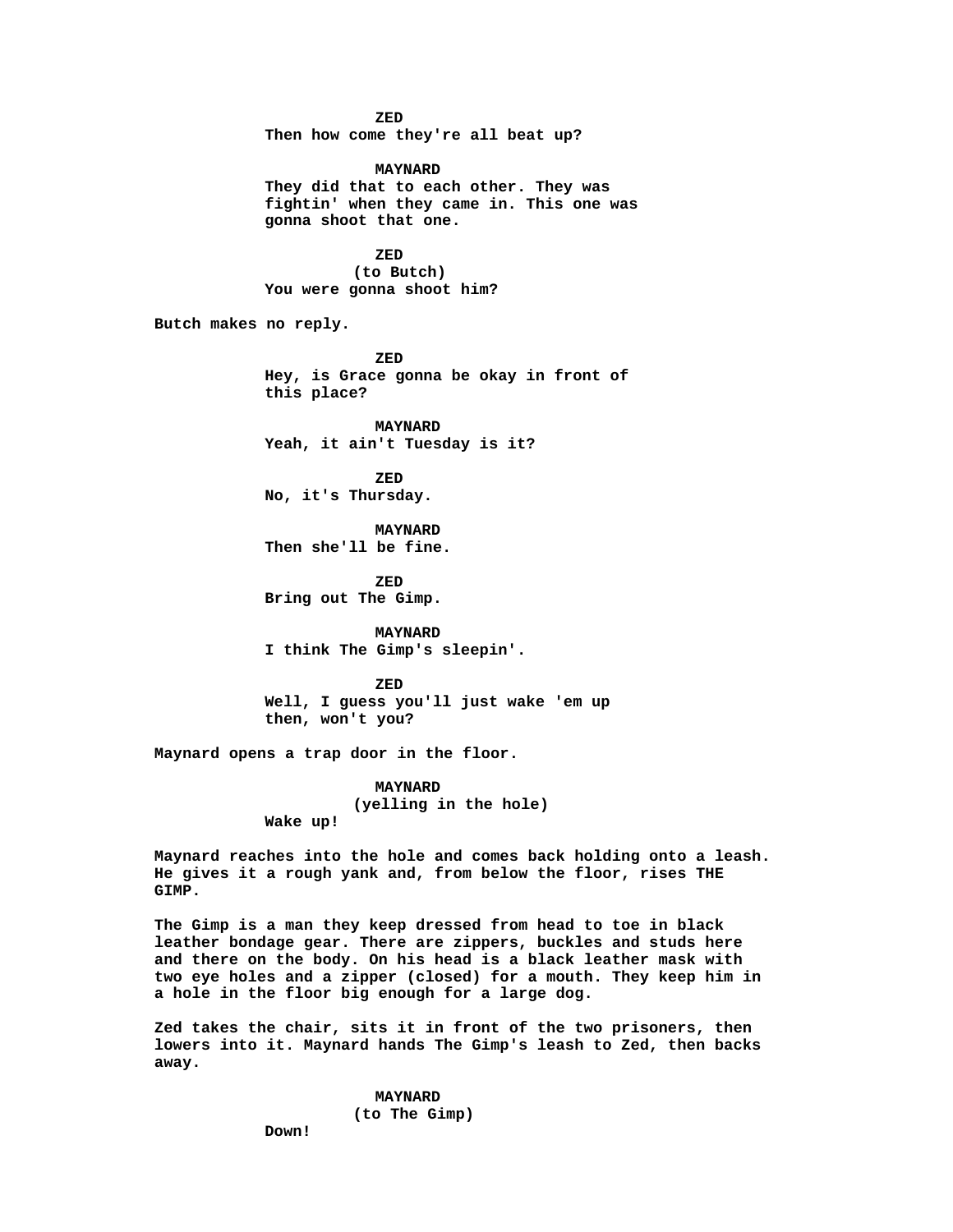**The Gimp gets on its knees.**

**Maynard hangs back while Zed appraises the two men.**

**MAYNARD Who's first?**

**ZED I ain't fer sure yet.**

**Then with his little finger, Zed does a silent "Eenie, meany, miney, moe... " just his mouth mouthing the words and his finger going back and forth between the two.**

**Butch are Marsellus are terrified.**

**Maynard looks back and forth at the victims.**

**The Gimps's eyes go from one to the other inside the mask.**

**Zed continues his silent sing-song with his finger moving left to right, then it stops.**

**TWO SHOT – BUTCH AND MARSELLUS**

**After a beat, THE CAMERA MOVES to the right, zeroing in on Marsellus.**

**Zed stands up.**

# **ZED Wanna do it here?**

**MAYNARD Naw, drag big boy to Russell's old room.**

**Zed grabs Marsellus' chair and DRAGS him into Russell's old room. Russell, no doubt, was some other poor bastard that has the misfortune of stumbling into the Mason-Dixie pawnshop. Whatever happened to Russell is known only to Maynard and Zed because his old room, a back room in the back of the back room, is empty.**

**As Marsellus is dragged away, he locks eyes with Butch before he disappears behind the door of Russell's old room.**

#### **MAYNARD**

**(to The Gimp)**

**Up!**

**The Gimp rises. Maynard ties The Gimp's leash to a hook on the ceiling.**

# **MAYNARD**

**Keep an eye on this one.**

**The Gimp bows its head: "yes."Maynard disappears into Russell's old room. There must be a stereo in there because suddenly The Judds, singing in harmony, fills the air.**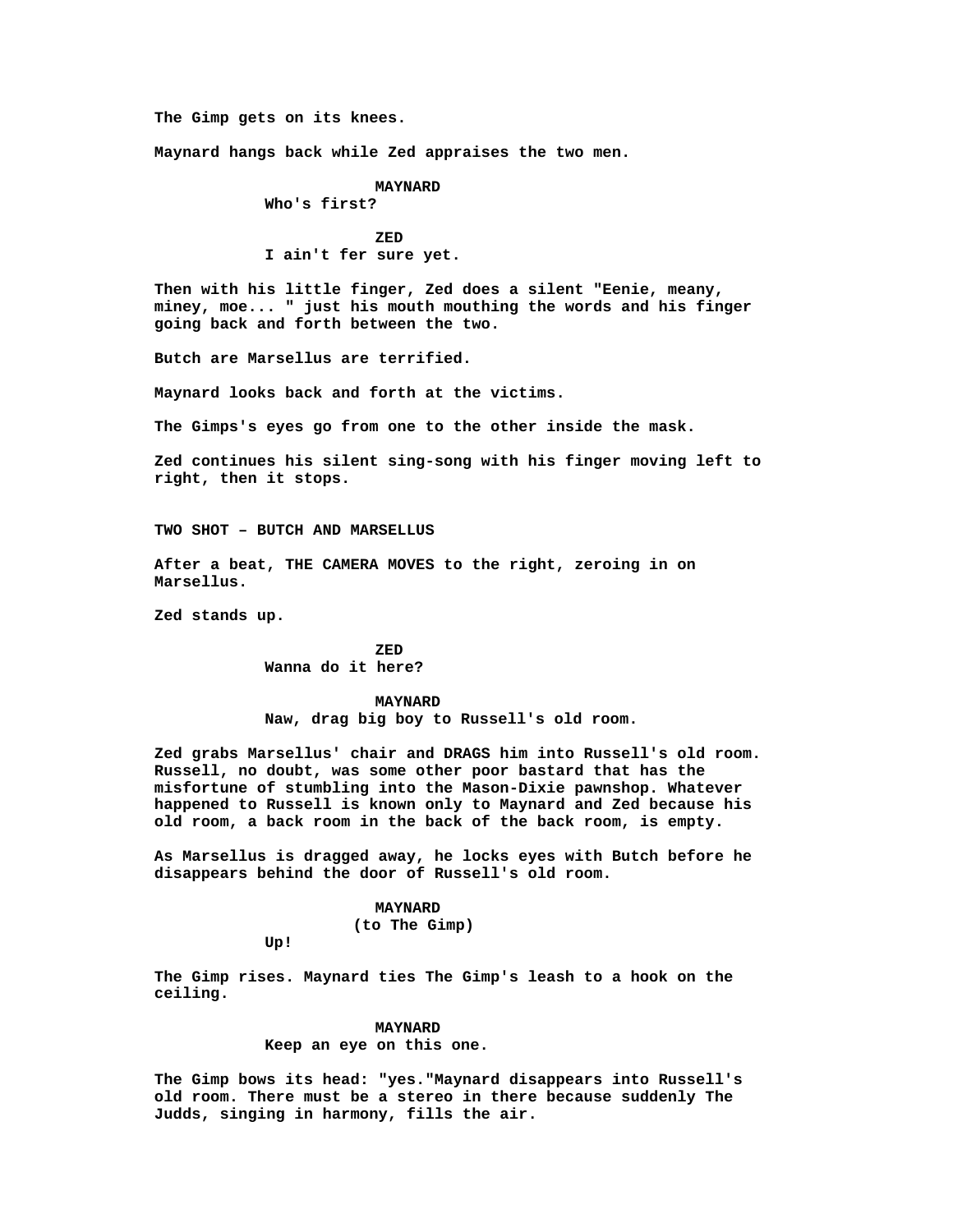**Butch looks at The Gimp. The Gimp giggles from underneath the mask as if this were the funniest moment in the history of comedy. From behind the door we hear country MUSIC, struggling, and: MAYNARD (O.S.) Whoa, this boy's got a bit of fight in 'em! We the HEAR Maynard and Zed beat on Marsellus. ZED (O.S.) You wanna fight? You wanna fight? Good, I like to fight! Butch pauses, listens to the voices. Then, in a panic, hurriedly struggles to get free. The Gimp is laughing wildly. The ropes are on too tight and Butch can't break free. The Gimp slaps his knee laughing In the back room, we hear: MAYNARD (O.S.) That's it... that's it boy, you're goin' fine. Oooooooh, just like that... that's good. (grunting faster) Stay still... stay still goddamn ya! Zed goddammit, git over here and hold 'em! Butch stops struggling and lifts up on his arms. Then, quite**

**easily, the padded chair back slides up and off as if it were never connected by a bolt.**

**The Gimp sees this and its eyes widen.**

**THE GIMP**

**Huhng?**

**The Gimp FLAILS WILDLY, trying to get the leash off the hook. He tries to yell, but all that comes out are excited gurgles and grunts.**

**Butch is out of his chair, quickly dispensing three BOXER'S PUNCHES to its face. The punches knock The Gimp out, making him fall to his knees, this HANGING HIMSELF by the leash attached to the hook,**

**Butch removes the ball gag, then silently makes his way through the red curtains.**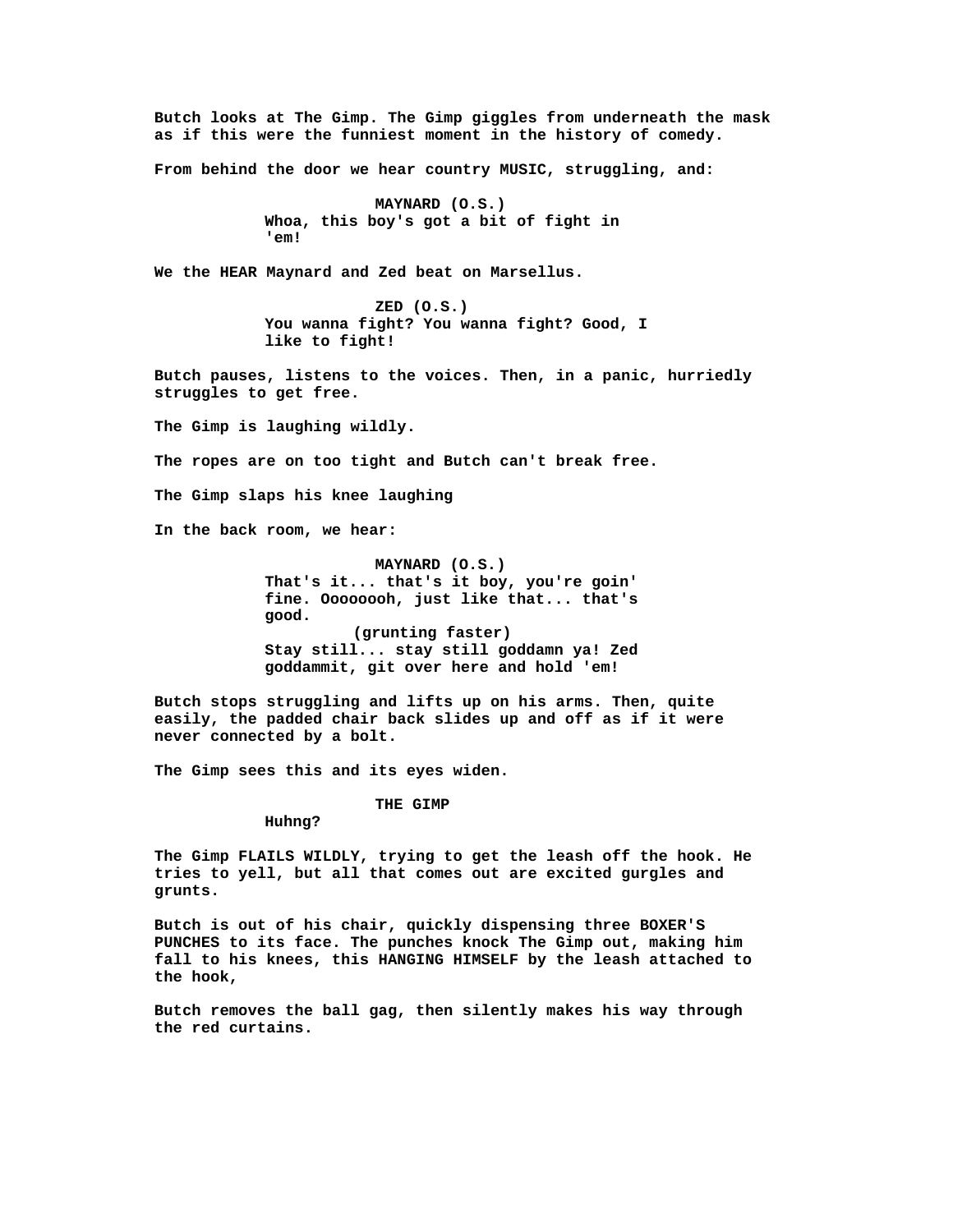**INT. PAWNSHOP – DAY**

**Butch sneaks to the door.**

**On the counter is a big set of keys with a large Z connected to the ring. Grabbing them, he's about to go out when he stops and listens to the hillbilly psychopaths having their way with Marsellus.**

**Butch decides for the life of him, he can't leave anybody in a situation like that. Se he begins rooting around the pawnshop for a weapon to bash those hillbillies' heads in with.**

**He picks up a big destructive-looking hammer, then discards it: Not destructive enough. He picks up a chainsaw, thinks about it for a moment, then puts it back. Next, a large Louisville slugger he tries on for size. But then he spots what he's been looking for:**

**A Samurai sword.**

**It hands in its hand-carved wood sheath from a nail on the wall, next to a neon "DAD'S OLD-FASHIONED ROOT BEER" sign. Butch takes the sword off the wall, removing it from ist sheath. It's a magnificent piece of steel. It seems to glisten in the low-wattage light of the pawnshop. Butch touches his thumb to the blade to see if the sword is just for show. Not on your life. It's as sharp as it gets. This weapon seems made to order for the Brothers Grimm downstairs. Holding the sword pointed downward, Takakura Kenstyle, he disappears through the red curtains to take care of business.**

**INT. PAWNSHOP BACK ROOM – DAY**

**Butch quietly sneaks down the stairs leading to the dungeon. Sodomy and the Judds can still be heard going string behind the closed door that leads to Russell's old room.**

**INT. RUSSELL'S OLD ROOM – DAY**

**Butch's hand comes into frame, pushing the door open. It swings open silently, revealing the rapists, who have switched positions. Zed is now bent over Marsellus, who is bent over a wooden horse. Maynard watches. Both have their backs to Butch.**

**Maynard faces the CAMERA, grinning, while Butch comes up behind him with the sword.**

**Miserable, violated, and looking like a rag doll, Marsellus, red ball gag still in mouth, opens his watery eyes to see Butch coming up behind Maynard. His eyes widen.**

**BUTCH**

### **Hey hillbilly.**

**Maynard turns and sees Butch holding the sword.**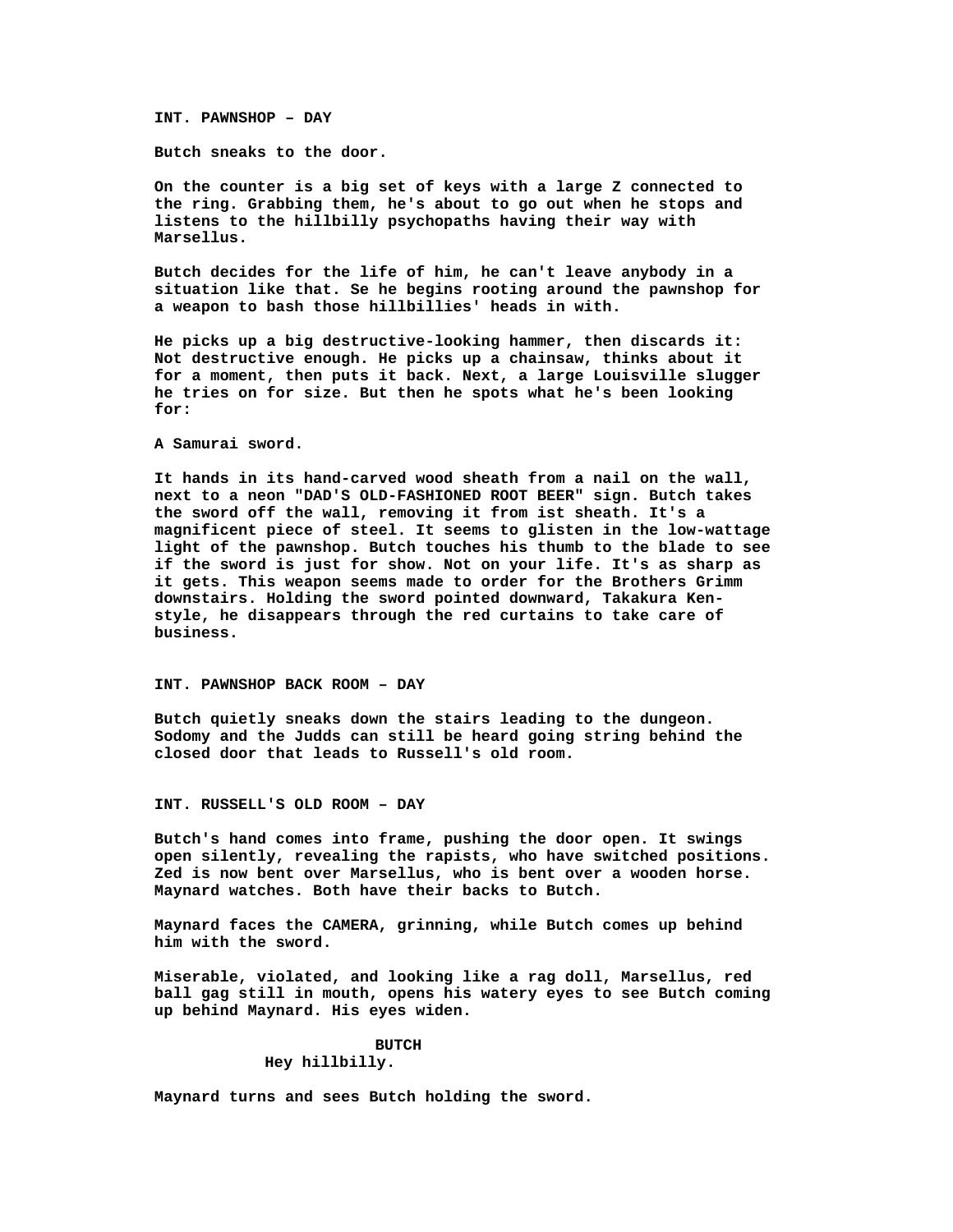**Butch SCREAMS... with one mighty SWING, SLASHES Maynard across the front, moving past him, eyes and blade now locked on Zed.**

**Maynard stands trembling, his front sliced open, in shock.**

**Butch, while never taking his eyes off Zed, THRUSTS the sword behind him, SKEWERING Maynard, then EXTRACTS it, pointing the blade toward Zed. Maynard COLLAPSES.**

**Zed disengages from Marsellus in a hurry and his eyes go from the tip of Butch's sword to Marsellus' .45 Automatic, which lies within reach.**

**Butch's eyes follow Zed's.**

**BUTCH You want that gun, Zed? Pick it up.**

**Zed's hand inches toward the weapon.**

**Butch GRIPS the sword tighter.**

**Zed studies Butch.**

**Butch looks hard at Zed.**

**Then a VOICE says:**

**MARSELLUS (O.S.) Step aside, Butch.**

**Butch steps aside, REVEALING Marsellus standing behind him, holding Maynard's pump-action shotgun.**

**KABOOM!!!!**

**Zed is BLASTED in the groin. Down he goes, SCREAMING in AGONY.**

**Marsellus, looking down at his whimpering rapist, EJECTS the used shotgun shell.**

**Butch lowers the sword and hangs back. Not a word, until:**

**BUTCH**

**You okay?**

**MARSELLUS Naw man. I'm pretty fuckin' far from okay!**

**Long pause.**

**BUTCH**

**What now?**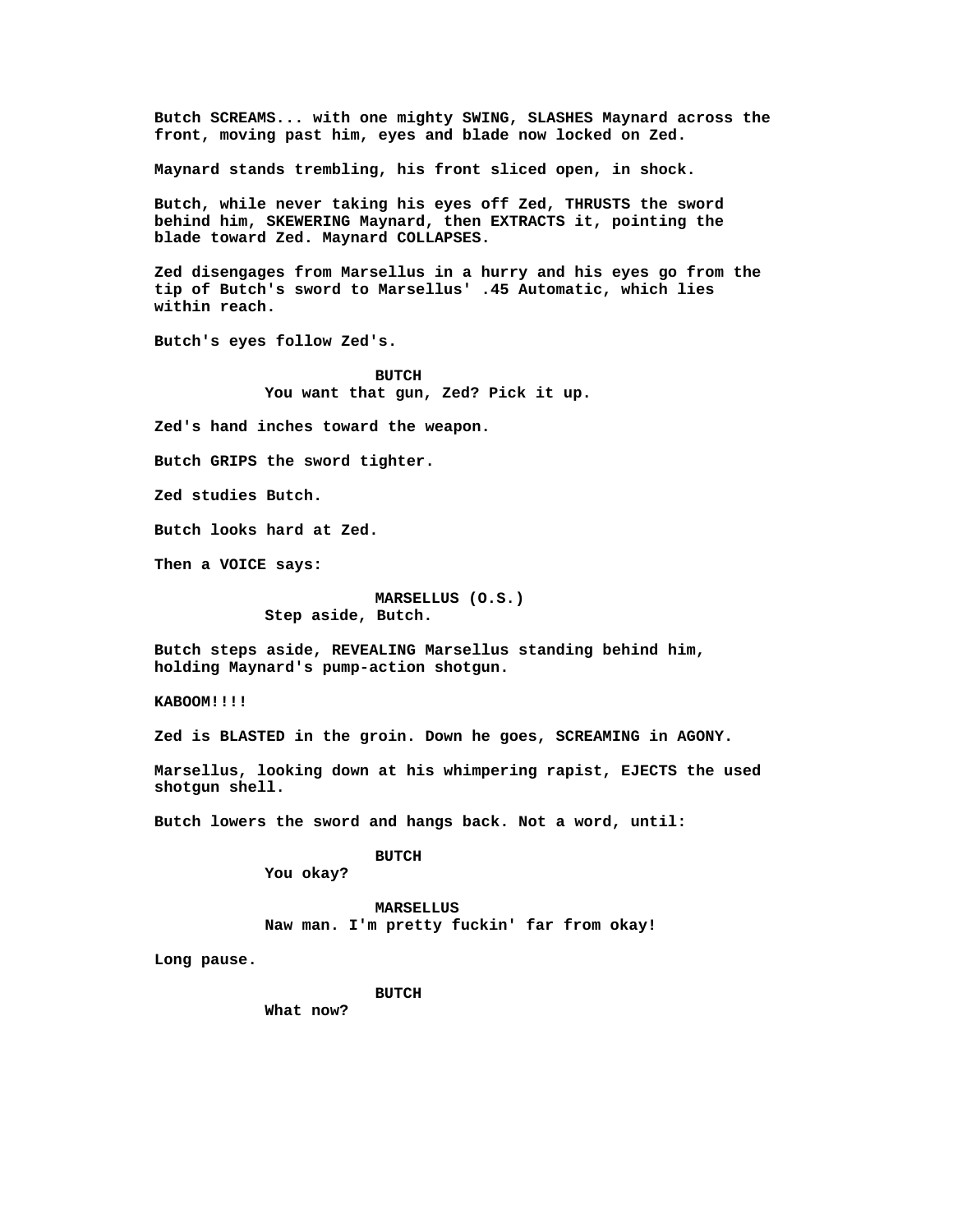#### **MARSELLUS**

**What now? Well let me tell you what now. I'm gonna call a couple pipe-hittin' niggers, who'll go to work on homes here with a pair of pliers and a blow torch. (to Zed)**

**Hear me talkin' hillbilly boy?! I ain't through with you by a damn sight. I'm gonna git Medieval on your ass.**

**BUTCH I meant what now, between me and you?**

**MARSELLUS**

**Oh, that what now? Well, let me tell ya what now between me an' you. There is no me an' you. Not no more.**

**BUTCH**

**So we're cool?**

# **MARSELLUS**

**Yeah man, we're cool. One thing I ask – two things I ask: Don't tell nobody about this. This shit's between me and you and the soon-to-be-livin'-the-rest-of-hisshort-ass-life-in-agonizing-pain, Mr. Rapist here. It ain't nobody else's business. Two: leave town. Tonight. Right now. And when you're gone, stay gone. You've lost your Los Angeles privileges. Deal?**

**BUTCH**

**Deal.**

**The two men shake hands, then hug one another.**

**MARSELLUS Go on now, get your ass outta here.**

**Butch leaves Russell's old room through the red curtains. Marsellus walks over to a phone, dialing a number.**

**MARSELLUS**

**(into the phone) Hello Mr. Wolf, it's Marsellus. Gotta bit of a situation.**

**EXT. MASON-DIXIE PAWNSHOP – DAY**

**Butch, still shaking in his boots, exits the pawnshop. He looks ahead and sees, parked in front of the establishment, Zed's Big Chrome Chopper with a teardrop gas tank that has the name "GRACE" on it. He climbs aboard, takes out the keys with the big Z on them and starts up the huge hog. It RUMBLES to life, making sounds like a rocket fighting for orbit. Butch twists the accelerator handle and SPEEDS off.**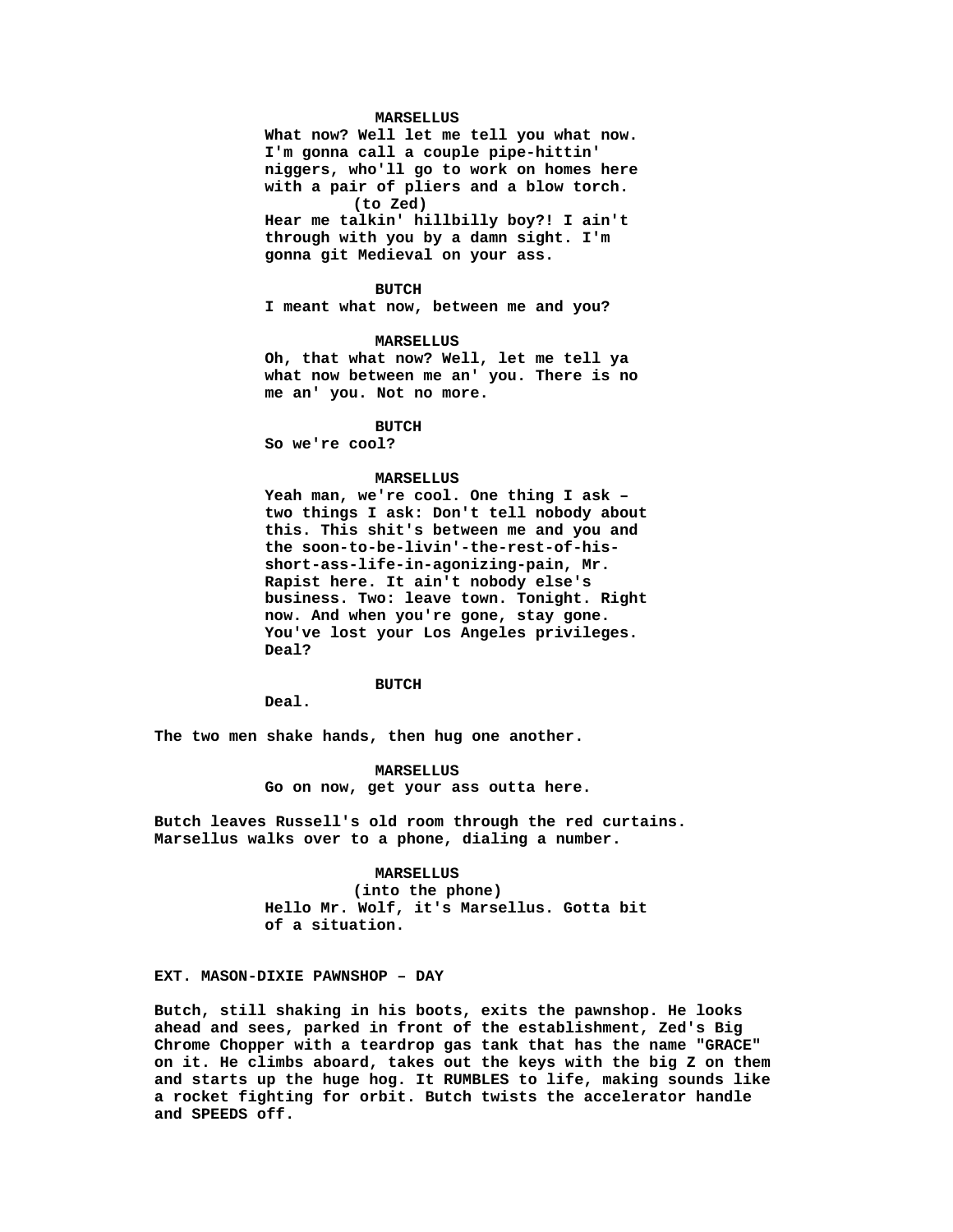**WE CUT BACK AND FORTH BETWEEN...**

**INT. BUTCH AND FABIENNE'S HOTEL ROOM – DAY**

**Fabienne stands in front of a mirror wearing a "Frankie says, Relax" tee-shirt, singing along with MUSIC coming from a BOOM BOX.**

**EXT. CITY STREET – CHOPPER (MOVING) – DAY**

**Butch drives down the street, humping a hot dog named "GRACE." He checks his father's watch. It says: 10:30.**

**The SONG in the motel room PLAYS OVER this.**

**EXT. MOTEL ROOM – DAY**

**Butch rides up on Grace. He hops off and runs inside the motel room, while we stay outside with the bike.**

> **FABIENNE (O.S.) Butch, I was so worried!**

**BUTCH Honey, grab your radio and your purse and let's go!**

**FABIENNE (O.S.) But what about all our bags?**

**BUTCH Fuck the bags. We'll miss our train if we don't split now.**

**FABIENNE (O.S.) Is everything well? Are we in danger?**

**BUTCH We're cool. In fact, we're super-cool. But we gots to go. I'll wait for you outside.**

**Butch runs out and hops back on the bike. Fabienne exits the motel room with the boom box and a large purse. When she sees Butch on the chopper, she stops dead.**

> **FABIENNE Where did you get this motorcycle?**

**BUTCH (he kick-starts it) It's a chopper, baby, hop on.**

**Fabienne slowly approaches the two-wheel demon.**

**FABIENNE What happened to my Honda?**

**BUTCH Sorry baby, I crashed the Honda.**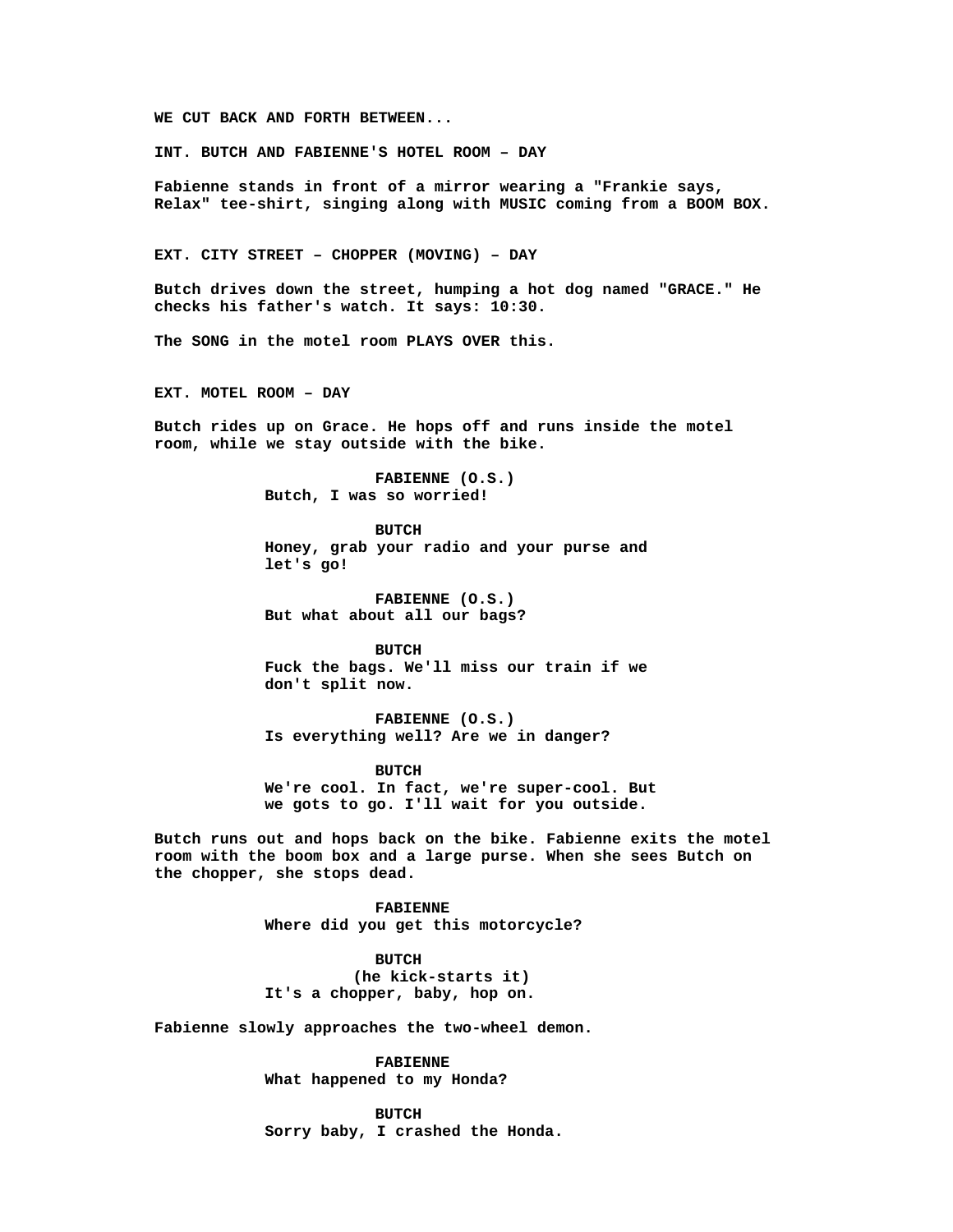**FABIENNE**

**You're hurt?**

**BUTCH I might've broke my nose, no biggie. Hop on.**

**She doesn't move.**

**Butch looks at her.**

**BUTCH Honey, we gotta hit the fuckin' road!**

**Fabienne starts to cry.**

**Butch realizes that this is not the way to get her on the bike. He turns off the engine and reaches out, taking her hand.**

**BUTCH**

**I'm sorry, baby-love.**

# **FABIENNE**

**(crying) You were gone so long, I started to think dreadful thoughts.**

**BUTCH I'm sorry I worried you, sweetie. Everything's fine. Hey, how was breakfast?**

**FABIENNE (waterworks drying a little) It was good –**

**BUTCH**

**– did you get the blueberry pancakes?**

**FABIENNE**

**No, they didn't have blueberry pancakes, I had to get buttermilk – are you sure you're okay?**

#### **BUTCH**

**Baby-love, from the moment I left you, this has been without a doubt the single weirdest day of my entire life. Climb on an' I'll tell ya about it.**

**Fabienne does climb on. Butch STARTS her up.**

**FABIENNE Butch, whose motorcycle is this?**

### **BUTCH**

**It's a chopper.**

**FABIENNE Whose chopper is this?**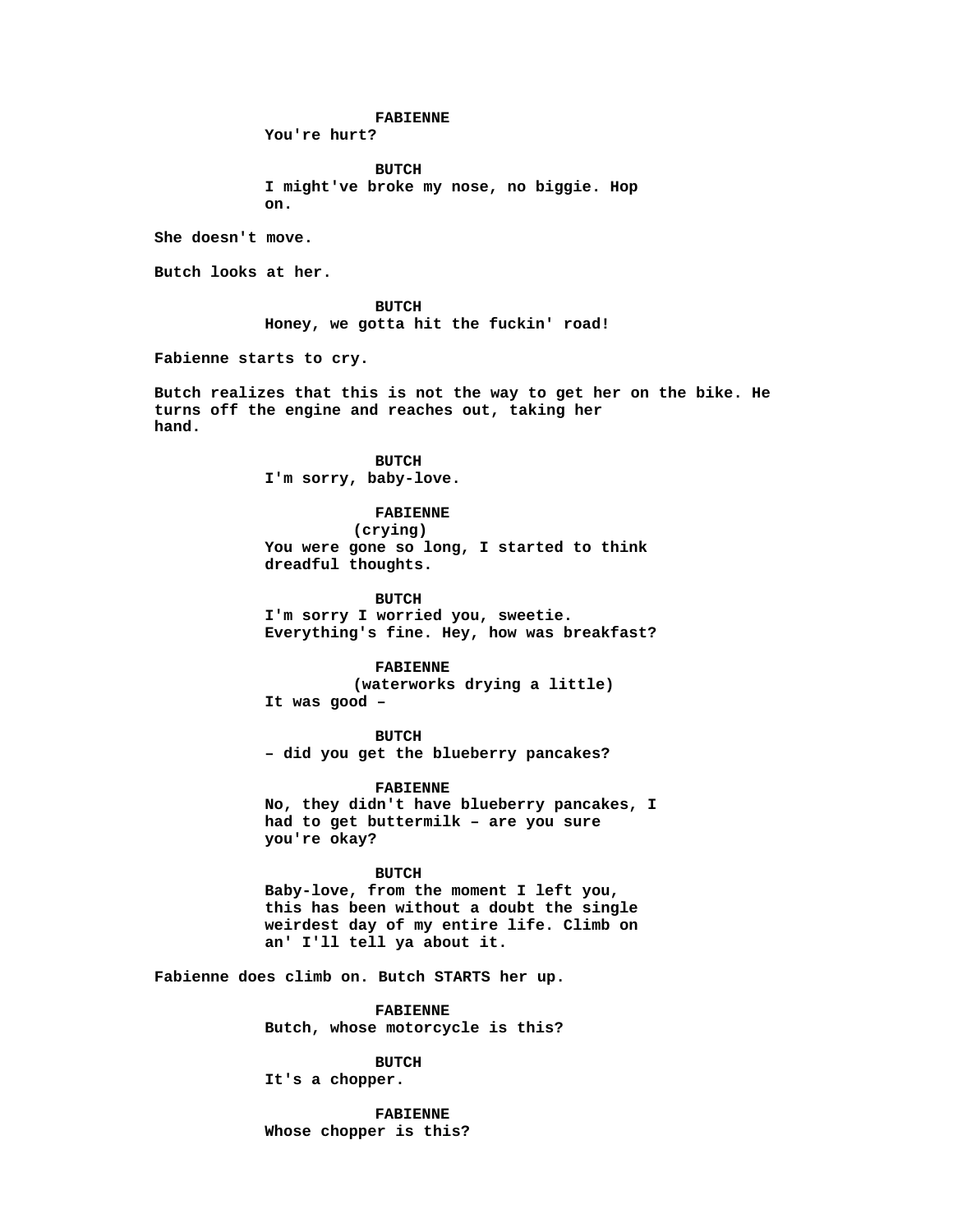**BUTCH**

**Zed's.**

**FABIENNE**

**Who's Zed?**

**BUTCH Zed's dead, baby, Zed's dead.**

**And with that, the two lovebirds PEEL AWAY on Grace, as the SONG on the BOOM BOX RISES.**

**FADE TO BLACK**

**TITLE CARD:**

**"JULES VINCENTJIMMIE &THE WOLF"**

**TITLE DISAPPEARS.**

**Over black, we can HEAR in the distance, men talking.**

**JULES (O.S.) You ever read the Bible, Brett?**

**BRETT (O.S.)**

**Yes!**

**JULES (O.S.) There's a passage I got memorized, seems appropriate for this situation: Ezekiel 25:17. "The path of the righteous man is beset on all sides by the inequities of the selfish and the tyranny of evil men..."**

**FADE UP:**

**INT. BATHROOM – DAY**

**We're in the bathroom of the Hollywood apartment we were in earlier. In fact, we're there at exactly the same time. Except this time, we're in the bathroom with the FOURTH MAN. The Fourth Man is pacing around the small room, listening hard to what's being said on the other side of the door, tightly CLUTCHING his huge silver .357 Magnum.**

### **JULES (O.S.)**

**"... blessed is he who, in the name of charity and good will, shephered the weak through the valley of darkness. And I will strike down upon thee with great vengeance and furious anger those who attempt to poison and destroy my brothers. And you will know I am the Lord when I lay my vengeance upon you."**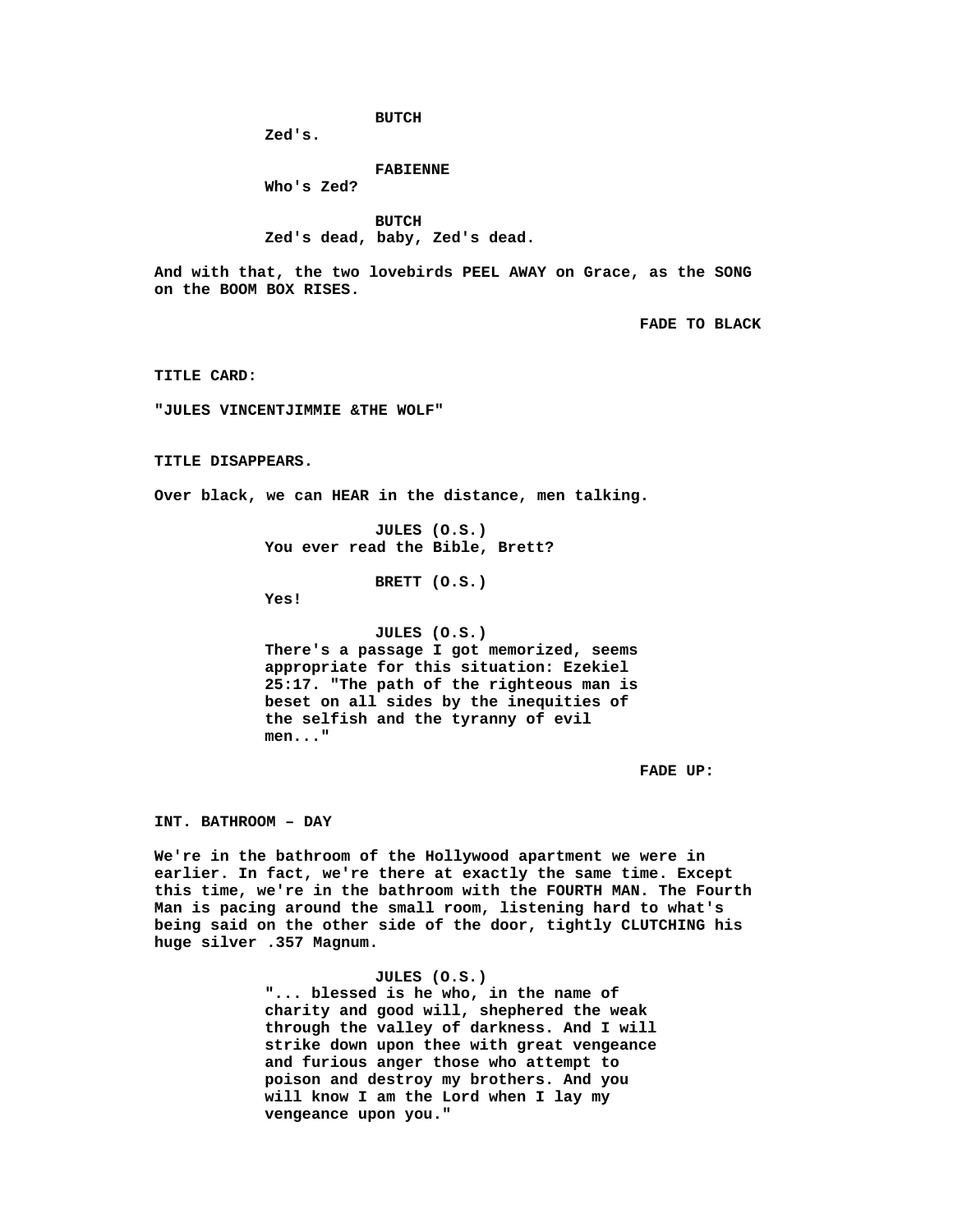**BANG! BANG! BOOM! POW! BAM BAM BAM BAM BAM!**

**The Fourth Man freaks out. He THROWS himself against the back wall, gun outstretched in front of him, a look of yellow fear on his face, ready to blow in half anybody fool enough to stick their head through that door.**

**Then he listens to them talk.**

**VINCENT (O.S.) Friend of yours?**

**JULES (O.S.) Yeah, Marvin-Vincent-Vincent-Marvin.**

**Waiting for them isn't the smartest move. Bursting out the door and blowing them all away while they're fuckin' around is the way to go.**

**INT. APARTMENT – DAY**

**The bathroom door BURSTS OPEN and the Fourth Man CHARGES out, silver Magnum raised, FIRING SIX BOOMING SHOTS from his hand cannon.**

> **FOURTH MAN Die... die... die... die...!**

**DOLLY INTO Fourth Man, same as before.**

**He SCREAM until he's dry firing. Then a look of confusion crosses his face.**

**TWO SHOT – JULES AND VINCENT**

**cannon?**

**Standing next to each other, unharmed. Amazing as it seems, none of the Fourth Man's shots appear to have hit anybody. Jules and Vincent exchange looks like, "Are we hit?" They're as confused at the shooter. After looking at each other, they bring their looks up to the Fourth Man.**

### **FOURTH MAN**

**I don't understand –**

**The Fourth Man is taken out of the scenario by the two men's bullets who, unlike his, HIT their marks. He drops DEAD.**

**The two men lower their guns. Jules, obviously shaken, sits down in a chair. Vincent, after a moment of respect, shrugs it off. Then heads toward Marvin in the corner.**

> **VINCENT Why the fuck didn't you tell us about that guy in the bathroom? Slip your mind? Forget he was in there with a goddamn hand**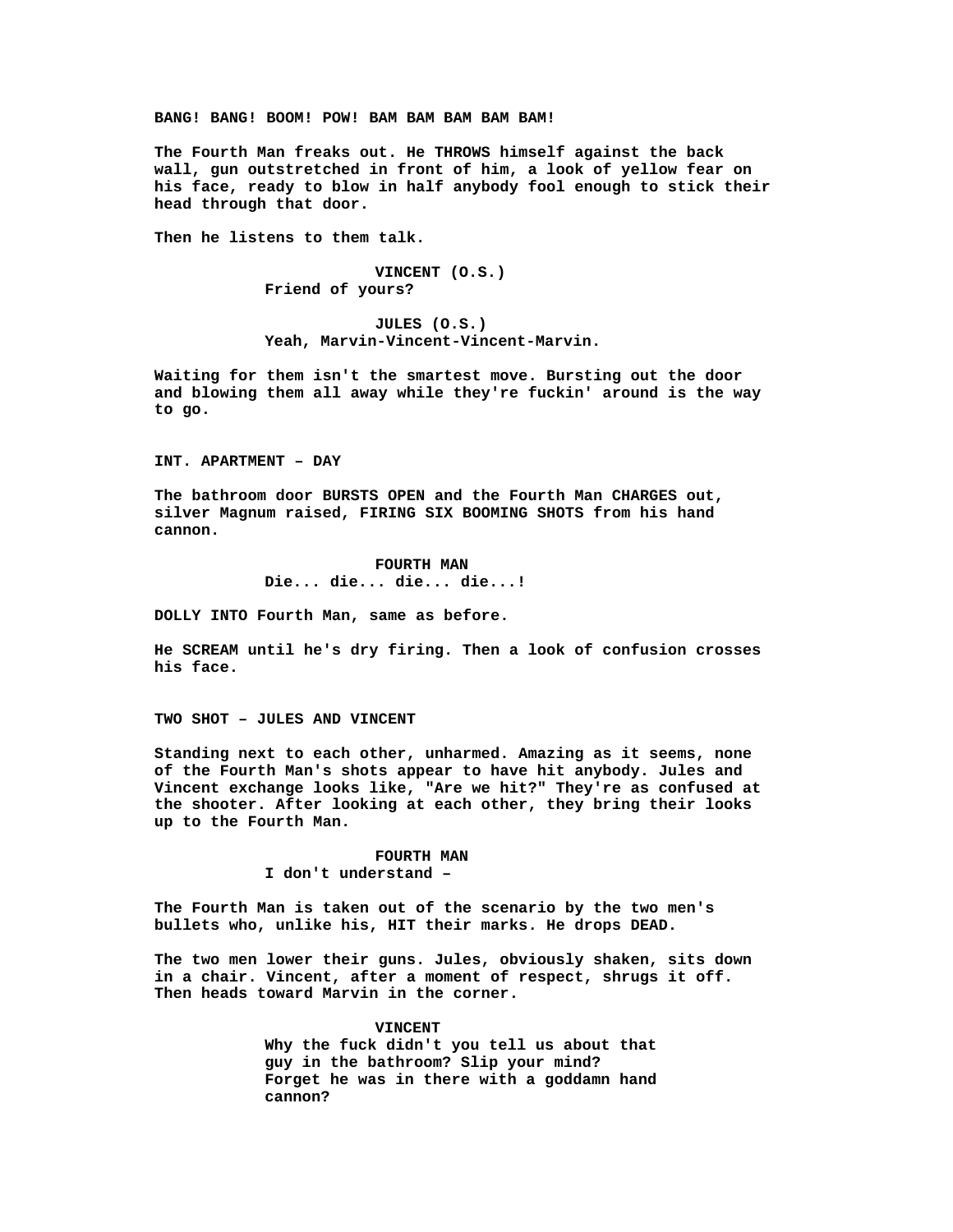**JULES (to himself) We should be fuckin' dead right now. (pause)**

**Did you see that gun he fired at us? It was bigger than him.**

### **VINCENT**

**.357.**

**JULES We should be fuckin' dead!**

**VINCENT Yeah, we were lucky.**

**Jules rises, moving toward Vincent.**

**JULES That shit wasn't luck. That shit was somethin' else.**

**Vincent prepares to leave.**

**VINCENT**

**Yeah, maybe.**

**JULES That was... divine intervention. You know what divine intervention is?**

**VINCENT Yeah, I think so. That means God came down from Heaven and stopped the bullets.**

### **JULES**

**Yeah, man, that's what is means. That's exactly what it means! God came down from Heaven and stopped the bullets.**

**VINCENT I think we should be going now.**

**JULES**

**Don't do that! Don't you fuckin' do that! Don't blow this shit off! What just happened was a fuckin' miracle!**

**VINCENT Chill the fuck out, Jules, this shit happens.**

**JULES Wrong, wrong, this shit doesn't just happen.**

**VINCENT Do you wanna continue this theological discussion in the car, or at the jailhouse with the cops?**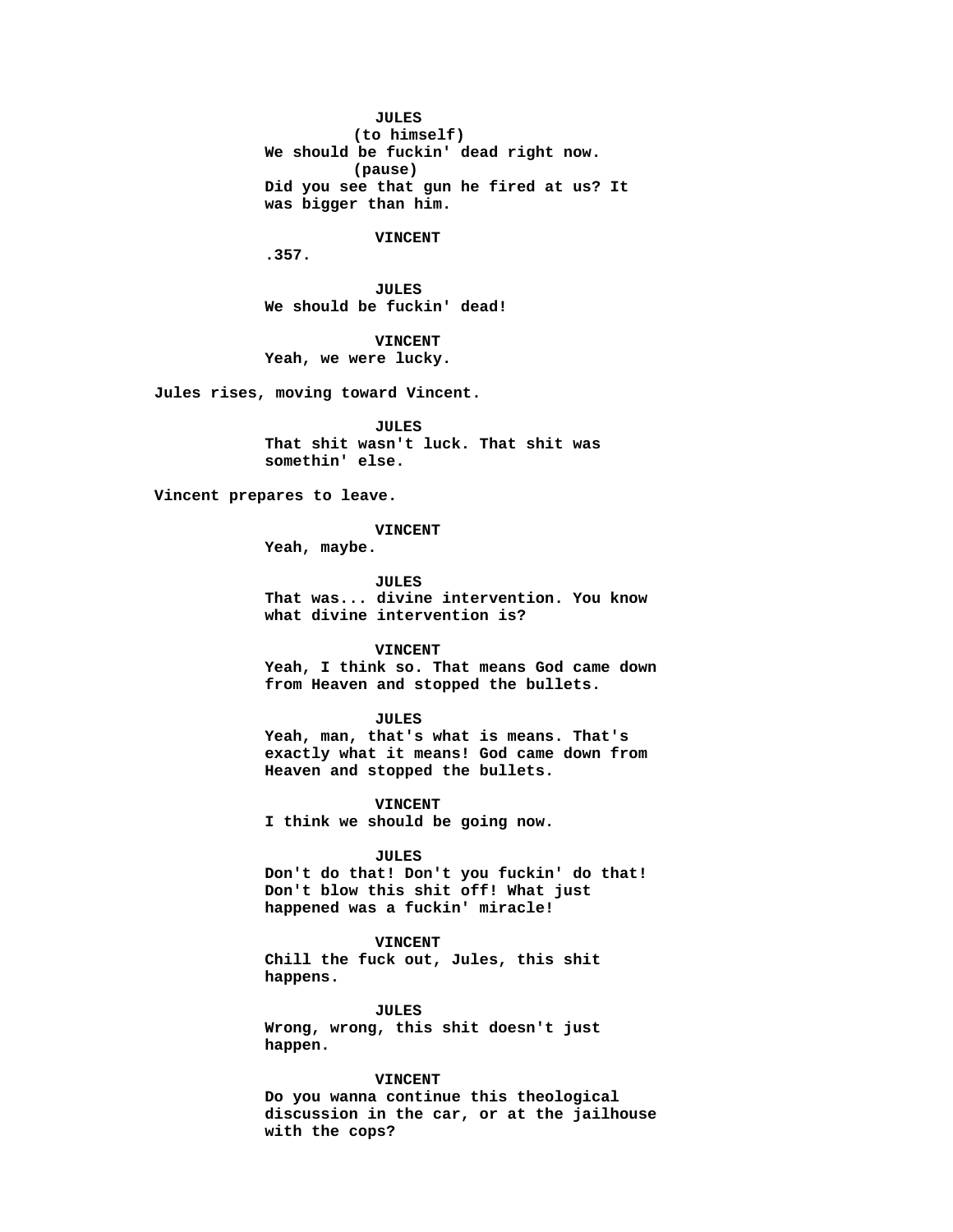**JULES**

**We should be fuckin' dead now, my friend! We just witnessed a miracle, and I want you to fuckin' acknowledge it!**

**VINCENT**

**Okay man, it was a miracle, can we leave now?**

**EXT. HOLLYWOOD APARTMENT BUILDING – MORNING**

**The Chevy Nova PROPELS itself into traffic.**

**INT. NOVA (MOVING) – MORNING**

**Jules is behind the wheel,Vincent in the passenger seat and Marvin in the back.**

#### **VINCENT**

**... Ever seen that show "COPS?"I was watchin' it once and this cop was on it who was talkin' about this time he got into this gun fight with a guy in a hallway. He unloads on this guy and he doesn't hit anything. And these guys were in a hallway. It's a freak, but it happens.**

**JULES**

**If you wanna play blind man, then go walk with a Shepherd. But me, my eyes are wide fuckin' open.**

**VINCENT What the fuck does that mean?**

**JULES That's it for me. For here on in, you can consider my ass retired.**

**VINCENT Jesus Christ!**

**JULES Don't blaspheme!**

**VINCENT**

**Goddammit, Jules –**

**JULES – I said don't do that –**

**VINCENT – you're fuckin' freakin' out!**

**JULES I'm tellin' Marsellus today I'm through.**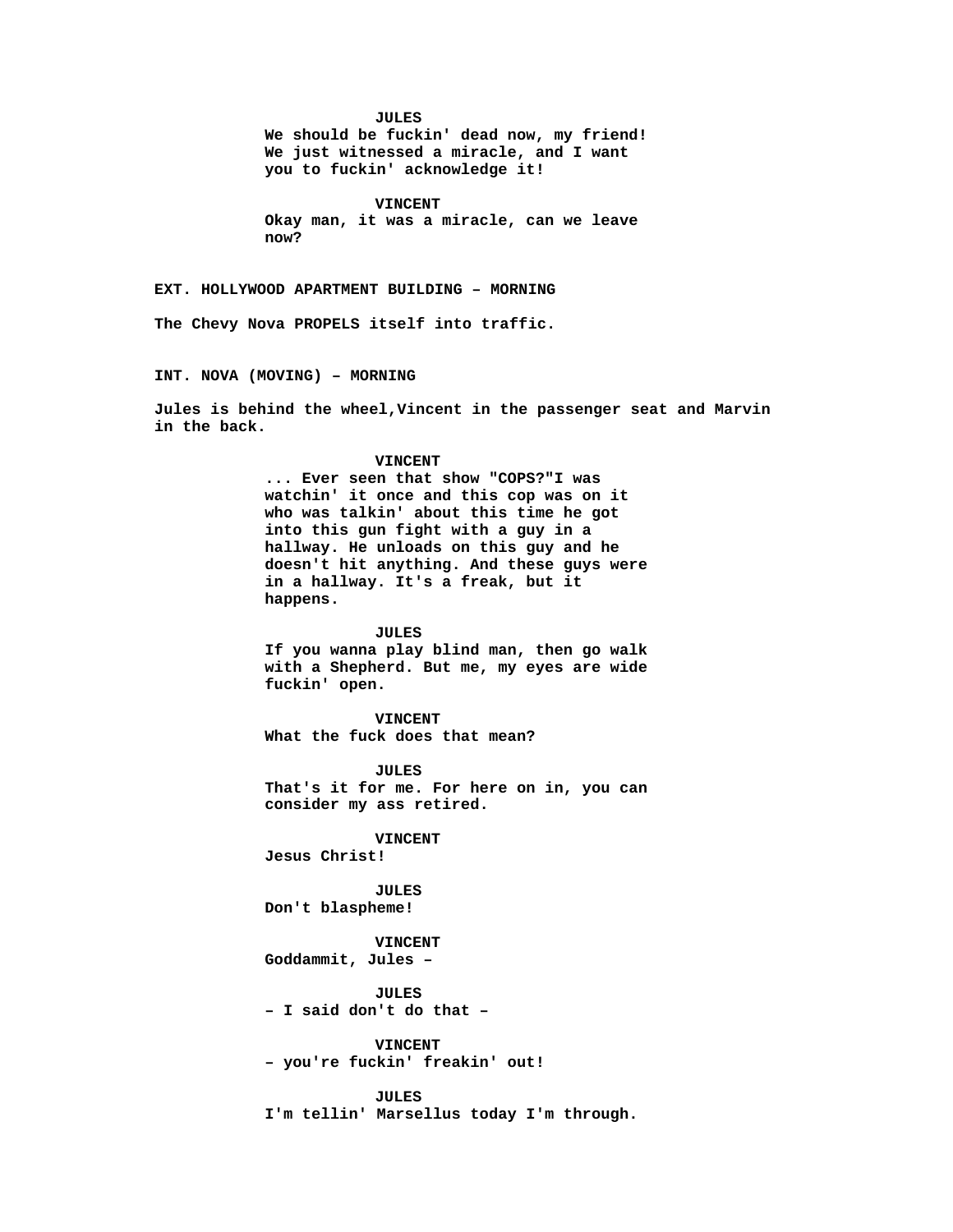**VINCENT While you're at it, be sure to tell 'im why.**

**JULES Don't worry, I will.**

**VINCENT I'll bet ya ten thousand dollars, he laughs his ass off.**

**JULES I don't give a damn if he does.**

**Vincent turns to the backseat with the .45 casually in his grip.**

**VINCENT Marvin, what do you make of all this?**

**MARVIN I don't even have an opinion.**

**VINCENT C'mon, Marvin. Do you think God came down from Heaven and stopped the bullets?**

**Vincent's .45 goes BANG!**

**Marvin is hit in the upper chest, below the throat. He GURGLES blood and SHAKES.**

> **JULES What the fuck's happening?**

**VINCENT I just accidentally shot Marvin in the throat.**

**JULES Why the fuck did you do that?**

**VINCENT I didn't mean to do it. I said it was an accident.**

**JULES I've seen a lot of crazy-ass shit in my time –**

**VINCENT – chill out, man, it was an accident, okay? You hit a bump or somethin' and the gun went off.**

**JULES The car didn't hit no motherfuckin' bump!**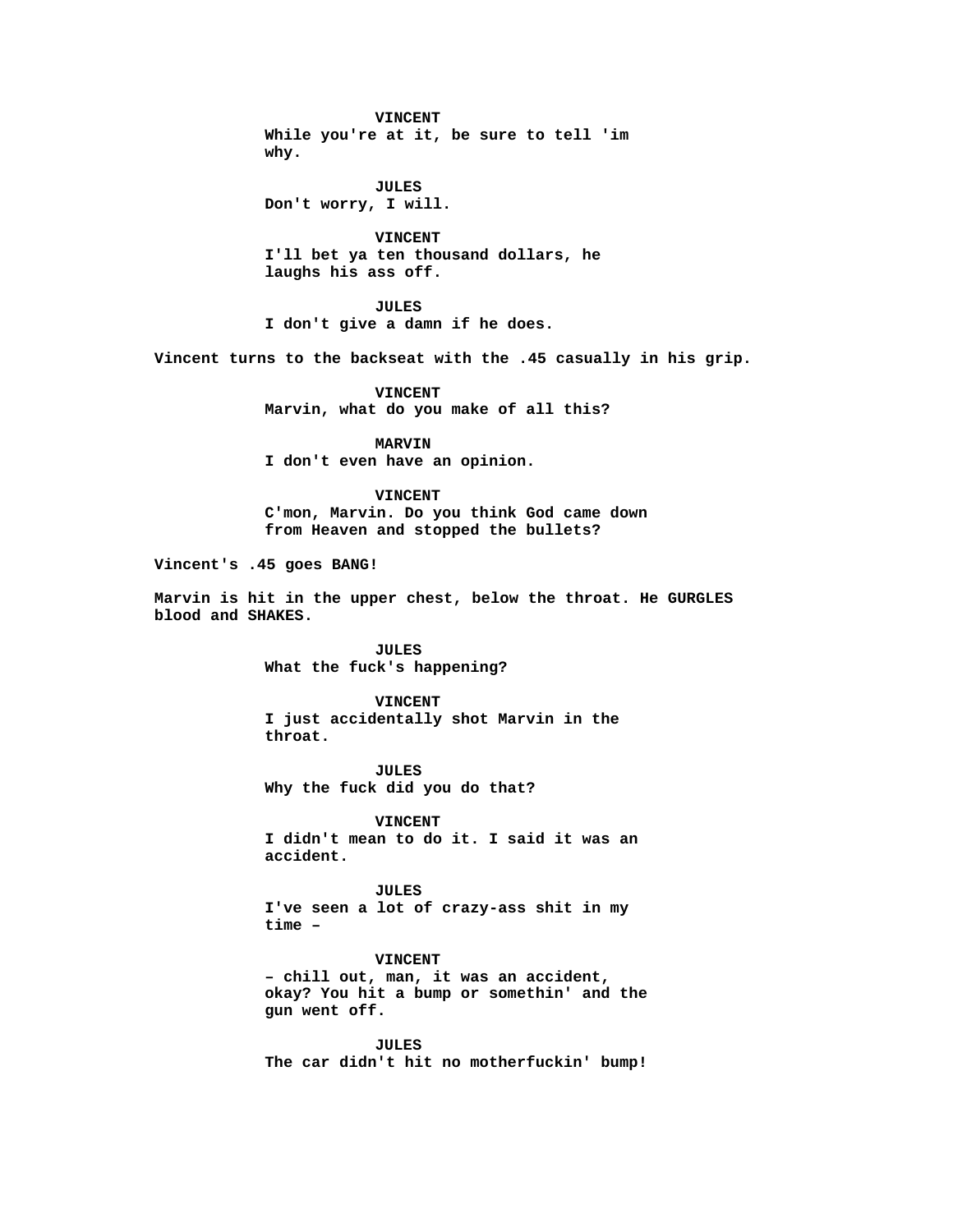### **VINCENT**

**Look! I didn't mean to shoot this son-ofa-bitch, the gun just went off, don't ask me how!**

**JULES Look at this mess! We're drivin' around on a city street in broad daylight –**

### **VINCENT**

**– I know, I know, I wasn't thinkin' about the splatter.**

**JULES Well you better be thinkin' about it now, motherfucker! We gotta get this car off the road. Cops tend to notice shit like you're driving a car drenched in fuckin' blood.**

**VINCENT Can't we just take it to a friendly place?**

**JULES This is the Valley,Vincent. Marsellus don't got no friendly places in the Valley.**

**VINCENT Well, don't look at me, this is your town, Jules.**

**Jules takes out a cellular phone and starts punching digits.**

**VINCENT Who ya callin'?**

**JULES A buddy of mine in Toluca Lake.**

**VINCENT Where's Toluca Lake.**

# **JULES**

**On the other side of the hill, by Burbank Studios. If Jimmie's ass ain't home, I don't know what the fuck we're gonna go. I ain't got any other partners in 818. (into phone) Jimmie! How you doin' man, it's Jules. (pause) Listen up man, me an' my homeboy are in some serious shit. We're in a car we gotta get off the road, pronto! I need to use your garage for a couple hours.**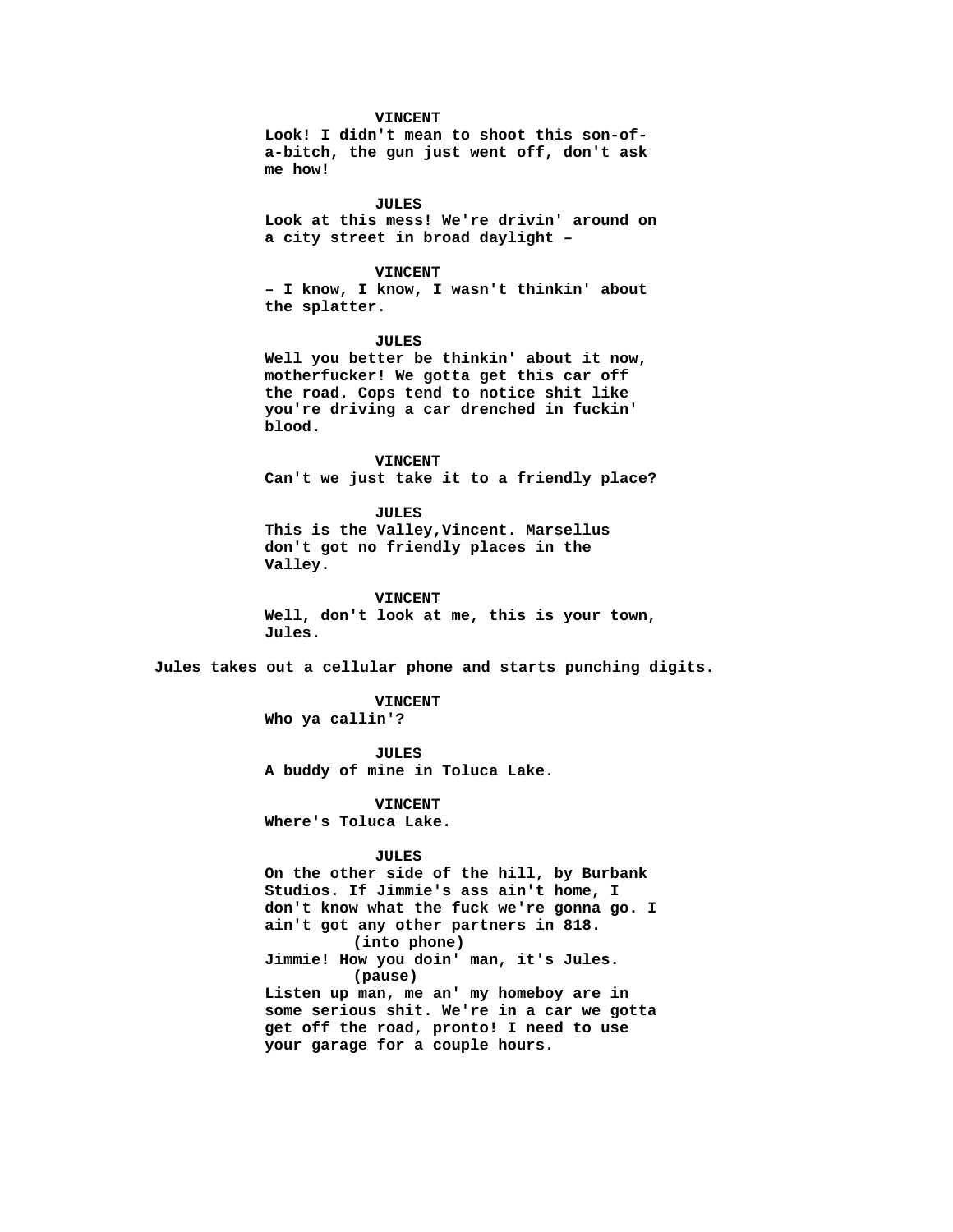### **INT. JIMMIE'S BATHROOM – DAY**

**Jules is bent over a sink, washing his bloody hands while Vincent stands behind him.**

**JULES**

**We gotta be real fuckin' delicate with this Jimmie's situation. He's one remark away from kickin' our asses out the door.**

### **VINCENT**

**If he kicks us out, whadda we do?**

**JULES**

**Well, we ain't leavin' 'til we made a couple phone calls. But I never want it to reach that pitch. Jimmie's my friend and you don't bust in your friend's house and start tellin' 'im what's what.**

**Jules rises and dries his hands. Vincent takes his place at the sink.**

#### **VINCENT**

**Just tell 'im not to be abusive. He kinda freaked out back there when he saw Marvin.**

**JULES Put yourself in his position. It's eight o'clock in the morning. He just woke up, he wasn't prepared for this shit. Don't forget who's doin' who a favor.**

**Vincent finishes, then dries his hands on a white towel.**

**VINCENT If the price of that favor is I gotta take shit, he can stick his favor straight up his ass.**

**When Vincent is finished drying his hands, the towel is stained with red.**

> **JULES What the fuck did you just do to his towel?**

**VINCENT I was just dryin' my hands.**

**JULES You're supposed to wash 'em first.**

**VINCENT You watched me wash 'em.**

**JULES I watched you get 'em wet.**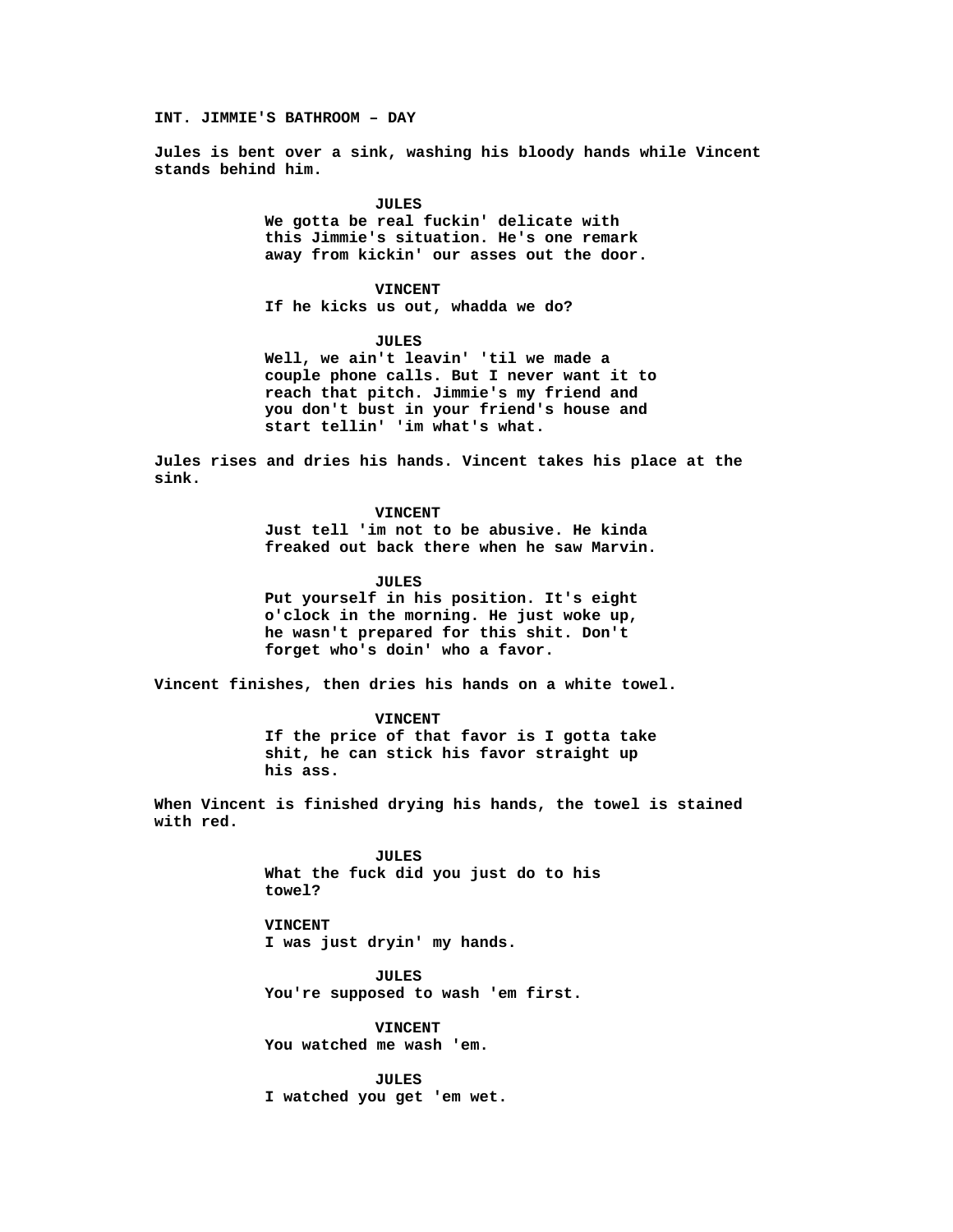#### **VINCENT**

**I washed 'em. Blood's real hard to get off. Maybe if he had some Lava, I coulda done a better job.**

#### **JULES**

**I used the same soap you did and when I dried my hands, the towel didn't look like a fuckin' Maxie pad. Look, fuck it, alright. Who cares? But it's shit like this that's gonna bring this situation to a boil. If he were to come in here and see that towel like that... I'm tellin' you Vincent, you best be cool. 'Cause if I gotta get in to it with Jimmie on account of you... Look, I ain't threatenin' you, I respect you an' all, just don't put me in that position.**

### **JULES**

**Jules, you ask me nice like that, no problem. He's your friend, you handle him.**

# **INT. JIMMIE'S KITCHEN – MORNING**

**Three men are standing in Jimmie's kitchen, each with a mug of coffee. Jules, Vincent and JIMMIE DIMMICK, a young man in his late 20s dressed in a bathrobe.**

### **JULES**

**Goddamn Jimmie, this is some serious gourmet shit. Me an' Vincent woulda been satisfied with freeze-dried Tasters Choice. You spring this gourmet fuckin' shit on us. What flavor is this?**

### **JIMMIE**

**Knock it off, Julie.**

**JULES**

**What?**

# **JIMMIE**

**I'm not a cobb or corn, so you can stop butterin' me up. I don't need you to tell me how good my coffee is. I'm the one who buys it, I know how fuckin' good it is. When Bonnie goes shoppin;, she buys shit. I buy the gourmet expensive stuff 'cause when I drink it, I wanna taste it. But what's on my mind at this moment isn't the coffee in my kitchen, it's the dead nigger in my garage.**

**JULES**

**Jimmie –**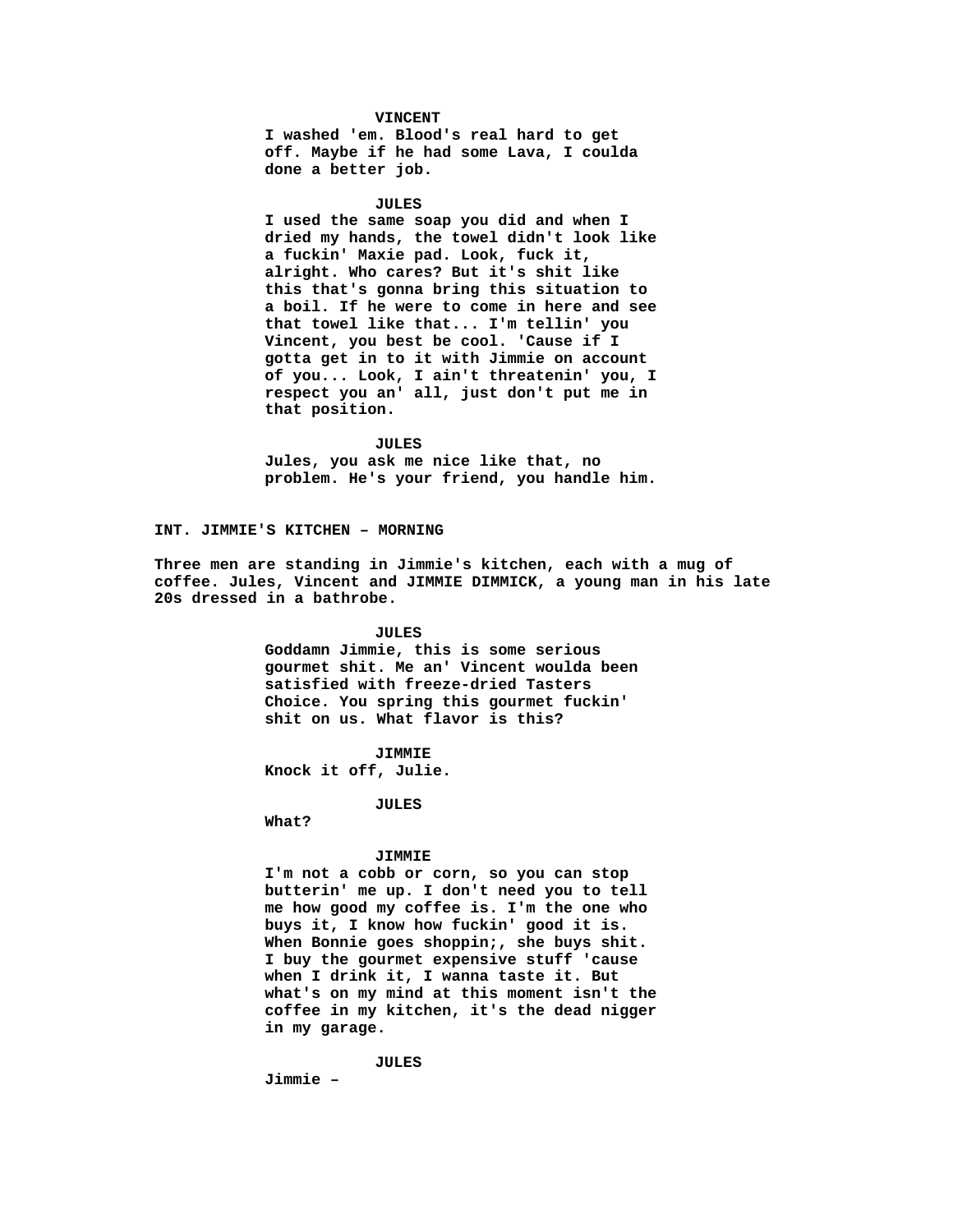### **JIMMIE**

**– I'm talkin'. Now let me ask you a question, Jules. When you drove in here, did you notice a sign out front that said, "Dead nigger storage?"**

**Jules starts to "Jimmie" him –**

### **JIMMIE**

**– answer to question. Did you see a sign out in front of my house that said, "Dead nigger storage?"**

**JULES (playing along) Naw man, I didn't.**

**JIMMIE You know why you didn't see that sign?**

**JULES**

**Why?**

**JIMMIE 'Cause storin' dead niggers ain't my fuckin' business!**

**Jules starts to "Jimmie" him.**

### **JIMMIE**

**– I ain't through! Now don't you understand that if Bonnie comes home and finds a dead body in her house, I'm gonna get divorced. No marriage counselor, no trial separation – fuckin' divorced. And I don't wanna get fuckin' divorced. The last time me an' Bonnie talked about this shit was gonna be the last time me an' Bonnie talked about this shit. Now I wanna help ya out Julie, I really do. But I ain't gonna lose my wife doin' it.**

**JULES**

**Jimmie –**

### **JIMMIE**

**– don't fuckin' Jimmie me, man, I can't be Jimmied. There's nothin' you can say that's gonna make me forget I love my wife. Now she's workin' the graveyard shift at the hospital. She'll be comin' home in less than an hour and a half. Make your phone calls, talk to your people, than get the fuck out of my house.**

#### **JULES**

**That's all we want. We don't wanna fuck up your shit,We just need to call our people to bring us in.**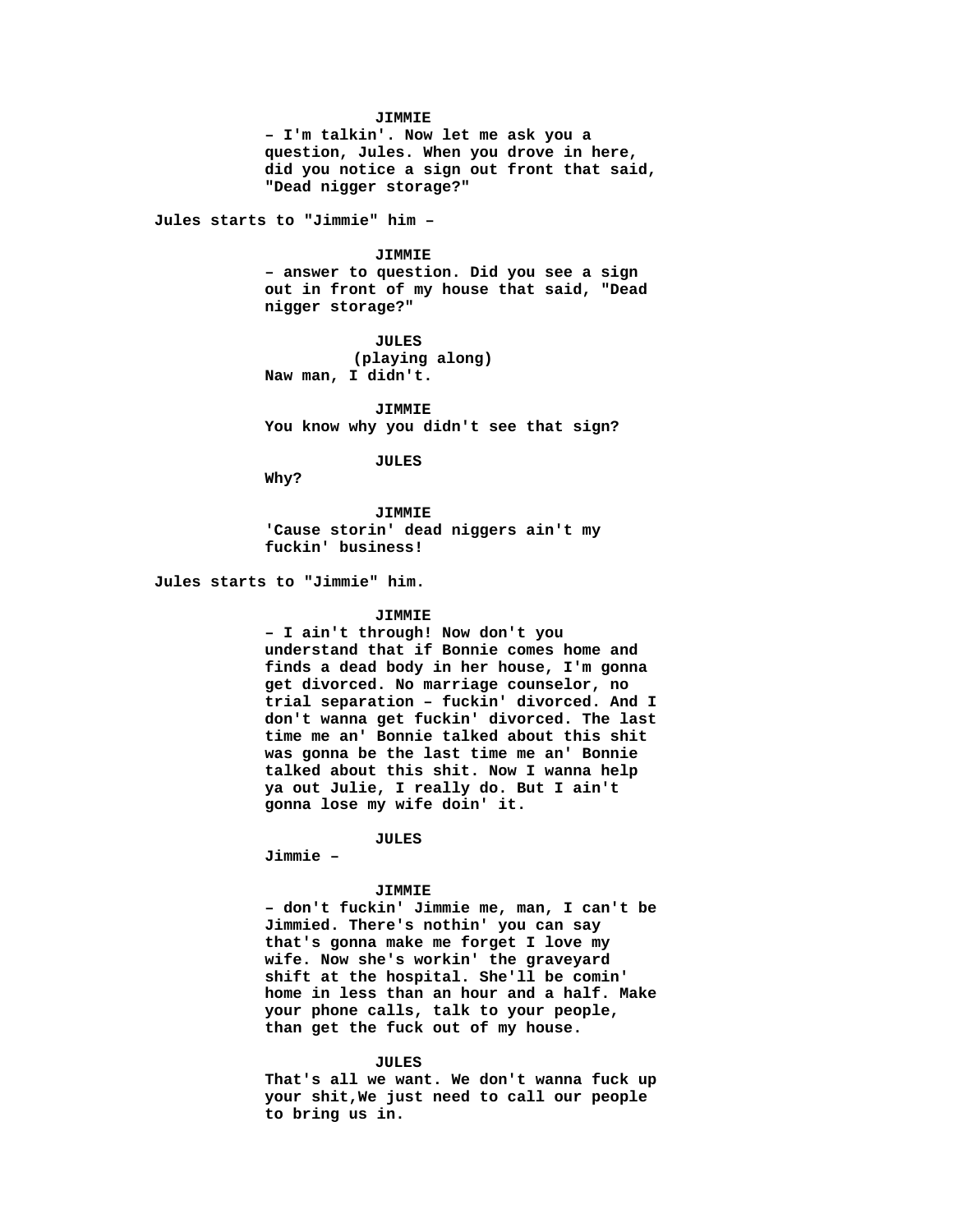#### **JIMMIE**

**Then I suggest you get to it. Phone's in my bedroom.**

**INT. MARSELLUS WALLACE'S DINING ROOM – MORNING**

**Marsellus Wallace sits at his dining table in a big comfy robe, eating his large breakfast, while talking on the phone.**

> **MARSELLUS ... well, say she comes home. Whaddya think she'll do? (pause) No fuckin' shit she'll freak. That ain't no kinda answer. You know 'er, I don't. How bad, a lot or a little?**

**INT. JIMMIE'S BEDROOM – MORNING**

**Jules paces around in Jimmie's bedroom on the phone.**

#### **JULES**

**You got to appreciate what an explosive element this Bonnie situation is. If she comes home from a hard day's work and finds a bunch of gangsters doin' a bunch of gangsta' shit in her kitchen, ain't no tellin' what she's apt to do.**

#### **MARSELLUS**

**I've grasped that, Jules. All I'm doin' is contemplating the "ifs."**

### **JULES**

**I don't wanna hear about no motherfuckin' "ifs."What I wanna hear from your ass is: "you ain't got no problems, Jules. I'm on the motherfucker. Go back in there, chill them niggers out and wait for the cavalry, which should be comin' directly."**

#### **MARSELLUS**

**You ain't got no problems, Jules. I'm on the motherfucker. Go back in there, chill them niggers out and wait for The Wolf, who should be comin' directly.**

**JULES You sendin' The Wolf?**

**MARSELLUS**

**Feel better?**

**JULES Shit Negro, that's all you had to say.**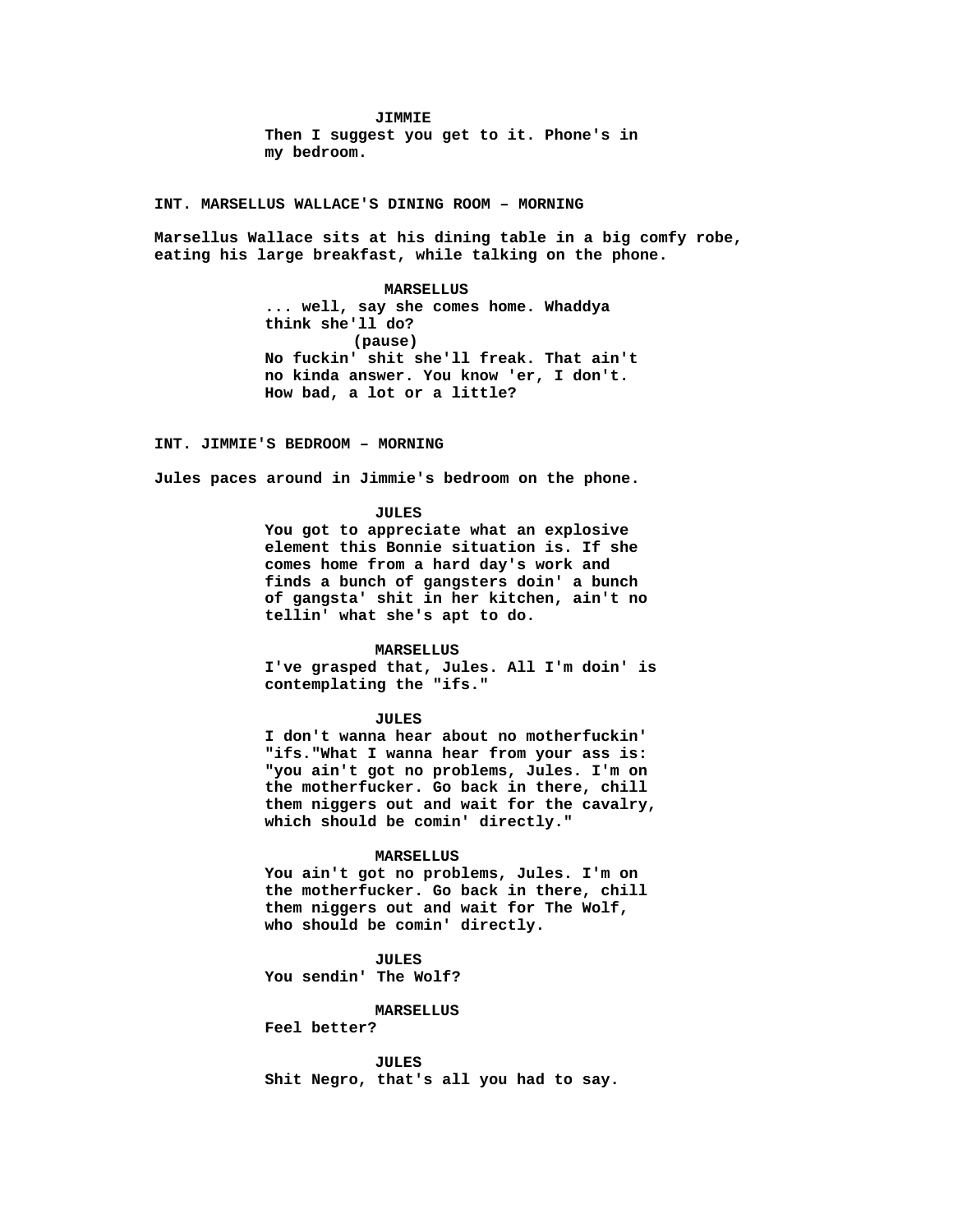### **INT. HOTEL SUITE – MORNING**

**The CAMERA looks through the bedroom doorway of a hotel suite into the main area. We SEE a crap game being played on a fancy crap table by GAMBLERS in tuxedos and LUCKY LADIES in fancy evening gowns. The CAMERA PANS to the right revealing: Sitting on a bed, phone in hand with his back to us, the tuxedo-clad WINSTON WOLF aka "THE WOLF". We also see The Wolf has a small notepad that he jots details in.**

> **THE WOLF (into phone) Is she the hysterical type? (pause) When she due? (jotting down) Give me the principals' names again? (jots down) Jules...**

**We SEE his book. The page has written on it:**

**"1265 Riverside Drive Toluca Lake 1 body (no head) Bloody shot-up car Jules (black)"**

> **THE WOLF ... Vincent... Jimmie... Bonnie...**

**He writes:**

**"Vincent (Dean Martin) Jimmie (house) Bonnie (9:30)"**

> **THE WOLF Expect a call around 10:30. It's about thirty minutes away. I'll be there in ten.**

**He hangs up. We never see his face.**

**CUT TO:**

**TITLE CARD OVER BLACK:**

**"NINE MINUTES AND THIRTY-SEVEN SECONDS LATER"**

**CUT TO:**

**EXT. JIMMIE'S STREET – MORNING**

**A silver Porsche WHIPS the corner leading to Jimmie's home, in HYPER DRIVE. Easily doing 135 mph, the Porsche stops on a dime in front of Jimmie's house.**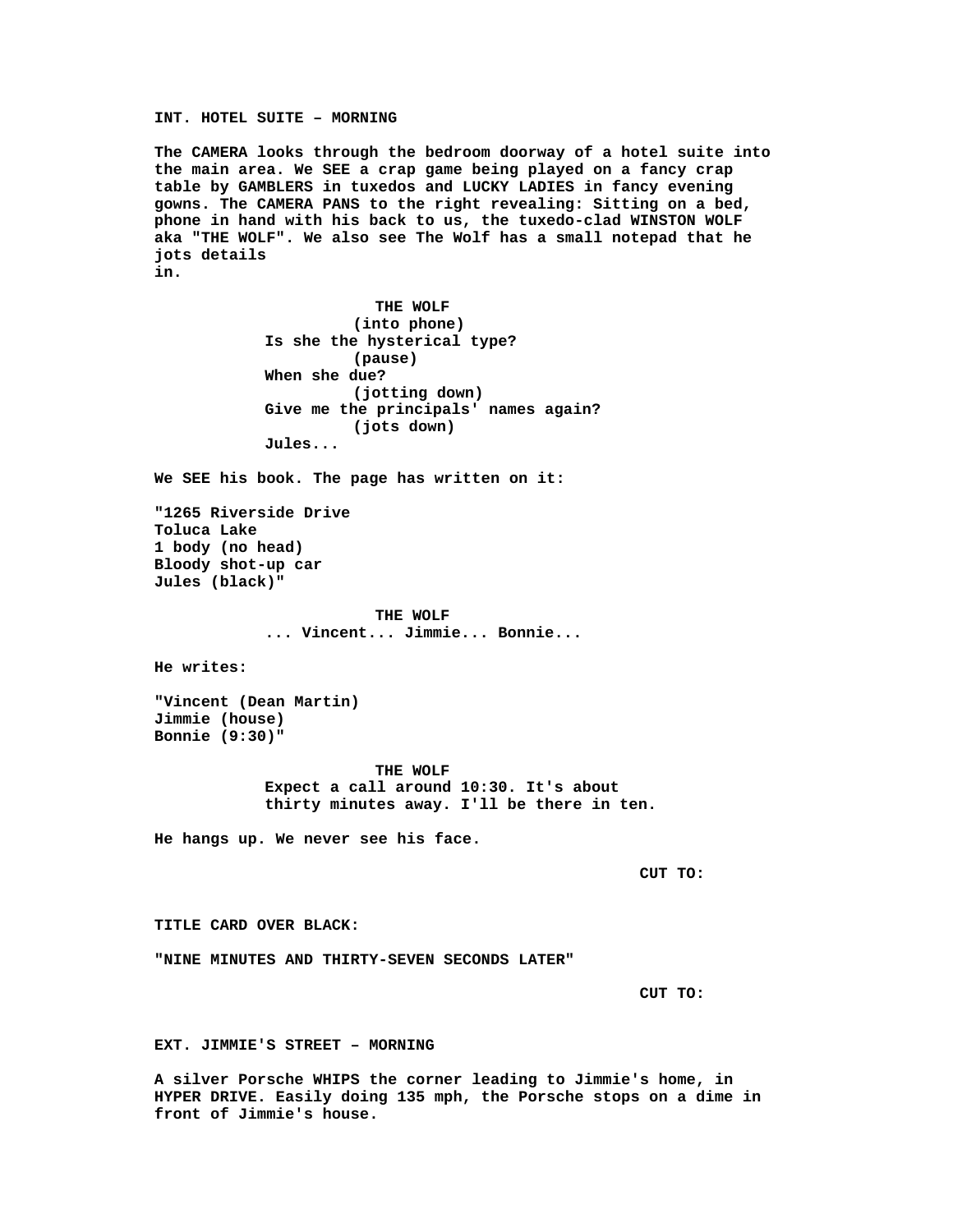**A ringed finger touches the doorbell: DING DONG.**

**INT. JIMMIE'S HOUSE – MORNING**

**Jimmie opens the door. We see, standing in the doorway, the tuxedo-clad man. He looks down to his notebook, then up at Jimmie.**

> **THE WOLF You're Jimmie, right? This is your house?**

> > **JIMMIE**

**Yeah.**

**THE WOLF (stick his hand out) I'm Winston Wolf, I solve problems.**

**JIMMIE Good, 'cause we got one.**

**THE WOLF So I heard. May I come in?**

# **JIMMIE**

**Please do.**

**In the dining room, Jules and Vincent stand up.**

### **THE WOLF**

**You must be Jules, which would make you Vincent. Let's get down to brass tacks, gentlemen. If I was informed correctly, the clock is ticking, is that right, Jimmie?**

### **JIMMIE**

**100%.**

**THE WOLF Your wife, Bonnie... (refers to his pad) ... comes home at 9:30 in the AM, is that correct?**

# **JIMMIE**

**Uh-huh.**

**THE WOLF**

**I was led to believe if she comes home and finds us here, she wouldn't appreciate it none too much.**

**JIMMIE**

**She won't at that.**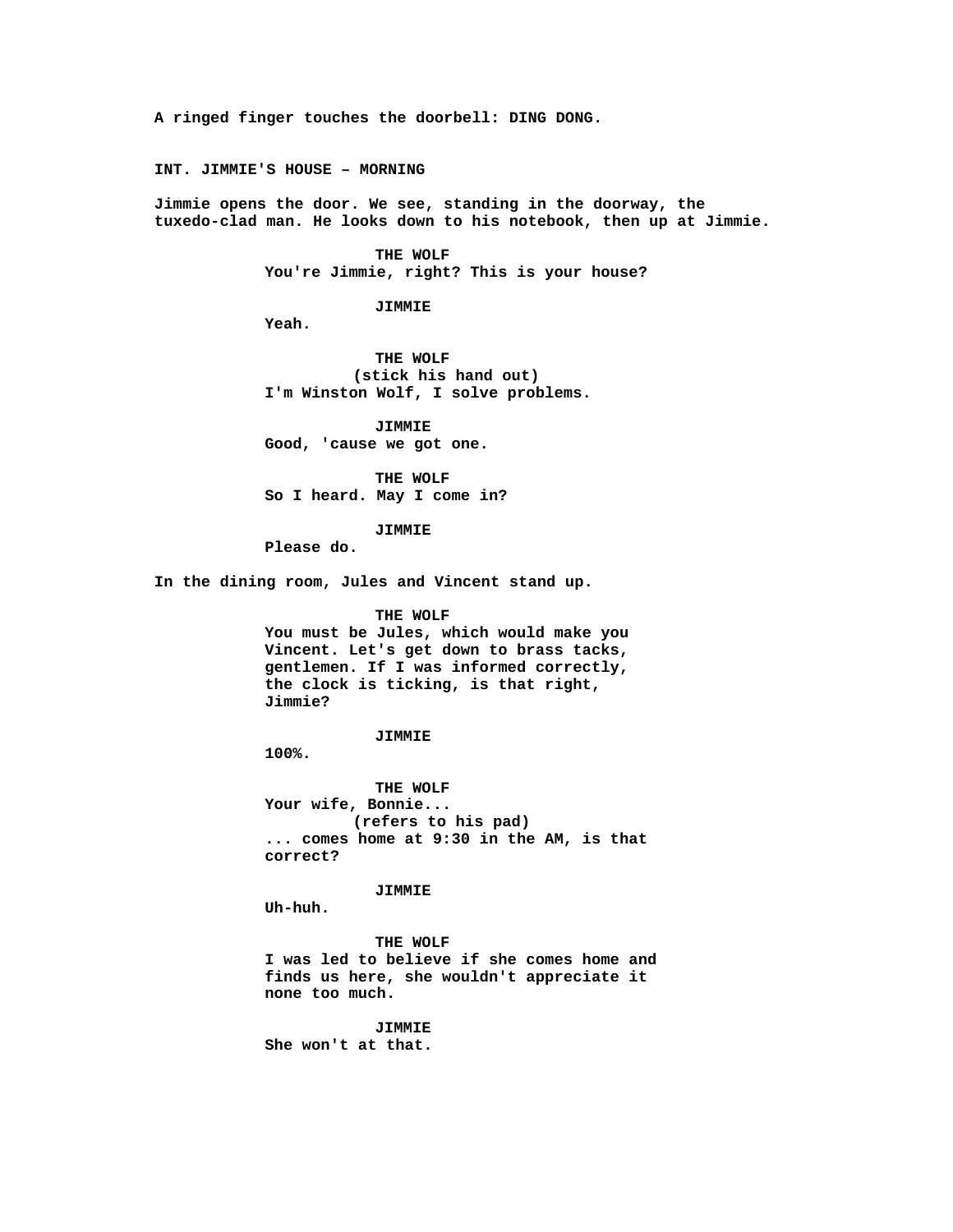### **THE WOLF**

**That give use forty minutes to get the fuck outta Dodge, which, if you do what I say when I say it, should by plenty. Now you got a corpse in a car, minus a head, in a garage. Take me to it.**

# **INT. JIMMIE'S GARAGE – MORNING**

**The three men hand back as The Wolf examines the car. He studies the car in silence, opening the door, looking inside, circling it.**

**THE WOLF**

**Jimmie?**

**JIMMIE**

**Yes.**

**THE WOLF Do me a favor, will ya? Thought I smelled some coffee in there. Would you make me a cup?**

**JIMMIE Sure, how do you take it?**

**THE WOLF Lotsa cream, lotsa sugar.**

**Jimmie exists. The Wolf continues his examination.**

### **THE WOLF**

**About the car, is there anything I need to know? Does it stall, does it make a lot of noise, does it smoke, is there gas in it, anything?**

**JULES Aside from how it looks, the car's cool.**

**THE WOLF Positive? Don't get me out on the road and I find out the brake lights don't work.**

**JULES Hey man, as far as I know, the motherfucker's tip-top.**

**THE WOLF Good enough, let's go back to the kitchen.**

**INT. KITCHEN – MORNING**

**Jimmie hands The Wolf a cup of coffee.**

**THE WOLF Thank you, Jimmie.**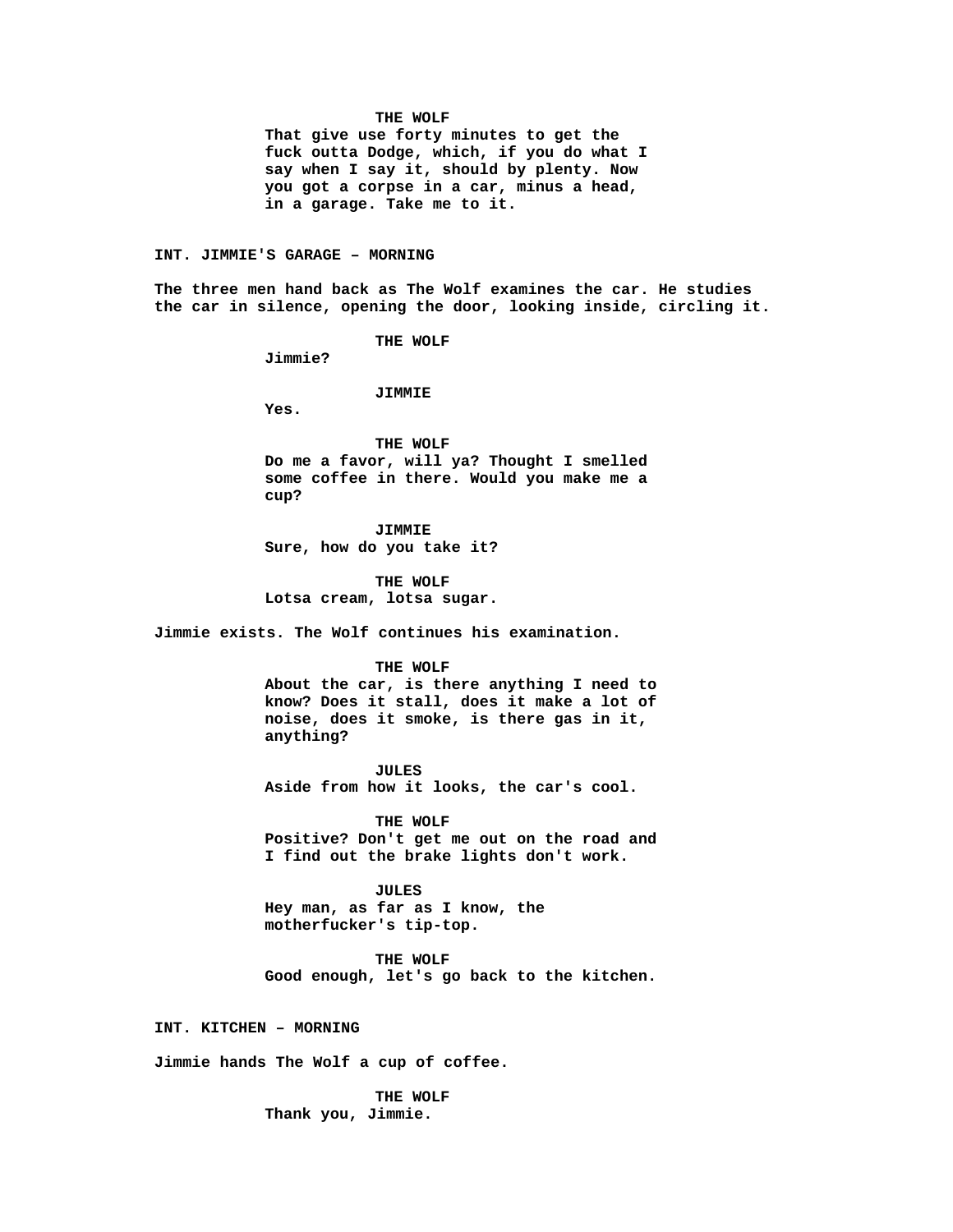**He takes a sip, then, pacing as he thinks, lays out for the three men the plan of action.**

# **THE WOLF**

**Okay first thing, you two.**

**(meaning Jules and Vincent) Take the body, stick it in the trunk. Now Jimmie, this looks to be a pretty domesticated house. That would lead me to believe that in the garage or under the sink, you got a bunch of cleaners and cleaners and shit like that, am I correct?**

# **JIMMIE**

**Yeah. Exactly. Under the sink.**

#### **THE WOLF**

**Good. What I need you two fellas to do is take those cleaning products and clean the inside of the car. And I'm talkin' fast, fast, fast. You need to go in the backseat, scoop up all those little pieces of brain and skull. Get it out of there. Wipe down the upholstery – now when it comes to upholstery, it don't need to be spic and span, you don't need to eat off in. Give it a good once over. What you need to take care of are the really messy parts. The pools of blood that have collected, you gotta soak that shit up. But the windows are a different story. Them you really clean. Get the Windex, do a good job. Now Jimmie, we need to raid your linen closet. I need blankets, I need comforters, I need quilts, I need bedspreads. The thicker the better, the darker the better. No whites, can't use 'em. We need to camouflage the interior of the car. We're gonna line the front seat and the backseat and the floor boards with quilts and blankets. If a cop stops us and starts stickin' his big snout in the car, the subterfuge won't last. But at a glance, the car will appear to be normal. Jimmie – lead the way, boys – get to work.**

**The Wolf and Jimmie turn, heading for the bedroom, leaving Vincent and Jules standing in the kitchen.**

> **VINCENT (calling after him) A "please" would be nice.**

**The Wolf stops and turns around.**

**THE WOLF**

**Come again?**

**VINCENT I said a "please" would be nice.**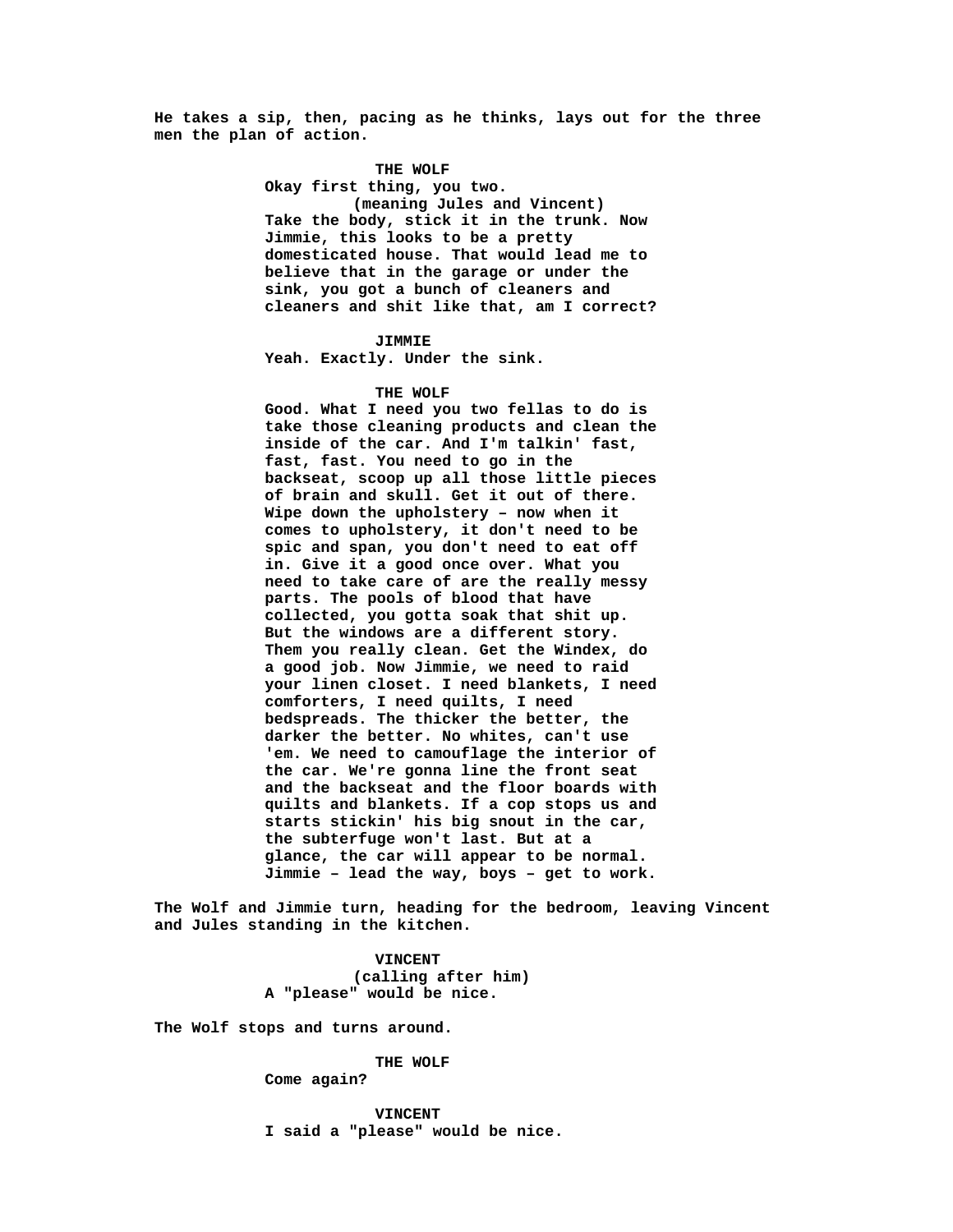**The Wolf takes a step toward him.**

### **THE WOLF**

**Set is straight, Buster. I'm not here to say "please."I'm here to tell you want to do. And if self-preservation is an instinct you possess, you better fuckin' do it and do it quick. I'm here to help. If my help's not appreciated, lotsa luck gentlemen.**

#### **JULES**

**It ain't that way, Mr. Wolf. Your help is definitely appreciated.**

**VINCENT**

**I don't mean any disrespect. I just don't like people barkin' orders at me.**

### **THE WOLF**

**If I'm curt with you, it's because time is a factor. I think fast, I talk fast, and I need you guys to act fast if you want to get out of this. So pretty please, with sugar on top, clean the fuckin' car.**

### **INT. JIMMIE'S BEDROOM – MORNING**

**Jimmie's gathering all the bedspreads, quilts and linen he has. The Wolf is on the phone.**

> **THE WOLF (into phone) It's a 1974 Chevy Nova. (pause) White. (pause) Nothin', except for the mess inside. (pause) About twenty minutes. (pause) Nobody who'll be missed. (pause) You're a good man, Joe. See ya soon. (he looks at Jimmie) How we comin', Jimmie?**

**Jimmie comes over with a handful of linen.**

**JIMMIE Mr. Wolf, you gotta understand somethin' –**

**THE WOLF – Winston, Jimmie – please, Winston.**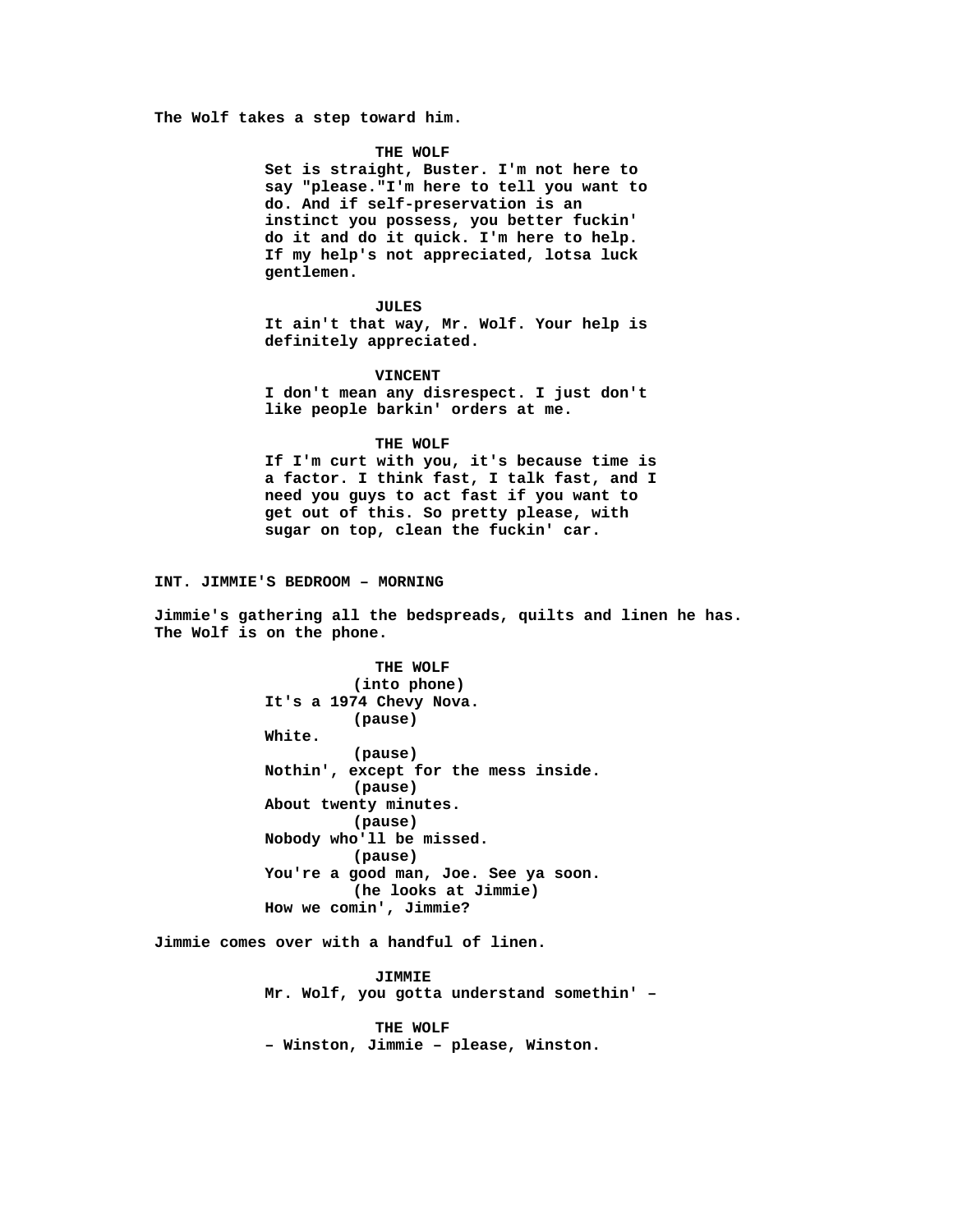### **JIMMIE**

**You gotta understand something, Winston. I want to help you guys out and all, but that's my best linen. It was a wedding present from my Uncle Conrad and Aunt Ginny, and they ain't with us anymore –**

### **THE WOLF**

**– let me ask you a question, if you don't mind?**

**JIMMIE**

**Sure.**

**THE WOLF Were you Uncle Conrad and Aunt Ginny millionaires?**

### **JIMMIE**

**No.**

# **THE WOLF**

**Well, your Uncle Marsellus is. And I'm positive if Uncle Conrad and Aunt Ginny were millionaires, they would've furnished you with a whole bedroom set, which your Uncle Marsellus is more than happy to do. (takes out a roll of bills) I like oak myself, that's what's in my bedroom. How 'bout you Jimmie, you an oak man?**

**JIMMIE**

**Oak's nice.**

# **INT. GARAGE – MORNING**

**Both Jules and Vincent are inside the car cleaning it up. Vincent is in the front seat washing windows, while Jules is in the backseat, picking up little pieces of skull and gobs of brain. Both are twice as bloody as they were before.**

#### **JULES**

**I will never forgive your ass for this shit. This is some fucked-up repugnant shit!**

#### **VINCENT**

**Did you ever hear the philosophy that once a man admits he's wrong, he's immediately forgiven for all wrong-doings?**

# **JULES**

**Man, get outta my face with that shit! The motherfucker who said that never had to pick up itty-bitty pieces of skull with his fingers on account of your dumb ass.**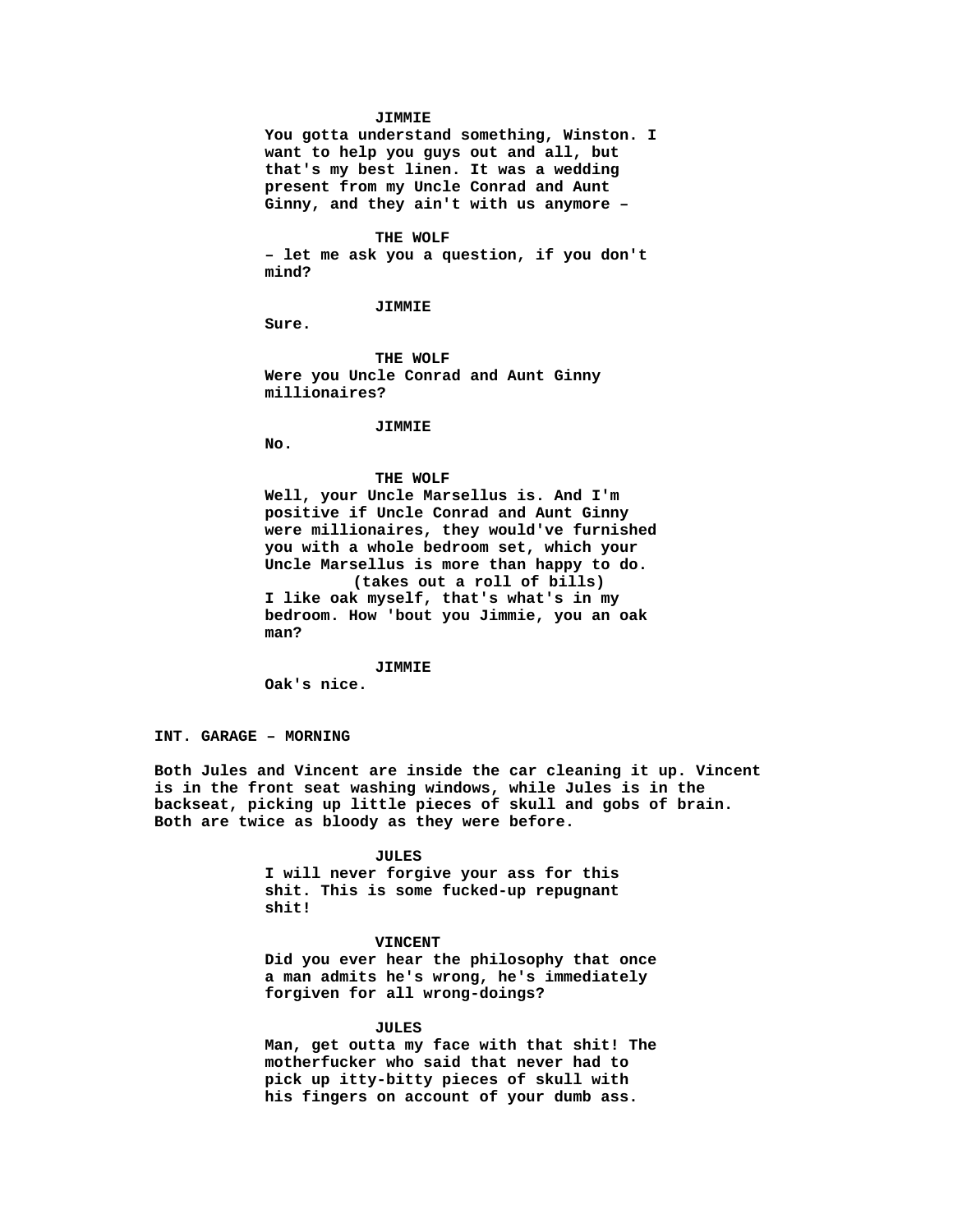## **VINCENT**

**I got a threshold, Jules. I got a threshold for the abuse I'll take. And you're crossin' it. I'm a race car and you got me in the red. Redline 7000, that's where you are. Just know, it's fuckin' dangerous to be drivin' a race car when it's in the red. It could blow.**

## **JULES**

**You're gettin' ready to blow? I'm a mushroom-cloud-layin' motherfucker! Every time my fingers touch brain I'm "SUPERFLY T.N.T," I'm the "GUNS OF NAVARONE." I'm what Jimmie Walker usta talk about. In fact, what the fuck am I doin' in the back? You're the motherfucker should be on brain detail. We're tradin'. I'm washin' windows and you're pickin' up this nigger's skull.**

**INT. CHEVY NOVA – MORNING**

**The interior of the car has been cleaned and lined with bedspreads and quilts. Believe it or not, what looked like a portable slaughterhouse can actually pass for a non-descript vehicle.**

**The Wolf circles the car examining it.**

**Jules and Vincent stand aside, their clothes are literally a bloody mess, but they do have a sense of pride in what a good job they've done.**

> **THE WOLF Fine job, gentlemen. We may get out of this yet.**

**JIMMIE I can't believe that's the same car.**

**THE WOLF Well, let's not start suckin' each other's dicks quite yet. Phase one is complete, clean the car, which moves us right along to phase two, clean you two.**

# **EXT. JIMMIE'S BACKYARD – MORNING**

**Jules and Vincent stand side by side in their black suits, covered in blood, in Jimmie's backyard. Jimmie holds a plastic Hefty trash bag, while The Wolf holds a garden hose with one of those guns nossles attached.**

**THE WOLF**

**Strip.**

**VINCENT All the way?**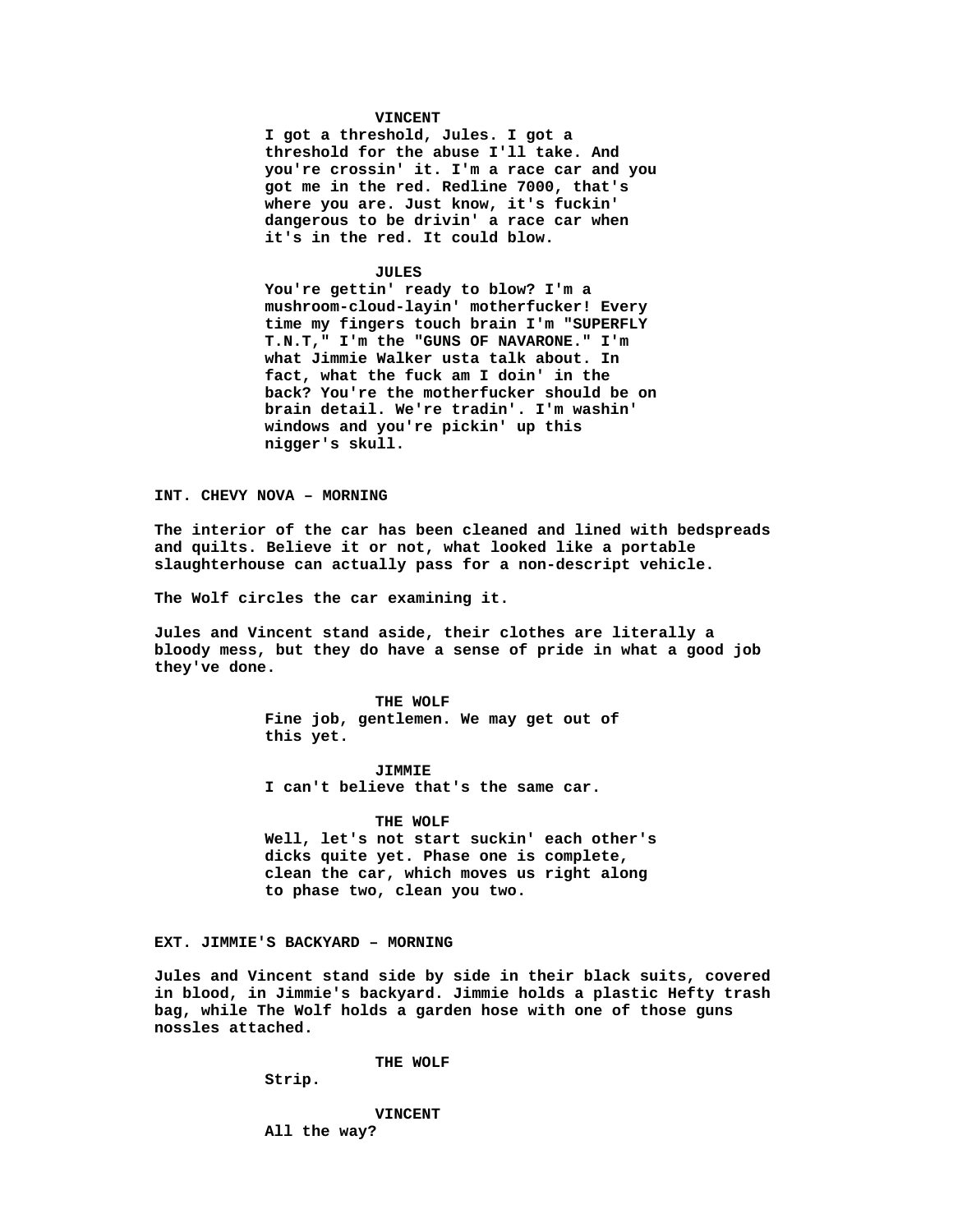**THE WOLF**

**To your bare ass.**

**As they follow directions, The Wolf enjoys a smoke.**

#### **THE WOLF**

**Quickly gentlemen, we got about fifteen minutes before Jimmie's better-half comes pulling into the driveway.**

**JULES This morning air is some chilly shit.**

**VINCENT Are you sure this is absolutely necessary?**

**THE WOLF You know what you two look like?**

**VINCENT**

**What?**

**THE WOLF**

**Like a couple of guys who just blew off somebody's head. Yes, strippin' off those bloody rags is absolutely necessary. Toss the clothes in Jim's garbage bag.**

**JULES Now Jimmie, don't do nothin' stupid like puttin' that out in front of your house for Elmo the garbage man to take away.**

**THE WOLF Don't worry, we're takin' it with us. Jim, the soap.**

**He hands the now-naked men a bar of soap.**

**THE WOLF Okay gentlemen, you're both been to County before, I'm sure. Here it comes.**

**He hits the trigger, water SHOOTS OUT, SMACKING both men.**

**JULES Goddamn, that water's fuckin' cold!**

**THE WOLF Better you than me, gentlemen.**

**The two men, trembling, scrub themselves.**

**THE WOLF Don't be afraid of the soap, spread it around.**

**The Wolf stops the hose, tossing it on the ground.**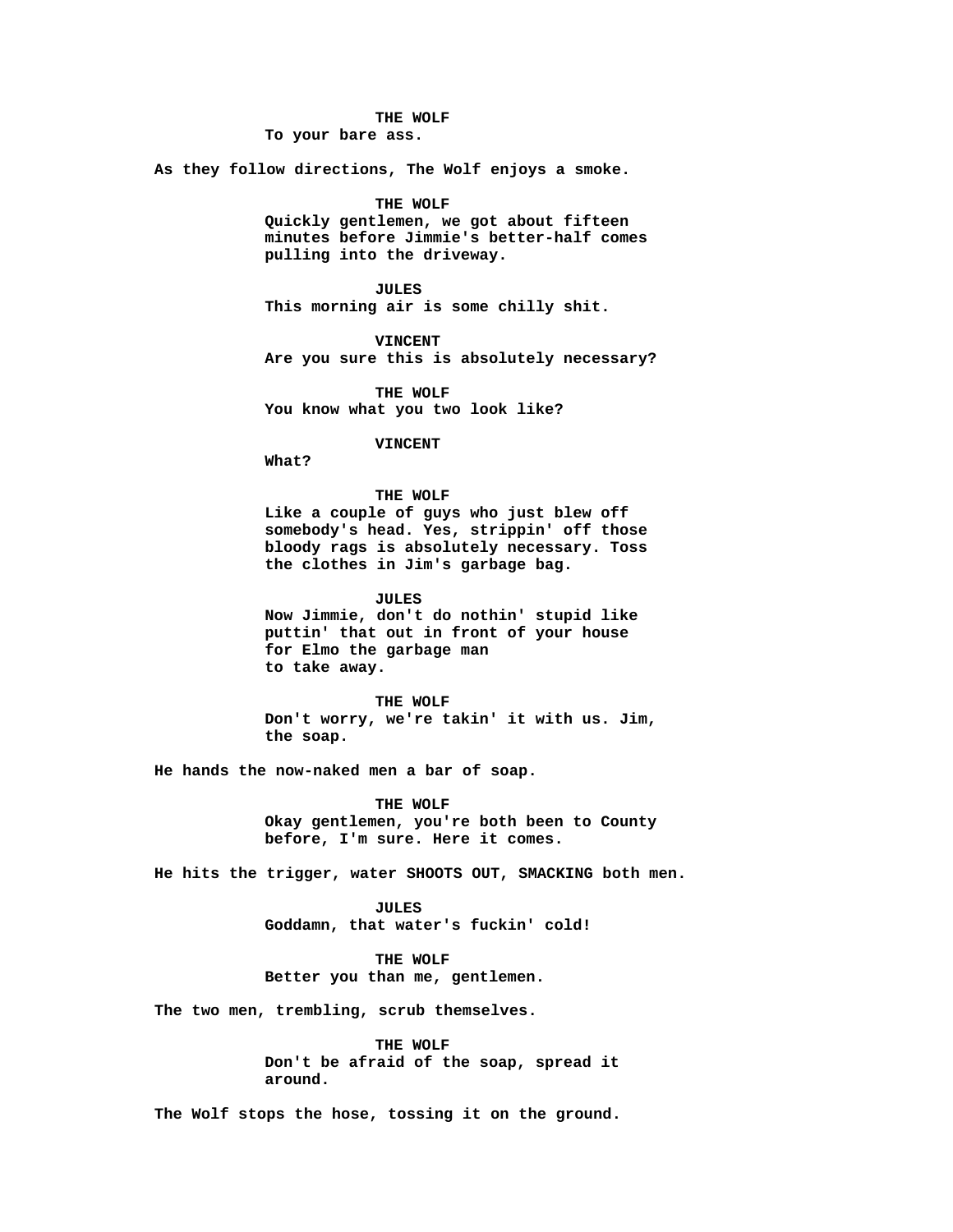## **THE WOLF**

**Towel 'em.**

**Jimmie tosses them each a towel, which they rub furiously across their bodies.**

> **THE WOLF You're dry enough, give 'em their clothes.**

> > **FADE UP ON:**

## **JULES ANDVINCENT**

**In their tee-shirts and swim trunks. They look a million miles away from the black-suited, bad-asses we first met.**

> **THE WOLF Perfect. Perfect. We couldn't've planned this better. You guys look like... what do they look like, Jimmie?**

**JIMMIE Dorks. They look like a couple of dorks.**

**The Wolf and Jimmie laugh.**

**JULES Ha ha ha. They're your clothes, motherfucker.**

**JIMMIE I guess you just gotta know how to wear them.**

## **JULES**

**Yeah, well, out asses ain't the expert on wearin' dorky shit that your is.**

**THE WOLF C'mon, gentlemen, we're laughin' and jokin' our way into prison. Don't make me beg.**

**INT. JIMMIE'S GARAGE – MORNING**

**The garbage bag is tossed in the car trunk on top of Marvin. The Wolf SLAMS is closed.**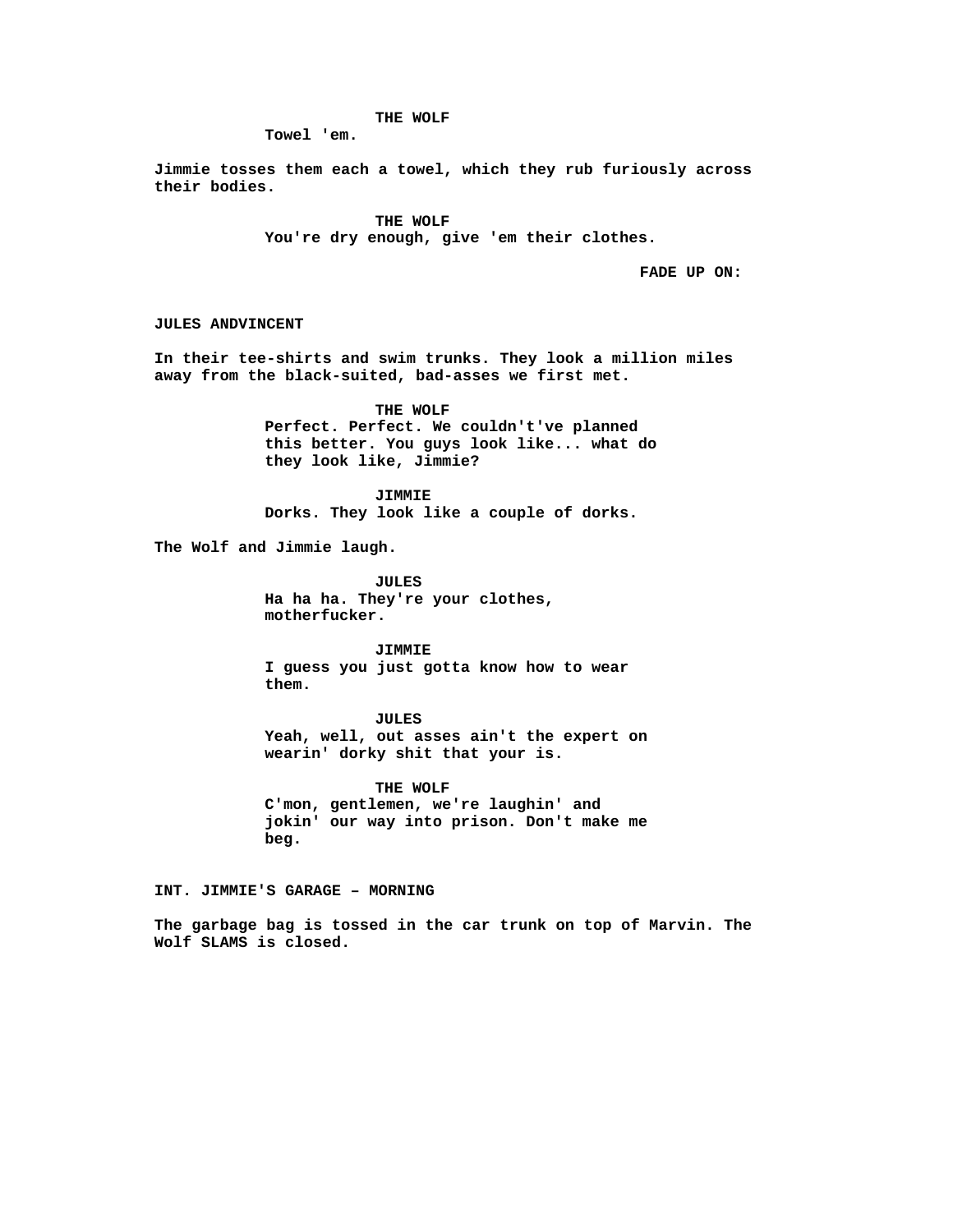## **THE WOLF**

**Gentlemen, let's get our rules of the road straight. We're going to a place called Monster Joe's Truck and Tow. Monster Joe and his daughter Raquel are sympathetic to out dilemma. The place is North Hollywood, so a few twist and turns aside, we'll be goin' up Hollywood Way. Now I'll drive the tainted car. Jules, you ride with me. Vincent, you follow in my Porsche. Now if we cross the path of any John Q. Laws, nobody does a fuckin' thing 'til I do something. (to Jules) What did I say? JULES Don't do shit unless – THE WOLF – unless what? JULES Unless you do it first. THE WOLF Spoken like a true prodigy. (to Vincent) How 'bout you, Lash Larue? Can you keep your spurs from jingling and jangling? VINCENT I'm cool, Mr. Wolf. My gun just went off, I dunno how. THE WOLF Fair enough. (he throws Vince his car keys)**

**I drive real fuckin' fast, so keep up. If I get my car back any different than I gave it, Monster Joe's gonna be disposing of two bodies.**

# **EXT. MONSTER JOE'S TRUCK AND TOW – MORNING**

**Jules and Vincent wait by Winston's Porsche.**

#### **JULES**

**We cool?**

**WINSTON Like it never happened.**

**Jules and Vincent bump fists.**

**WINSTON Boys, this is Raquel. Someday, all this will be hers.**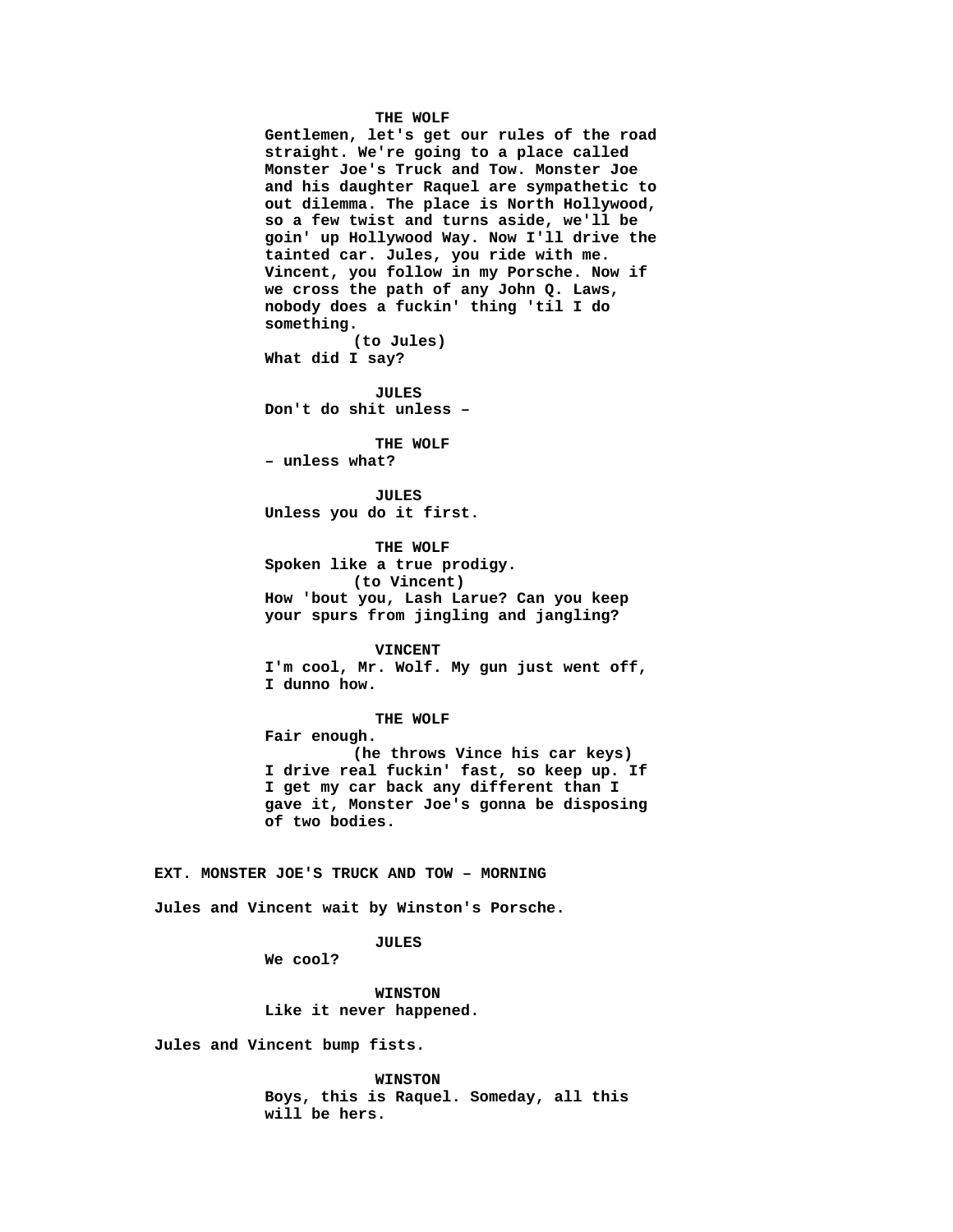# **RAQUEL**

**(to the boys) Hi. You know, if they ever do "I SPY: THE MOTION PICTURE," you guys, I'd be great. What's with the outfits. You guys going to a volleyball game?**

**Winston laughs, the boys groan.**

**WINSTON**

**I'm takin' m'lady out to breakfast. Maybe I can drop you two off. Where do you live?**

**VINCENT**

**Redondo Beach.**

**JULES**

**Inglewood.**

**Winston grabs Jules' wrist and pantomimes like he's in a "DEAD ZONE" trance.**

 **WINSTON**

**(painfully) It's your future: I see... a cab ride. (dropping the act) Sorry guys, move out of the sticks. (to Raquel) Say goodbye, Raquel**

**RAQUEL Goodbye, Raquel.**

**WINSTON**

**I'll see you two around, and stay outta trouble, you crazy kids.**

**Winston turns to leave.**

**JULES**

**Mr. Wolf.**

**He turns around.**

**JULES I was a pleasure watchin' you work.**

**The Wolf smiles.**

**WINSTON**

**Call me Winston.**

**He turns and banters with Raquel as they get in the Porsche.**

**WINSTON**

**You hear that, young lady? Respect. You could lean a lot from those two fine specimens. Respect for one's elders shows character.**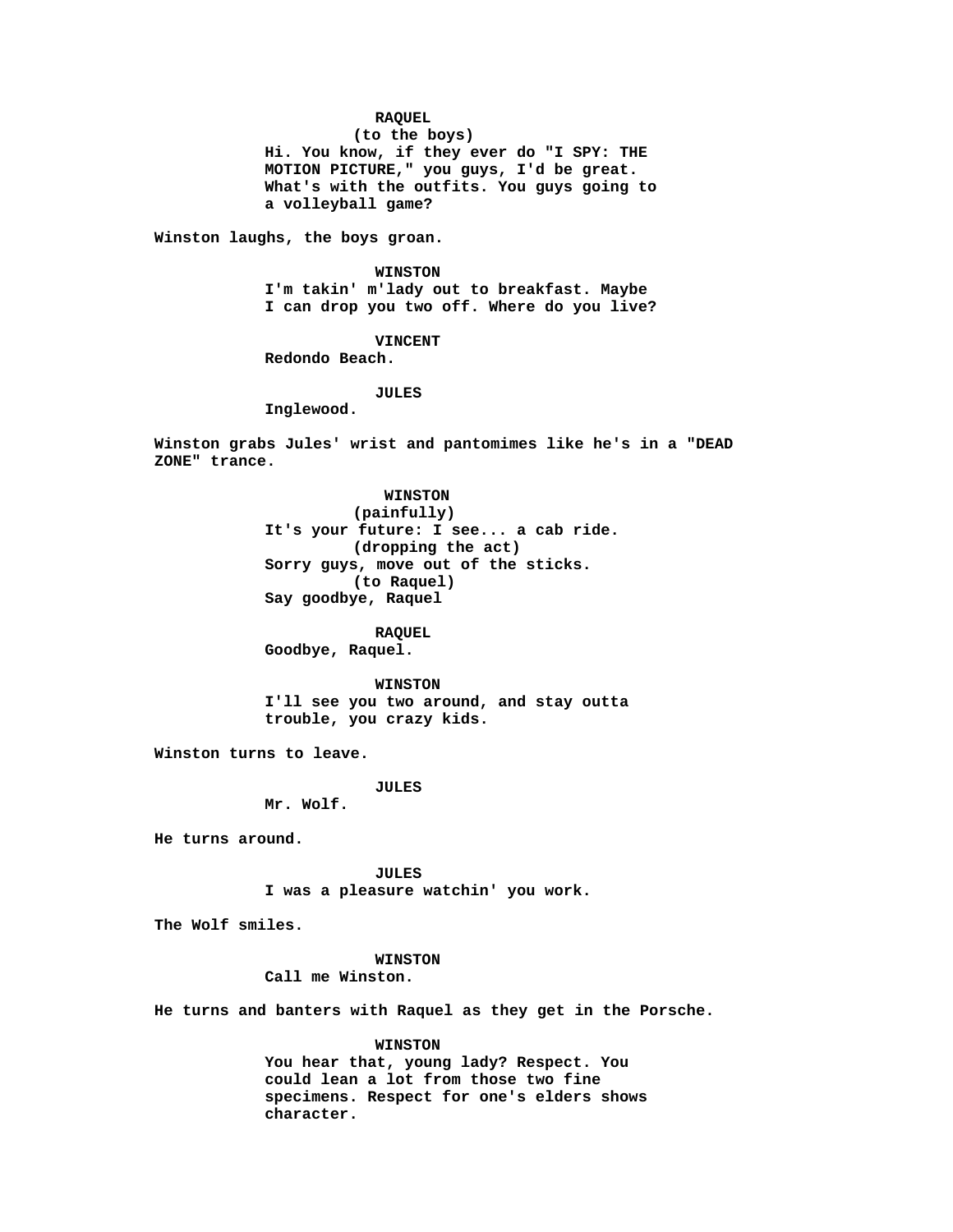**RAQUEL**

**I have character.**

**WINSTON Just because you are a character doesn't mean you have character.**

**RAQUEL Oh you're so funny, oh you're so funny.**

**The Porsche SHOOTS OFF down the road.**

**The two men left alone look at each other.**

**JULES**

**Wanna share a cab?**

**VINCENT You know I could go for some breakfast. What to have breakfast with me?**

# **JULES**

**Sure.**

# **INT. COFFEE SHOP – MORNING**

**Jules and Vincent sit at a booth. In front of Vincent is a big stack of pancakes and sausages, which he eats with gusto. Jules, on the other hand, just has a cup of coffee and a muffin. He seems far away in thought. The Waitress pours a refill for both men,**

#### **VINCENT**

**Thanks a bunch. (to Jules, who's nursing his coffee) Want a sausage?**

**JULES Naw, I don't eat pork.**

**VINCENT Are you Jewish?**

**JULES I ain't Jewish man, I just don't dig on swine.**

**VINCENT**

**Why not?**

**JULES They're filthy animals. I don't eat filthy animals.**

**VINCENT Sausages taste good. Pork chops taste good.**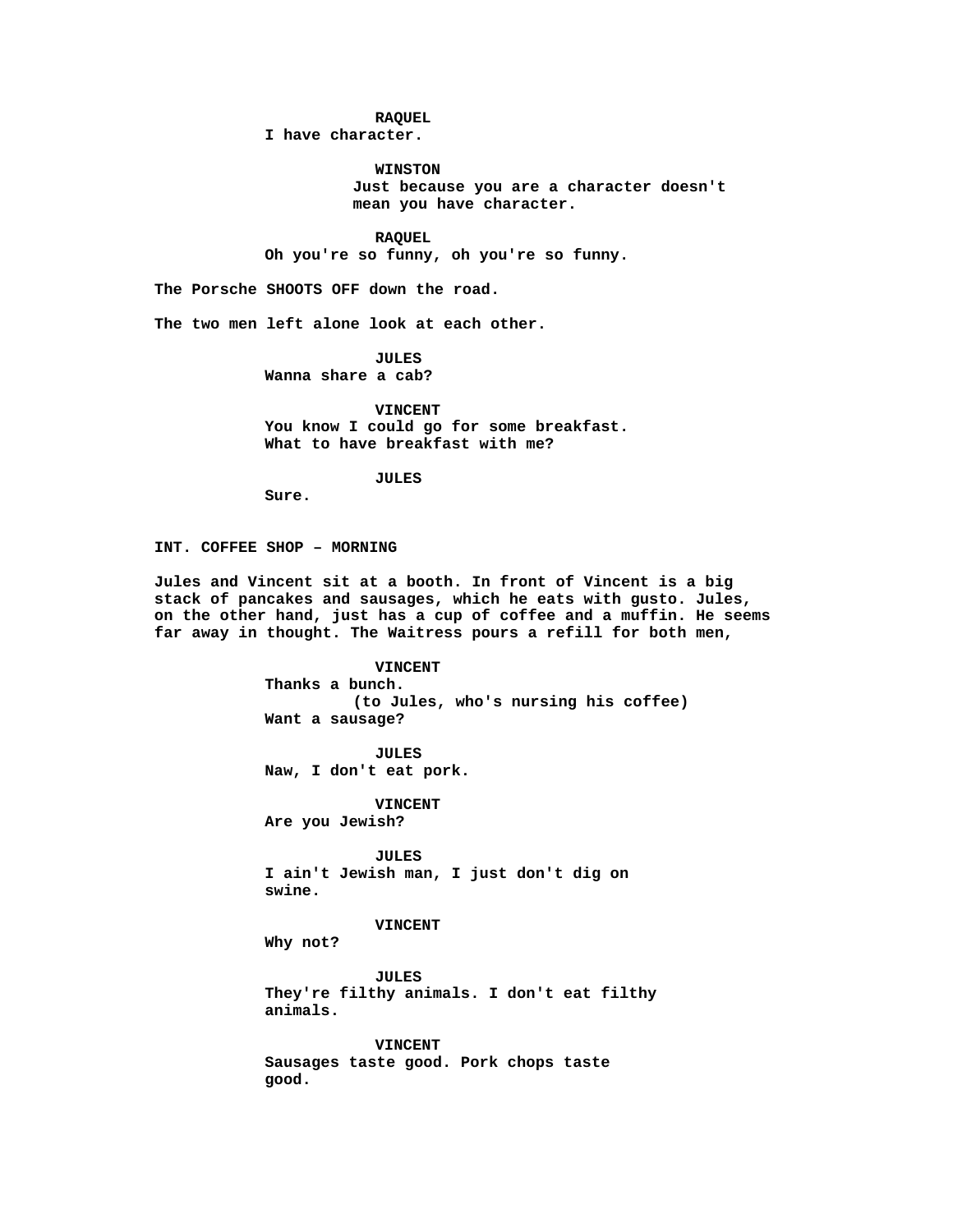**A sewer rat may taste like pumpkin pie. I'll never know 'cause even if it did, I wouldn't eat the filthy motherfucker. Pigs sleep and root in shit. That's a filthy animal. I don't wanna eat nothin' that ain't got enough sense to disregard its own feces.**

## **VINCENT**

**How about dogs? Dogs eat their own feces.**

## **JULES**

**I don't eat dog either.**

## **VINCENT**

**Yes, but do you consider a dog to be a filthy animal?**

# **JULES**

**I wouldn't go so far as to call a dog filthy, but they're definitely dirty. But a dog's got personality. And personality goes a long way.**

# **VINCENT**

**So by that rationale, if a pig had a better personality, he's cease to be a filthy animal?**

## **JULES**

**We'd have to be talkin' 'bout one motherfuckin' charmin' pig. It'd have to be the Cary Grant of pigs.**

**The two men laugh.**

**VINCENT Good for you. Lighten up a little. You been sittin' there all quiet.**

**JULES I just been sittin' here thinkin'.**

**VINCENT (mouthful of food) About what?**

**JULES The miracle we witnessed.**

**VINCENT The miracle you witnessed. I witnessed a freak occurrence.**

**JULES Do you know that a miracle is?**

# **VINCENT**

**An act of God.**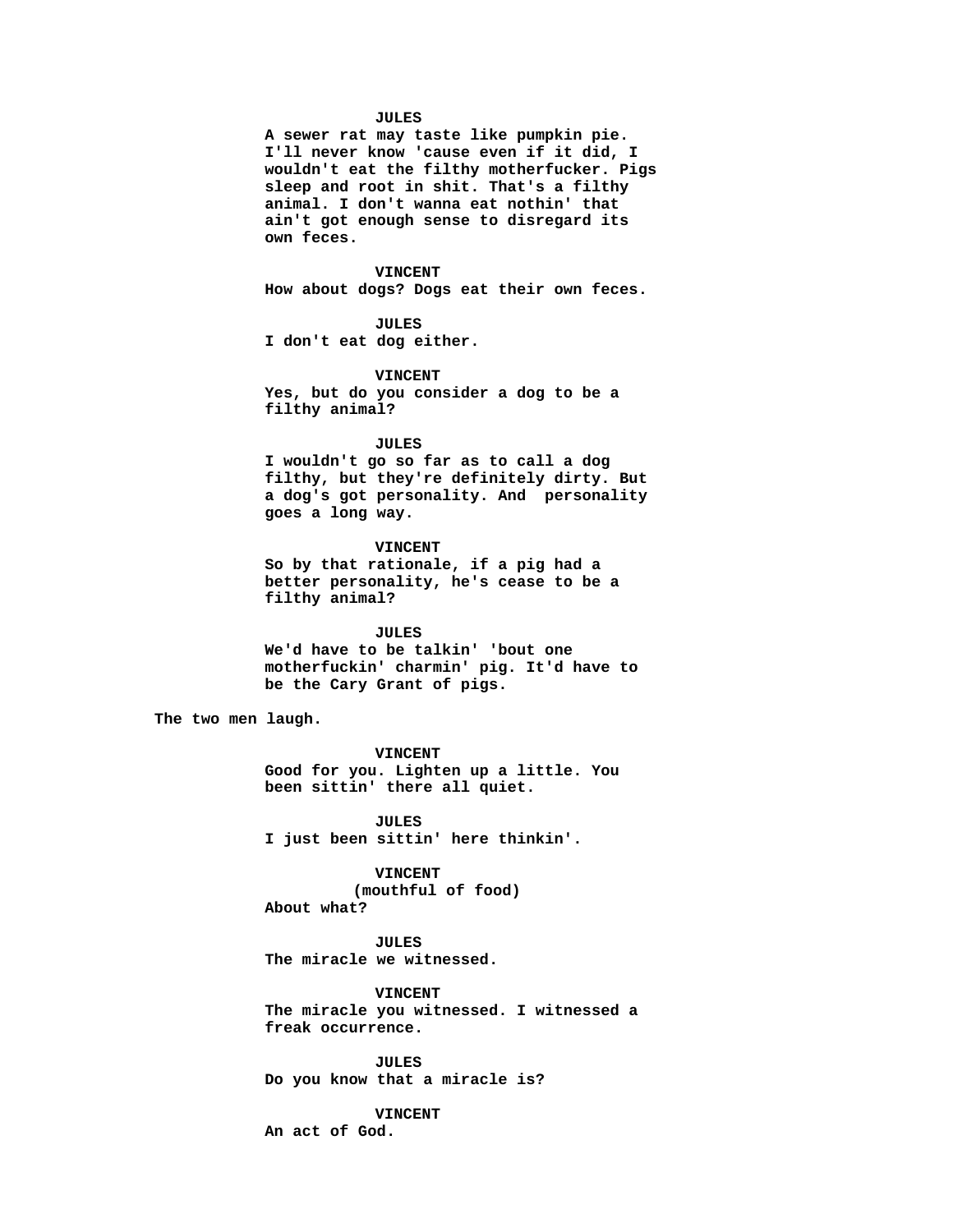**What's an act of God?**

## **VINCENT**

**I guess it's when God makes the impossible possible. And I'm sorry Jules, but I don't think what happened this morning qualifies.**

## **JULES**

**Don't you see, Vince, that shit don't matter. You're judging this thing the wrong way. It's not about what. It could be God stopped the bullets, he changed Coke into Pepsi, he found my fuckin' car keys. You don't judge shit like this based on merit. Whether or not what we experienced was an according-to-Hoyle miracle is insignificant. What is significant is I felt God's touch, God got involved.**

#### **VINCENT**

**But why?**

**JULES That's what's fuckin' wit' me! I don't know why. But I can't go back to sleep.**

**VINCENT**

**So you're serious, you're really gonna quit?**

**JULES The life, most definitely.**

**Vincent takes a bite of food. Jules takes a sip of coffee In the b.g., we see a PATRON call the Waitress.**

#### **PATRON**

**Garcon! Coffee!**

**We recognize the patron to be Pumpkin from the first scene of Pumpkin and Honey Bunny.**

#### **VINCENT**

**So if you're quitting the life, what'll you do?**

**JULES That's what I've been sitting here contemplating. First, I'm gonna deliver this case to Marsellus. Then, basically, I'm gonna walk the earth.**

**VINCENT What do you mean, walk the earth?**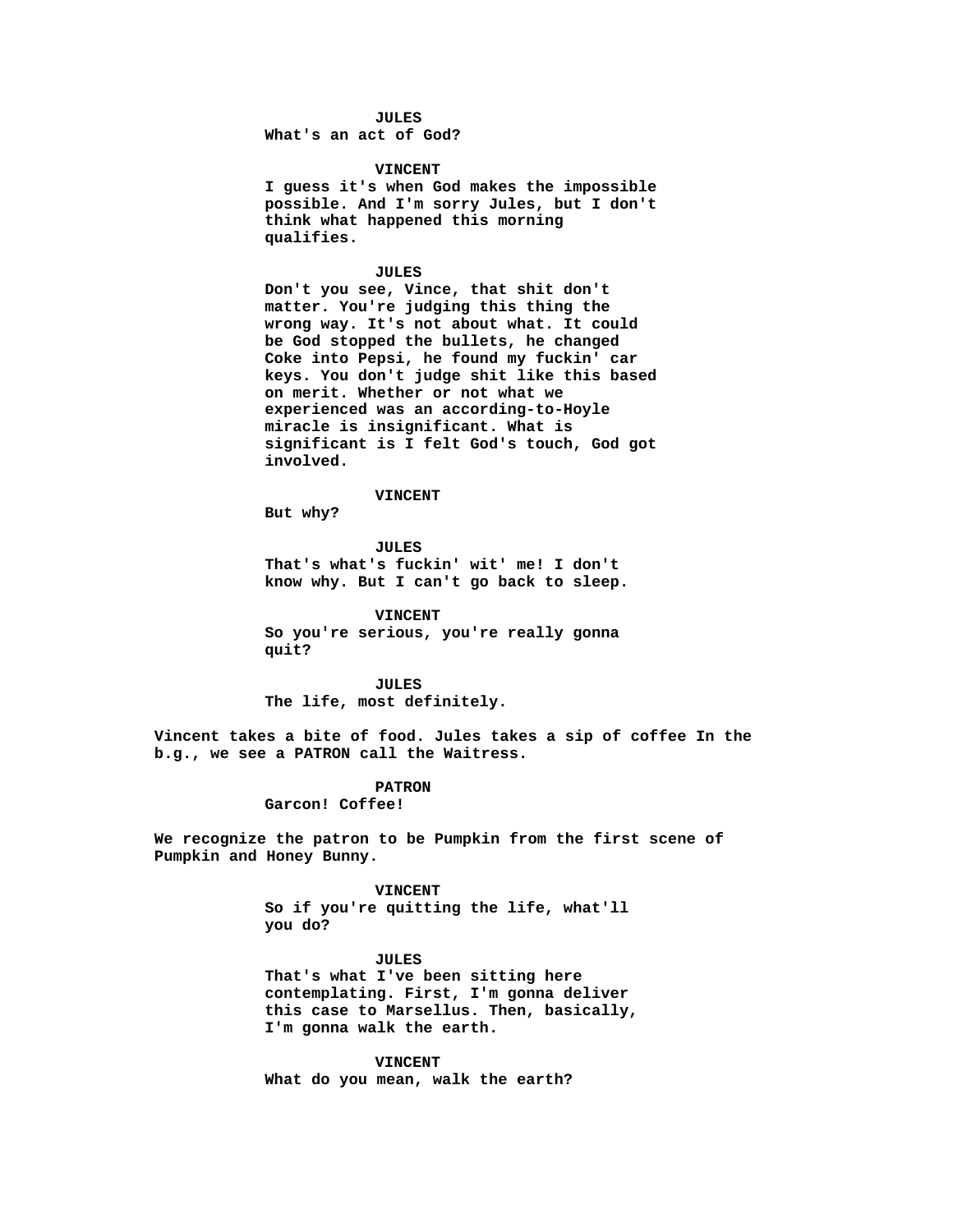**You know, like Caine in "KUNG FU." Just walk from town to town, meet people, get in adventures.**

#### **VINCENT**

**How long do you intend to walk the earth?**

## **JULES**

**Until God puts me where he want me to be.**

# **VINCENT**

**What if he never does?**

#### **JULES**

**If it takes forever, I'll wait forever.**

**VINCENT So you decided to be a bum?**

**JULES**

**I'll just be Jules, Vincent – no more, no less.**

## **VINCENT**

**No Jules, you're gonna be like those pieces of shit out there who beg for change. They walk around like a bunch of fuckin' zombies, they sleep in garbage bins, they eat what I throw away, and dogs piss on 'em. They got a word for 'em, they're called bums. And without a job, residence, or legal tender, that's what you're gonna be – a fuckin' bum!**

## **JULES**

**Look my friend, this is just where me and you differ –**

**VINCENT**

**– what happened was peculiar – no doubt about it – but it wasn't water into wine.**

**JULES All shapes and sizes, Vince.**

# **VINCENT**

**Stop fuckin' talkin' like that!**

# **JULES**

**If you find my answers frightening, Vincent, you should cease askin' scary questions.**

**VINCENT I gotta take a shit. To be continued.**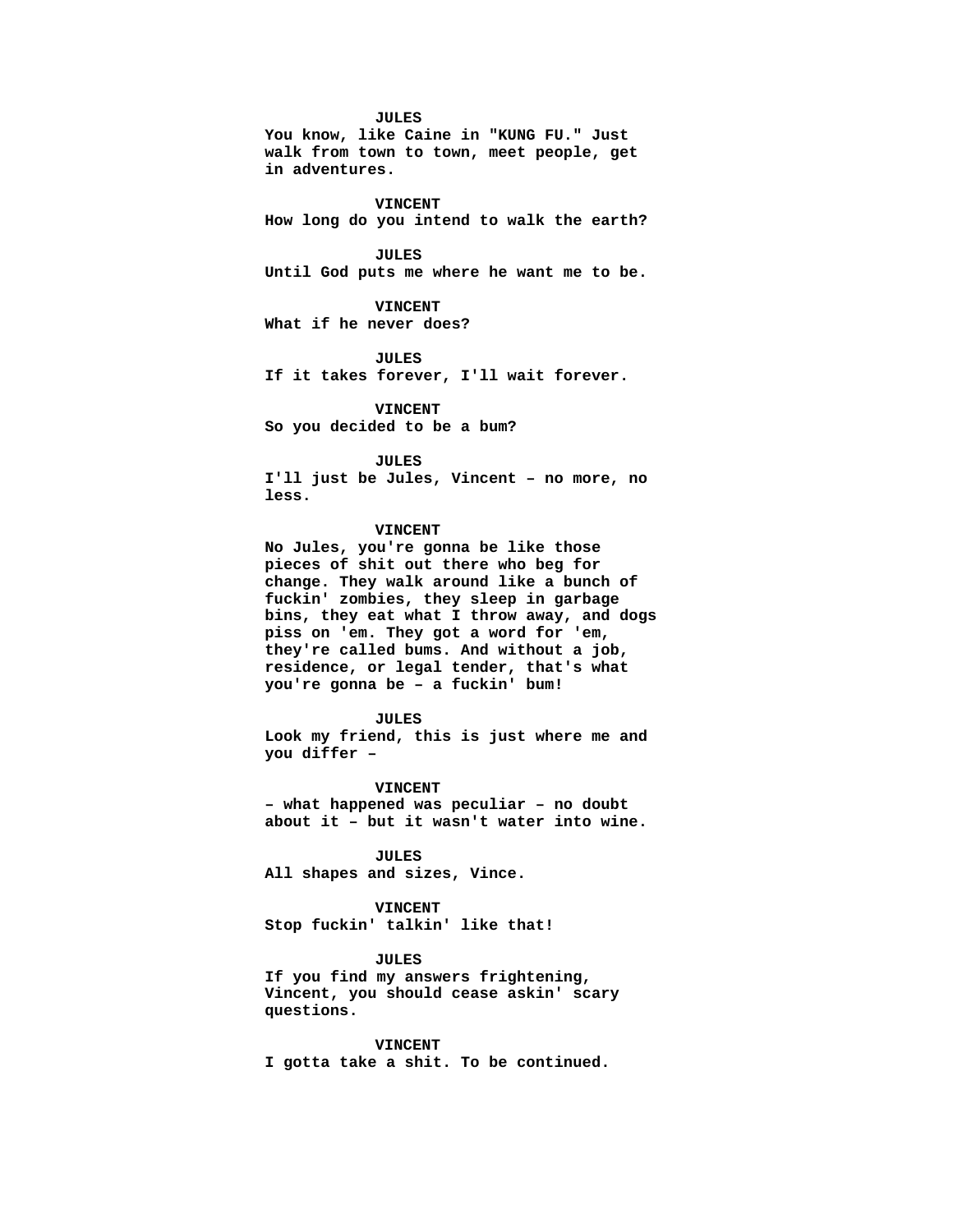**Vincent exitsfor the restroom.**

**Jules, alone, takes a mouthful of muffin, then... Pumpkin and Honey Bunny rise with guns raised.**

> **PUMPKIN Everybody be cool, this is a robbery!**

**HONEY BUNNY Any of you fuckin' pricks move and I'll execute every one of you motherfuckers! Got that?!**

**Jules looks up, not believing what he's seeing. Under the table, Jules' hand goes to his .45 Automatic. He pulls it out, COCKING IT.**

> **PUMPKIN Customers stay seated, waitresses on the floor.**

**HONEY BUNNY Now mean fuckin' now! Do it or die, do it or fucking die!**

**Like lightning, Pumpkin moves over to the kitchen. While Honey Bunny SCREAMS out threats to the PATRONS, keeping them terrified.**

> **PUMPKIN You Mexicans in the kitchen, get out here! Asta luego!**

**Three COOKS and two BUSBOYS come out of the kitchen.**

**PUMPKIN On the floor or I'll cook you ass, comprende?**

**They comprende. The portly MANAGER speaks up.**

**MANAGER I'm the manager here, there's no problem, no problem at all –**

**Pumpkin head his way.**

**PUMPKIN You're gonna give me a problem?**

**He reaches him and sticks the barrel of his gun hard in the Manager's neck.**

> **PUMPKIN What? You said you're gonna give me a problem?**

**MANAGER No, I'm not. I'm not gonna give you any problem!**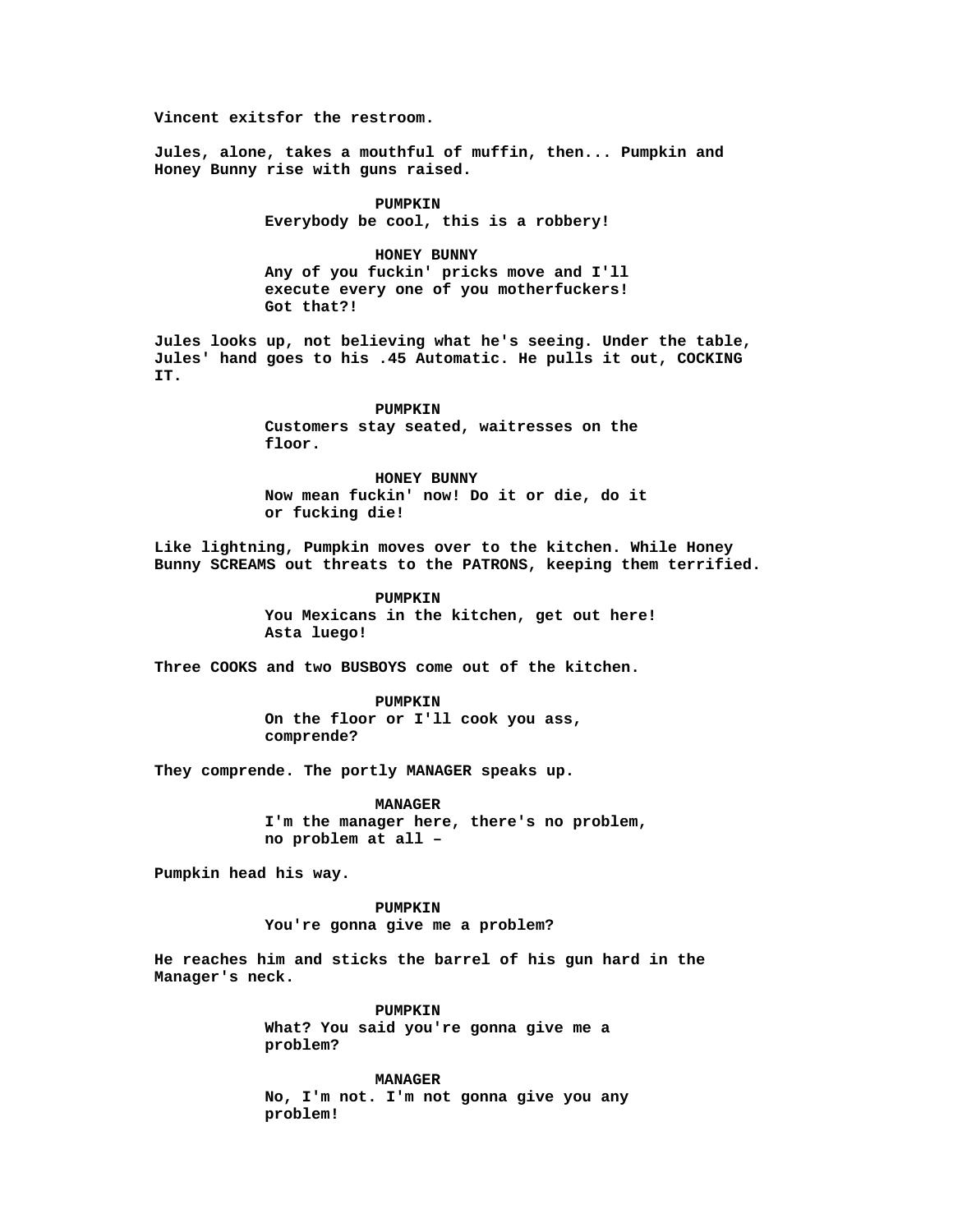## **PUMPKIN**

**I don't know, Honey Bunny. He looks like the hero type to me!**

**HONEY BUNNY Don't take any chances. Execute him!**

**The Patrons SCREAM. Jules watches all this silently, his hand tightly gripping the .45 Automatic under the table.**

#### **MANAGER**

**Please don't! I'm not a hero. I'm just a coffee shop manager. Take anything you want.**

## **PUMPKIN**

**Tell everyone to cooperate and it'll be all over.**

**MANAGER Everybody just be calm and cooperate with them and this will be all over soon!**

# **PUMPKIN Well done, now git your fuckin' ass on the ground.**

**INT. COFFEE SHOP BATHROOM – MORNING**

**Vincent, on the toilet, oblivious to the pandemonium outside, reads his "MODESTY BLAISE" book.**

**INT. COFFEE SHOP – MORNING**

**Cash register drawer opens. Pumpkin stuffs the money from the till in his pocket. Then walks from behind the counter with a trash bag in his hand.**

> **PUMPKIN Okay people, I'm going to go 'round and collect your wallets. Don't talk, just toss 'em in the bag. We clear?**

**Pumpkin goes around collecting wallets. Jules sits with his .45 ready to spit under the table.**

**Pumpkin sees Jules sitting in his booth, holding his wallet, briefcase next to him. Pumpkin crosses to him, his tone more respectful, him manner more on guard.**

**PUMPKIN**

**In the bag.**

**Jules DROPS his wallet in the bag. Using his gun as a pointer, Pumpkin points to the briefcase.**

> **PUMPKIN What's in that?**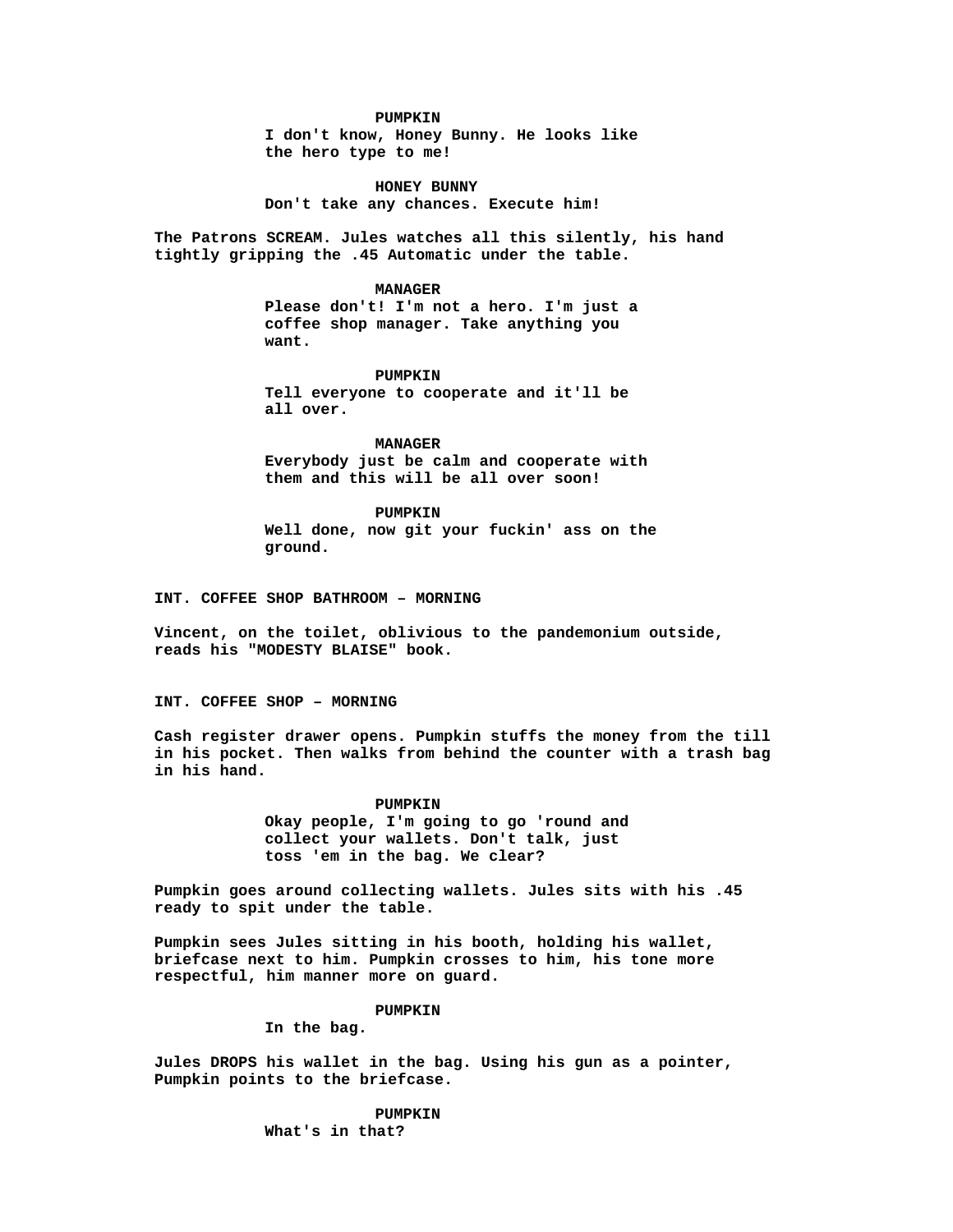**JULES My boss' dirty laundry.**

**PUMPKIN You boss makes you do his laundry?**

**JULES When he wants it clean.**

**PUMPKIN Sounds like a shit job.**

**JULES Funny, I've been thinkin' the same thing.**

**PUMPKIN**

**Open it up.**

**Jules' free hand lays palm flat on the briefcase.**

**JULES 'Fraid I can't do that.**

**Pumpkin is definitely surprised by his answer. He aims the gun right in the middle of Jules' face and pulls back the hammer.**

**PUMPKIN**

**I didn't hear you.**

**JULES**

**Yes, you did.**

**This exchange has been kind of quiet, not everybody heard it, but Honey Bunny senses something's wrong.**

> **HONEY BUNNY What's goin' on?**

**PUMPKIN Looks like we got a vigilante in our midst.**

**HONEY BUNNY Shoot 'em in the face!**

**JULES**

**I don't mean to shatter your ego, but this ain't the first time I've had gun pointed at me.**

**PUMPKIN You don't open up that case, it's gonna be the last.**

**MANAGER (on the ground) Quit causing problems, you'll get us all killed! Give 'em what you got and get 'em out of here.**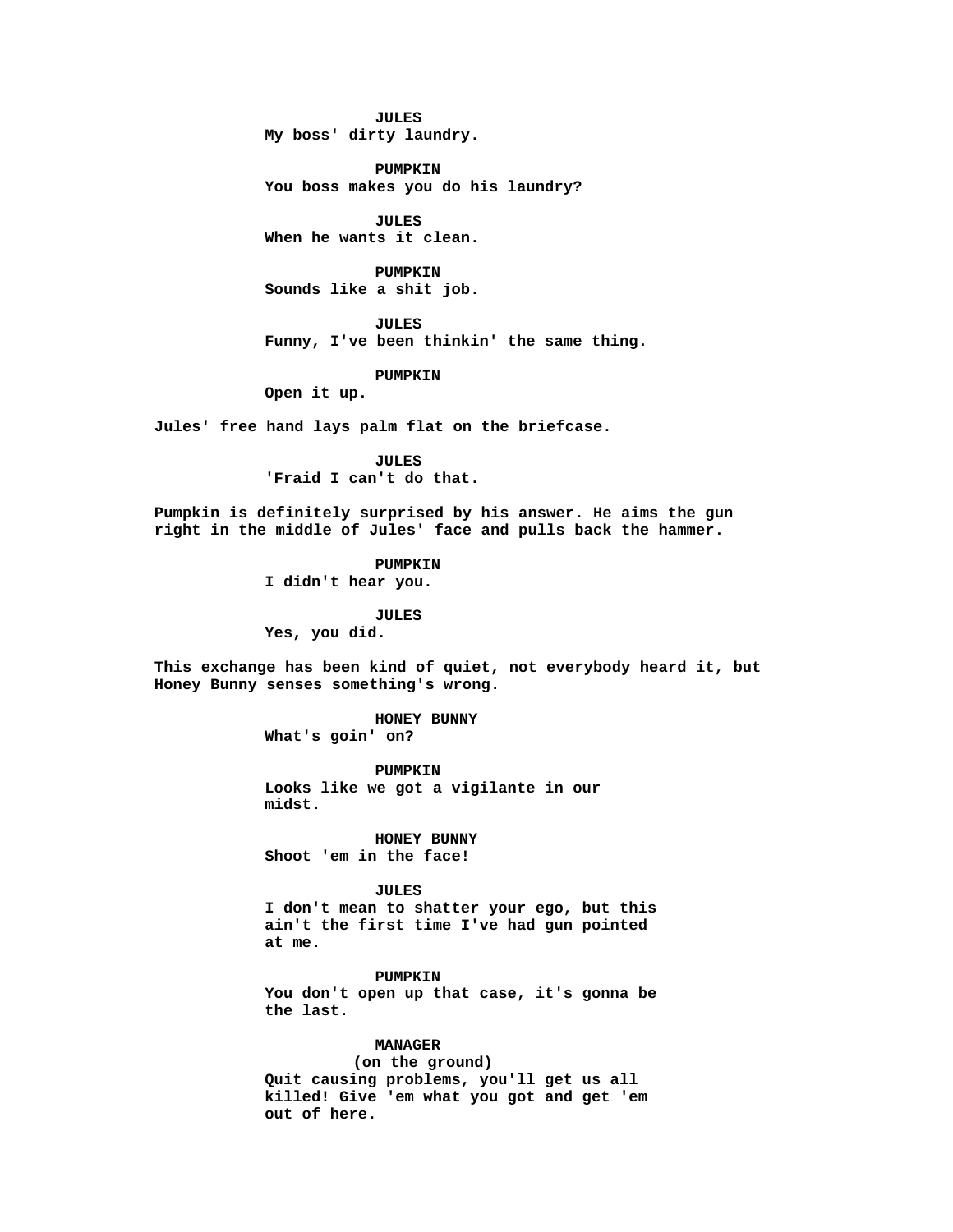**Keep your fuckin' mouth closed, fat man, this ain't any of your goddamn business!**

**PUMPKIN I'm countin' to three, and if your hand ain't off that case, I'm gonna unload right in your fuckin' face. Clear? One...**

**PUMPKIN**

**... two... three.**

**JULES**

**You win.**

**Jules raises his hand off the briefcase.**

**JULES It's all yours, Ringo.**

**PUMPKIN**

**Open it.**

**Jules flips the locks and opens the case, revealing it to Pumpkin but not to us. The same light SHINES from the case. Pumpkin's expression goes to amazement. Honey Bunny, across the room, can't see shit.**

> **HONEY BUNNY What is it? What is it?**

**PUMPKIN (softly) Is that what I think it is?**

**Jules nods his head: "yes."**

**PUMPKIN It's beautiful.**

**Jules nods his head: "yes."**

**HONEY BUNNY Goddammit, what is it?**

**Jules SLAMS the case closed, then sits back, as if offering the case to Pumpkin. Pumpkin, one big smile, bends over to pick up the case.**

**Like a rattlesnake, Jules' free hand GRABS the wrist of Pumpkin's gun hand, SLAMMING it on the table. His other hand comes from under the table and STICKS the barrel of his .45 hand under Pumpkin's chin.**

**Honey Bunny freaks out, waving his gun in Jules' direction.**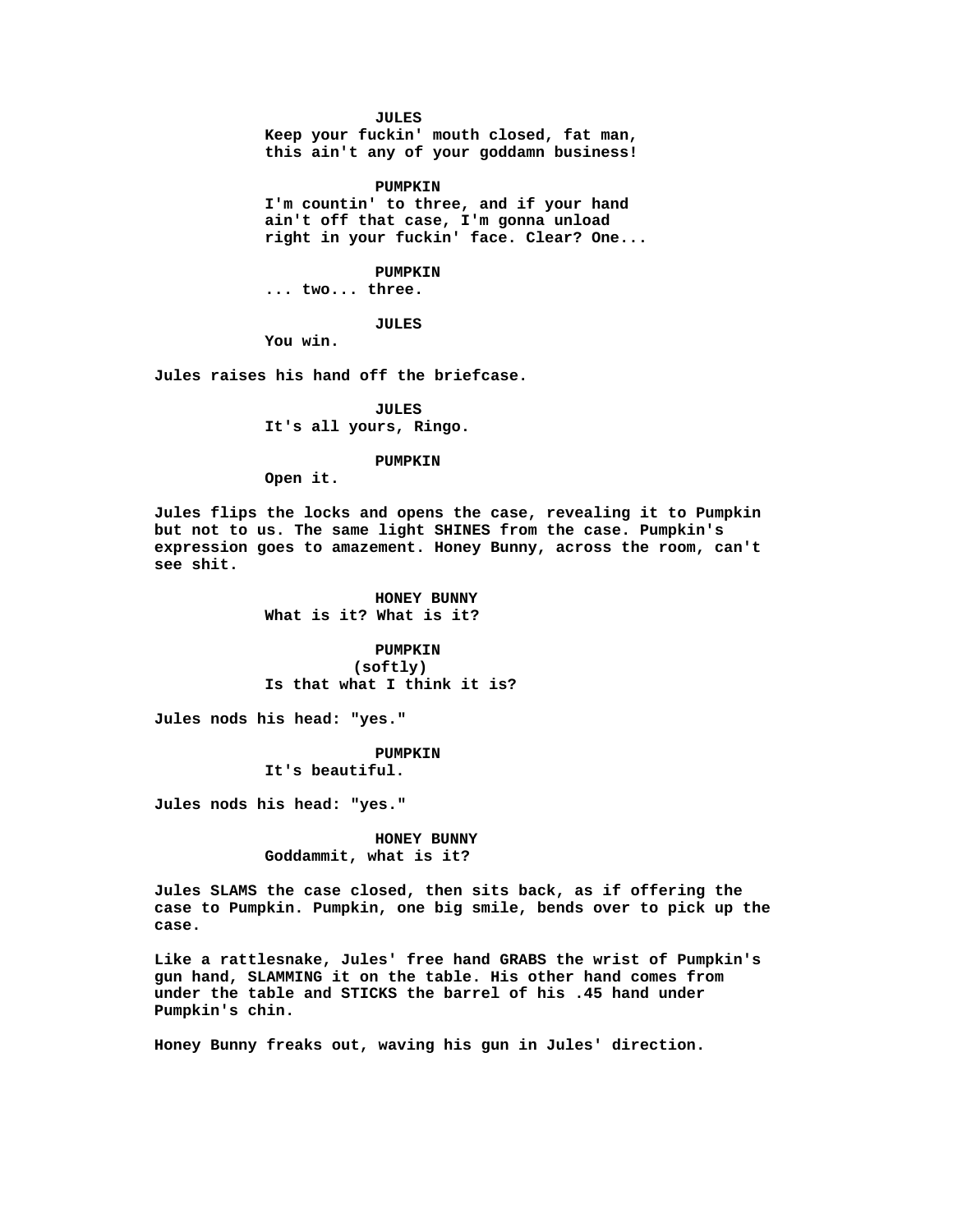**HONEY BUNNY Let him go! Let him go! I'll blow your fuckin' head off! I'll kill ya! I'll kill ya! You're gonna die, you're gonna fuckin' die bad! JULES (to Pumpkin) Tell that bitch to be cool! Say, bitch be cool! Say, bitch be cool! PUMPKIN Chill out, honey! HONEY BUNNY Let him go! JULES (softly) Tell her it's gonna be okay. PUMPKIN I'm gonna be okay. JULES Promise her. PUMPKIN I promise. JULES Tell her to chill. PUMPKIN Just chill out. JULES What's her name? PUMPKIN Yolanda. Whenever Jules talks to Yolanda, he never looks at her, only at**

**JULES (to Yolanda) So, we cool Yolanda? We ain't gonna do anything stupid, are we?**

**YOLANDA (crying) Don't you hurt him.**

**JULES Nobody's gonna hurt anybody. We're gonna be like three Fonzies. And what' Fonzie like?**

**No answer.**

**Pumpkin.**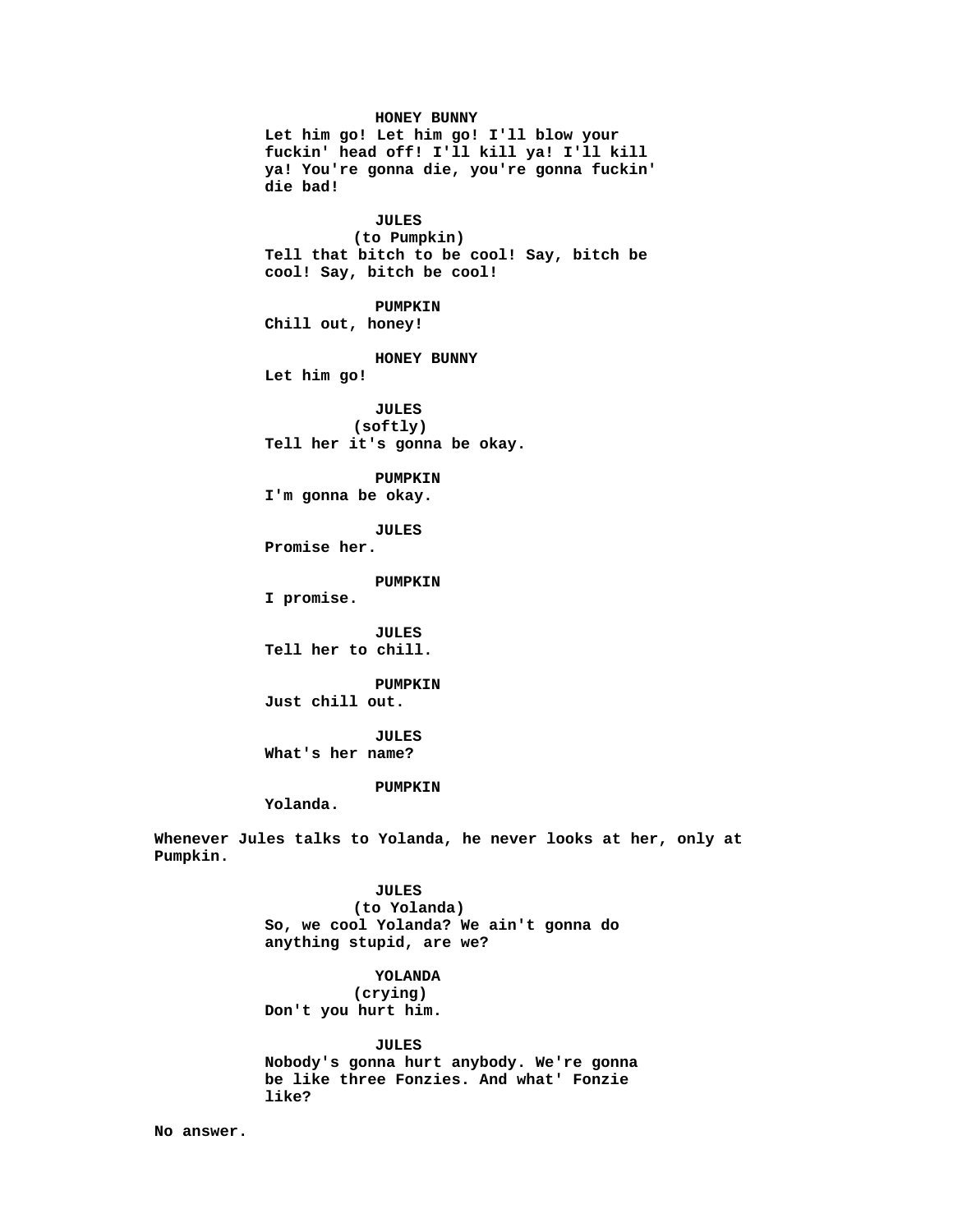**JULES C'mon Yolanda, what's Fonzie like?**

**YOLANDA (through tears, unsure) He's cool?**

**JULES Correct-amundo! And that's what we're gonna be, we're gonna be cool. (to Pumpkin) Now Ringo, I'm gonna count to three and I want you to let go your gun and lay your palms flat on the table. But when you do it, do it cool. Ready?**

**Pumpkin looks at him.**

**JULES**

**One... two... three.**

**Pumpkin lets go of his gun and places both hands on the table. Yolanda can't stand it anymore.**

> **YOLANDA Okay, now let him go!**

> > **JULES**

**Yolanda, I thought you were gonna be cool. When you yell at me, it makes me nervous. When I get nervous, I get scared. And when motherfuckers get scared, that's when motherfuckers get accidentally shot.**

**YOLANDA**

**(more conversational) Just know: you hurt him, you die.**

#### **JULES**

**That seems to be the situation. Now I don't want that and you don't want that and Ringo here don't want that. So let's see what we can do.**

**(to Ringo)**

**Now this is the situation. Normally both of your asses would be dead as fuckin' fried chicken. But you appened to pull this shit while I'm in a transitional period. I don't wanna kill ya, I want to help ya. But I'm afraid I can't give you the case. It don't belong to me. Besides, I went through too much shit this morning on account of this case to just hand it over to your ass.**

**VINCENT (O.S.) What the fuck's goin' on here?**

**Yolanda WHIPS her gun toward the stranger.**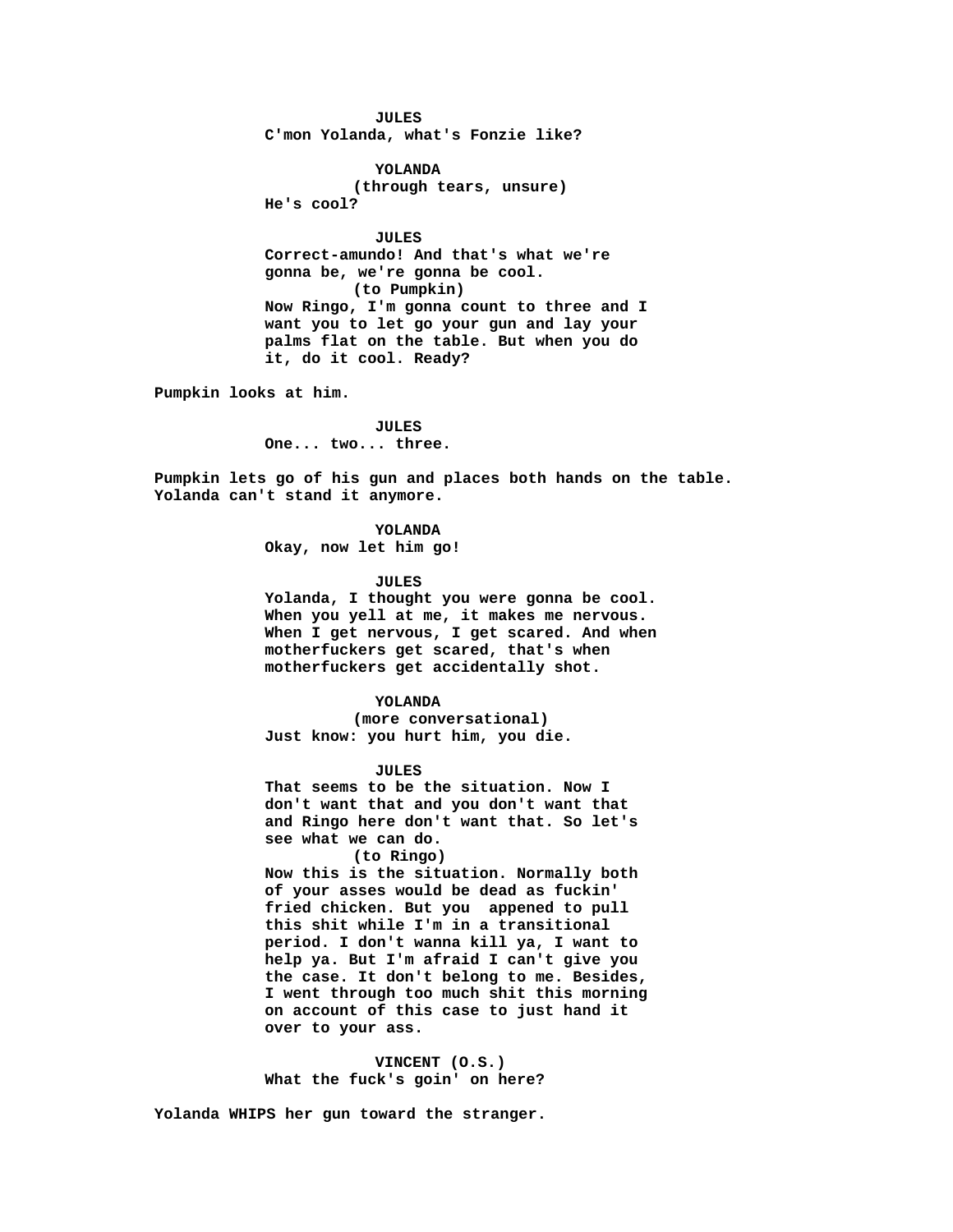**Vincent, by the bathroom, has his gun out, dead-aimed at Yolanda. JULES It's cool, Vincent! It's cool! Don't do a goddamn thing. Yolanda, it's cool baby, nothin's changed. We're still just talkin'. (to Pumpkin) Tell her we're still cool. PUMPKIN It's cool, Honey Bunny, we're still cool. VINCENT (gun raised) What the hell's goin' on, Jules? JULES Nothin' I can't handle. I want you to just hang back and don't do shit unless it's absolutely necessary. VINCENT Check. JULES Yolanda, how we doin, baby? YOLANDA I gotta go pee! I want to go home. JULES Just hang in there, baby, you're doing' great,Ringo's proud of you and so am I. It's almost over. (to Pumpkin) Now I want you to go in that bag and find my wallet. PUMPKIN Which one is it? JULES It's the one that says Bad Motherfucker on it. Pumpkin looks in the bag and – sure enough – there's a wallet with "Bad Motherfucker" embroidered on it. JULES That's my bad motherfucker. Now open it up and take out the cash. How much is there?**

> **PUMPKIN About fifteen hundred dollars.**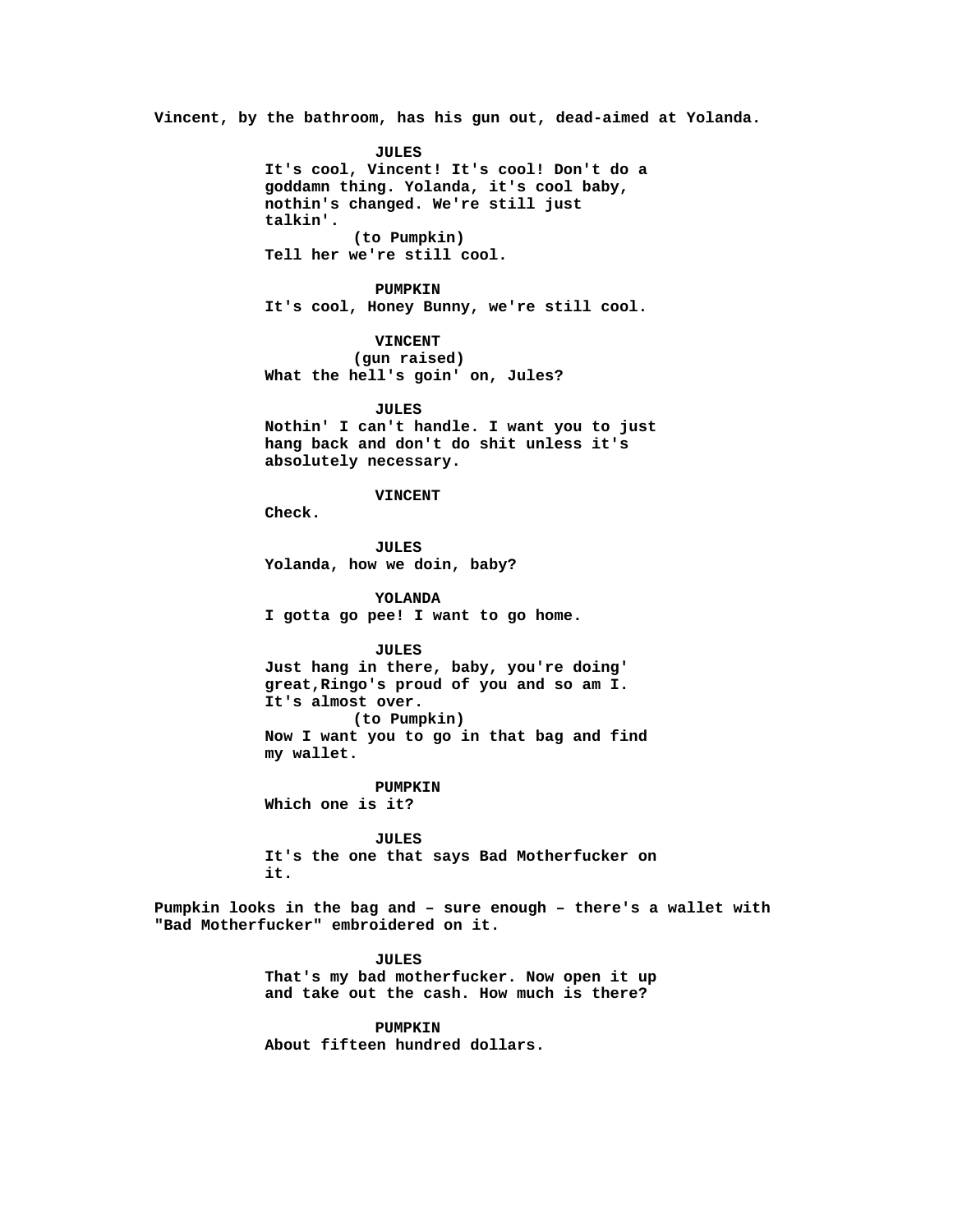**Put it in your pocket, it's yours. Now with the rest of them wallets and the register, that makes this a pretty successful little score.**

## **VINCENT**

**Jules, if you give this nimrod fifteen hundred buck, I'm gonna shoot 'em on general principle.**

#### **JULES**

**You ain't gonna do a goddamn thing, now hang back and shut the fuck up. Besides, I ain't givin' it to him. I'm buyin' somethin' for my money. Wanna know what I'm buyin' Ringo?**

## **PUMPKIN**

**What?**

# **JULES**

**Your life. I'm givin' you that money so I don't hafta kill your ass. You read the Bible?**

# **PUMPKIN**

**Not regularly.**

## **JULES**

**There's a passage I got memorized. Ezekiel 25:17. "The path of the righteous man is beset on all sides by the inequities of the selfish and the tyranny of evil men. Blessed is he who, in the name of charity and good will, shepherds the weak through the valley of the darkness. For he is truly his brother's keeper and the finder of lost children. And I will strike down upon thee with great vengeance and furious anger those who attempt to poison and destroy my brothers. And you will know I am the Lord when I lay my vengeance upon you."I been sayin' that shit for years. And if you ever heard it, it meant your ass. I never really questioned what it meant. I thought it was just a coldblooded thing to say to a motherfucker 'fore you popped a cap in his ass. But I saw some shit this mornin' made me think twice. Now I'm thinkin', it could mean you're the evil man. And I'm the righteous man. And Mr. .45 here, he's the shepherd protecting my righteous ass in the valley of darkness. Or is could by you're the righteous man and I'm the shepherd and it's the world that's evil and selfish. (MORE)**